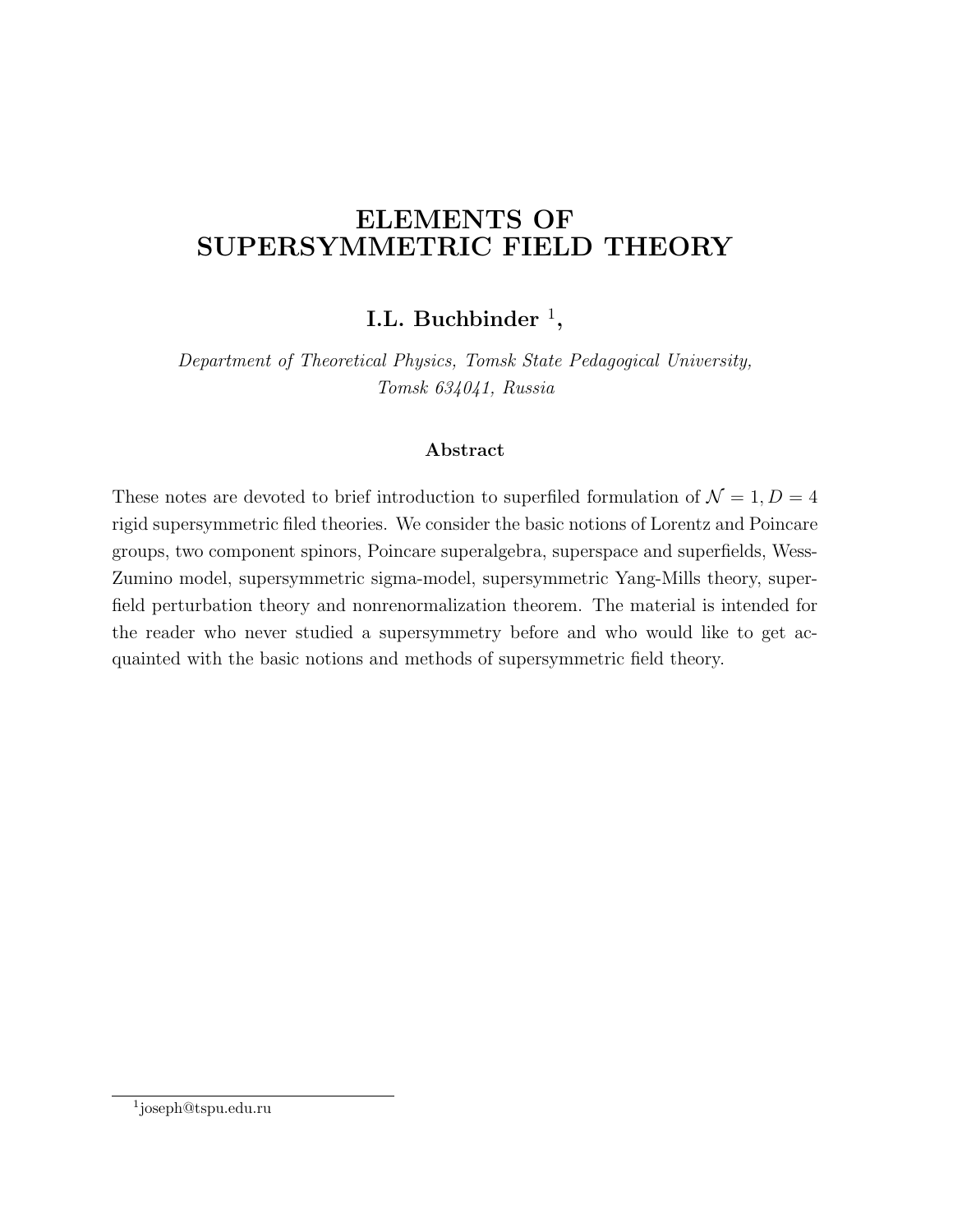# **Contents**

| 1        |                                           | Preface                                   | $\overline{2}$ |
|----------|-------------------------------------------|-------------------------------------------|----------------|
| $\bf{2}$ | General idea of supersymmetry             |                                           | 3              |
| 3        | Lorentz and Poincare groups               |                                           | $\overline{5}$ |
|          | 3.1                                       |                                           | $\overline{5}$ |
|          | 3.2                                       |                                           | $\overline{7}$ |
|          | 3.3                                       |                                           | 9              |
|          | 3.4                                       |                                           | 11             |
| 4        |                                           | Superspace and superfields<br>14          |                |
|          | 4.1                                       | Supersymmetry algebra                     | 14             |
|          | 4.2                                       |                                           | 16             |
|          | 4.3                                       |                                           | 20             |
|          | 4.4                                       |                                           | 23             |
|          | 4.5                                       |                                           | 25             |
| $\bf{5}$ | Superfield models                         |                                           | 28             |
|          | 5.1                                       |                                           | 28             |
|          | 5.2                                       |                                           | 31             |
|          | 5.3                                       |                                           | 36             |
|          | 5.4                                       |                                           | 38             |
| 6        | Superfield perturbation theory            |                                           | 44             |
|          | 6.1                                       |                                           | 44             |
|          | 6.2                                       | Superpropagators in the Wess-Zumino model | 45             |
|          | 6.3                                       |                                           | 48             |
|          | 6.4                                       |                                           | $50\,$         |
| 7        | Problems                                  |                                           | 54             |
|          | 7.1                                       |                                           | 54             |
|          | 7.2                                       |                                           | 57             |
|          | 7.3                                       |                                           | 59             |
| 8        | Books and Review Papers for Further Study |                                           | 63             |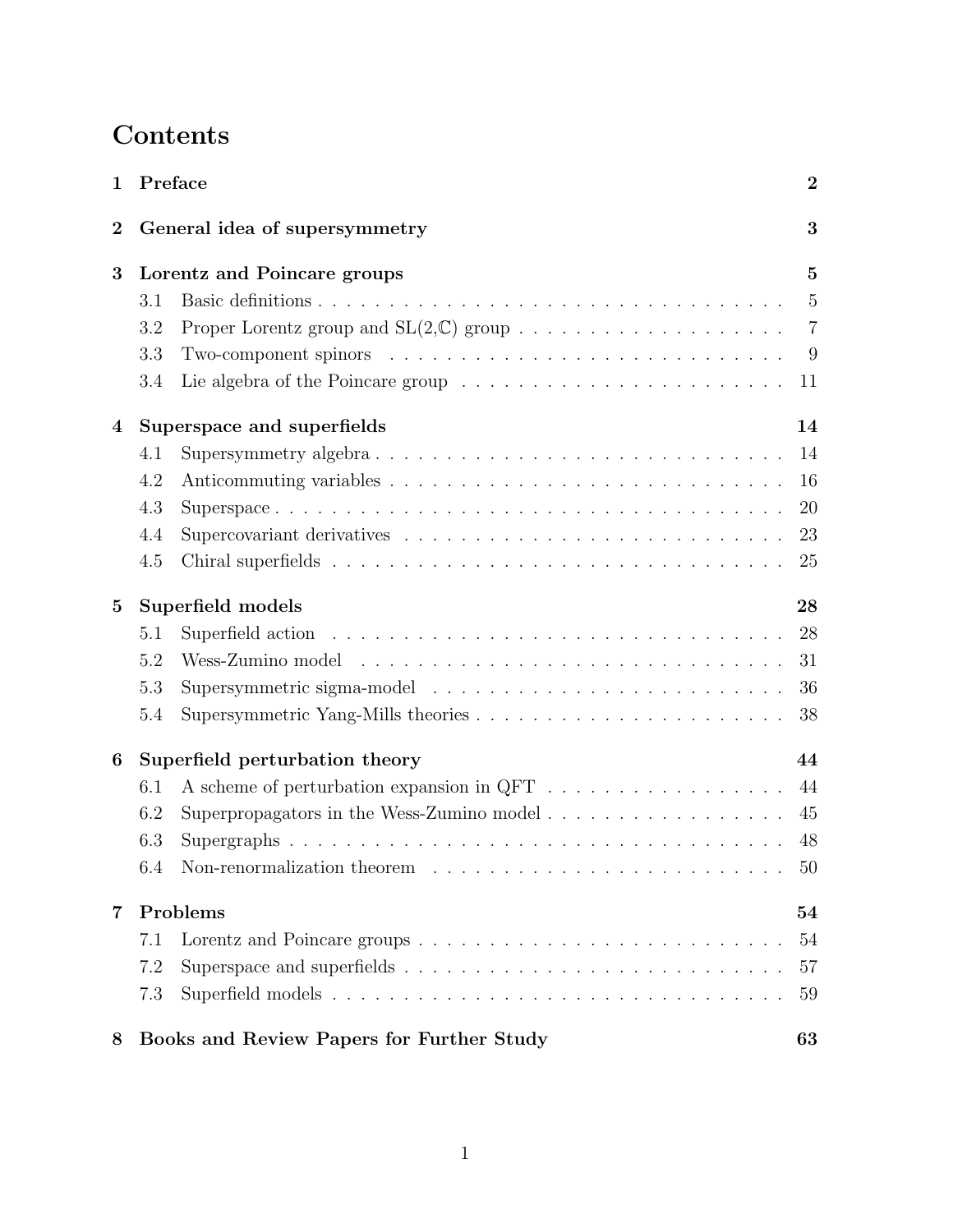## **1 Preface**

These notes are extended version of the lectures which I have given at International Advanced School on Modern Mathematical Physics, JINR, Dubna, July 14-16, 2005; at Summer School "Physics of Fundamental Interactions", Protvino, August 17-26, 2006; at IV International Summer School in Modern Mathematical Physics, Belgrade, September 3-14, 2006; at Brazilian Center for Fundamental Physics (CBPF), Rio de Janeiro, 2006, 2011; at Tomsk State Pedagogical University, 2011, 2012; at Institute of Theoretical Physics, University of Wroclaw, Poland, 2011; at Joint Institute for Nuclear Research University Center and Dubna International University, 2011 and at the Department of Physics, University of Juiz de Fora, Brazil, 2011. They devoted to brief introduction to the basic notions of  $\mathcal{N} = 1$ ,  $D = 4$  supersymmetry, construction of supersymmetric field models and some of their quantum aspects. From the very beginning the material is presented completely in manifestly supersymmetric form in terms of superspace and superfields.

These notes can also be entitled as "Pedagogical Introduction to Supersymmetry" since the material has an educational character and is given in the form allowing the interested reader to acquire independently the first notations of supersymmetric field theory. No any preliminary knowledge on supersymmetry is assumed though it is expected that the readers passed the standard course of quantum field theory. We consider here only basic and simple enough notions of supersymmetric field theory. The more advanced aspects are left for further study. The theoretical material is supplemented with a number of problems which should help the readers to practice a formalism of supersymmetric field theory.

I am grateful to Organizers of all above meetings, especially to Professor B. Dragovich (Institute of Physics, Belgrade), Professors A. Filippov, S.Z. Pakuliak (Joint Institute for Nuclear Research, Dubna), Professor D.V. Fursaev (Dubna International University), Professor J. Helayel-Neto (Brazilian Center for Fundamental Physics, Rio de Janeiro), Professor Z. Popowicz (University of Wroclaw), Professor I.L. Shapiro (University of Juiz de Fora), Professor M. Vasiliev (Lebedev Physical Institute, Moscow) and Dmitry Zimin Foundation "Dynasty" (Moscow) for support and possibility to deliver the lecture courses and kind atmosphere during the meetings and lecture courses. Also, I am grateful to all participants of the meetings for the interest to my lectures. The invaluable help in preparation of computer file has been rendered by Denis Malishev and Igor Samsonov.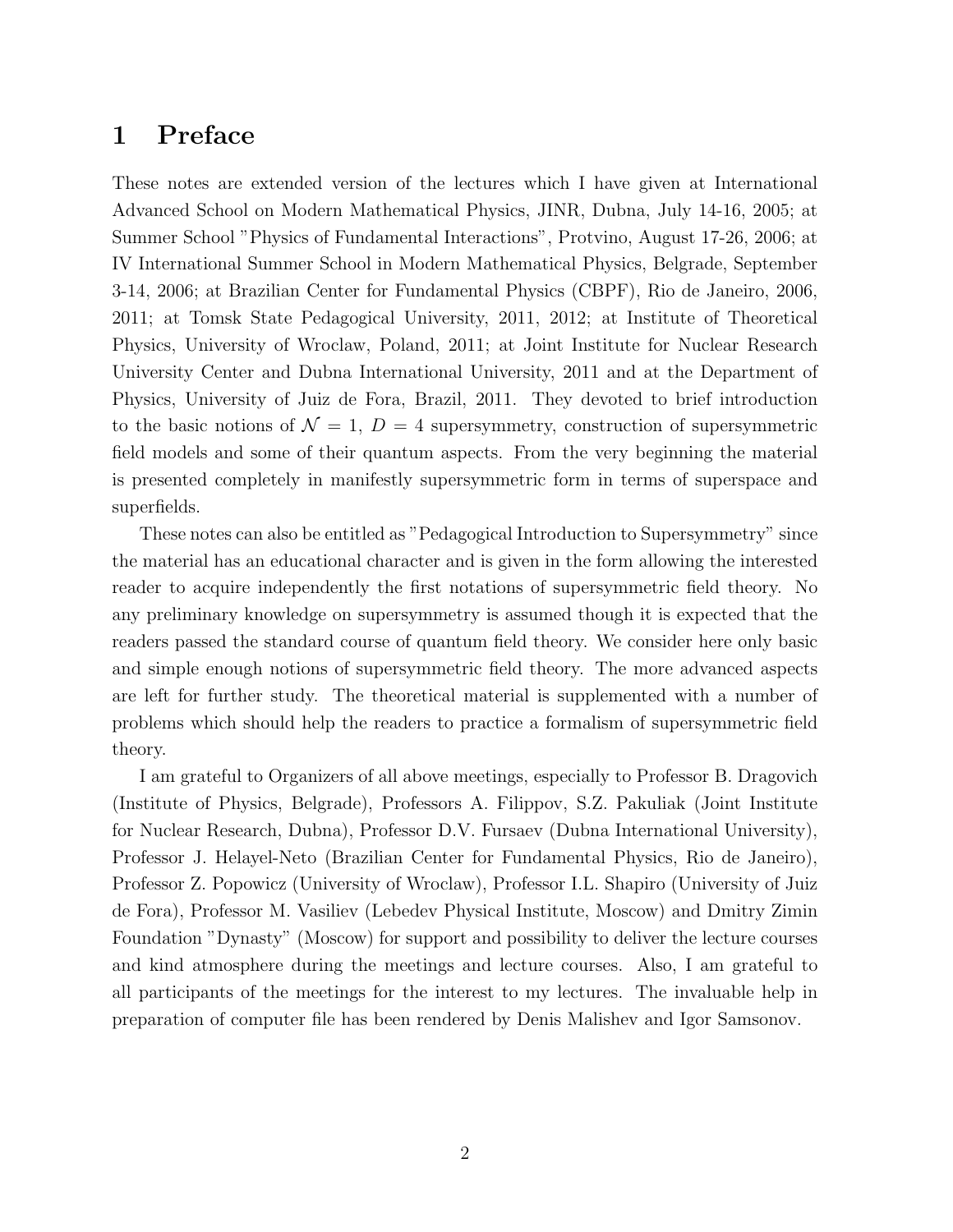### **2 General idea of supersymmetry**

Supersymmetry in physics means a hypothetical symmetry of Nature relating the bosons and fermions. In its essence, the supersymmetry is an extension of special relativity symmetry. One can say, the supersymmetry is a special relativity symmetry extended by the symmetry between bosons and fermions.

The main idea of supersymmetry in field theory can be explained as follows.

Let us consider some model of field theory. Any such model is given in terms of an action functional,  $S[b, f]$ , depending on a set of bosonic fields  $b(x)$  and a set of fermionic fields  $f(x)$ . Consider the infinitesimal transformations of the fields  $b(x)$  and  $f(x)$  of the form

$$
b \to b + \delta b, \qquad \delta b \sim f,
$$
  

$$
f \to f + \delta f, \qquad \delta f \sim b.
$$
 (2.1)

If the action  $S[b, f]$  is invariant under the transformations  $(2.1)$ ,  $\delta S[b, f] = 0$ , the field model under consideration is called *supersymmetric*. The transformations (2.1) are called *supersymmetry transformations* or *supertransformations*.

Of course, the above statements look like very schematic and naive while we have not answered the following questions:

- 1. What are the explicit sets of the fields *b* and *f* in the model under consideration?
- 2. What is an explicit form of transformations (2.1)?
- 3. What is an explicit form of the invariant action *S*[*b, f*]?

Originally, the supersymmetry was proposed in 1971 by Yu. Golfand and E. Lichtman from Lebedev Physical Institute. It was then rediscovered again in some another form in 1972 by D. Volkov and V. Akulov from Khar'kov Institute of Physics and Technology. In 1974 J. Wess and B. Zumino from Karlsruhe University and CERN respectively, constructed the first supersymmetric model of four-dimensional field theory. After that, a number of papers on supersymmetry became to increase as a rolling snow ball. It is also worth pointing out a proposal of two-dimensional supersymmetry in 1971 in the context of string theory (P. Ramond, A. Neveu, J. Schwarz, J. Gervais, B. Sakita). Further, we will discuss only four-dimensional supersymmetric field theories.

If the supersymmetry is a true symmetry of Nature, it immediately leads to the fundamental physical consequences. According to the Standard Model, all elementary particles form two classes: the particles of matter which are the fermions and the particles mediating the fundamental interactions which are the bosons. However, if the concept of supersymmetry is true, the classification of fundamental particles on bosons and fermions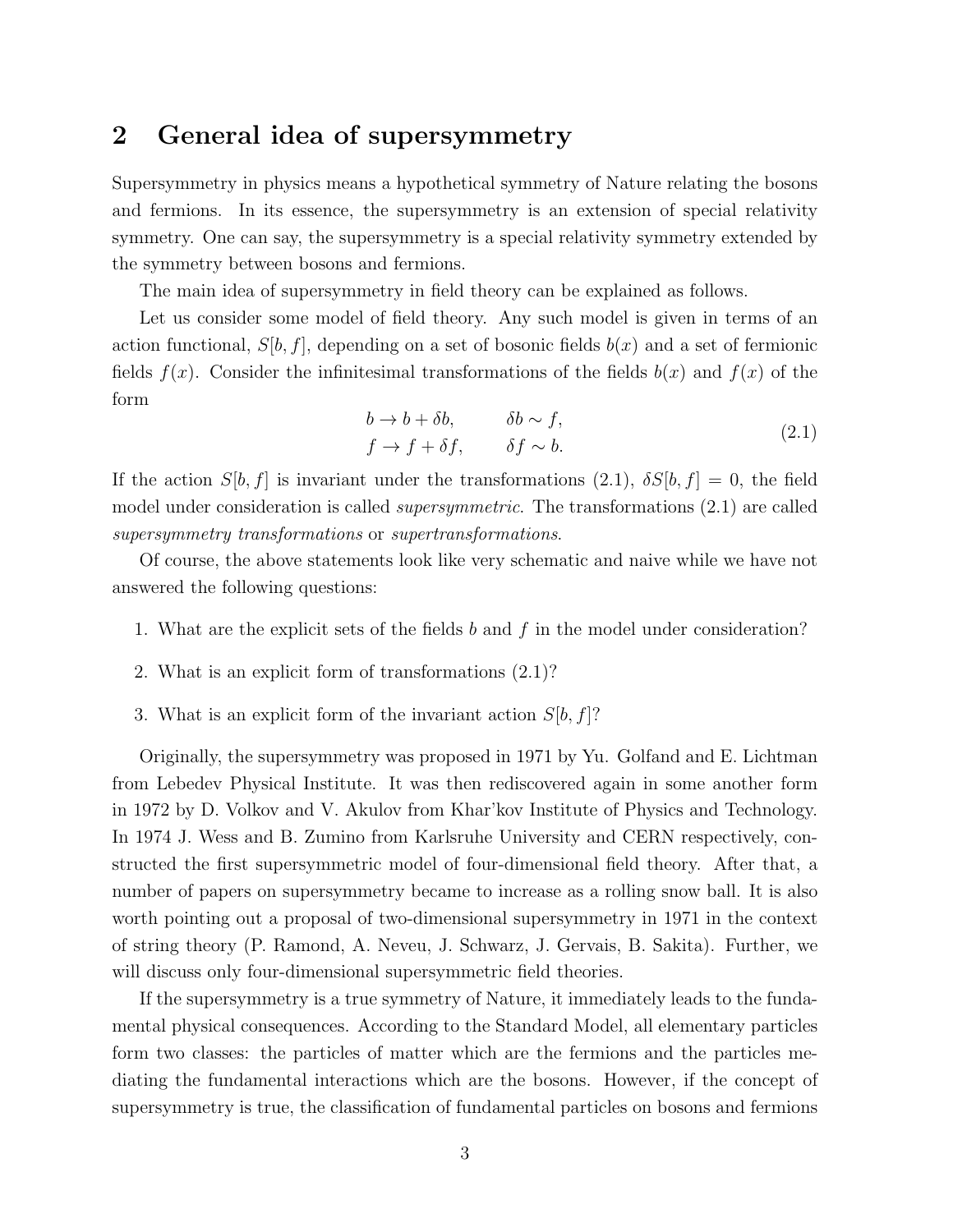is relative since the supersymmetry transforms bosons into fermions and vice versa. It means that for each boson there should exist a corresponding superpartner  $-$  a fermion and for each formion there should exist a corresponding superpartner  $-$  a boson. Hence, for each fermionic matter particle there must exist a bosonic matter particle and for each bosonic particle – mediator of fundamental interaction there must exist a fermionic particle – mediator of fundamental interaction. As a result, one gets a beautiful symmetric picture of Nature on the fundamental level.

As we already mentioned, up to now the supersymmetry is a hypothetical symmetry since there is no experimental evidence for it at present. However, the experiments for searching the superpartners of known particles have already been planned for the next several years. Further we are not going to discuss the experimental aspects of supersymmetry.

As is already pointed out, the supersymmetry is an extension of special relativity symmetry. Special relativity is based an invariance of physical phenomena under the Lorentz transformations and four-dimensional translations  $x^{\prime m} = x^m + a^m$ , where  $x^m$  are the Minkowski space coordinates and  $a^m$  is a constant four-vector,  $m = 0, 1, 2, 3$ . Supersymmetry includes special relativity symmetry and some additional symmetry associated with the transformations of the form  $(2.1)$  and responsible for relations between bosons and fermions. There is a universal procedure to realize the special relativity transformations together with the transformations (2.1). Such a procedure is based on the notions of superspace and superfield. Our purpose is to explain the meaning of this notions, to show, how the supersymmetric field models are constructed in terms of superfields and to demonstrate the techniques of operation with superfields. The notations and conventions correspond to the book I.L. Buchbinder, S.M. Kuzenko, *Ideas and Methods of Supersymmetry and Supergravity*, IOP Publ., 1998.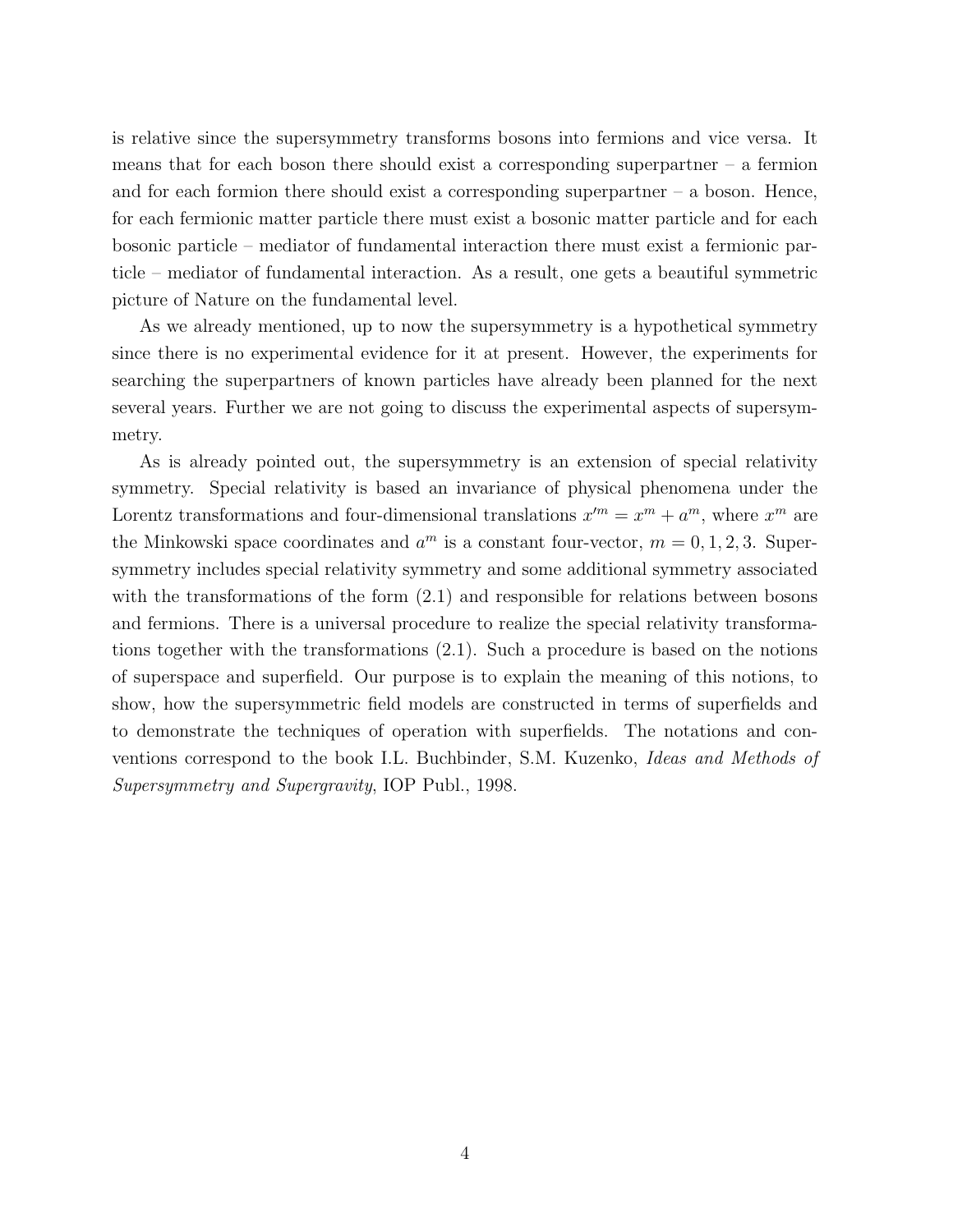### **3 Lorentz and Poincare groups**

### **3.1 Basic definitions**

Let us consider the four-dimensional Minkowski space with the coordinates  $x^m$ ,  $m =$ 0*,* 1*,* 2*,* 3 and the metric

$$
ds^{2} = -(dx^{0})^{2} + (dx^{1})^{2} + (dx^{2})^{2} + (dx^{3})^{2} \equiv \eta_{mn} dx^{m} dx^{n},
$$
\n(3.1)

where

$$
\eta = \text{diag}(-1, 1, 1, 1). \tag{3.2}
$$

It is easy to see, that the form of the metric (3.1) is invariant under the following linear inhomogeneous transformations

$$
x^m \longrightarrow x^{\prime m} = \Lambda^m{}_n x^n + a^m,\tag{3.3}
$$

where  $a^m$  is a constant four-vector and  $\Lambda = (\Lambda^m{}_n)$  is some matrix with constant elements. To find the restrictions on this matrix one considers form invariance condition

$$
\eta_{mn} dx'^m dx'^n = \eta_{pq} dx^p x^q. \tag{3.4}
$$

Substituting the transformations (3.3) into Eq. (3.4), one gets

$$
\eta_{mn}\Lambda^{m}{}_{p}\Lambda^{n}{}_{q}dx^{p}dx^{q} = \eta_{pq}dx^{p}dx^{q},\tag{3.5}
$$

or

$$
\eta_{mn}\Lambda^m{}_p\Lambda^n{}_q = \eta_{pq}.\tag{3.6}
$$

The equation (3.6) can also be rewritten in the matrix form

$$
\Lambda^{\mathrm{T}} \eta \Lambda = \eta,\tag{3.7}
$$

where  $\Lambda^T$  is a transpose matrix with the elements  $(\Lambda^T)_n^m = \Lambda^m{}_n$ . The transformations (3.3) with the matrix Λ satisfying the constraint (3.7) are called the *inhomogeneous Lorentz transformations*.

Clearly, the set of transformations (3.3) is given by a pair  $(a, \Lambda)$  with  $\Lambda$  being the Lorentz matrix satisfying Eq.  $(3.7)$  and a constant four-vector *a*. The set of such transformations  $(a, \Lambda)$  has two natural subsets:

**i)** The subset of transformations

$$
x^{\prime m} = x^m + a^m \tag{3.8}
$$

is given by the pair  $(a, \mathbb{I})$ , where  $\mathbb{I}$  is the unit  $4 \times 4$  matrix. The transformations (3.8) are called *space-time translations*.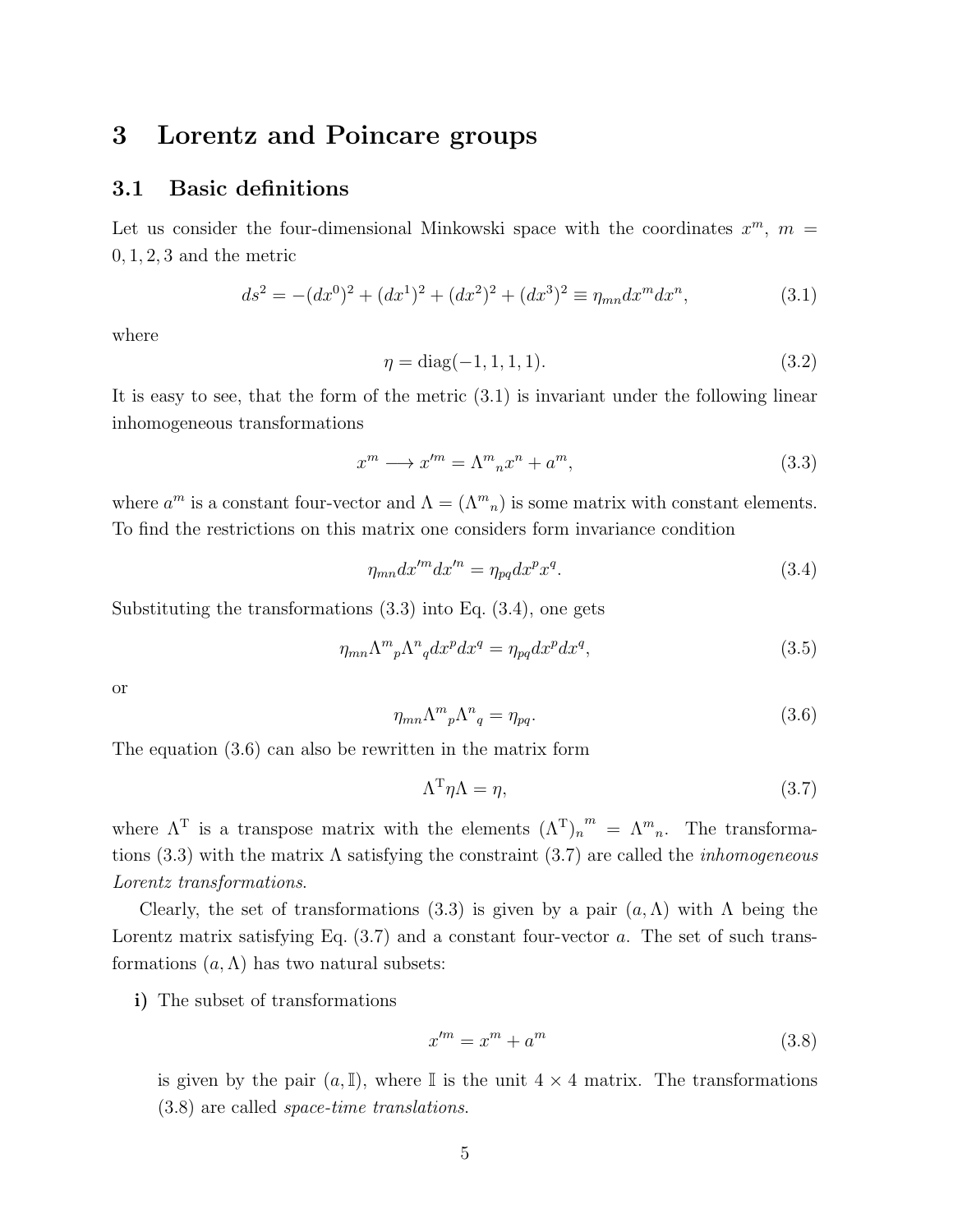**ii)** The subset of transformations

$$
x^{\prime m} = \Lambda^m{}_n x^n,\tag{3.9}
$$

with  $\Lambda$  satisfying Eq. (3.7), is given by the pair  $(0,\Lambda)$ . The transformations (3.9) are called *Lorentz rotations* or *homogeneous Lorentz transformations*.

Let us consider two inhomogeneous Lorentz transformations of the form  $(3.3)$  given by the pairs  $(a_1, \Lambda_1)$  and  $(a_2, \Lambda_2)$ . Performing these transformations consequently, one arrives at the relation

$$
(a_2, \Lambda_2)(a_1, \Lambda_1) = (\Lambda_2 a_1 + a_2, \Lambda_2 \Lambda_1). \tag{3.10}
$$

One can show that if the matrices  $\Lambda_1$  and  $\Lambda_2$  satisfy Eq. (3.7), their product  $\Lambda_2\Lambda_1$  satisfies Eq. (3.7) as well. Therefore, Eq. (3.10) means that the composition of two inhomogeneous Lorentz transformations is also an inhomogeneous Lorentz transformations.

It is easy to see now that the set of transformations (*a,*Λ) forms a group with the multiplication law given by Eq. (3.10). Indeed, the unit group element is (0*,*I) and the element inverse to  $(a, \Lambda)$  is  $(-\Lambda^{-1}a, \Lambda^{-1})$ . Here  $\Lambda^{-1}$  is the inverse matrix satisfying the relation

$$
\Lambda^{-1}\Lambda = \Lambda\Lambda^{-1} = \mathbb{I} \tag{3.11}
$$

or

$$
\Lambda^{m}{}_{p}(\Lambda^{-1})^{p}{}_{n} = \delta^{m}{}_{n}.\tag{3.12}
$$

This group is called the *Poincare group*. One can show that the subset of transformations (0*,*Λ) forms the group which is called the *Lorentz group*. The subset of transformations (*a,*I) also forms a group which is called the *translation group*. Two these groups are the subgroups of the Poincare group.

One can check the following useful identity

$$
(a, \Lambda) = (a, \mathbb{I})(0, \Lambda), \tag{3.13}
$$

which means that any element of the Poincare group is represented as the composition of two elements from the Lorentz group and the translation group.

Further we will use only the infinitesimal form of inhomogeneous Lorentz transformations. For this purpose we represent the Lorentz matrix as  $\Lambda = \mathbb{I} + \omega$ , where  $\omega \equiv (\omega^m{}_n)$  is the matrix with infinitesimal elements. In this case basic relation (3.7) takes the following form

$$
(\mathbb{I} + \omega)^{\mathrm{T}} \eta (\mathbb{I} + \omega) = \eta,\tag{3.14}
$$

or

$$
\omega_{mn} + \omega_{nm} = 0,\tag{3.15}
$$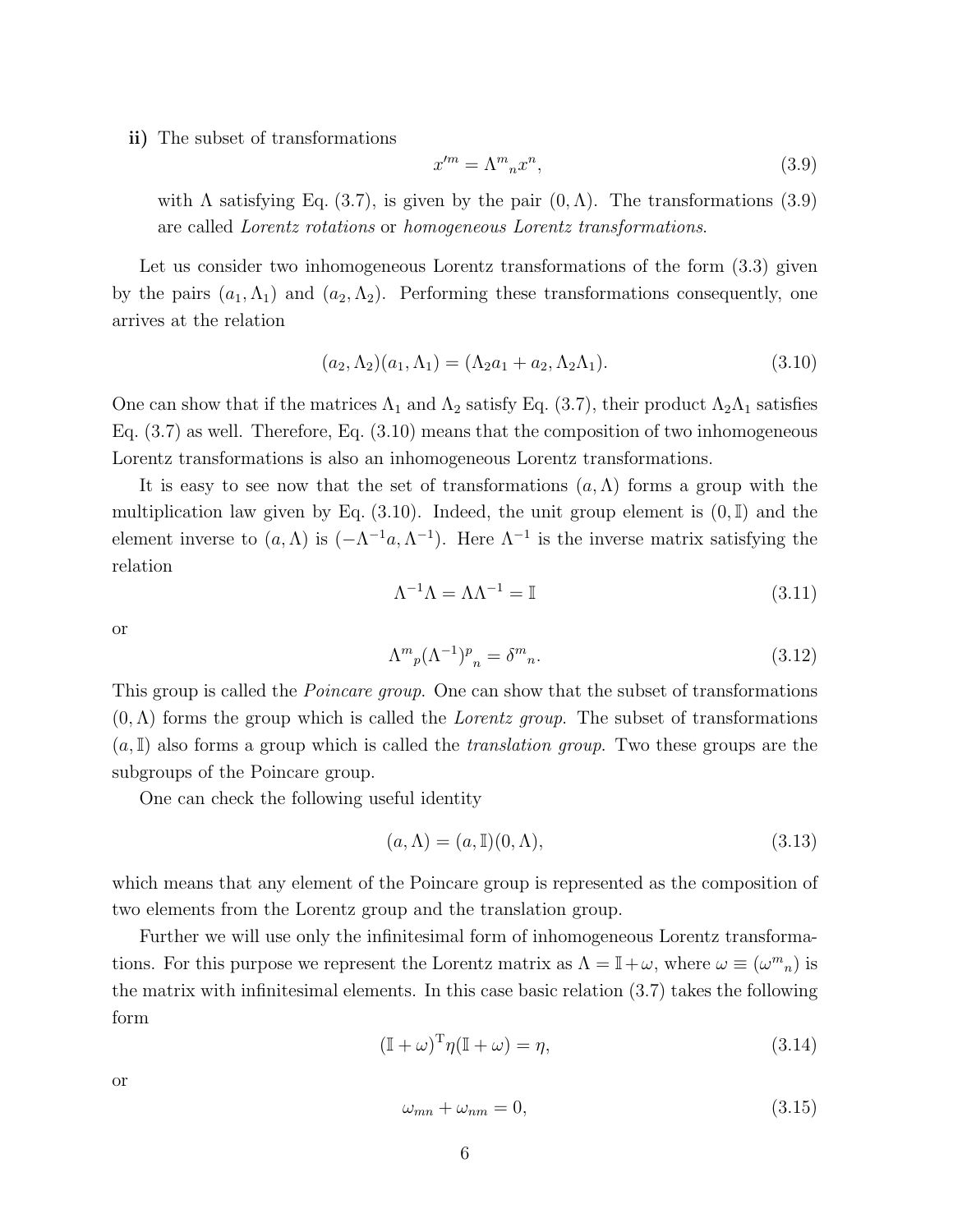where  $\omega_{mn} = \eta_{mp} \omega^p{}_n$ . The equation (3.15) means that  $\omega_{mn}$  is an arbitrary antisymmetric matrix which has six independent real elements. Therefore the Lorentz group is a sixparametric Lie group while the Poincare group is a ten-parametric Lie group.

### **3.2 Proper Lorentz group and SL(2,**C**) group**

The basic relation  $(3.7)$  for matrices  $\Lambda$  leads to the following identity

$$
\det \Lambda^{\mathrm{T}} \det \eta \det \Lambda = \det \eta. \tag{3.16}
$$

As a consequence,

$$
\det \Lambda = \pm 1. \tag{3.17}
$$

In particular, Eq. (3.17) means that any Lorentz matrix is non-degenerate and invertible. Moreover, one can show that the element  $\Lambda^0_0$  is either positive or negative

$$
sign(\Lambda^0_0) = \pm 1. \tag{3.18}
$$

Equations (3.17) and (3.18) show that the set of matrices  $\Lambda$  is divided into four nonoverlapping subsets. Here we are interested only in one such subset denoted as  $L_+^{\dagger}$  and defined by the conditions

$$
\Lambda \in L_+^{\uparrow} \quad \Leftrightarrow \quad \Lambda^{\mathsf{T}} \eta \Lambda = \eta, \, \det \Lambda = 1, \, \operatorname{sign} \Lambda^0{}_0 = 1. \tag{3.19}
$$

One can show, that the set of transformations  $(0, \Lambda)$ , where  $\Lambda \in L_+^{\uparrow}$ , forms a group which is called *proper Lorentz group*.

Further we will show that the proper Lorentz group allows us to introduce the specific objects which are called the two-component spinors.

First of all, we introduce a set of 2 *×* 2 complex matrices *N* with unit determinant,  $\det N = 1$ . Clearly, the set of such matrices forms a group with the multiplication law being an ordinary matrix product. This group is called two-dimensional special linear complex group and denoted as  $SL(2, \mathbb{C})$ .

One can show that for each matrix  $N \in SL(2, \mathbb{C})$  there exists the matrix  $\Lambda \in L^{\uparrow}_+$  such that

i) 
$$
\Lambda(N_1N_2) = \Lambda(N_1)\Lambda(N_2),
$$

$$
ii) \ \Lambda(N_1) = \Lambda(N_2) \Leftrightarrow N_1 = \pm N_2.
$$

The construction of the map  $\Lambda(N)$  is realized in the following five steps.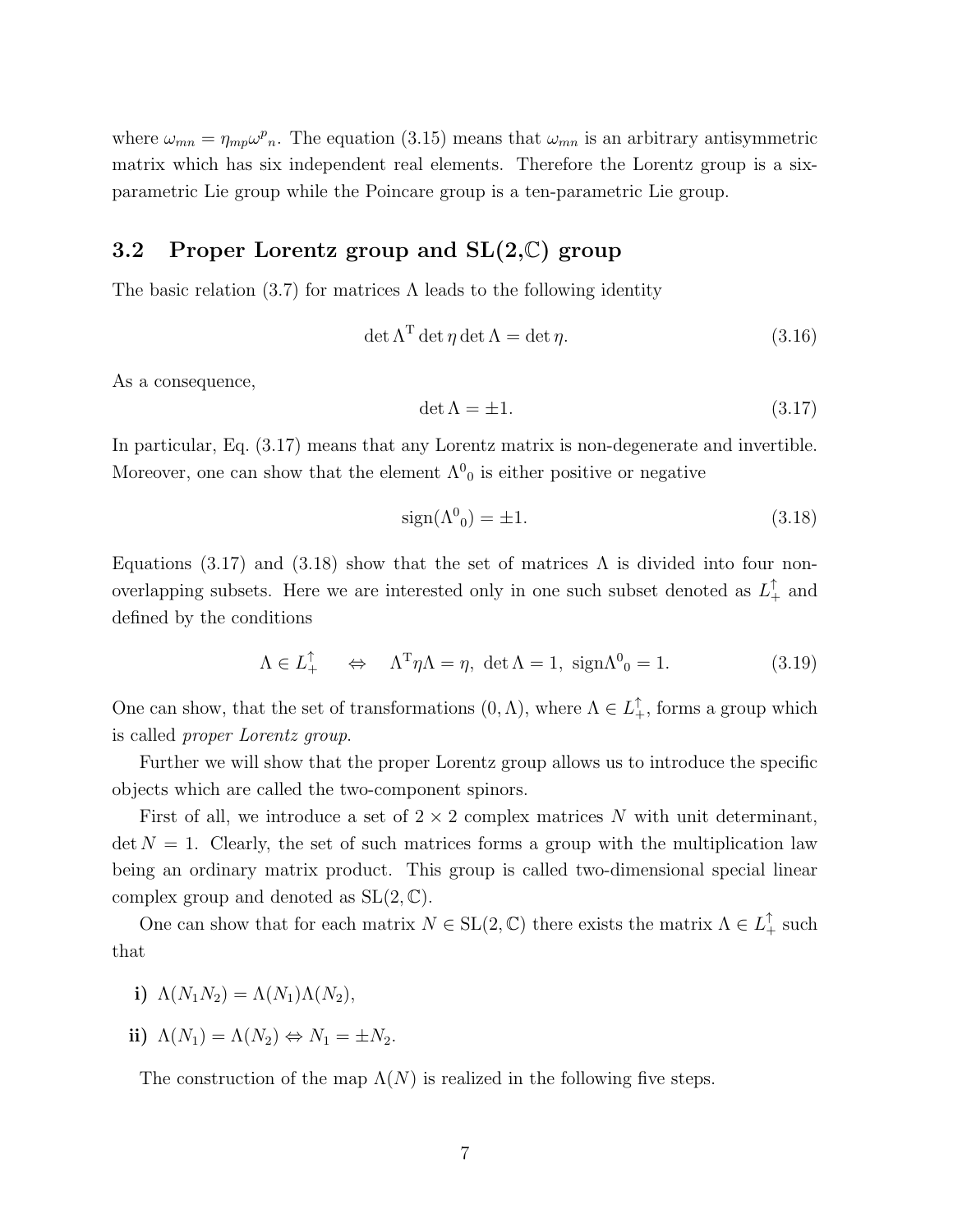**1.** Consider a linear space of Hermitian  $2 \times 2$  matrices *X*,  $X^+ = X$ . The basis in this space can be chosen in form of following four matrices  $\sigma_m \equiv (\sigma_0, \vec{\sigma})$ :

$$
\sigma_0 = \begin{pmatrix} 1 & 0 \\ 0 & 1 \end{pmatrix}, \quad \sigma_1 = \begin{pmatrix} 0 & 1 \\ 1 & 0 \end{pmatrix}, \quad \sigma_2 = \begin{pmatrix} 0 & -i \\ i & 0 \end{pmatrix}, \quad \sigma_3 = \begin{pmatrix} 1 & 0 \\ 0 & -1 \end{pmatrix}.
$$
 (3.20)

Here the  $\sigma_1$ ,  $\sigma_2$ ,  $\sigma_3$  are very well known Pauli matrices and  $\sigma_0$  is the unit  $2 \times 2$  matrix. Any Hermitian matrix  $X$  can be expanded over the basis  $(3.20)$  as

$$
X = X^m \sigma_m,\tag{3.21}
$$

where  $X^m$  are the real numbers. It is easy to check the following identity for the matrices (3.20)

$$
tr(\sigma_m \sigma_n) = 2\delta_{mn},\tag{3.22}
$$

which helps to express the coordinates  $X^m$  as

$$
X^m = \frac{1}{2} \text{tr}(X \sigma_m). \tag{3.23}
$$

2. Let  $N \in SL(2, \mathbb{C})$ . Consider the matrix

$$
X' = N X N^+.
$$
\n
$$
(3.24)
$$

Since  $\det N = 1$ , one gets

$$
\det X' = \det X. \tag{3.25}
$$

**3.** Using equations (3.23) and (3.25) one obtains

$$
X^{\prime m} = \frac{1}{2} \text{tr}(X^{\prime} \sigma_m) = \frac{1}{2} \text{tr}(NXN^{+} \sigma_m) = \frac{1}{2} \text{tr}(\sigma_m N \sigma_n N^{+}) X^n \equiv \Lambda^m{}_n X^n, \tag{3.26}
$$

where

$$
\Lambda^{m}{}_{n} = \Lambda^{m}{}_{n}(N) = \frac{1}{2} \text{tr}(\sigma_{m} N \sigma_{n} N^{+}). \tag{3.27}
$$

**4.** Using the basis matrices (3.20), one rewrite the expansion  $X = X^m \sigma_m$  as follows

$$
X = \left(\begin{array}{cc} X^0 + X^3 & X^1 - iX^2 \\ X^1 + iX^2 & X^0 - X^3 \end{array}\right).
$$
 (3.28)

The straightforward calculation of the determinant of the matrix *X* gives

$$
\det X = (X^0)^2 - (X^1)^2 - (X^2)^2 - (X^3)^2 = -\eta_{mn} X^m X^n.
$$
 (3.29)

The same consideration leads to

$$
\det X' = -\eta_{mn} X'^m X'^n. \tag{3.30}
$$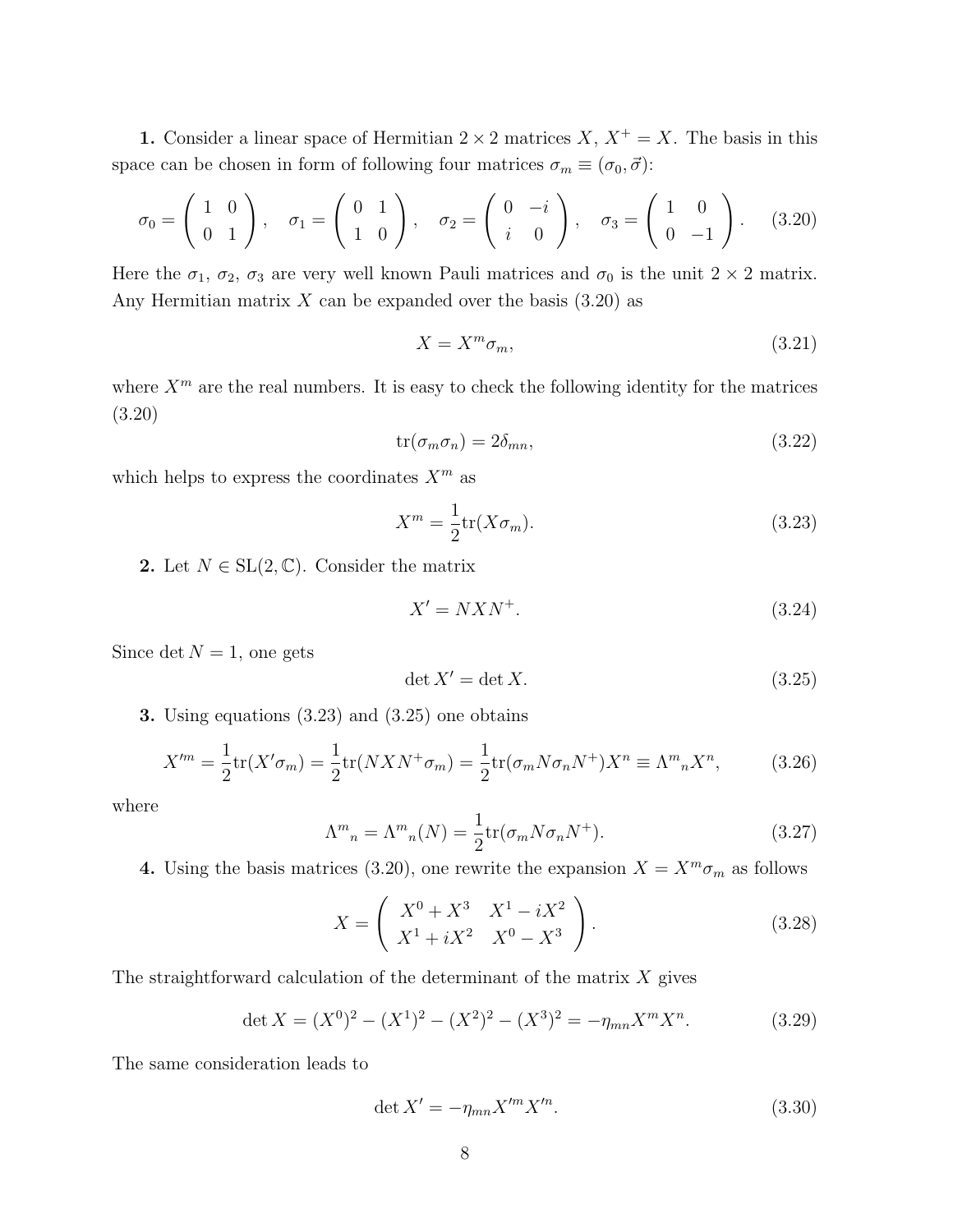Applying now the equation (3.25), we have

$$
\eta_{mn} X^m X^n = \eta_{mn} X'^m X'^n. \tag{3.31}
$$

Substituting Eq. (3.26) into (3.31), one gets

$$
\Lambda^{\mathrm{T}} \eta \Lambda = \eta,\tag{3.32}
$$

where  $\Lambda$  is given by (3.27). This means that the matrix  $\Lambda$  is nothing but a matrix of Lorentz rotation.

**5.** One can show that Eq. (3.27) leads to

$$
\Lambda^0_{\ \,0} > 0, \qquad \det \Lambda = 1. \tag{3.33}
$$

Thus, the matrices  $\Lambda$  (3.27) belong to the proper Lorentz group.

As a result, we have proved that the proper Lorentz group  $L_+^{\dagger}$  is associated with  $SL(2,\mathbb{C})$  group.

#### **3.3 Two-component spinors**

It is evident that the complex  $2 \times 2$  matrices  $N \in SL(2, \mathbb{C})$  act in two-dimensional complex space. We denote the vectors of this space as  $\varphi_{\alpha}$ ,  $\alpha = 1, 2$ . Action of these matrices on the vectors  $\varphi_{\alpha}$  looks like

$$
\varphi'_{\alpha} = N_{\alpha}{}^{\beta} \varphi_{\beta}.
$$
\n(3.34)

Since each matrix  $N \in SL(2, \mathbb{C})$  is associated with some matrix  $\Lambda$  from the proper Lorentz group, one can say that Eq. (3.34) is the transformation law of the two-dimensional complex vector under the Lorentz transformations. The vectors  $\varphi_{\alpha}$  with the transformation law (3.34) are called *left Weyl spinors*. The indices  $\alpha$ ,  $\beta$  are called the spinor ones.

Let us introduce the matrix  $\varepsilon$  with elements  $\varepsilon_{\alpha\beta}$ ,

$$
\varepsilon_{\alpha\beta} = \begin{pmatrix} 0 & -1 \\ 1 & 0 \end{pmatrix},\tag{3.35}
$$

and its inverse matrix  $\varepsilon^{-1}$  with the elements  $\varepsilon^{\alpha\beta}$ , that is

$$
\varepsilon_{\alpha\beta}\varepsilon^{\beta\gamma} = \delta_{\alpha}^{\gamma}, \quad \varepsilon^{\alpha\beta}\varepsilon_{\beta\gamma} = \delta_{\gamma}^{\alpha}, \quad \varepsilon^{\alpha\beta} = \begin{pmatrix} 0 & 1 \\ -1 & 0 \end{pmatrix}.
$$
 (3.36)

One can prove the following identities

$$
N\varepsilon N^{\mathrm{T}} = \varepsilon, \quad N^{\mathrm{T}}\varepsilon^{-1}N = \varepsilon^{-1} \tag{3.37}
$$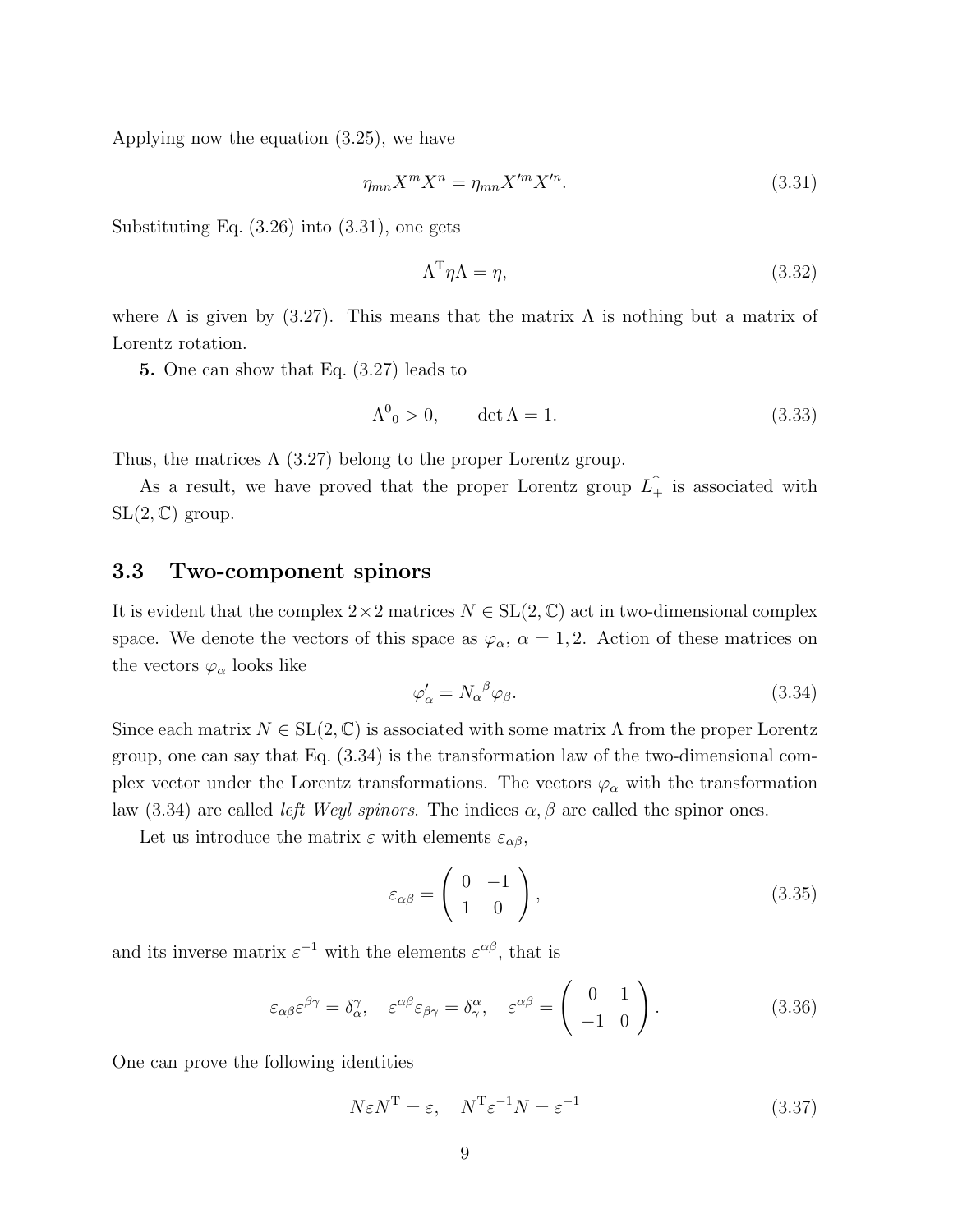for arbitrary matrix  $N \in SL(2, \mathbb{C})$ . The equation (3.37) means that the matrices  $\varepsilon$  and *ε <sup>−</sup>*<sup>1</sup> are the invariant tensors of SL(2*,* C) group. Therefore these matrices can be used for rising and lowering the spinor indices

$$
\varphi^{\alpha} = \varepsilon^{\alpha\beta}\varphi_{\beta}, \qquad \varphi_{\alpha} = \varepsilon_{\alpha\beta}\varphi^{\beta}.
$$
 (3.38)

Moreover, one can shows that the expression  $\varphi_1^{\alpha} \varphi_{2\alpha}$  is Lorentz invariant, i.e.,

$$
\varphi_1^{\prime \alpha} \varphi_{2\alpha}^{\prime} = \varphi_1^{\alpha} \varphi_{2\alpha},\tag{3.39}
$$

where  $\varphi'_{\alpha}$  is given by (3.34) and  $\varphi'^{\alpha} = \varepsilon^{\alpha\beta}\varphi'_{\beta}$ .

Consider the matrix  $N^*$  which is complex conjugate to the matrix  $N, N \in SL(2, \mathbb{C})$ . It is clear, the matrix  $N^*$  belongs to the group  $SL(2,\mathbb{C})$  as well,  $N^* \in SL(2,\mathbb{C})$ . We denote the elements of the matrix  $N^*$  as  $N^*_{\dot{\alpha}}{}^{\dot{\beta}}$ ;  $\dot{\alpha}, \dot{\beta} = 1, 2$ . This matrix acts in the complex space of two-dimensional vectors  $\chi_{\dot{\alpha}}$  by the rule

$$
\chi'_{\dot{\alpha}} = N_{\dot{\alpha}}^{*\dot{\beta}} \chi_{\dot{\beta}}.\tag{3.40}
$$

The two-component complex vectors  $\chi_{\alpha}$  with transformation law (3.40) are called *right Weyl spinors.* The indices  $\dot{\alpha}, \dot{\beta}$  are called the spinor ones.

Analogously to previous discussion, one introduces the matrices

$$
\varepsilon_{\dot{\alpha}\dot{\beta}} = \begin{pmatrix} 0 & -1 \\ 1 & 0 \end{pmatrix}, \qquad \varepsilon^{\dot{\alpha}\dot{\beta}} = \begin{pmatrix} 0 & 1 \\ -1 & 0 \end{pmatrix}, \tag{3.41}
$$

such that

$$
\varepsilon_{\dot{\alpha}\dot{\beta}}\varepsilon^{\dot{\beta}\dot{\gamma}} = \delta_{\dot{\alpha}}{}^{\dot{\gamma}}.\tag{3.42}
$$

The matrices (3.41) are used to rise and lower the indices  $\dot{\alpha}$ ,  $\dot{\beta}$  of right Weyl spinors

$$
\chi^{\dot{\alpha}} = \varepsilon^{\dot{\alpha}\dot{\beta}} \chi_{\dot{\beta}}, \qquad \chi_{\dot{\alpha}} = \varepsilon_{\dot{\alpha}\dot{\beta}} \chi^{\dot{\beta}}.
$$
 (3.43)

For the right Weyl spinors one can prove the identity analogous to (3.39),

$$
\chi_1^{'\dot{\alpha}} \chi_{2\dot{\alpha}}' = \chi_1^{\dot{\alpha}} \chi_{2\dot{\alpha}},\tag{3.44}
$$

where  $\chi'_{\dot{\alpha}}$  is given by (3.40). The relation (3.44) means that the expression  $\chi_1^{\dot{\alpha}}\chi_{2\dot{\alpha}}$  is Lorentz invariant.

Sometimes, the spinors  $\bar{\chi}_{\dot{\alpha}}$  are called *dotted* spinors while the spinors  $\varphi^{\alpha}$  are called *undotted* ones.

Since the dotted spinors transform with the help of conjugated matrix  $N^*$ , we can define the operation of conjugation for the spinors by the rule

$$
(\varphi_{\alpha})^* = \bar{\varphi}_{\dot{\alpha}}.\tag{3.45}
$$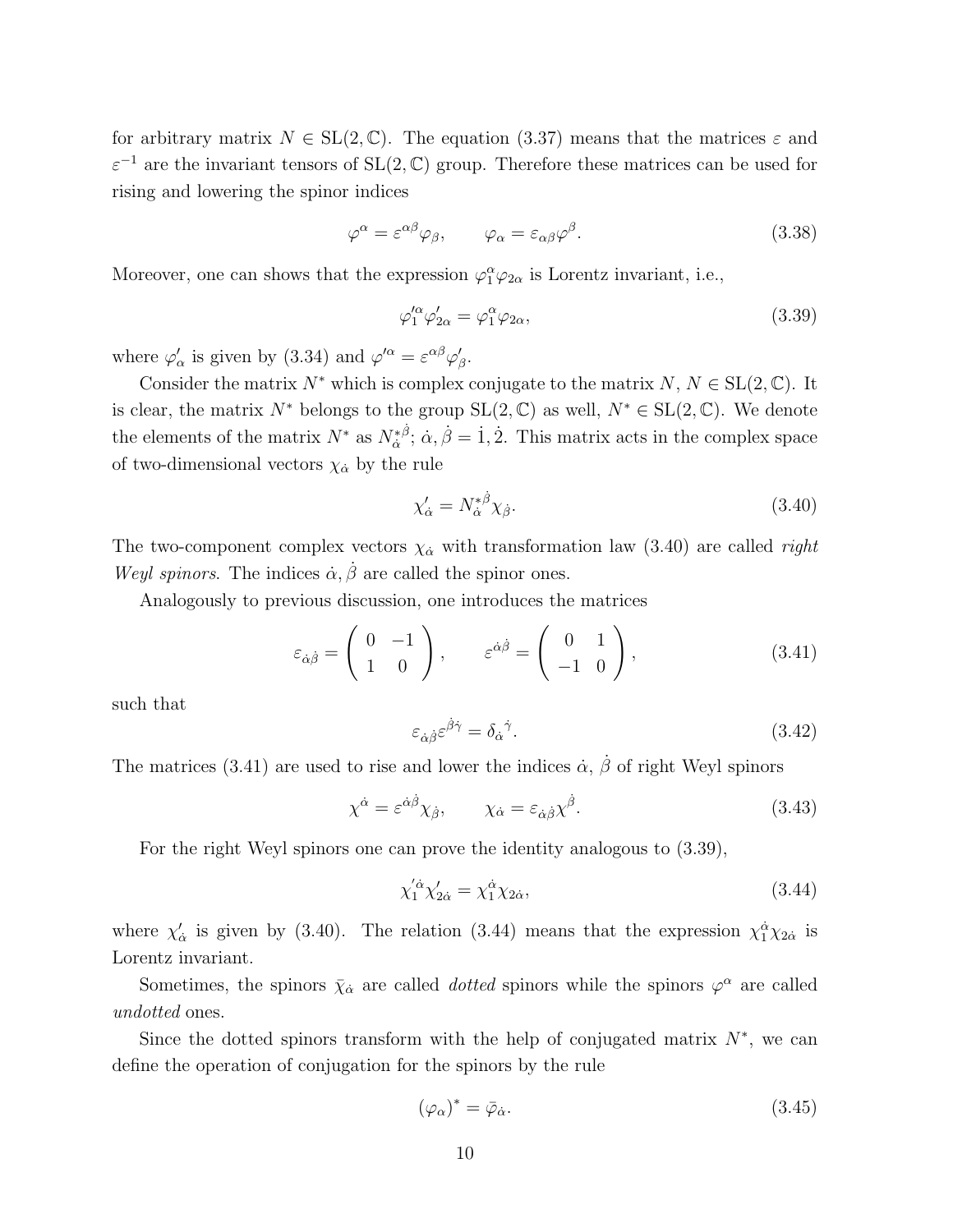where  $\bar{\varphi}_{\dot{\alpha}}$  is some dotted spinor.

Note also the following important properties for the left and right Weyl spinors

$$
(\varphi_1 \varphi_2) \equiv \varphi_1^{\alpha} \varphi_{2\alpha} = -\varphi_2^{\alpha} \varphi_{1\alpha} = -(\varphi_2 \varphi_1),
$$
  
\n
$$
(\chi_1 \chi_2) \equiv \chi_{1\dot{\alpha}} \chi_2^{\dot{\alpha}} = -\chi_{2\dot{\alpha}} \chi_1^{\dot{\alpha}} = -(\chi_2 \chi_1).
$$
\n(3.46)

Let us consider the matrices  $\sigma_m$  given by Eq. (3.20). Their matrix elements are denoted as  $(\sigma_m)_{\alpha\dot{\alpha}}$ . We introduce also the sigma-matrices with upper spinor indices

$$
(\sigma_m)^{\alpha\dot{\alpha}} = \varepsilon^{\alpha\beta} \varepsilon^{\dot{\alpha}\dot{\beta}} (\sigma_m)_{\beta\dot{\beta}} = (\tilde{\sigma}_m)^{\dot{\alpha}\alpha}.
$$
 (3.47)

Using the explicit form of the matrices  $\sigma_m$ , (3.20), and  $\varepsilon^{\alpha\beta}$ ,  $\varepsilon^{\dot{\alpha}\dot{\beta}}$ , (3.36), (3.41), one can show that

$$
\tilde{\sigma}_m = (\sigma_0, -\vec{\sigma}).\tag{3.48}
$$

The matrices  $\sigma_m$  and  $\tilde{\sigma}_m$  possess many useful identities, for example

$$
(\sigma_m \tilde{\sigma}_n + \sigma_n \tilde{\sigma}_m)_{\alpha}{}^{\beta} = -2\eta_{mn} \delta_{\alpha}{}^{\beta},\tag{3.49a}
$$

$$
(\tilde{\sigma}_m \sigma_n + \tilde{\sigma}_n \sigma_m)^{\dot{\alpha}}{}_{\dot{\beta}} = -2\eta_{mn} \delta^{\dot{\alpha}}{}_{\dot{\beta}},\tag{3.49b}
$$

$$
\text{tr}(\sigma_m \tilde{\sigma}_n) = -2\eta_{mn},\tag{3.49c}
$$

$$
(\sigma^m)_{\alpha\dot{\alpha}}(\tilde{\sigma}_m)^{\dot{\beta}\beta} = -2\delta_{\alpha}{}^{\beta}\delta_{\dot{\alpha}}{}^{\dot{\beta}},\tag{3.49d}
$$

$$
\sigma_m = N \sigma_n N^+ \left(\Lambda^{-1}(N)\right)^n{}_m. \tag{3.49e}
$$

Here  $\Lambda(N)$  is given by eq (3.27). Eq. (3.49e) means that the matrices  $\sigma_m$  are invariant tensors of  $SL(2, \mathbb{C})$  group.

Let us consider the following expressions:

$$
v^{m} = (\bar{\chi}\tilde{\sigma}^{m}\varphi) \equiv \bar{\chi}_{\dot{\alpha}}(\tilde{\sigma}^{m})^{\dot{\alpha}\alpha}\varphi_{\alpha},
$$
  

$$
u_{m} = (\varphi\sigma_{m}\bar{\chi}) \equiv \varphi^{\alpha}(\sigma_{m})_{\alpha\dot{\alpha}}\bar{\chi}^{\dot{\alpha}}.
$$
 (3.50)

Using the transformation laws for the spinors  $\varphi_{\alpha}$ ,  $\bar{\chi}_{\dot{\alpha}}$ , Eqs. (3.34), (3.40) and (3.49e), one can show that  $v^m$  is a contravariant vector while  $u_m$  is covariant one.

### **3.4 Lie algebra of the Poincare group**

Here we will consider some notions of the Lie algebra of the Poincare group on the base of one special example. One can show that the results, we are interesting, do not depend on the example we begin with.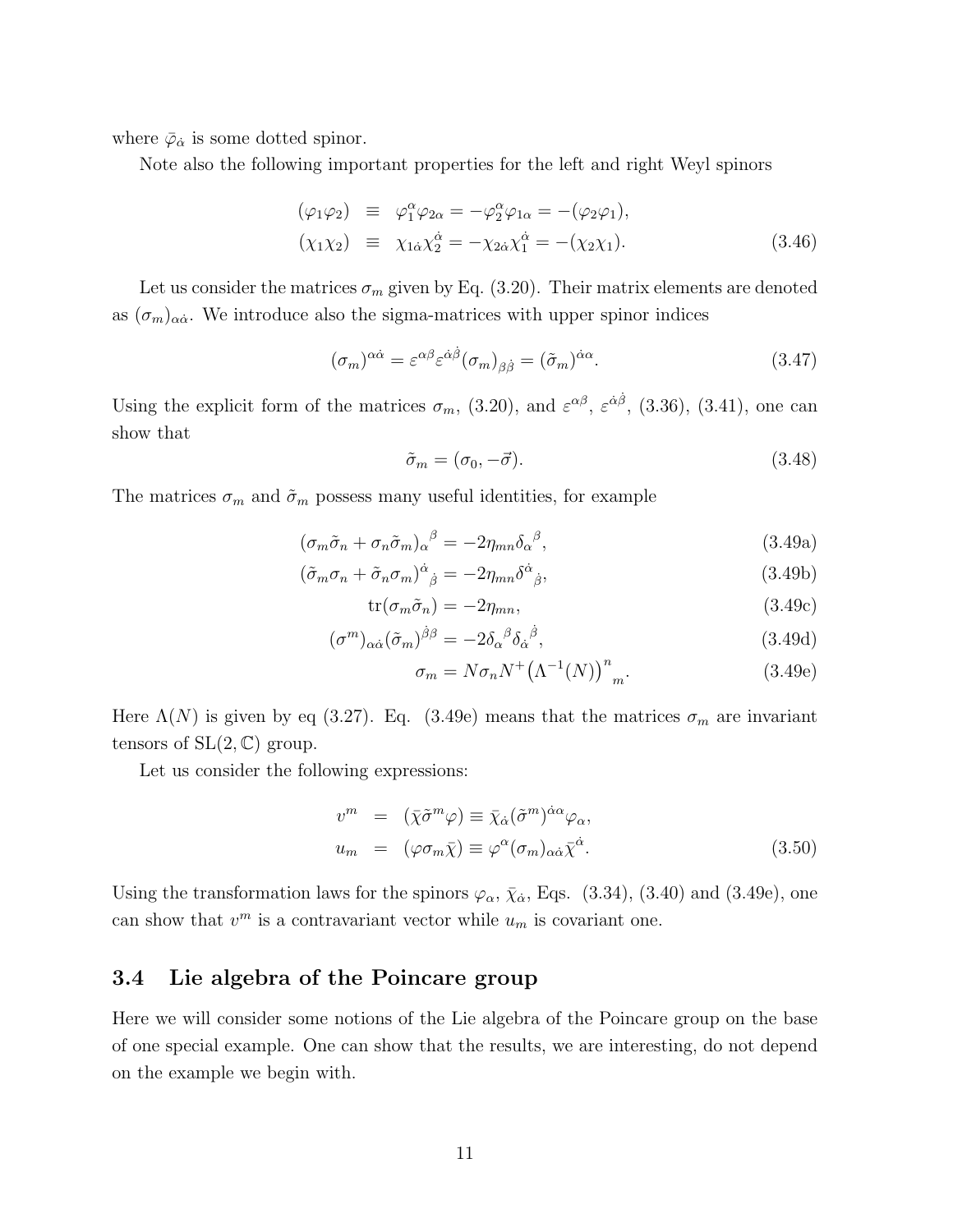The infinitesimal coordinate transformations corresponding to the inhomogeneous Lorentz transformations have been written in sect. 3.1 in the form

$$
x^{\prime m} = x^m + \omega^m{}_n x^n + a^m = x^m + \delta x^m,\tag{3.51}
$$

where  $\omega^m{}_n$  and  $a^m$  are the infinitesimal parameters,  $\omega_{mn} = -\omega_{nm}$ . Let  $t^m(x)$  be a vector field which is determined by the following transformation law under the inhomogeneous Lorentz transformations

$$
t^{\prime m}(x') = \frac{\partial x^{\prime m}}{\partial x^n} t^n(x),\tag{3.52}
$$

where  $x'^m$  is given by Eq. (3.51). The equation (3.52) can be rewritten as

$$
t^{\prime m}(x+\delta x) = \Lambda^{m}{}_{n}t^{n}(x), \qquad (3.53)
$$

where  $\Lambda^m{}_n = \delta^m{}_n + \omega^m{}_n$  is the Lorentz matrix. Therefore

$$
t^{m}(x + \omega x + a) = (\delta^{m}{}_{n} + \omega^{m}{}_{n})t^{n}(x), \qquad (3.54)
$$

or, denoting  $\delta t^m(x) = t^m(x) - t^m(x)$ , one gets

$$
\delta t^m(x) = -a^n \partial_n t^m(x) + \omega^m{}_n t^n(x) - \omega^n{}_k x^k \partial_n t^m(x). \tag{3.55}
$$

The relation (3.55) can be written as follows

$$
\delta t^{m}(x) = -ia^{r}(P_{r})^{m}{}_{n}t^{n}(x) + \frac{i}{2}\omega^{rs}(J_{rs})^{m}{}_{n}t^{n}(x), \qquad (3.56)
$$

where

$$
(P_r)^m{}_n = \delta^m{}_n(-i\partial_r),
$$
  
\n
$$
(J_{rs})^m{}_n = \eta_{rk} x^k (P_s)^m{}_n - \eta_{sk} x^k (P_r)^m{}_n + (M_{rs})^m{}_n,
$$
  
\n
$$
(M_{rs})^m{}_n = i(\delta^m{}_s \eta_{rn} - \delta^m{}_r \eta_{sn}).
$$
\n(3.57)

Using the explicit form of operators  $P_r, J_{rs}, (3.57)$ , we calculate the commutation relations among these operators. The result is written as follows

$$
[P_r, P_s] = 0,
$$
  
\n
$$
[J_{rs}, P_m] = i(\eta_{rm} P_s - \eta_{sm} P_r),
$$
  
\n
$$
[J_{mn}, J_{rs}] = i(\eta_{mr} J_{ns} - \eta_{ms} J_{nr} + \eta_{ns} J_{mr} - \eta_{nr} J_{ms}).
$$
\n(3.58)

The expressions (3.57) are called the *generators of Poincare group in vector representation*. The relations (3.58) form the commutation relations of these generators. Sometimes, the relations (3.58) themselves are called the Poincare algebra.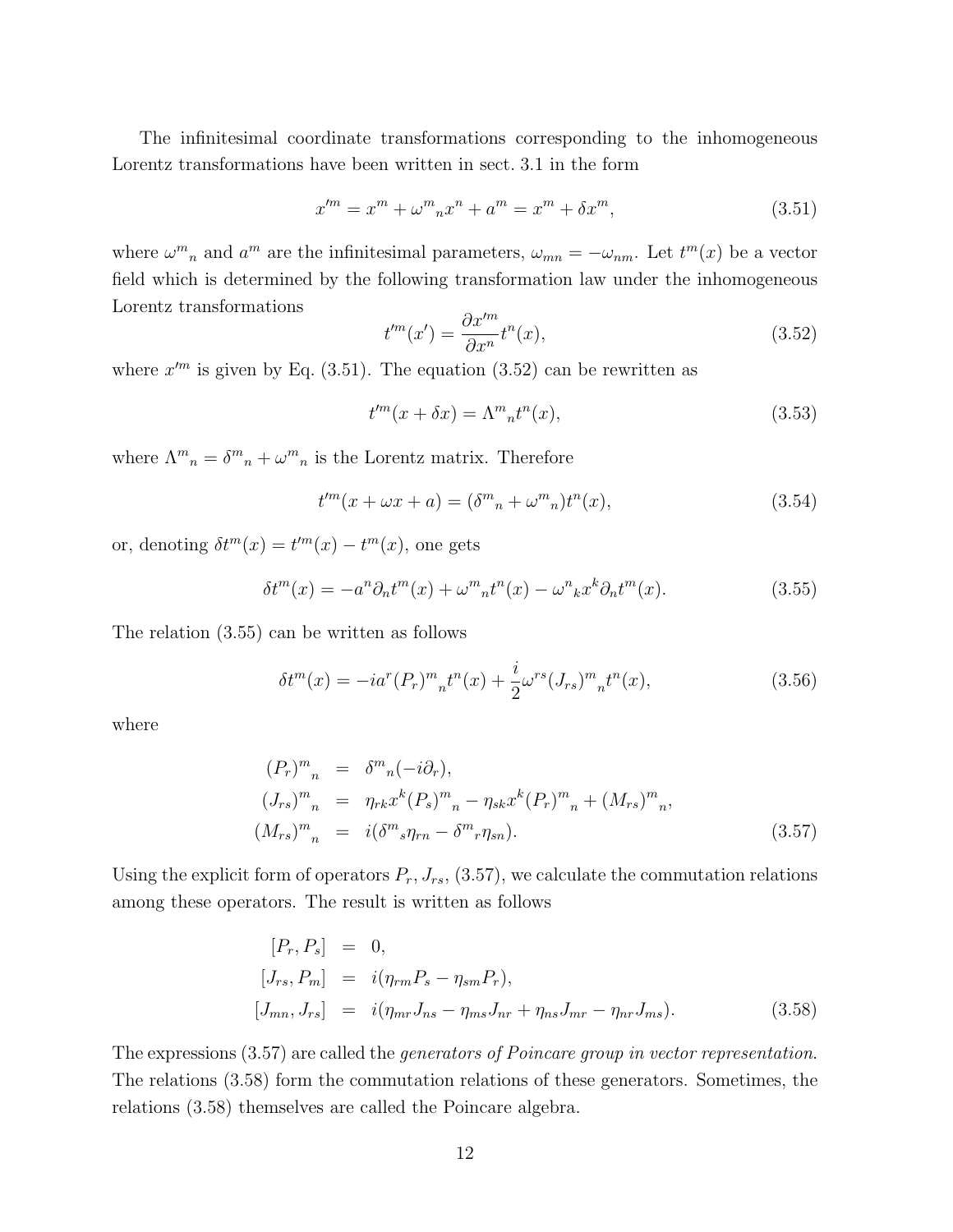One can show that the infinitesimal transformations of any tensor or spinor field under inhomogeneous Lorentz transformations (3.51) can be written in the form analogous to  $(3.56),$ 

$$
\delta\Phi(x) = -ia^m P_m \Phi(x) + \frac{i}{2} \omega^{mn} J_{mn} \Phi(x), \qquad (3.59)
$$

with some generators  $P_m$  and  $J_{mn}$ . The operators  $P_m$  are called the *translation generators* and *Jmn* are called the *Lorentz rotation generators*. The commutation relations among the operators  $P_m$ ,  $J_{mn}$  also have the form (3.58), independently of the type of fields  $\Phi$  in (3.59). We would like to emphasize that the algebra (3.58) is a mathematical expression of the special relativity symmetry.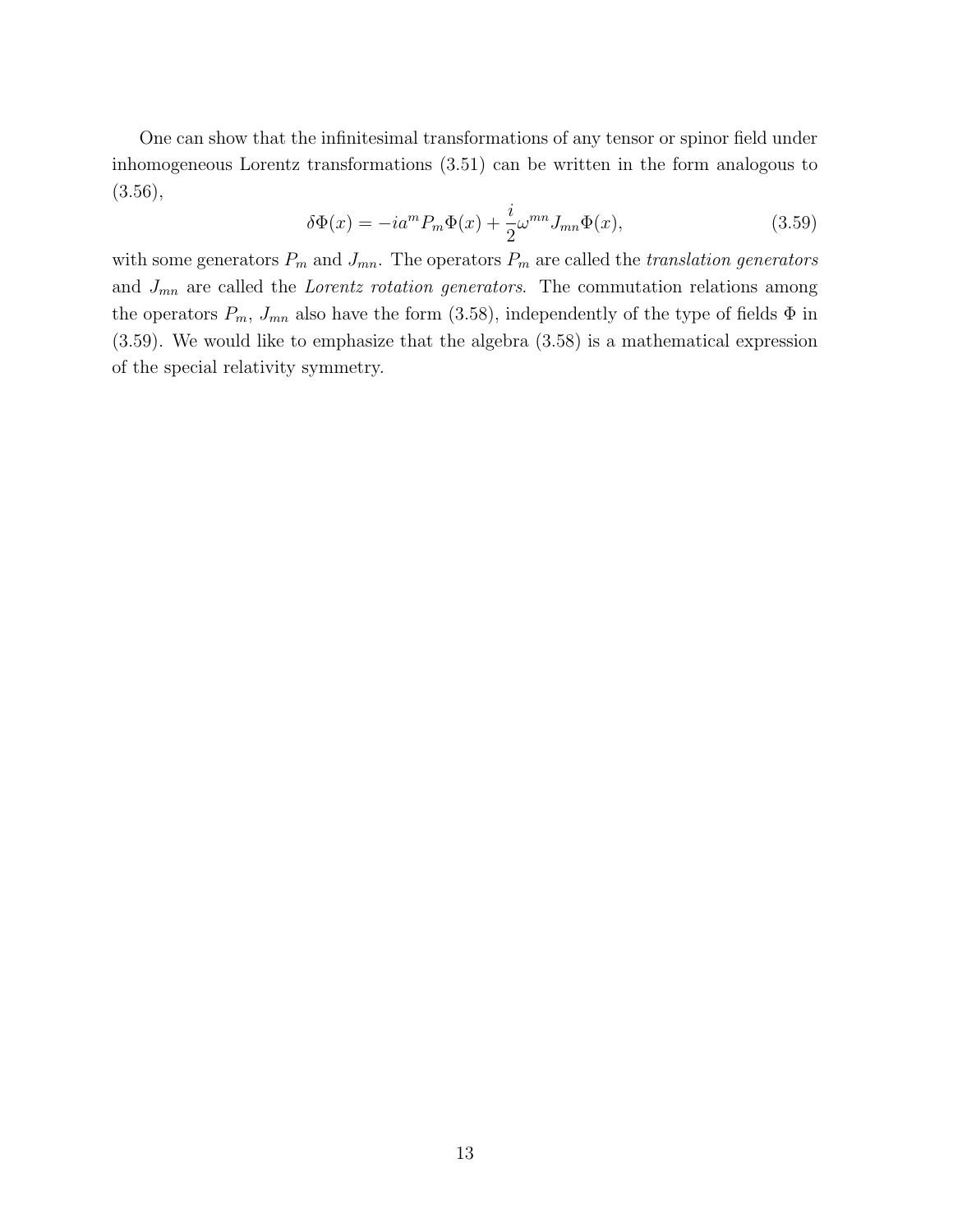### **4 Superspace and superfields**

### **4.1 Supersymmetry algebra**

Here we will discuss how to extend the Poincare algebra (3.58) by means of new generators which can provide symmetry between bosons and fermions. A general idea of such an extension is based on the use of spinor generators  $Q^I_\alpha$  and  $\bar{Q}^I_{\dot{\alpha}}$  with dotted and undotted indices  $\alpha$ ,  $\dot{\alpha}$  and  $I = 1, 2, \dots, \mathcal{N}$ . The integer  $\mathcal N$  numerates the new generators.

It is postulated that the generators  $Q^I_\alpha$ ,  $\overline{Q}^I_{\dot{\alpha}}$  possess a fermionic nature and their commutation relations are given in terms of anticommutators. We want to preserve the algebra (3.58) for  $P_m$  and  $J_{mn}$  and should find, additionally, the following commutators and anticommutators

$$
[P_m, Q_\alpha^I], \qquad [P_m, \bar{Q}_\alpha^I], \qquad (4.1a)
$$

$$
[J_{mn}, Q^I_{\alpha}], \qquad [J_{mn}, \bar{Q}^I_{\dot{\alpha}}], \qquad (4.1b)
$$

$$
\{Q^I_{\alpha}, Q^J_{\beta}\}, \qquad \{ \bar{Q}^I_{\dot{\alpha}}, \bar{Q}^J_{\dot{\beta}}\}, \qquad (4.1c)
$$

$$
\{Q^I_{\alpha}, \bar{Q}^J_{\dot{\alpha}}\},\tag{4.1d}
$$

where  $\{A, B\} = AB + BA$  is the anticommutator. A natural assumption is that the right hand sides of above commutators and anticommutators should be linear combinations of all generators  $P_m$ ,  $J_{mn}$ ,  $Q^I_{\alpha}$ ,  $\bar{Q}^I_{\dot{\alpha}}$  with some coefficients. The Lorentz invariance imposes the conditions on these coefficients: they can be constructed only from the invariant tensors of Lorentz and SL(2,  $\mathbb{C}$ ), i.e.,  $\eta_{mn}$ ,  $\varepsilon_{\alpha\beta}$ ,  $\varepsilon_{\dot{\alpha}\dot{\beta}}$ ,  $(\sigma_m)_{\alpha\dot{\alpha}}$ ,  $(\tilde{\sigma}_m)^{\dot{\alpha}\alpha}$ . Therefore, the most general forms of the commutators and anticommutators (4.1) are written as follows:

$$
[P_m, Q_\alpha^I] = c_1(\sigma_m)_{\alpha\dot{\alpha}} \bar{Q}^{\dot{\alpha}I},
$$
  
\n
$$
[P_m, \bar{Q}_\alpha^I] = c_2(\tilde{\sigma}_m)_{\dot{\alpha}\alpha} Q^{\alpha I},
$$
  
\n
$$
[J_{mn}, Q_\alpha^I] = c_3(\sigma_{mn})_{\alpha}{}^{\beta} Q_\beta^I,
$$
  
\n
$$
[J_{mn}, \bar{Q}_\alpha^I] = c_4(\tilde{\sigma}_{mn})_{\dot{\alpha}}{}^{\dot{\beta}} \bar{Q}_\beta^I,
$$
  
\n
$$
\{Q_\alpha^I, Q_\beta^J\} = c_5 \varepsilon_{\alpha\beta} Z^{IJ} + \tilde{c}_5(\sigma^{mn})_{\alpha\beta} J_{mn} X^{IJ},
$$
  
\n
$$
\{\bar{Q}_\alpha^I, \bar{Q}_\beta^J\} = c_6 \varepsilon_{\alpha\beta} \bar{Z}^{IJ} + \tilde{c}_6(\tilde{\sigma}^{mn})_{\dot{\alpha}\dot{\beta}} J_{mn} \bar{X}^{IJ},
$$
  
\n
$$
\{Q_\alpha^I, \bar{Q}_\alpha^J\} = c_7 2(\sigma^m)_{\alpha\dot{\alpha}} P_m \delta^{IJ},
$$
  
\n(4.2)

where  $c_1, \ldots, c_7$  are some numerical coefficients and  $Z^{IJ} = -Z^{JI}$ ,  $\bar{Z}^{IJ} = -\bar{Z}^{JI}$ ,  $X^{IJ} = -\bar{Z}^{JI}$  $X^{JI}$ ,  $\bar{X}^{IJ} = \bar{X}^{JI}$  are some matrices. Here

$$
(\sigma_{mn})_{\alpha\beta} = -\frac{1}{4} (\sigma_m \tilde{\sigma}_n - \sigma_n \tilde{\sigma}_m)_{\alpha\beta},
$$
  

$$
(\tilde{\sigma}_{mn})_{\dot{\alpha}\dot{\beta}} = -\frac{1}{4} (\tilde{\sigma}_m \sigma_n - \tilde{\sigma}_n \sigma_m)_{\dot{\alpha}\dot{\beta}}.
$$
 (4.3)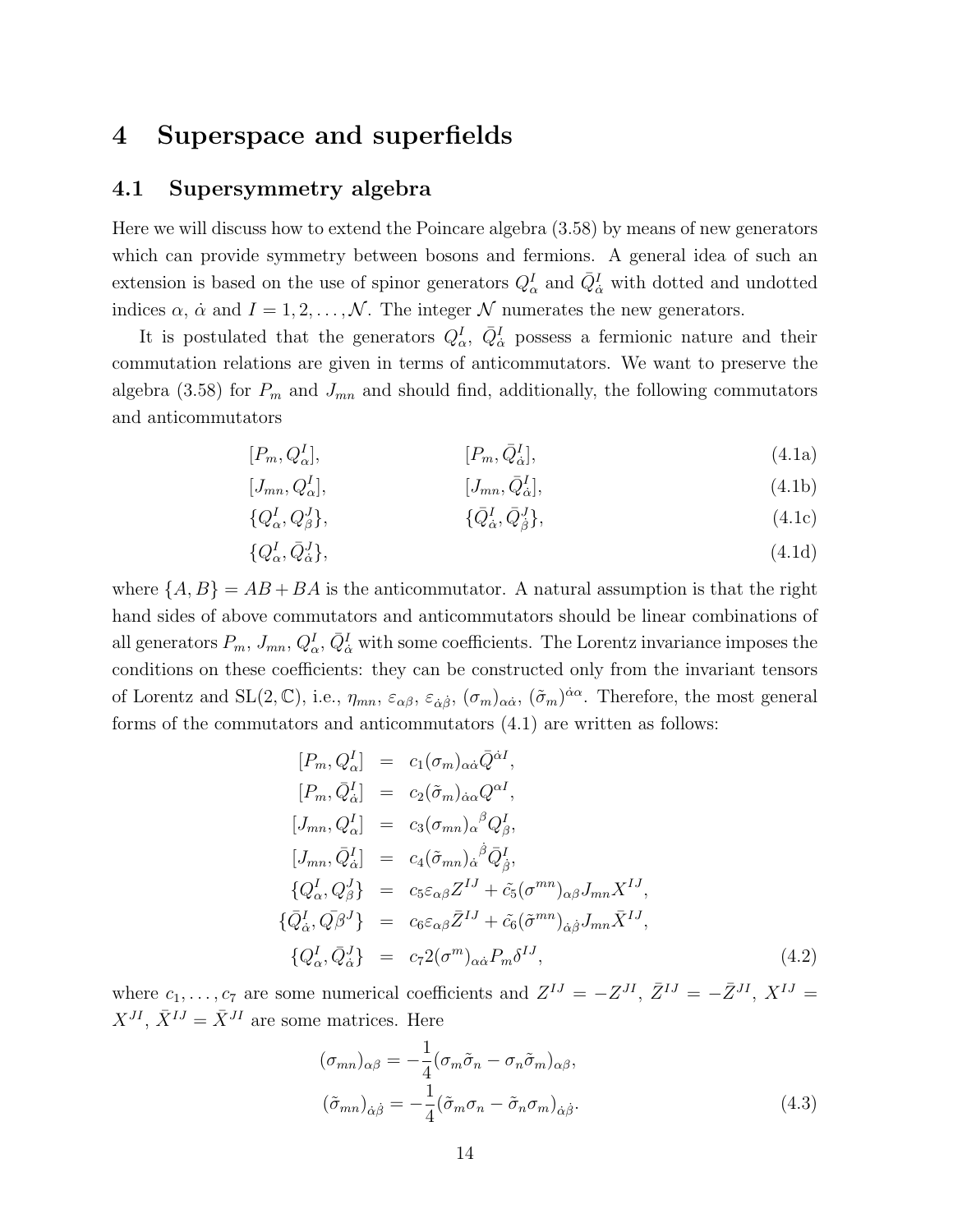Of course, the coefficients  $c_1, c_2, c_3, c_4$  are written down without any calculations since they are defined by the transformation laws of the dotted and undotted spinors under inhomogeneous Lorentz group. We do not write yet these coefficients to emphasize a general idea how all coefficients in (4.3) can be found .

To fix the coefficients  $c_1, \ldots, c_7$  in the algebra (eq2.2) one uses the Jacobi identities which are written in terms of double commutators and anticommutators. We will use the standard terminology, when the operators  $P_m$ ,  $J_{mn}$  are called bosonic and  $Q^I_\alpha$ ,  $\bar{Q}^I_{\dot{\alpha}}$  are called fermionic. Let *B* is some bosonic operator while *F* is some fermionic one. The Jacobi identities for such operators have the form

$$
[B_1, [B_2, B_3]] + [B_2, [B_3, B_1]] + [B_3, [B_1, B_2]] = 0,
$$
  
\n
$$
[B, \{F_1, F_2\}] + \{F_1, [F_2, B]\} - \{F_2, [B, F_1]\} = 0,
$$
  
\n
$$
[B_1, [B_2, F]] + [B_2, [F, B_1]] + [F_1, [B_1, B_2]] = 0,
$$
  
\n
$$
[F_1, \{F_2, F_3\}] + [F_2, \{F_3, F_1\}] + [F_3, \{F_1, F_2\}] = 0.
$$
\n(4.4)

Substituting the generators  $P_m$ ,  $J_{mn}$  instead of *B* and generators  $Q^I_\alpha$ ,  $\bar{Q}^I_{\dot{\alpha}}$  instead of *F* into the identities (4.4) and using the relations (4.2), one can find all numerical coefficients in Eqs. (4.2). The results are written as

$$
c_1 = c_2 = \tilde{c}_5 = \tilde{c}_6 = 0
$$
,  $c_3 = c_4 = i$ ,  $c_5 = c_6 = c_7 = 1$ ,  $X^{IJ} = \overline{X}^{IJ} = 0$ , (4.5)

and the operators  $Z^{IJ}$ ,  $\bar{Z}^{IJ}$  must commute with all generators. Thus, one gets the algebra (4.2) in the final form

$$
[P_m, Q_\alpha^I] = 0, \t [P_m, \bar{Q}_\alpha^I] = 0,
$$
  
\n
$$
[J_{mn}, Q_\alpha^I] = i(\sigma_{mn})_\alpha{}^\beta Q_\beta^I, \t [J_{mn}, \bar{Q}_\alpha^I] = i(\tilde{\sigma}_{mn})_\alpha{}^\beta \bar{Q}_\beta^I,
$$
  
\n
$$
\{Q_\alpha^I, Q_\beta^J\} = \varepsilon_{\alpha\beta} Z^{IJ}, \t \{\bar{Q}_\alpha^I, \bar{Q}_\beta^J\} = \varepsilon_{\dot{\alpha}\dot{\beta}} \bar{Z}^{IJ},
$$
  
\n
$$
\{Q_\alpha^I, \bar{Q}_\alpha^J\} = 2(\sigma^m)_{\alpha\dot{\alpha}} P_m \delta^{IJ}.
$$
\n(4.6)

The equations (4.6), together with Eqs. (3.58), form the so called *Poincare superalgebra*. The fermionic generators  $Q^I_\alpha$ ,  $\bar{Q}^I_{\dot{\alpha}}$  are called the *supercharges*, the generators *Z*, *Z* are called the *central charges*. If  $\mathcal{N} = 1$ , the supersymmetry is called *simple*, or  $\mathcal{N} = 1$ supersymmetry. In this case all central charges are absent. If  $\mathcal{N} > 1$ , the supersymmetry is called *extended*, or  $N$ -extended supersymmetry. The statement that the relations  $(4.6)$ represent the most general extension of the Poincare algebra (3.58) by means of fermionic generators is referred as the Haag - Lopuszanski- Sohnius theorem which was proved in 1975.

Further we will consider only  $\mathcal{N}=1$  supersymmetry.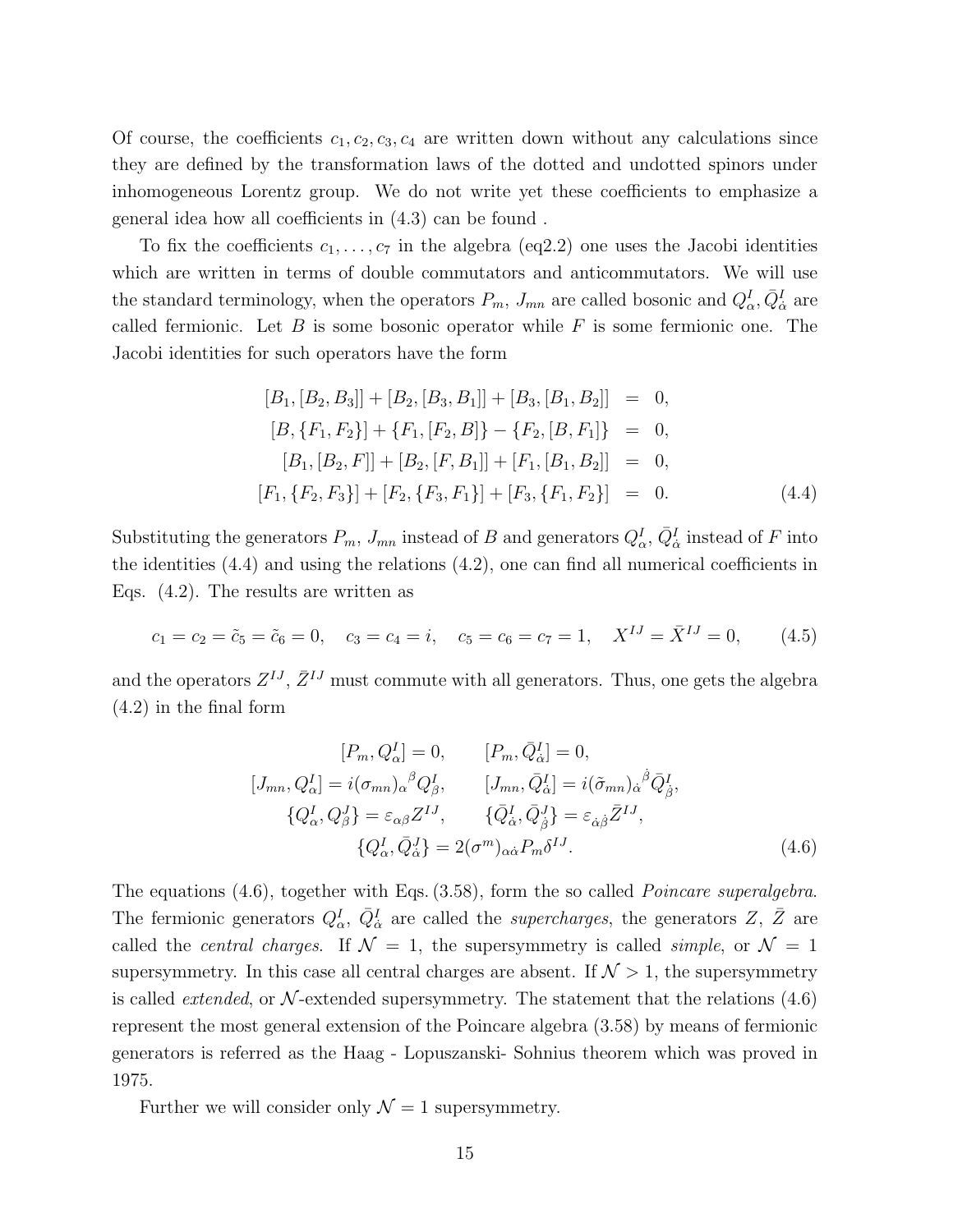### **4.2 Anticommuting variables**

Supersymmetric field theories (as well as all fermionic field theories) are formulated naturally with the help of a notion of Grassmann algebra which operates with the so called anticommuting variables, or anticommuting numbers. Here we discuss only some simple properties of anticommuting variables.

Why do we have to think about anticommuting variables in the case under consideration? We know that the generators of the Poincare algebra (3.58) can be associated with the coordinate transformations of the Minkowski space (see Eqs.  $(3.51)$ – $(3.57)$ ). Therefore, it is naturally to expect that the generators of supersymmetry algebra can also be associated with the coordinate transformations of some space. Since the generators  $P_m$ ,  $J_{mn}$  are included into the supersymmetry algebra (4.6), the coordinates  $x^m$  of the Minkowski space should also be included into this new space. Since the supersymmetry algebra contains the supercharges  $Q_{\alpha}$ ,  $\bar{Q}_{\dot{\alpha}}$  satisfying the anticommutation relations (see Eqs. (4.6)), it is natural to assume that these supercharges are also associated with some new coordinates. Since the supercharges satisfy the anticommutation relations, one can assume that the corresponding coordinates should be anticommuting as well. Moreover, since the supercharges are the undotted and dotted spinors, it is natural to assume that these new anticommuting coordinates should also be the undotted and dotted spinors.

Further we will follow the pragmatic point of view: we will avoid any rigorous definitions and describe only the rules of operation with the anticommuting variables. In principle, all necessary material concerning the anticommuting variables is given in standard texts on quantum filed theory, particularly in the sections concerning the Lagrangians for spinor fields and anticommuting ghost fields in quantum theory of gauge fields. Here we assume that the readers are familiar with all these notions.

We denote anticommuting variables as  $\theta_{\alpha}$ ,  $\bar{\theta}_{\dot{\alpha}}$ . It means that  $\theta_{\alpha}$  is a left Weyl spinor and  $\bar{\theta}_{\dot{\alpha}}$  is a right Weyl spinor. One can raise the spinor indices with the *ε*-tensors as usual:

$$
\theta^{\alpha} = \varepsilon^{\alpha\beta} \theta_{\beta}, \qquad \bar{\theta}^{\dot{\alpha}} = \varepsilon^{\dot{\alpha}\dot{\beta}} \bar{\theta}_{\dot{\beta}}.
$$
\n(4.7)

The basic relations expressing the fundamental property of the anticommuting variables have the form

$$
\begin{aligned}\n\bar{\theta}_{\dot{\alpha}} \bar{\theta}_{\dot{\beta}} + \bar{\theta}_{\dot{\beta}} \bar{\theta}_{\dot{\alpha}} &= 0, \\
\theta_{\alpha} \theta_{\beta} + \theta_{\beta} \theta_{\alpha} &= 0, \\
\theta_{\alpha} \bar{\theta}_{\dot{\alpha}} + \bar{\theta}_{\dot{\alpha}} \theta_{\alpha} &= 0.\n\end{aligned}
$$
(4.8)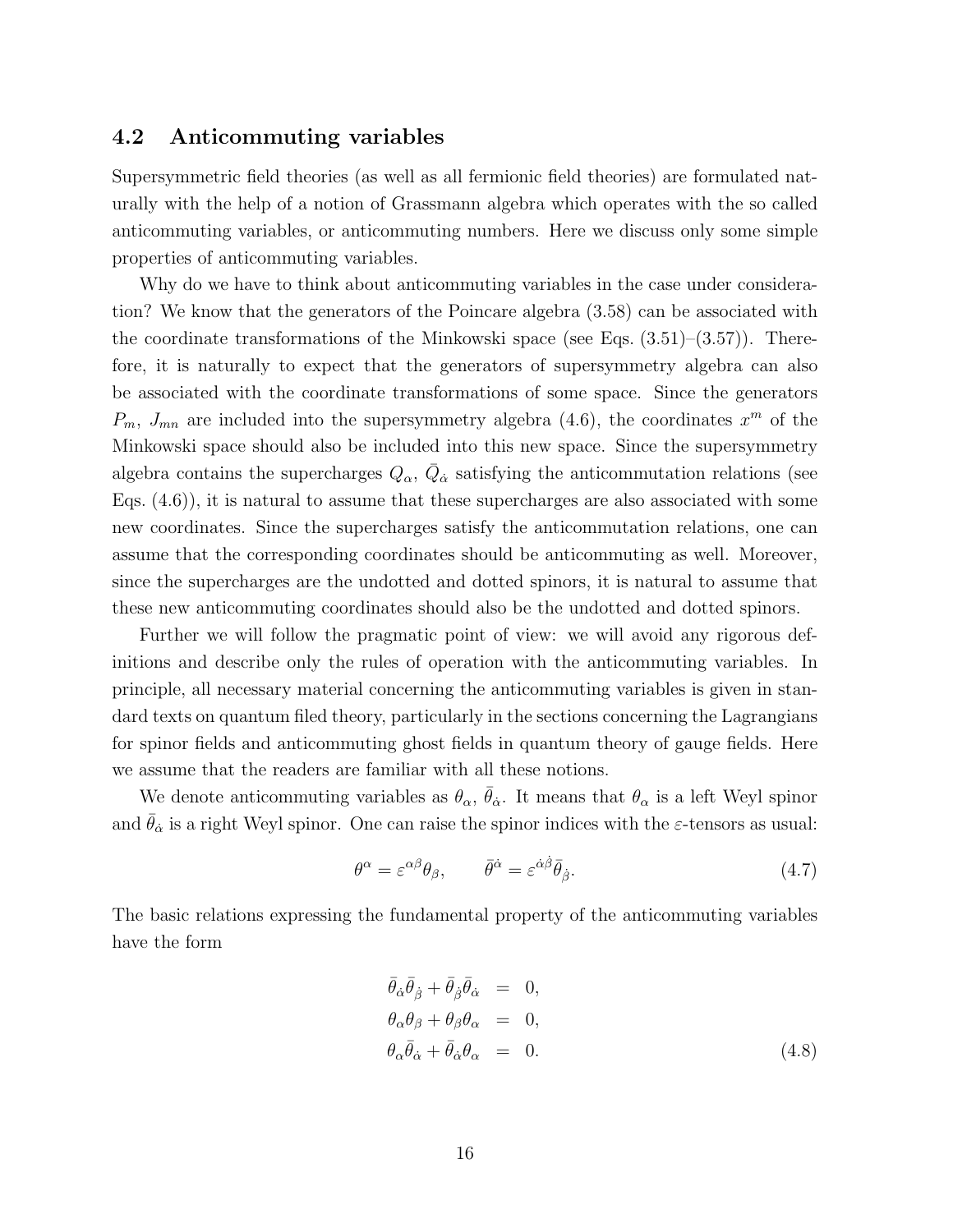These relations imply

$$
(\theta_{\alpha})^2 = 0, \qquad \alpha = 1, 2,
$$
  
\n
$$
(\bar{\theta}_{\dot{\alpha}})^2 = 0, \qquad \dot{\alpha} = 1, \dot{2},
$$
  
\n
$$
\theta_{\alpha}\theta_{\beta}\theta_{\gamma} = \bar{\theta}_{\dot{\alpha}}\bar{\theta}_{\dot{\beta}}\bar{\theta}_{\dot{\gamma}} = 0, \qquad \alpha, \beta, \gamma = 1, 2, \quad \dot{\alpha}, \dot{\beta}, \dot{\gamma} = 1, \dot{2}.
$$
\n(4.9)

The basic relations (4.8) allow us to simplify the expressions  $\theta_{\alpha}\theta_{\beta}$  and  $\bar{\theta}_{\dot{\alpha}}\bar{\theta}_{\dot{\beta}}$ . For example, let us consider  $\theta_{\alpha}\theta_{\beta}$  which is an antisymmetric  $2 \times 2$  matrix. Any such a matrix is always proportional to the matrix  $\varepsilon_{\alpha\beta}$  with some coefficient, say  $C, \ \theta_{\alpha}\theta_{\beta} = C\varepsilon_{\alpha\beta}$ . Contracting the spinor indices, one gets  $\varepsilon^{\alpha\beta}\theta_{\alpha}\theta_{\beta} = C\varepsilon^{\beta\alpha}\varepsilon_{\alpha\beta} = 2C$  or  $C = \frac{1}{2}$  $\frac{1}{2} \varepsilon^{\beta \alpha} \theta_{\alpha} \theta_{\beta}$ . The similar considerations are applicable to the expression  $\bar{\theta}_{\dot{\alpha}}\bar{\theta}_{\dot{\beta}}$ . As a result,

$$
\theta_{\alpha}\theta_{\beta} = \frac{1}{2}\varepsilon_{\alpha\beta}\theta^{2}, \qquad \bar{\theta}_{\dot{\alpha}}\bar{\theta}_{\dot{\beta}} = -\frac{1}{2}\varepsilon_{\dot{\alpha}\dot{\beta}}\bar{\theta}^{2}, \n\theta^{\alpha}\theta^{\beta} = -\frac{1}{2}\varepsilon^{\alpha\beta}\theta^{2}, \qquad \bar{\theta}^{\dot{\alpha}}\bar{\theta}^{\dot{\beta}} = \frac{1}{2}\varepsilon^{\dot{\alpha}\dot{\beta}}\bar{\theta}^{2},
$$
\n(4.10)

where

$$
\theta^2 \equiv \theta^{\alpha} \theta_{\alpha} = \varepsilon^{\alpha \beta} \theta_{\beta} \theta_{\alpha}, \qquad \bar{\theta}^2 \equiv \bar{\theta}_{\dot{\alpha}} \bar{\theta}^{\dot{\alpha}} = \varepsilon_{\dot{\alpha}\dot{\beta}} \bar{\theta}^{\dot{\beta}} \bar{\theta}^{\dot{\alpha}}.
$$
 (4.11)

Due to the relations (4.8), (4.9), any function of anticommuting variables can be only a polynomial

$$
f(\theta,\bar{\theta}) = a + b^{\alpha}\theta_{\alpha} + \tilde{b}_{\dot{\alpha}}\bar{\theta}^{\dot{\alpha}} + c_{\alpha\dot{\alpha}}\theta^{\alpha}\bar{\theta}^{\dot{\alpha}} + g\,\theta^2 + \tilde{g}\,\bar{\theta}^2 + f^{\alpha}\theta_{\alpha}\bar{\theta}^2 + \tilde{f}_{\dot{\alpha}}\bar{\theta}^{\dot{\alpha}}\theta^2 + d\,\theta^2\bar{\theta}^2, \quad (4.12)
$$

where *a*,  $b^{\alpha}$ ,  $\tilde{b}_{\dot{\alpha}}$  *c*<sub>α $\dot{\alpha}$ </sub>, *d*, *d*<sup>*f*</sup><sub>*a*</sub>, *f*<sub>*a*</sub>, *f*<sub>*a*</sub>, *g* are real or complex numbers. Sometimes, the expansion (4.12) is called a superfunction and the numbers *a*,  $b^{\alpha}$ ,  $\tilde{b}_{\dot{\alpha}}$  *c*<sub>α $\dot{\alpha}$ , *d*, *d*, *f*<sub>*a*</sub>, *f*<sub>*a*</sub>, *g* are called</sub> the components of the superfunction.

Now we introduce the notions of differentiation and the integration of the superfunction  $(4.12)$  over the Grassmann variables  $\theta_{\alpha}$ ,  $\bar{\theta}_{\dot{\alpha}}$ . The derivatives with respect to anticommuting variables are denoted as

$$
\frac{\partial}{\partial \theta^{\alpha}} \equiv \partial_{\alpha}, \qquad \frac{\partial}{\partial \bar{\theta}^{\dot{\alpha}}} \equiv \bar{\partial}_{\dot{\alpha}} \tag{4.13}
$$

and satisfy the following four rules:

**i)** The derivative is a linear operation;

**ii)**

$$
\partial_{\alpha}\theta_{\beta} = \delta_{\alpha}{}^{\beta}, \qquad \bar{\partial}_{\dot{\alpha}}\bar{\theta}^{\dot{\beta}} = \delta_{\dot{\alpha}}{}^{\dot{\beta}}.
$$
\n(4.14)

**iii)**

$$
\partial_{\alpha}(\theta^{\beta}\theta^{\gamma}) = \delta_{\alpha}{}^{\beta}\theta^{\gamma} - \delta_{\alpha}{}^{\gamma}\theta^{\beta}, \bar{\partial}_{\dot{\alpha}}(\bar{\theta}^{\dot{\beta}}\bar{\theta}^{\dot{\gamma}}) = \delta_{\dot{\alpha}}{}^{\dot{\beta}}\bar{\theta}^{\dot{\gamma}} - \delta_{\dot{\alpha}}{}^{\dot{\gamma}}\bar{\theta}^{\dot{\beta}}.
$$
\n(4.15)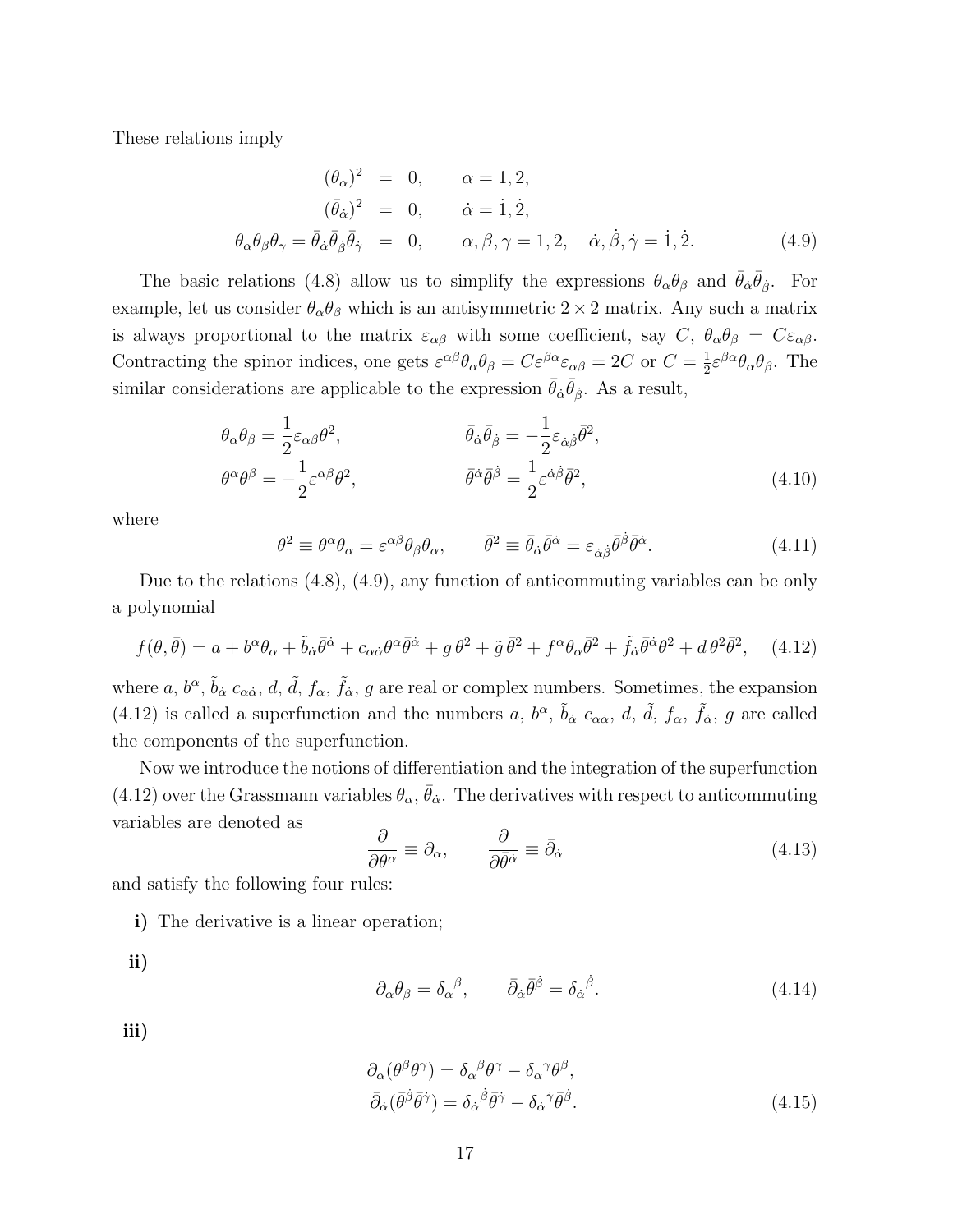**iv)**

$$
\bar{\partial}_{\dot{\alpha}}\theta^{\beta}(...) = -\theta^{\beta}\bar{\partial}_{\dot{\alpha}}(...),
$$
  
\n
$$
\partial_{\alpha}\bar{\theta}^{\dot{\beta}}(...) = -\bar{\theta}^{\dot{\beta}}\partial_{\alpha}(...).
$$
\n(4.16)

Using these rules  $i$ ) – iv), one can show that the Grassmann derivatives are anticommuting

$$
\partial_{\alpha}\partial_{\beta} + \partial_{\beta}\partial_{\alpha} = 0, \n\bar{\partial}_{\dot{\alpha}}\bar{\partial}_{\dot{\beta}} + \bar{\partial}_{\dot{\beta}}\bar{\partial}_{\dot{\alpha}} = 0, \n\partial_{\alpha}\bar{\partial}_{\dot{\beta}} + \bar{\partial}_{\dot{\beta}}\partial_{\alpha} = 0.
$$
\n(4.17)

In particular,

$$
\partial_{\alpha}^{2} = \bar{\partial}_{\dot{\alpha}}^{2} = 0, \qquad \alpha = 1, 2, \quad \dot{\alpha} = \dot{1}, \dot{2}.
$$
\n(4.18)

In principle, there are two types of derivatives with respect to anticommuting variables, that is left  $\overrightarrow{\partial_{\alpha}}$  and right  $\overrightarrow{\partial_{\alpha}}$  ones. Here we consider only left derivatives  $\overrightarrow{\partial_{\alpha}} \equiv \partial_{\alpha}$  since only they are sufficient for our purposes.

Using the relations  $(4.17)$  one can show, analogously to  $(4.10)$ , that the expressions  $\partial_{\alpha}\partial_{\beta}$ ,  $\bar{\partial}_{\dot{\alpha}}\bar{\partial}_{\dot{\beta}}$  can be simplified as follows

$$
\partial_{\alpha}\partial_{\beta} = \frac{1}{2}\varepsilon_{\alpha\beta}\partial^{2}, \qquad \qquad \bar{\partial}_{\dot{\alpha}}\bar{\partial}_{\dot{\beta}} = -\frac{1}{2}\varepsilon_{\dot{\alpha}\dot{\beta}}\bar{\partial}^{2}, \n\partial^{\alpha}\partial^{\beta} = -\frac{1}{2}\varepsilon^{\alpha\beta}\partial^{2}, \qquad \qquad \bar{\partial}^{\dot{\alpha}}\bar{\partial}^{\dot{\beta}} = \frac{1}{2}\varepsilon^{\dot{\alpha}\dot{\beta}}\bar{\partial}^{2},
$$
\n(4.19)

where

$$
\partial^2 \equiv \partial^{\alpha} \partial_{\alpha}, \qquad \bar{\partial}^2 \equiv \bar{\partial}_{\dot{\alpha}} \bar{\partial}^{\dot{\alpha}}.
$$
\n(4.20)

Let us consider now the integration over anticommuting variables. Since  $(\partial_{\alpha})^2 = 0$ ,  $(\bar{\partial}_{\dot{\alpha}})^2 = 0$  (no contraction over  $\alpha$  or  $\dot{\alpha}$ ), an integration can not be defined as an operation inverse to differentiation. A correct definition of the integration over anticommuting variables has been given by F. Berezin. The Berezin integral is based on the following rules:

- **i)** Integration is a linear operation.
- **ii**) Let  $d\theta_{\alpha}$ ,  $d\bar{\theta}^{\dot{\alpha}}$  are the extra parameters anticommuting among themselves and with all  $\theta_{\alpha}, \bar{\theta}_{\dot{\alpha}}$  variables. Then, by definition,

$$
\int d\theta_{\alpha} F = \partial_{\alpha} F, \qquad \int d\bar{\theta}^{\dot{\alpha}} G = \varepsilon^{\dot{\alpha}\dot{\beta}} \partial_{\dot{\beta}} G. \tag{4.21}
$$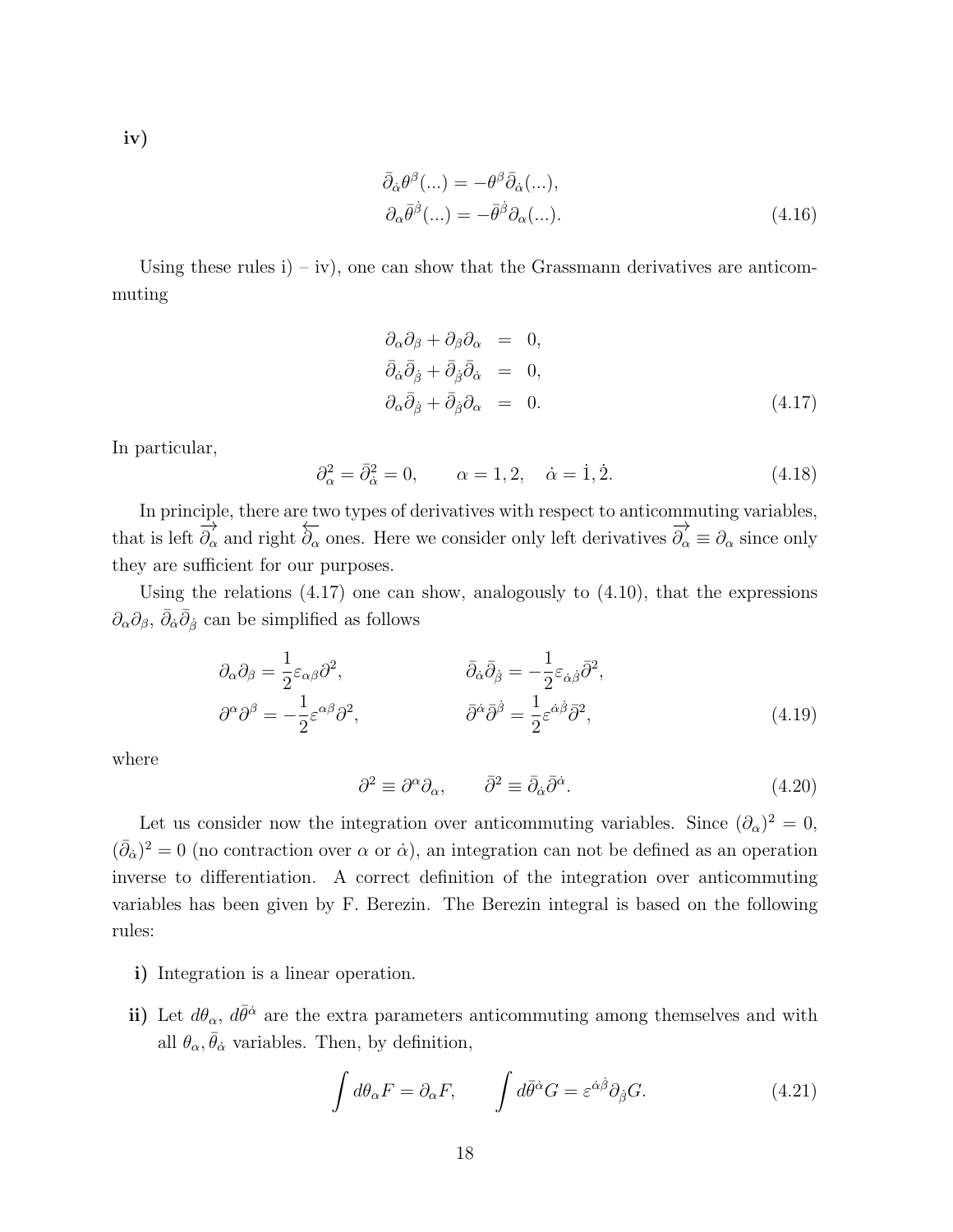#### **iii)** Multiple integration is defined as repeated.

According to these rules, one has

$$
\int d\theta_{\alpha}\theta^{\beta} = \delta_{\alpha}{}^{\beta}, \qquad \int d\bar{\theta}^{\dot{\alpha}}\bar{\theta}_{\dot{\beta}} = \delta^{\dot{\alpha}}{}_{\dot{\beta}}.
$$
\n(4.22)

Let us define

$$
d^2\theta = \frac{1}{4}\varepsilon^{\alpha\beta}d\theta_{\alpha}d\theta_{\beta}, \qquad d^2\bar{\theta} = \frac{1}{4}\varepsilon_{\dot{\alpha}\dot{\beta}}d\bar{\theta}^{\dot{\alpha}}d\bar{\theta}^{\dot{\beta}}, \tag{4.23}
$$

then

$$
\int d^2\theta \theta^2 = 1, \qquad \int d^2\bar{\theta} \bar{\theta}^2 = 1. \tag{4.24}
$$

Using the rules  $(4.21)$  and Eqs.  $(4.23)$ , it is easy to see that

$$
\int d^2\theta \partial_\alpha F = 0, \qquad \int d^2\bar{\theta} \bar{\partial}_\alpha G = 0, \qquad (4.25)
$$

for arbitrary superfunctions *F* and *G*.

The relations (4.24) have a clear interpretation. Let us consider

$$
\int d^2\theta \theta^2 F(\theta) = \int d^2\theta \theta^2 (a + b_\alpha \theta^\alpha + d\theta^2)
$$

$$
= \int d^2\theta \theta^2 a = a \int d^2\theta \theta^2 = a = F(0). \qquad (4.26)
$$

Here we have used the property  $\theta_{\alpha}\theta_{\beta}\theta_{\gamma} = 0$ . Note that Eq. (4.26) is analogous to the well known property of usual delta-function  $\int_{-\infty}^{\infty} dx \delta(x) f(x) = f(0)$ . Therefore one can treat  $\theta^2$ ,  $\bar{\theta}^2$  as the delta-functions of the Grassmann variables

$$
\delta^2(\theta) = \theta^2, \qquad \delta^2(\bar{\theta}) = \bar{\theta}^2. \tag{4.27}
$$

As a consequence, the following properties are satisfied

$$
\int d^2\theta \,\delta^2(\theta) = 1, \qquad \qquad \int d^2\bar{\theta} \,\delta^2(\bar{\theta}) = 1, \n\int d^2\bar{\theta} \,\delta^2(\bar{\theta}) F(\bar{\theta}) = F(0). \n\int d^2\bar{\theta} \,\delta^2(\bar{\theta}) F(\bar{\theta}) = F(0). \qquad (4.28)
$$

Note also that the Grassmann delta-functions are not singular at zero

$$
\delta^2(\theta)|_{\theta=0} = 0, \qquad \delta^2(\bar{\theta})|_{\bar{\theta}=0} = 0.
$$
\n(4.29)

Therefore, all Grassmann loop integrations in the quantum computations in supersymmetric theories are always convergent while all so-called tadpole contributions simply vanish due to the property (4.29).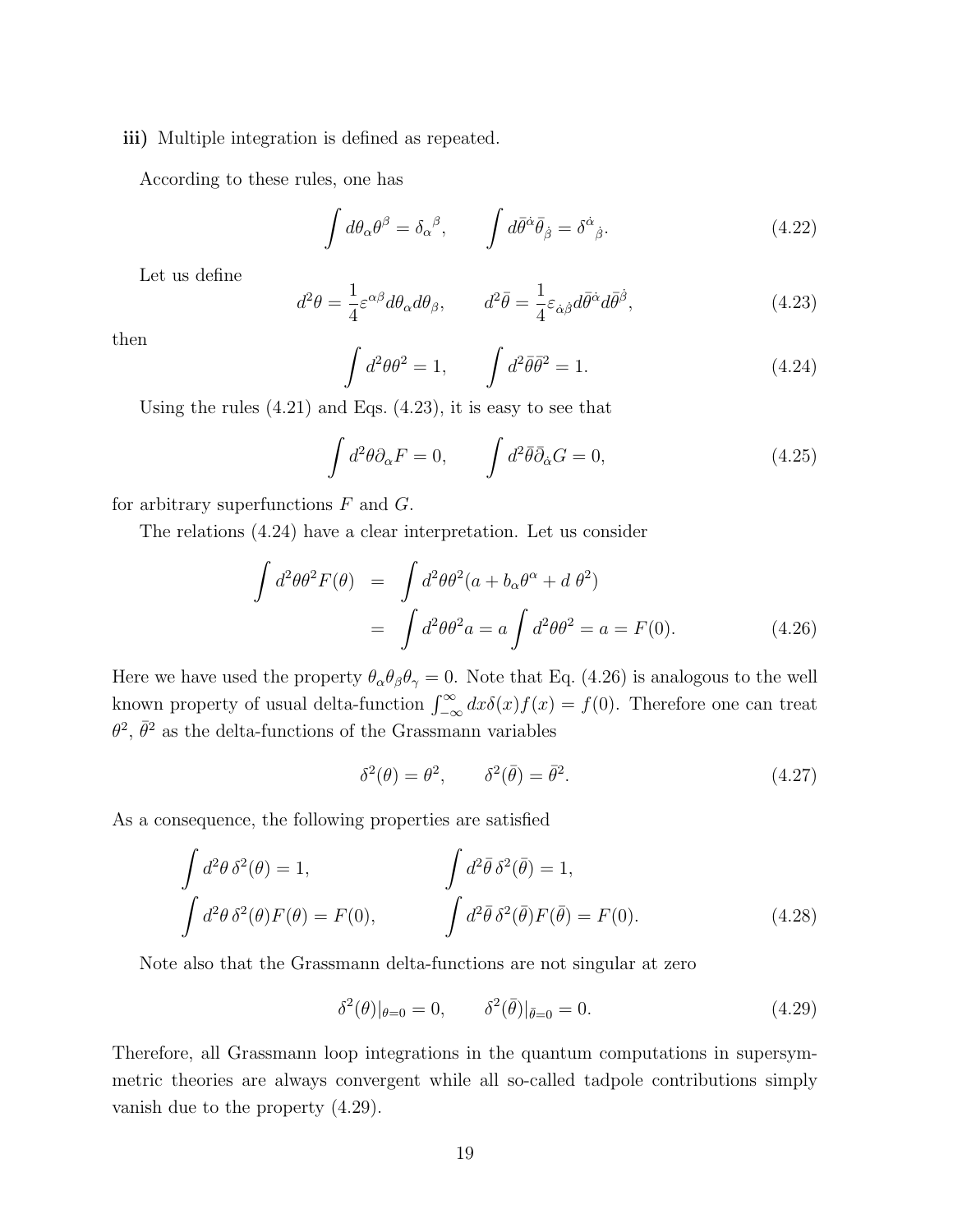It is convenient to define the expressions

$$
\delta^4(\theta) = \delta^2(\theta)\delta^2(\bar{\theta}), \qquad d^4\theta = d^2\theta d^2\bar{\theta}.
$$
\n(4.30)

Then, the following equality takes place

$$
\int d^4\theta \,\delta^4(\theta) F(\theta, \bar{\theta}) = F(\theta, \bar{\theta})|_{\theta=0, \bar{\theta}=0}
$$
\n(4.31)

for arbitrary superfunction  $F(\theta, \bar{\theta})$ .

### **4.3 Superspace**

Let  $\theta_{\alpha}$ ,  $\bar{\theta}_{\dot{\alpha}}$  be the anticommuting variables. We assume that they are conjugated to each other,

$$
(\theta_{\alpha})^* = \bar{\theta}_{\dot{\alpha}}, \qquad (\bar{\theta}_{\dot{\alpha}})^* = \theta_{\alpha}, \qquad (4.32)
$$

where "*∗*" means the complex conjugation. We define also the conjugation rule for the products of anticommuting variables as follows:

$$
(\theta_{\alpha}\theta_{\beta})^* = \bar{\theta}_{\dot{\beta}}\bar{\theta}_{\dot{\alpha}}, \qquad (\bar{\theta}_{\dot{\beta}}\bar{\theta}_{\dot{\alpha}})^* = \theta_{\alpha}\theta_{\beta}, (\theta_{\alpha}\bar{\theta}_{\dot{\beta}})^* = \theta_{\beta}\bar{\theta}_{\dot{\alpha}}, \qquad (\theta\sigma^m\bar{\theta})^* = (\theta\sigma^m\bar{\theta}).
$$
 (4.33)

*Superspace* is defined as a manifold parameterized by the variables  $\{x^m, \theta_\alpha, \bar{\theta}_\alpha\}$ , were  $x^m$  are the coordinates of Minkowski space and  $\theta_\alpha$ ,  $\bar{\theta}_{\dot{\alpha}}$  are anticommuting variables. Usually,  $x^m$  are called the *bosonic coordinates* while  $\theta_\alpha$ ,  $\bar{\theta}_{\dot{\alpha}}$  are called *fermionic coordinates*. The dimension of such superspace is equal to eight: four bosonic dimensions and four fermionic ones.

Any function defined on superspace is called a *superfield*,  $V = V(x, \theta, \bar{\theta})$ . Taking into account that any superfunction is a polynomial of anticommuting variables, one can write

$$
V(x,\theta,\overline{\theta}) = A(x) + \theta^{\alpha}\psi_{\alpha}(x) + \overline{\theta}_{\dot{\alpha}}\overline{\phi}^{\dot{\alpha}}(x) + \theta^{2}F(x) + \overline{\theta}^{2}G(x) + (\theta\sigma^{m}\overline{\theta})A_{m}(x) + \overline{\theta}^{2}\theta^{\alpha}\lambda_{\alpha}(x) + \theta^{2}\overline{\theta}_{\dot{\alpha}}\overline{\eta}^{\dot{\alpha}}(x) + \theta^{2}\overline{\theta}^{2}D(x).
$$
 (4.34)

The coefficients  $A(x)$ ,  $\psi_{\alpha}(x)$ ,  $\bar{\phi}^{\dot{\alpha}}(x)$ ,  $F(x)$ ,  $G(x)$ ,  $A_m(x)$ ,  $\lambda_{\alpha}(x)$ ,  $\bar{\eta}^{\dot{\alpha}}(x)$ ,  $D(x)$  in the decomposition (4.34) are called *component fields*. All component fields are the usual fields in Minkowski space. We see that a superfield automatically includes a lot of usual fields. We will consider further only the superfields which are the scalars under Lorentz rotations. In this case  $A(x)$ ,  $F(x)$ ,  $G(x)$ ,  $D(x)$  are the scalar fields,  $A_m(x)$  is a vector field,  $\psi_{\alpha}(x)$ ,  $\lambda_{\alpha}(x)$  are left Weyl spinors and  $\bar{\psi}^{\dot{\alpha}}(x)$ ,  $\bar{\eta}^{\dot{\alpha}}(x)$  are right Weyl spinors.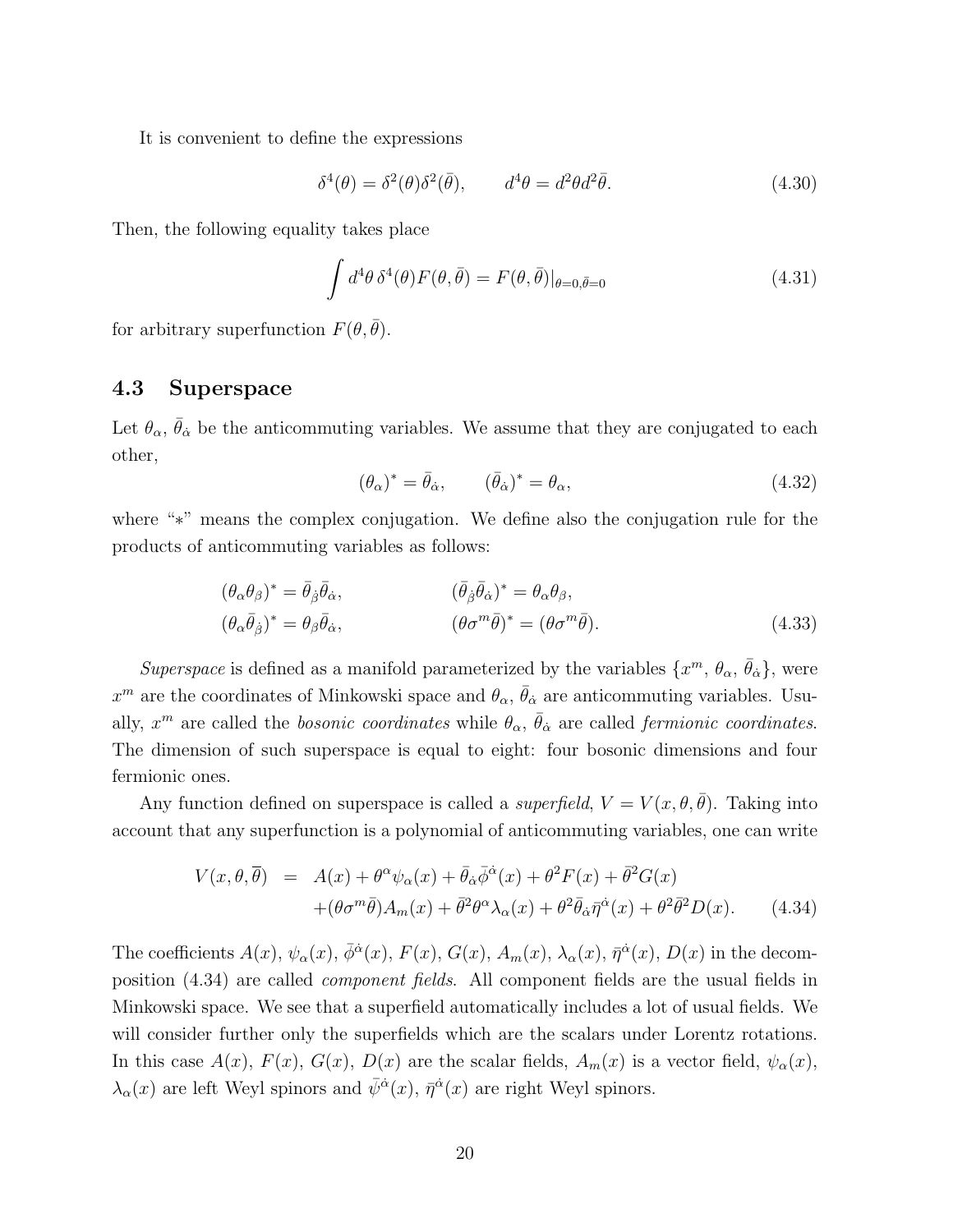One can impose a reality condition on the superfield (4.34)

$$
V^* = V,\tag{4.35}
$$

where the conjugation rules of anticommuting variables are given by Eqs. (4.32), (4.33). The condition (4.35) implies that  $A(x)$ ,  $D(x)$  are real scalar fields,  $A_m(x)$  is a real vector field and the following equalities take place

$$
G = F^*, \quad \bar{\phi}_{\dot{\alpha}} = (\psi_{\alpha})^* \equiv \bar{\psi}_{\dot{\alpha}}, \quad \bar{\eta}_{\dot{\alpha}} = (\lambda_{\alpha})^* \equiv \bar{\lambda}_{\dot{\alpha}}.
$$
 (4.36)

As a result, the real scalar superfield is given by the following decomposition

$$
V(x,\theta,\bar{\theta}) = A(x) + \theta^{\alpha}\psi_{\alpha}(x) + \bar{\theta}_{\dot{\alpha}}\bar{\psi}^{\dot{\alpha}}(x) + \theta^2 F(x) + \bar{\theta}^2 F^*(x) + (\theta\sigma^m\bar{\theta})A_m(x) + \bar{\theta}^2\theta^{\alpha}\lambda_{\alpha}(x) + \theta^2\bar{\theta}_{\dot{\alpha}}\bar{\lambda}^{\dot{\alpha}}(x) + \theta^2\bar{\theta}^2 D(x).
$$
 (4.37)

Note that the real scalar superfield (4.37) has less number of independent component fields in comparison with the general one (4.34).

Our next purpose is to realize the supercharges  $Q_{\alpha}$ ,  $\overline{Q}_{\dot{\alpha}}$  as the operators acting on superfields. We consider the superspace coordinate transformations of the form

$$
x^{\prime m} = x^{m} - i(\epsilon \sigma^{m} \bar{\theta} - \theta \sigma^{m} \bar{\epsilon}),
$$
  
\n
$$
\theta^{\prime \alpha} = \theta^{\alpha} + \epsilon^{\alpha},
$$
  
\n
$$
\bar{\theta}^{\prime}_{\dot{\alpha}} = \bar{\theta}_{\dot{\alpha}} + \bar{\epsilon}_{\dot{\alpha}}.
$$
\n(4.38)

The transformations (4.38) are called the *supertranslations* or *supersymmetry transformations*. Here  $\epsilon^{\alpha}$ ,  $\bar{\epsilon}_{\dot{\alpha}}$  are anticommuting transformation parameters. We assume that the infinitesimal transformations of any superfield  $V = V(x, \theta, \bar{\theta})$  under supertranslations (4.38) should be written as

$$
\delta V(x,\theta,\bar{\theta}) = i(\epsilon^{\alpha} Q_{\alpha} + \bar{\epsilon}_{\dot{\alpha}} \bar{Q}^{\dot{\alpha}}) V(x,\theta,\bar{\theta}), \qquad (4.39)
$$

where  $Q_{\alpha}$  are  $\overline{Q}^{\dot{\alpha}}$  are some operators satisfying the (anti)commutation relations of the superalgebra (4.6) for  $\mathcal{N} = 1$ . In particular, the following relations should take place

$$
\{Q_{\alpha}, Q_{\beta}\} = 0, \qquad \{\bar{Q}_{\dot{\alpha}}, \bar{Q}_{\dot{\beta}}\} = 0, \n\{Q_{\alpha}, \bar{Q}_{\dot{\alpha}}\} = 2(\sigma^{m})_{\alpha\dot{\alpha}} P_{m}.
$$
\n(4.40)

The superfield  $V = V(x, \theta, \bar{\theta})$  is called *scalar superfield* if it transforms under supertranslations (4.38) as

$$
V'(x', \theta', \bar{\theta}') = V(x, \theta, \bar{\theta}). \tag{4.41}
$$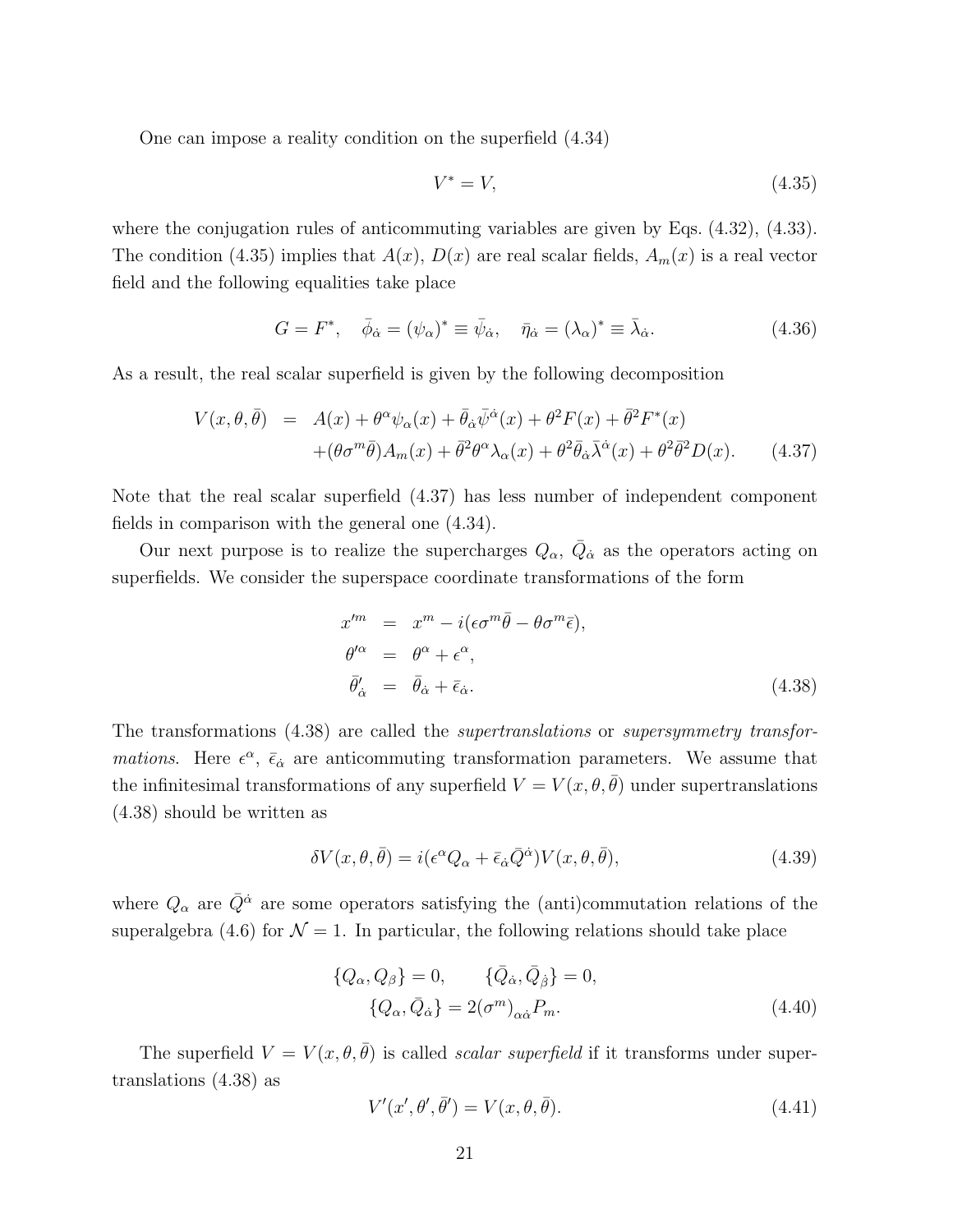Substituting Eq. (4.38) into (4.41) one gets

$$
V'(x + \delta x, \theta + \epsilon, \bar{\theta} + \bar{\epsilon}) = V(x, \theta, \bar{\theta}), \tag{4.42}
$$

where  $\delta x^m = -i(\epsilon \sigma^m \bar{\theta} - \theta \sigma^m \bar{\epsilon})$ . Expanding Eq. (4.42) up to first order in the parameters  $\epsilon$ ,  $\bar{\epsilon}$ , one obtains

$$
V'(x,\theta,\bar{\theta}) + \delta x^m \partial_m V(x,\theta,\bar{\theta}) + \epsilon^\alpha \partial_\alpha V(x,\theta,\bar{\theta}) + \bar{\epsilon}^{\dot{\alpha}} \bar{\partial}_{\dot{\alpha}} V(x,\theta,\bar{\theta}) = V(x,\theta,\bar{\theta}). \tag{4.43}
$$

Therefore,

$$
\delta V(x,\theta,\bar{\theta}) = V'(x,\theta,\bar{\theta}) - V(x,\theta,\bar{\theta})
$$
  
\n
$$
= -\epsilon^{\alpha}\partial_{\alpha}V - \bar{\epsilon}^{\dot{\alpha}}\bar{\partial}_{\dot{\alpha}}V - \delta x^{m}\partial_{m}V
$$
  
\n
$$
= i(i\epsilon^{\alpha}\partial_{\alpha}V) - i(-i\bar{\epsilon}^{\dot{\alpha}}\bar{\partial}_{\dot{\alpha}}V) + i\epsilon^{\alpha}\sigma^{m}{}_{\alpha\dot{\alpha}}\bar{\theta}^{\dot{\alpha}}\partial_{m}V - i\theta^{\alpha}\sigma^{m}{}_{\alpha\dot{\alpha}}\bar{\epsilon}^{\dot{\alpha}}\partial_{m}V
$$
  
\n
$$
= i\epsilon^{\alpha}(i\partial_{\alpha} + \sigma^{m}{}_{\alpha\dot{\alpha}}\bar{\theta}^{\dot{\alpha}}\partial_{m})V - i\bar{\epsilon}^{\dot{\alpha}}(-i\bar{\partial}_{\dot{\alpha}} - \theta^{\alpha}\sigma^{m}{}_{\alpha\dot{\alpha}}\partial_{m})V.
$$
 (4.44)

Comparing Eq. (4.44) with (4.39), we conclude that the supercharges are given by

$$
Q_{\alpha} = i\partial_{\alpha} + \sigma^{m}{}_{\alpha\dot{\alpha}}\bar{\theta}^{\dot{\alpha}}\partial_{m}, \qquad \bar{Q}_{\dot{\alpha}} = -i\bar{\partial}_{\dot{\alpha}} - \theta^{\alpha}\sigma^{m}{}_{\alpha\dot{\alpha}}\partial_{m}.
$$
 (4.45)

Now it is easy to check that the operators  $(4.45)$  satisfy the relations  $(4.40)$ , i.e., they realize the representation of the supersymmetry algebra (4.6) on scalar superfields.

The relations (4.39), (4.45) allow us to find the transformation laws of the component fields under the supertranslations (4.38). For example, we take the real scalar superfield  $V(x, \theta, \bar{\theta})$  in the form (4.37), substitute it into Eq. (4.39) and apply (4.45):

$$
\delta A + \theta^{\alpha} \delta \psi_{\alpha} + \bar{\theta}_{\dot{\alpha}} \delta \bar{\psi}^{\dot{\alpha}} + \theta^2 \delta F + \bar{\theta}^2 \delta F^* + \theta^{\alpha} \bar{\theta}^{\dot{\alpha}} \delta A_{\alpha \dot{\alpha}} + \bar{\theta}^2 \theta^{\alpha} \delta \lambda_{\alpha} + \theta^2 \bar{\theta}_{\dot{\alpha}} \delta \bar{\eta}^{\dot{\alpha}} + \theta^2 \bar{\theta}^2 \delta D
$$
  
=  $(i\epsilon^{\alpha}(i\partial_{\alpha} + \bar{\theta}^{\dot{\alpha}}\partial_{\alpha \dot{\alpha}}) - i\bar{\epsilon}^{\dot{\alpha}}(-i\partial_{\dot{\alpha}} - \theta^{\alpha}\partial_{\alpha \dot{\alpha}}))$   
  $\times (A + \theta^{\beta}\psi_{\beta} + \bar{\theta}_{\dot{\beta}}\bar{\psi}^{\dot{\beta}} + \theta^2 F + \bar{\theta}^2 F^* + \theta^{\beta}\bar{\theta}^{\dot{\beta}}A_{\beta \dot{\beta}} + \theta^2 \theta^{\beta}\lambda_{\beta} + \bar{\theta}^2 \bar{\theta}_{\dot{\beta}}\bar{\lambda}^{\dot{\beta}} + \theta^2 \bar{\theta}^2 D),$  (4.46)

where

$$
\partial_{\alpha\dot{\alpha}} = \sigma^m{}_{\alpha\dot{\alpha}} \partial_m, \qquad A_{\alpha\dot{\alpha}} = \sigma^m{}_{\alpha\dot{\alpha}} A_m. \tag{4.47}
$$

Now, we have to compute all derivatives over the anticommuting variables in right hand side of Eq. (4.46) and take into account Eq. (4.10) as well as the identities  $\theta_{\alpha}\theta_{\beta}\theta_{\gamma}=0$ ,  $\bar{\theta}_{\dot{\alpha}}\bar{\theta}_{\dot{\beta}}\bar{\theta}_{\dot{\gamma}}=0$ . Comparing the expressions at the corresponding powers of  $\theta$ -variables, we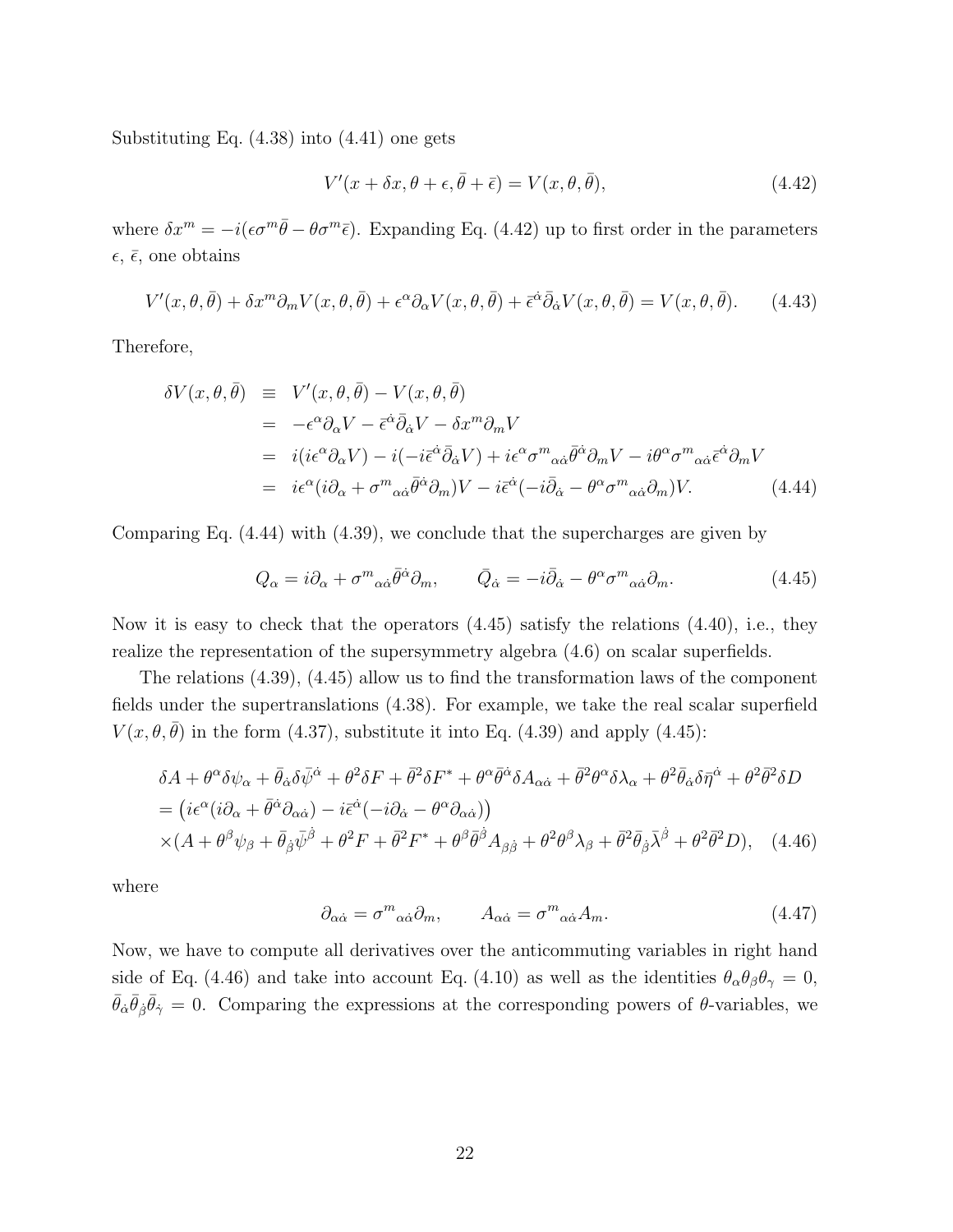arrive at the following set of equalities

$$
\delta A = -\epsilon^{\alpha}\psi_{\alpha} - \bar{\epsilon}_{\dot{\alpha}}\bar{\psi}^{\dot{\alpha}},
$$
  
\n
$$
\delta\psi_{\alpha} = -2\epsilon_{\alpha}F - \bar{\epsilon}^{\dot{\alpha}}A_{\alpha\dot{\alpha}} - i\bar{\epsilon}^{\dot{\alpha}}\partial_{\alpha\dot{\alpha}}A,
$$
  
\n
$$
\delta F = -\epsilon^{\alpha}\lambda_{\alpha},
$$
  
\n
$$
\delta A_{\alpha\dot{\alpha}} = 2(\bar{\epsilon}_{\dot{\alpha}}\lambda_{\alpha} - \epsilon_{\alpha}\bar{\lambda}_{\dot{\alpha}}) - 2i(\epsilon_{\alpha}\partial_{\beta\dot{\alpha}}\psi^{\beta} + \bar{\epsilon}_{\dot{\alpha}}\partial_{\alpha\dot{\beta}}\bar{\psi}^{\dot{\beta}} + i\partial_{\alpha\dot{\alpha}}(\bar{\epsilon}_{\dot{\beta}}\bar{\psi}^{\dot{\beta}} - \epsilon^{\beta}\psi_{\beta})),
$$
  
\n
$$
\delta\lambda_{\alpha} = -2\epsilon_{\alpha}D - i\epsilon_{\alpha}\partial_{m}A^{m} - 2i\bar{\epsilon}^{\dot{\alpha}}\partial_{\alpha\dot{\alpha}}F,
$$
  
\n
$$
\delta D = -\frac{i}{2}\partial_{\alpha\dot{\alpha}}(\epsilon^{\alpha}\bar{\lambda}^{\dot{\alpha}} + \bar{\epsilon}^{\dot{\alpha}}\lambda^{\alpha}).
$$
\n(4.48)

As we know from the course of quantum field theory, the scalar and vector fields describe the bosonic particles and they are called bosonic fields. The spinor fields describe the fermionic particles and are called fermionic fields. Equations (4.48) show explicitly that the supersymmetry transforms the bosonic fields into fermionic ones and vice versa.

In the conclusion of this subsection let us consider the question about the numbers of bosonic and fermionic components of a real superfield *V* which is given by Eq. (4.37). The bosonic fields *A*, *F*, *D*, *A<sup>m</sup>* have 8 real components (two real scalar fields *A*, *D*, one four-component real vector  $A_m$  and a complex scalar *F*). The fermionic fields  $\psi_\alpha$ ,  $\lambda_{\alpha}$  have also 8 real components (both of them have two complex components due to the spinor index  $\alpha = 1, 2$ ). As a result, we see that the number of bosonic components of the superfiled is equal to the number of its fermionic ones.

### **4.4 Supercovariant derivatives**

Supercovariant derivatives  $D_{\alpha}$ ,  $\bar{D}_{\dot{\alpha}}$  are defined by the following conditions

$$
\delta D_{\alpha} V = D_{\alpha} i (\epsilon^{\beta} Q_{\beta} + \bar{\epsilon}_{\dot{\beta}} \bar{Q}^{\dot{\beta}}) V = D_{\alpha} \delta V,
$$
  
\n
$$
\delta \bar{D}_{\dot{\alpha}} V = \bar{D}_{\dot{\alpha}} i (\epsilon^{\beta} Q_{\beta} + \bar{\epsilon}_{\dot{\beta}} \bar{Q}^{\dot{\beta}}) V = \bar{D}_{\dot{\alpha}} \delta V,
$$
\n(4.49)

which should take place for arbitrary superfield  $V = V(x, \theta, \bar{\theta})$ . The equations (4.49) mean that the expressions  $D_{\alpha}V$ ,  $\bar{D}_{\dot{\alpha}}V$  transform like *V* under the supertranslations (4.38). Eqs.  $(4.49)$  lead to

$$
[D_{\alpha}, \epsilon^{\beta} Q_{\beta} + \bar{\epsilon}_{\dot{\beta}} \bar{Q}^{\dot{\beta}}] = 0, [\bar{D}_{\dot{\alpha}}, \epsilon^{\beta} Q_{\beta} + \bar{\epsilon}_{\dot{\beta}} \bar{Q}^{\dot{\beta}}] = 0.
$$
 (4.50)

Since the parameters  $\epsilon^{\beta}$ ,  $\bar{\epsilon}_{\dot{\beta}}$  are anticommuting, one gets from (4.50) the following identities

$$
\{D_{\alpha}, Q_{\beta}\} = 0, \qquad \{D_{\alpha}, \bar{Q}_{\dot{\beta}}\} = 0, \{\bar{D}_{\dot{\alpha}}, Q_{\alpha}\} = 0, \qquad \{\bar{D}_{\dot{\alpha}}, \bar{Q}_{\dot{\beta}}\} = 0,
$$
\n(4.51)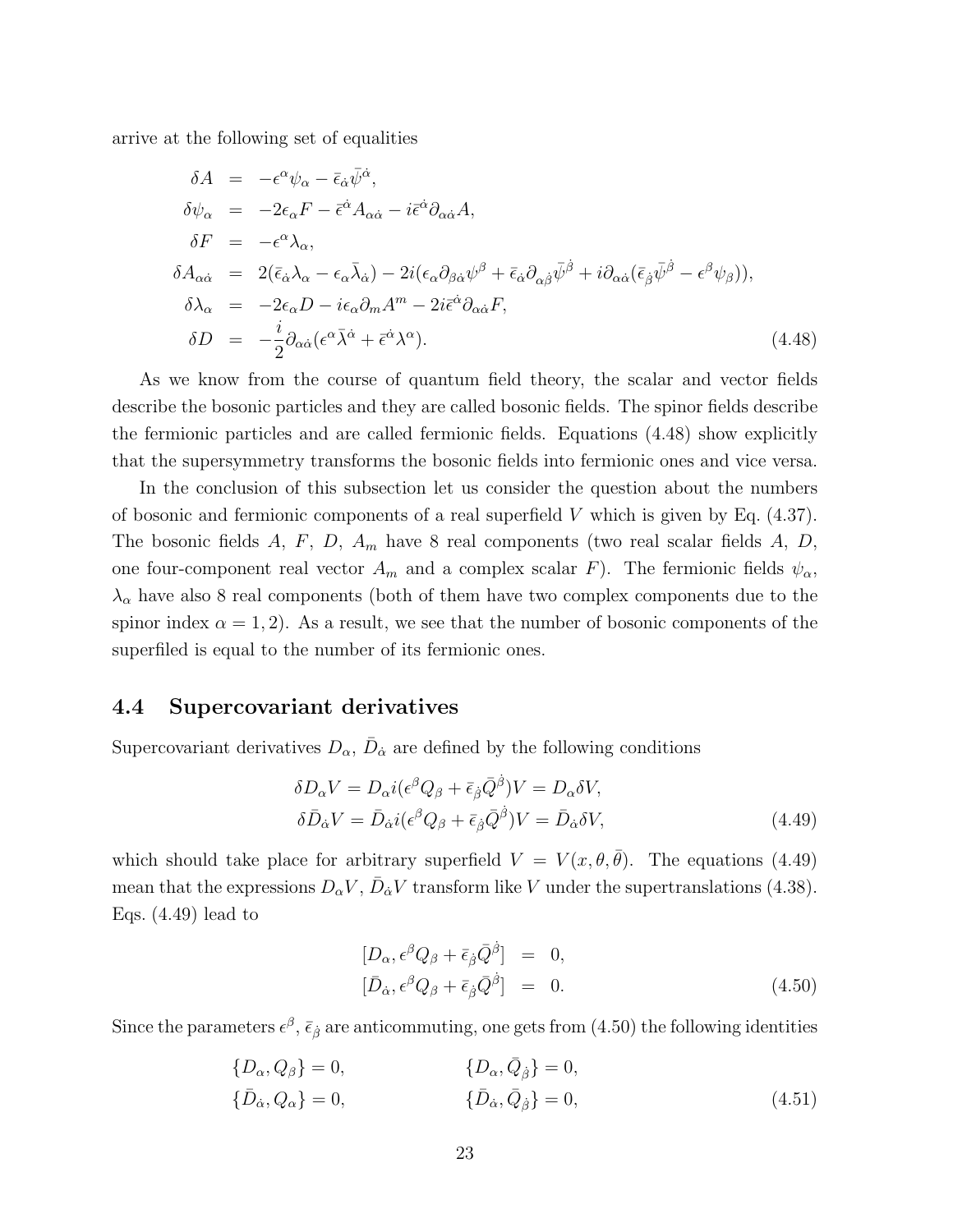where the supercharges  $Q_{\alpha}$ ,  $\overline{Q}_{\dot{\alpha}}$  are given by Eq. (4.45). The Eqs. (4.51) allow us to find the supercovariant derivatives explicitly. To do this we solve the equations (4.51) using the anzatz

$$
D_{\alpha} = c_1 \partial_{\alpha} + c_2 \bar{\theta}^{\dot{\alpha}} \partial_{\alpha \dot{\alpha}}, \qquad \bar{D}_{\dot{\alpha}} = c_3 \bar{\partial}_{\dot{\alpha}} + c_4 \theta^{\alpha} \partial_{\alpha \dot{\alpha}}, \qquad (4.52)
$$

with some unknown coefficients  $c_1$ ,  $c_2$ ,  $c_3$ ,  $c_4$ . Substituting Eqs. (4.52) into (4.51), one can find all coefficients  $<sup>1</sup>$ . The result looks like</sup>

$$
D_{\alpha} = \partial_{\alpha} + i\sigma^{m}{}_{\alpha\dot{\alpha}}\bar{\theta}^{\dot{\alpha}}\partial_{m} = \partial_{\alpha} + i\bar{\theta}^{\dot{\alpha}}\partial_{\alpha\dot{\alpha}},
$$
  
\n
$$
\bar{D}_{\dot{\alpha}} = -\bar{\partial}_{\dot{\alpha}} - i\theta^{\alpha}{}_{\sigma}{}^{m}{}_{\alpha\dot{\alpha}}\partial_{m} = -\bar{\partial}_{\dot{\alpha}} - i\theta^{\alpha}{}_{\partial_{\alpha\dot{\alpha}}}.
$$
\n(4.53)

Sometimes, the supercovariant derivatives are called the spinor derivatives. Note that the derivative  $\partial_m$  is covariant with respect to the supertranslations since the supercharges commute with the generators of space-time translations as it follows from the algebra  $(4.6).$ 

The spinor derivatives (4.29) possess a number of important properties which are used in supersymmetric field theories. It is easy to check that they satisfy the algebra

$$
\{D_{\alpha}, D_{\beta}\} = 0, \qquad \{\bar{D}_{\dot{\alpha}}, \bar{D}_{\dot{\beta}}\} = 0,
$$
  
\n
$$
[D_{\alpha}, \partial_{m}] = 0, \qquad [\bar{D}_{\alpha}, \bar{\partial}_{m}] = 0,
$$
  
\n
$$
\{D_{\alpha}, \bar{D}_{\dot{\alpha}}\} = -2i\partial_{\alpha\dot{\alpha}} = 2P_{\alpha\dot{\alpha}}.
$$
\n(4.54)

Since  $D_{\alpha}D_{\beta}$  is antisymmetric 2 × 2 matrix we can repeat the same analysis as for  $\theta_{\alpha}\theta_{\beta}$ . It leads to the number of identities:

$$
D_{\alpha}D_{\beta} = \frac{1}{2}\varepsilon_{\alpha\beta}D^2, \qquad \qquad \bar{D}_{\dot{\alpha}}\bar{D}_{\dot{\beta}} = -\frac{1}{2}\varepsilon_{\dot{\alpha}\dot{\beta}}\bar{D}^2, \nD^{\alpha}D^{\beta} = -\frac{1}{2}\varepsilon^{\alpha\beta}D^2, \qquad \qquad \bar{D}^{\dot{\alpha}}\bar{D}^{\dot{\beta}} = -\frac{1}{2}\varepsilon^{\dot{\alpha}\dot{\beta}}\bar{D}^2,
$$
\n(4.55)

$$
\bar{D}_{\alpha}D_{\beta}D_{\gamma} = 0, \qquad \qquad \bar{D}_{\dot{\alpha}}\bar{D}_{\dot{\beta}}\bar{D}_{\dot{\gamma}} = 0, \qquad (4.56)
$$

where

$$
D^2 = D^{\alpha} D_{\alpha}, \qquad \qquad \bar{D}^2 = \bar{D}_{\dot{\alpha}} \bar{D}^{\dot{\alpha}},
$$

$$
D^{\alpha} = \varepsilon^{\alpha \beta} D_{\beta}, \qquad \qquad \bar{D}^{\dot{\alpha}} = \varepsilon^{\dot{\alpha}\dot{\beta}} \bar{D}_{\dot{\beta}}.
$$
(4.57)

<sup>1</sup>The coefficients  $c_1$ ,  $c_3$  are arbitrary while  $c_2$ ,  $c_4$  are expressed in terms of  $c_1$ ,  $c_2$ . Here we choose  $c_1 = 1, c_3 = -1$  for simplicity.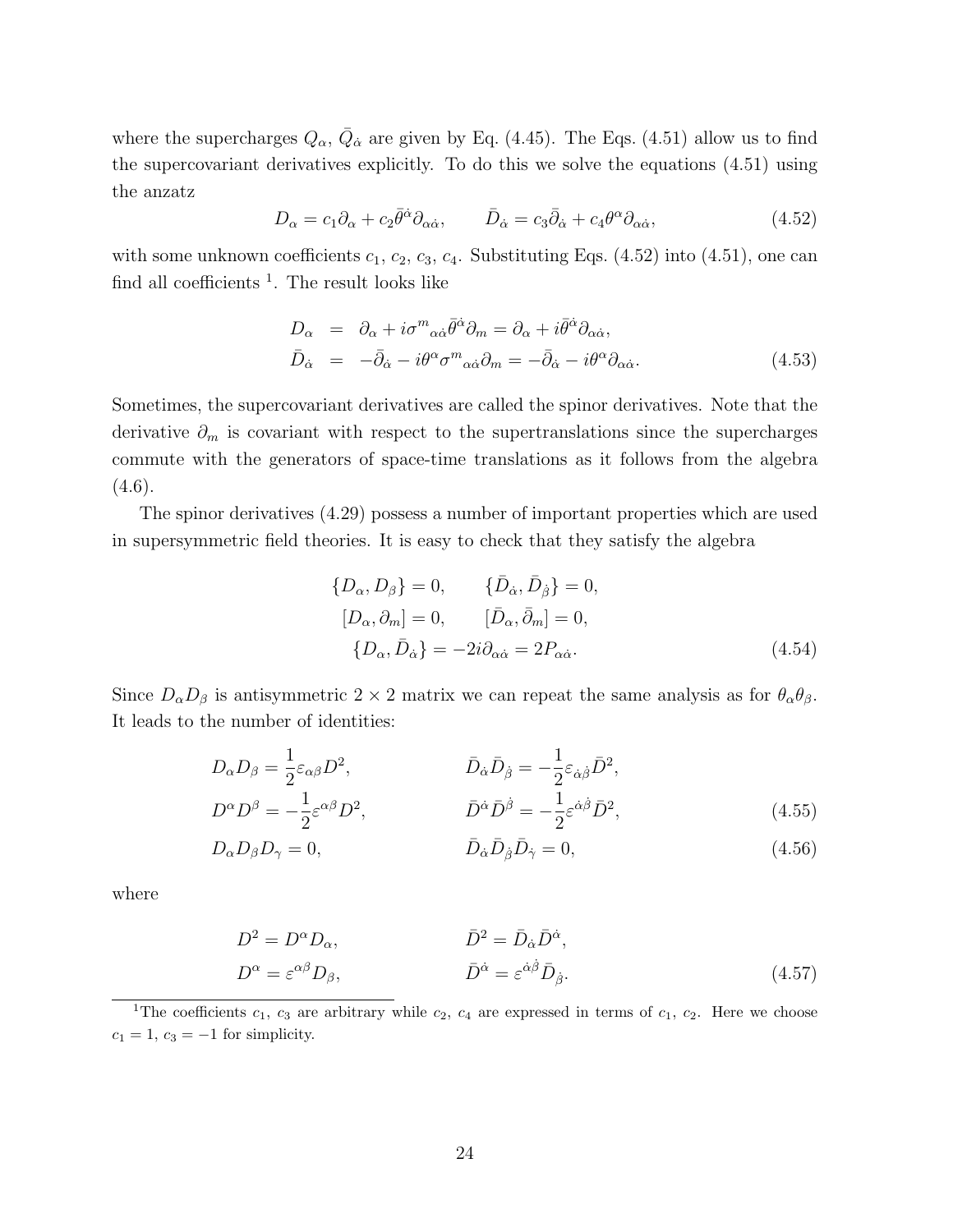Using the algebra of spinor derivatives (4.54) one can prove the identities

$$
D^2 \bar{D}_{\dot{\alpha}} D^2 = 0, \qquad \bar{D}^2 D_{\alpha} \bar{D}^2 = 0,
$$
\n(4.58a)

$$
D^{\alpha}\bar{D}^{2}D_{\alpha} = \bar{D}_{\dot{\alpha}}D^{2}\bar{D}^{\dot{\alpha}},\tag{4.58b}
$$

$$
D^2 \bar{D}^2 + \bar{D}^2 D^2 - 2D^{\alpha} \bar{D}^2 D_{\alpha} = 16 \Box, \tag{4.58c}
$$

$$
D^2 \bar{D}^2 D^2 = 16 \Box D^2, \qquad \bar{D}^2 D^2 \bar{D}^2 = 16 \Box \bar{D}^2, \tag{4.58d}
$$

$$
[D^2, \bar{D}_{\dot{\alpha}}] = -4i\partial_{\alpha\dot{\alpha}}D^{\alpha}, \qquad [\bar{D}^2, D_{\alpha}] = 4i\partial_{\alpha\dot{\alpha}}\bar{D}^{\dot{\alpha}}.
$$
 (4.58e)

### **4.5 Chiral superfields**

Using the supercovariant derivatives  $D_{\alpha}$ ,  $\bar{D}_{\dot{\alpha}}$  one can impose the constraints on the superfields which are consistent with the supersymmetry transformations. The simplest such a constraint is given by

$$
\bar{D}_{\dot{\alpha}}\Phi(x,\theta,\bar{\theta}) = 0,\tag{4.59}
$$

where  $\Phi(x, \theta, \bar{\theta})$  is a complex scalar superfield. Eq. (4.59) can be exactly solved. Let us act on both sides of Eq. (4.59) by the operator  $e^{-i(\theta \sigma^m \bar{\theta})\partial_m}$ 

$$
e^{-i(\theta\sigma^m\bar{\theta})\partial_m}\bar{D}_{\dot{\alpha}}e^{i(\theta\sigma^m\bar{\theta})\partial_m}e^{-i(\theta\sigma^m\bar{\theta})\partial_m}\Phi = 0.
$$
 (4.60)

Due to the identity

$$
e^{-i(\theta\sigma^m\bar{\theta})\partial_m}\bar{D}_{\dot{\alpha}}e^{i(\theta\sigma^m\bar{\theta})\partial_m} = -e^{-i(\theta\sigma^m\bar{\theta})\partial_m}(\bar{\partial}_{\dot{\alpha}} + i\theta^{\alpha}\sigma^m{}_{\alpha\dot{\alpha}}\partial_m)e^{i(\theta\sigma^m\bar{\theta})\partial_m} = -\bar{\partial}_{\dot{\alpha}},\tag{4.61}
$$

Eq.  $(4.60)$  is simplified

$$
\bar{\partial}_{\dot{\alpha}}\left(e^{-i(\theta\sigma^{m}\bar{\theta})\partial_{m}}\Phi(x,\theta,\bar{\theta})\right) = 0.
$$
\n(4.62)

Hence, the function  $e^{-i(\theta \sigma^m \bar{\theta})\partial_m} \Phi(x, \theta, \bar{\theta})$  is independent on  $\bar{\theta}_{\dot{\alpha}}$  variables, i.e.,

$$
e^{-i(\theta \sigma^m \bar{\theta})\partial_m} \Phi(x, \theta, \bar{\theta}) = \Phi(x, \theta), \qquad (4.63)
$$

where  $\Phi(x,\theta)$  is an arbitrary superfield depending on  $x^m$  and  $\theta_\alpha$  variables only. As a result, the solution of (4.64) is written as follows

$$
\Phi(x,\theta,\bar{\theta}) = e^{i(\theta\sigma^m\bar{\theta})\partial_m}\Phi(x,\theta) = \Phi(x^m + i\theta\sigma^m\bar{\theta},\theta). \tag{4.64}
$$

A superfield satisfying the constraint (4.59) is called *chiral superfield*. Eq. (4.64) defines a general form of a chiral superfield. It is important to emphasize that the chiral superfield is obligatory complex.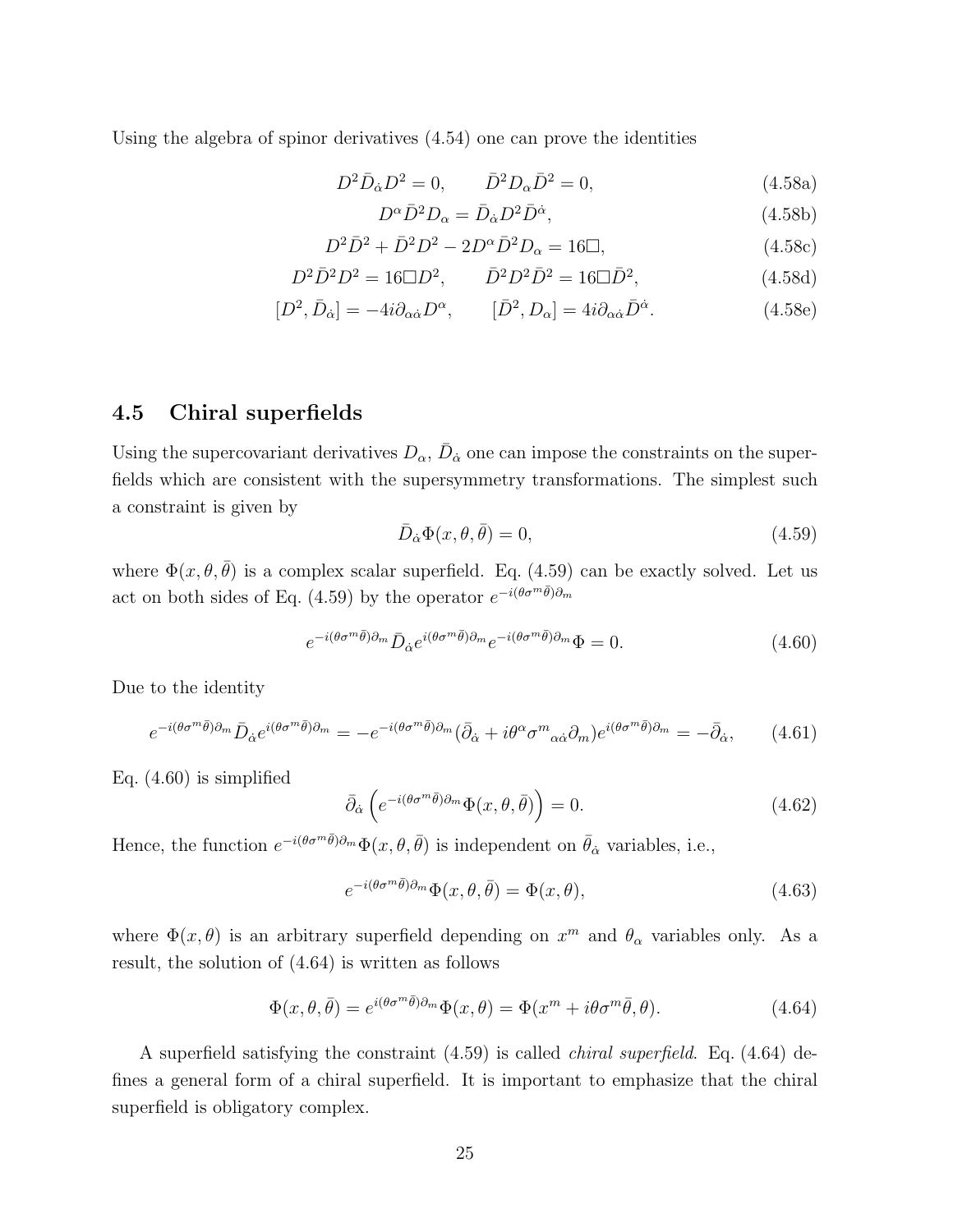Analogously, consider the constraint

$$
D_{\alpha}\bar{\Phi}(x,\theta,\bar{\theta}) = 0. \tag{4.65}
$$

A superfield satisfying the constraint (4.65) is called *antichiral*. One can show that a solution of (4.65) has the form

$$
\bar{\Phi}(x,\theta,\bar{\theta}) = e^{-i(\theta\sigma^m\bar{\theta})\partial_m}\bar{\Phi}(x,\bar{\theta}) = \bar{\Phi}(x^m - i\theta\sigma^m\bar{\theta},\bar{\theta}).\tag{4.66}
$$

As a result, we see that the basic features of chiral and antichiral superfields are given by the special dependence on anticommuting variables: a chiral superfield depends essentially only on  $\theta$  while an antichiral one depends essentially on  $\theta$  only.

Equations (4.64), (4.66) allow us to find the component structure of chiral and antichiral superfields. We begin with Eq. (4.64). Since  $\Phi(x, \theta)$  is  $\theta$ -independent, it is given by the following component decomposition

$$
\Phi(x,\theta) = A(x) + \theta^{\alpha}\psi_{\alpha}(x) + \theta^{2}F(x). \qquad (4.67)
$$

Hence

$$
\Phi(x,\theta,\bar{\theta}) = e^{i(\theta\sigma^m\bar{\theta})\partial_m}\Phi(x,\theta)
$$
  
\n
$$
= e^{i(\theta\sigma^m\bar{\theta})\partial_m}(A(x) + \theta^\alpha\psi_\alpha + \theta^2 F(x))
$$
  
\n
$$
= A + \theta^\alpha\psi_\alpha + \theta^2 F + i(\theta\sigma^m\bar{\theta})\partial_m A + i(\theta\sigma^m\bar{\theta})\theta^\alpha\partial_m\psi_\alpha
$$
  
\n
$$
- \frac{1}{2}(\theta\sigma^m\bar{\theta})(\theta\sigma^n\bar{\theta})\partial_m\partial_n A.
$$
\n(4.68)

Now we have to use the identities (4.10) to simplify the following terms

$$
i(\theta\sigma^m\bar{\theta})\theta^{\alpha}\partial_m\psi_{\alpha} = \frac{i}{2}(\theta^2\theta_{\dot{\alpha}}(\tilde{\sigma}^m)^{\dot{\alpha}\alpha}\partial_m\psi_{\alpha}),
$$
  

$$
-\frac{1}{2}(\theta\sigma^m\bar{\theta})(\theta\sigma^n\bar{\theta})\partial_m\partial_nA = \frac{1}{4}\theta^2\bar{\theta}^2\Box A.
$$
 (4.69)

As a result, the component expansion of the chiral superfield is

$$
\Phi(x,\theta,\bar{\theta}) = A + \theta^{\alpha}\psi_{\alpha} + \theta^{2}F + i(\theta\sigma^{m}\bar{\theta})\partial_{m}A + \frac{i}{2}\theta^{2}\bar{\theta}_{\dot{\alpha}}(\tilde{\sigma}^{m})^{\dot{\alpha}\alpha}\partial_{m}\psi_{\alpha} - \frac{1}{4}\theta^{2}\bar{\theta}^{2}\Box A(x). \tag{4.70}
$$

The component expansion for antichiral superfield can be obtained from (4.70) by conjugation.

Let us study the transformations of a chiral superfield under supertranslations. There is a general relation

$$
\delta\Phi = i(\epsilon^{\alpha}Q_{\alpha} + \bar{\epsilon}_{\dot{\alpha}}\bar{Q}^{\dot{\alpha}})\Phi, \tag{4.71}
$$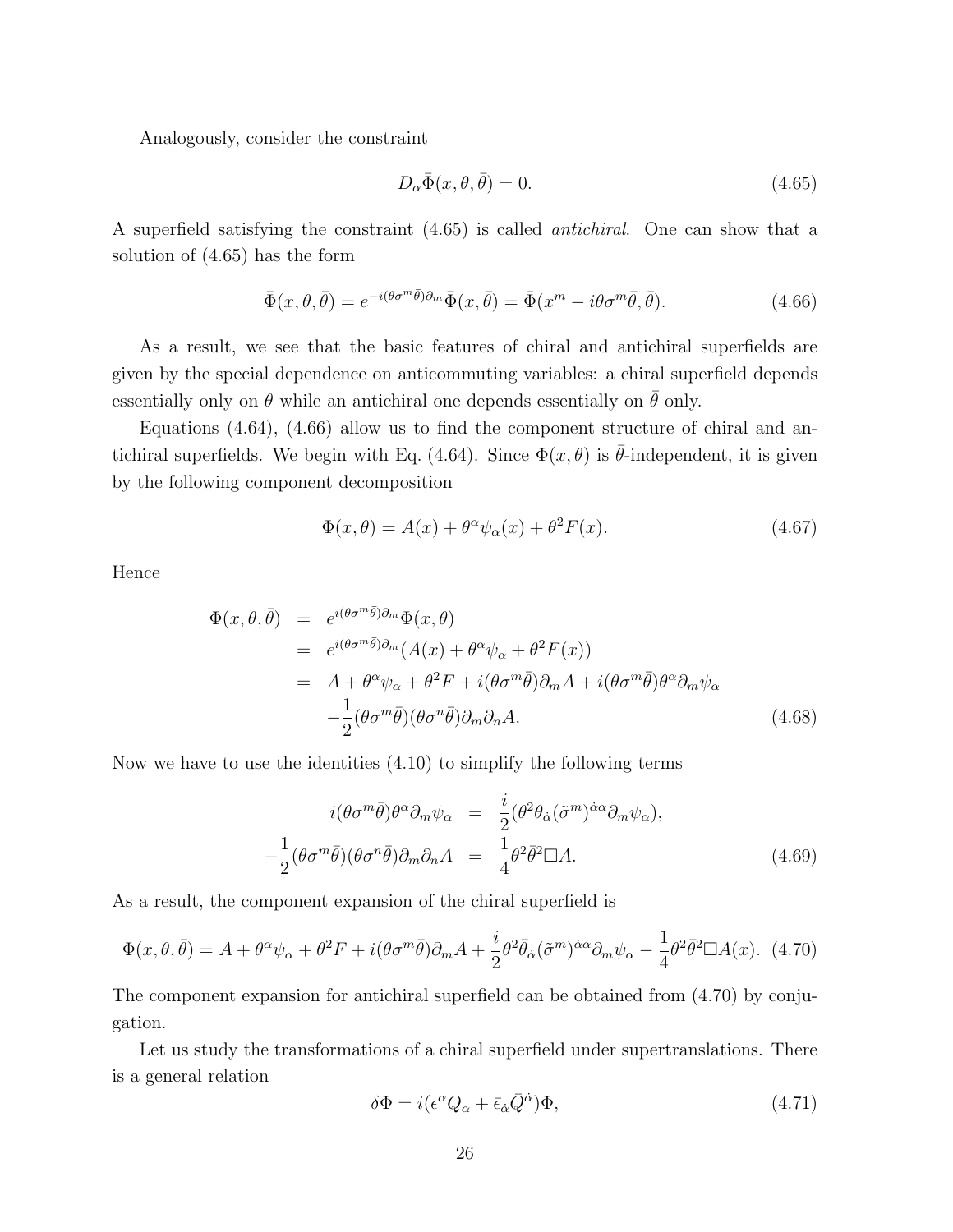which takes place for arbitrary superfield. Substituting the chiral superfield in the form (4.70) into (4.71), ones get

$$
\delta A + i\theta^{\alpha}\delta\Psi_{\alpha} + \theta^{2}\delta F + \dots = i(\epsilon^{\alpha}Q_{\alpha} - \bar{\epsilon}^{\dot{\alpha}}\bar{Q}_{\dot{\alpha}})(A + \theta^{\beta}\psi_{\beta} + \theta^{2}F + \dots), \tag{4.72}
$$

where dots mean the other components which are expressed via  $A, \psi_{\alpha}, F$  according to Eq. (4.70). Then we have to substitute the explicit forms of supercharges  $Q_{\alpha}$ ,  $\bar{Q}_{\dot{\alpha}}$ , (4.45), and compute the derivatives with respect to  $\theta_{\alpha}$ ,  $\bar{\theta}_{\dot{\alpha}}$ . As a result, one gets

$$
\delta A(x) = -\epsilon^{\alpha} \psi_{\alpha}(x), \n\delta \psi_{\alpha}(x) = -2\epsilon_{\alpha} F(x) - 2i \bar{\epsilon}^{\dot{\alpha}} \partial_{\alpha \dot{\alpha}} A(x), \n\delta F(x) = -i \bar{\epsilon}_{\dot{\alpha}} (\tilde{\sigma}^{m})^{\dot{\alpha}\alpha} \partial_{m} \psi_{\alpha}.
$$
\n(4.73)

The same consideration for antichiral superfield gives

$$
\delta \bar{A}(x) = -\bar{\epsilon}_{\dot{\alpha}} \bar{\psi}^{\dot{\alpha}}(x), \n\delta \bar{\psi}_{\dot{\alpha}}(x) = -2\bar{\epsilon}_{\dot{\alpha}} \bar{F}(x) - 2i\epsilon^{\alpha} \partial_{\alpha \dot{\alpha}} \bar{A}(x), \n\delta \bar{F}(x) = i\epsilon^{\alpha} (\sigma^{m})_{\alpha \dot{\alpha}} \partial_{m} \bar{\psi}^{\dot{\alpha}}.
$$
\n(4.74)

In the conclusion of this subsection we point out that any function of a chiral superfield only is also a chiral superfield:

$$
\bar{D}_{\dot{\alpha}}f(\Phi) = f'(\Phi)\bar{D}_{\dot{\alpha}}\Phi = 0.
$$
\n(4.75)

Analogously, any function of antichiral superfield is also a antichiral superfield.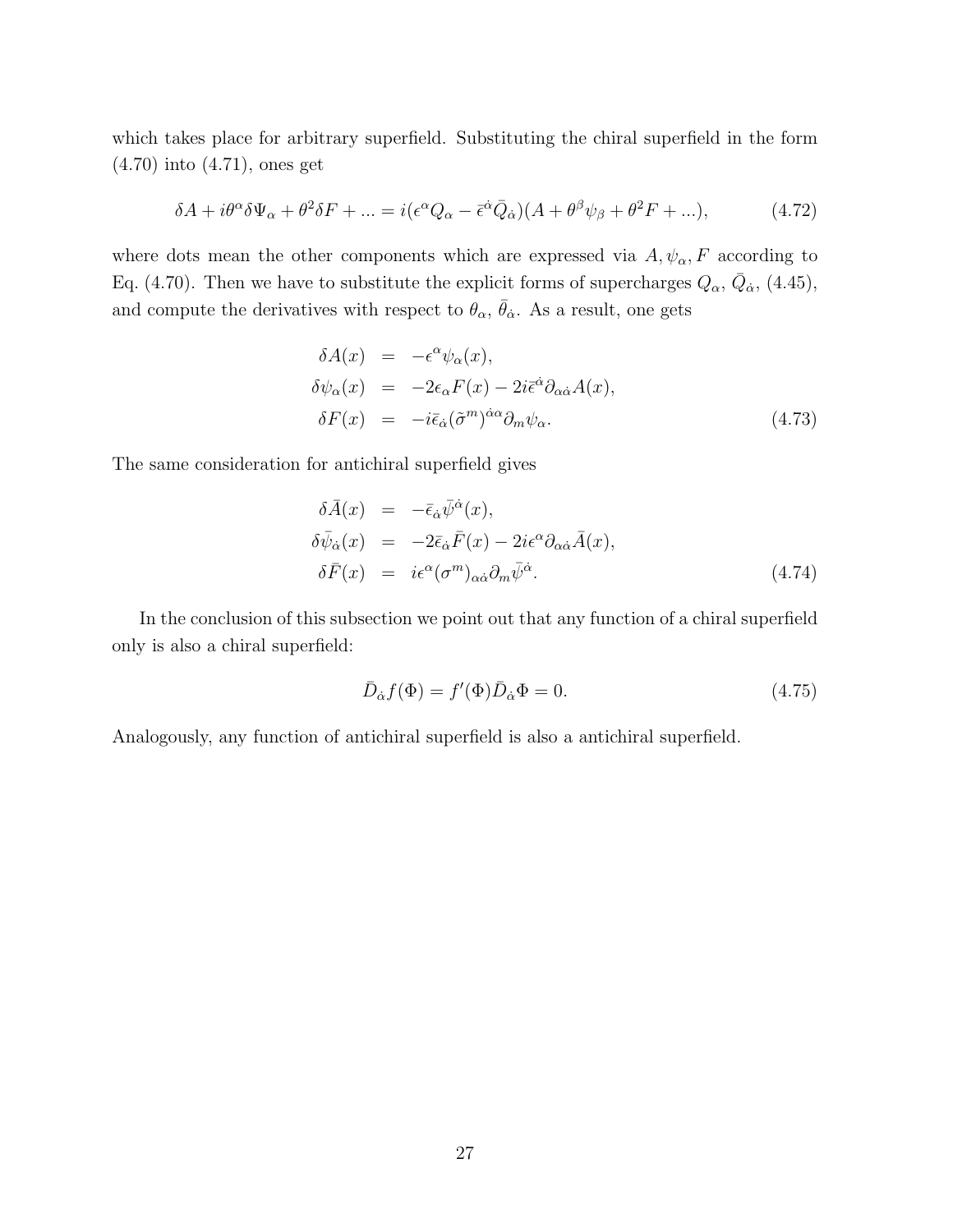### **5 Superfield models**

### **5.1 Superfield action**

Any field model in quantum field theory is given by a set of fields and corresponding action functional depending on these fields. The action is usually written as an integral over the Minkowski space of field Lagrangian. We are going to develop a formulation of supersymmetric field theory, where a set of fields consists of superfields and the action functional is written as an integral over the superspace of a superfield Lagrangian.

We consider only the simplest models when the set of fields consists only of the real scalar superfield  $V(x, \theta, \bar{\theta})$  and the chiral and antichiral superfields  $\Phi$ ,  $\Phi$ .

First of all, let us introduce the notations.

**i)** The superspace coordinates are denoted as

$$
z^M \equiv (x^m, \theta^\alpha, \bar{\theta}^{\dot{\alpha}}). \tag{5.1}
$$

**ii)** The set of supercovariant derivatives is denoted as

$$
D_M = (\partial_m, D_\alpha, \bar{D}_{\dot{\alpha}}). \tag{5.2}
$$

**iii)** The measure of full  $\mathcal{N} = 1$  superspace is denoted as

$$
d^8 z = d^4 x d^2 \theta d^2 \overline{\theta} = d^4 x d^4 \theta,\tag{5.3}
$$

while the measures on chiral and antichiral subspaces are

$$
d^6 z = d^4 x d^2 \theta, \qquad d^6 \bar{z} = d^4 x d^2 \bar{\theta}, \tag{5.4}
$$

respectively.

**iv)** The superspace delta-function is given by

$$
\delta^{8}(z-z') = \delta^{4}(x-x')\delta^{4}(\theta-\theta'), \qquad (5.5)
$$

where

$$
\delta^4(\theta - \theta') = \delta^2(\theta - \theta')\delta^2(\bar{\theta} - \bar{\theta}') = (\theta - \theta')^2(\bar{\theta} - \bar{\theta}')^2. \tag{5.6}
$$

The most general action functional, which can be written as an integral over the superspace, has the form

$$
S = \int d^8 z \mathcal{L} + \int d^6 z \mathcal{L}_c + \int d^6 \bar{z} \bar{\mathcal{L}}_c, \qquad (5.7)
$$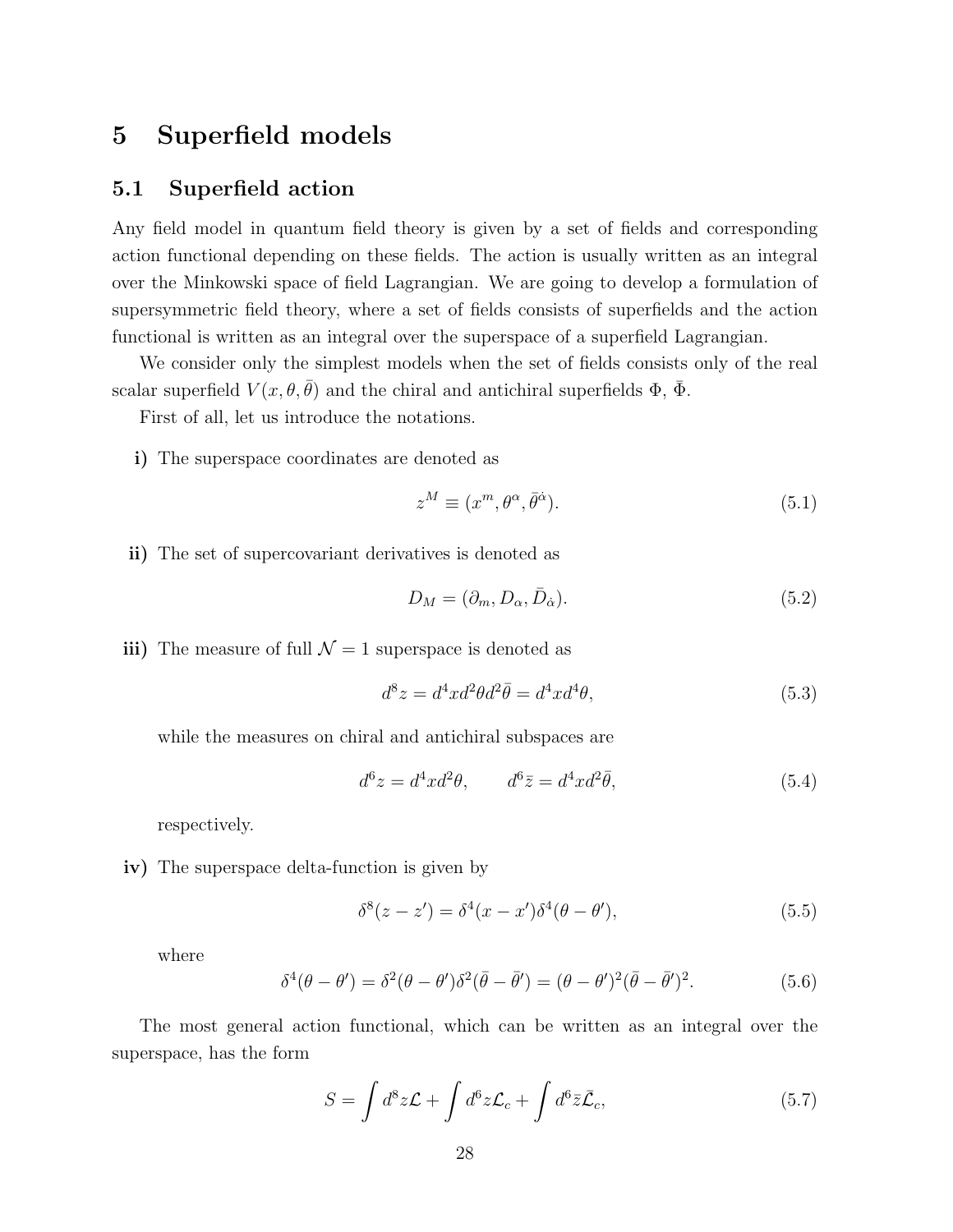where  $\mathcal L$  is a real scalar superfield,  $\mathcal L_c$  is a chiral scalar superfield and  $\bar{\mathcal L}_c$  is an antichiral scalar one. The first term in Eq. (5.7) is given by the integral over full superspace, the second term represents the integral over chiral superspace and the last one is the integral over antichiral superspace.

One can ask a question, why not to write the following term  $\int d^8 z \mathcal{L}_c$ , i.e., to integrate a chiral function  $\mathcal{L}_c$  over full superspace? The answer sounds as follows: such an expression identically vanish. Indeed, using the properties of the integral over anticommuting variables, Eqs.  $(4.21)$ – $(4.25)$ , one writes

$$
\int d^8 z \mathcal{L}_c = \int d^4 x d^2 \theta \frac{1}{4} \varepsilon_{\dot{\alpha}\dot{\beta}} \bar{\partial}^{\dot{\alpha}} \bar{\partial}^{\dot{\beta}} \mathcal{L}_c = -\frac{1}{4} \int d^4 x d^2 \theta \bar{\partial}_{\dot{\alpha}} \bar{\partial}^{\dot{\alpha}} \mathcal{L}_c.
$$
 (5.8)

Note that the contraction of covariant spinor derivatives can be written as

$$
\bar{D}_{\dot{\alpha}} \bar{D}^{\dot{\alpha}} = (-\bar{\partial}_{\dot{\alpha}} - i\theta^{\alpha} \partial_{\alpha \dot{\alpha}})(-\bar{\partial}^{\dot{\alpha}} - i\theta^{\alpha} \partial_{\alpha}^{\dot{\alpha}})
$$
\n
$$
= \bar{\partial}_{\dot{\alpha}} \bar{\partial}^{\dot{\alpha}} + \text{total space-time derivatives.} \tag{5.9}
$$

Note also the similar relation for  $D_{\alpha}$  derivatives

$$
D^{\alpha}D_{\alpha} = \partial^{\alpha}\partial_{\alpha} + \text{total space-time derivatives.}
$$
 (5.10)

Since total space-time derivatives can be discarded under the integration over  $d^4x$ , the expression (5.8) reads

$$
-\frac{1}{4}\int d^4x d^2\theta \bar{\partial}_{\dot{\alpha}}\bar{\partial}^{\dot{\alpha}}\mathcal{L}_c = -\frac{1}{4}\int d^4x d^2\theta \bar{D}_{\dot{\alpha}}\bar{D}^{\dot{\alpha}}\mathcal{L}_c.
$$
 (5.11)

Recalling the definition of a chiral superfield,  $\bar{D}_{\dot{\alpha}} \mathcal{L}_c = 0$ , we conclude that

$$
\int d^8 z \mathcal{L}_c = 0. \tag{5.12}
$$

Analogously

$$
\int d^8 z \bar{\mathcal{L}}_c = 0. \tag{5.13}
$$

In principle, the integration over all anticommuting variables in the action (5.7) can be performed resulting to the action in the component form as an integral over Minkowski space. Indeed, since all integrals over anticommuting variables are nothing but the Grassmann derivatives, we have

$$
S = \frac{1}{16} \int d^4x \partial^2 \bar{\partial}^2 \mathcal{L} - \frac{1}{4} \int d^4x \partial^2 \mathcal{L}_c - \frac{1}{4} \int d^4x \bar{\partial}^2 \bar{\mathcal{L}}_c.
$$
 (5.14)

Applying the relations (5.9), (5.10), one gets

$$
S = \int d^4x \left( \frac{1}{16} D^2 \bar{D}^2 \mathcal{L} - \frac{1}{4} D^2 \mathcal{L}_c - \frac{1}{4} \bar{D}^2 \bar{\mathcal{L}}_c \right).
$$
 (5.15)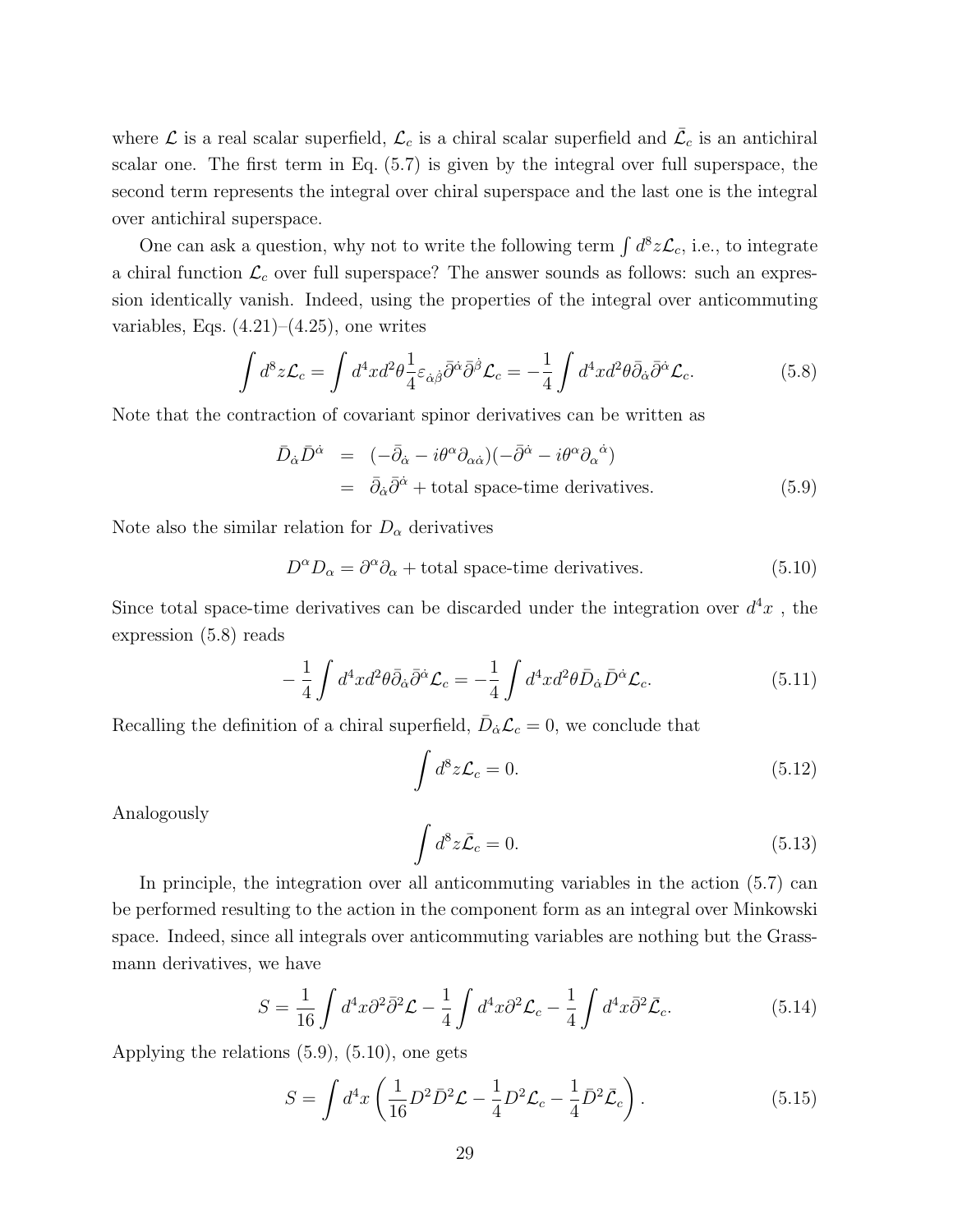This relation is useful for finding a component form of superfield actions.

The main objects of classical field theory are the equations of motion. In the case under consideration the equations of motion can be written completely in superfield form. To find the superfield equations of motions we need the superfield identities generalizing the following useful relation in convential field theory

$$
\frac{\delta\phi(x)}{\delta\phi(x')} = \delta^4(x - x')
$$
\n(5.16)

for arbitrary scalar field  $\phi(x)$ . In our case we have a real scalar superfield *V*, a chiral scalar superfield  $\Phi$  and an antichiral one  $\bar{\Phi}$ . Therefore we have to calculate the following variational derivatives

$$
\frac{\delta V(z)}{\delta V(z')}, \quad \frac{\delta \Phi(z)}{\delta \Phi(z')}, \quad \frac{\delta \bar{\Phi}(z)}{\delta \bar{\Phi}(z')}.
$$
\n(5.17)

The first case  $\delta V(z)/\delta V(z')$  is rather trivial. Indeed, due to the identity

$$
\delta V(z) = \int d^8 z' \delta^8(z - z') \delta V(z'),\tag{5.18}
$$

we have

$$
\frac{\delta V(z)}{\delta V(z')} = \delta^8(z - z'). \tag{5.19}
$$

The calculation of the second variational derivative  $\delta\Phi(z)/\delta\Phi(z')$  is more complicated since  $\Phi(z)$  is a constrained superfield,  $\bar{D}_{\dot{\alpha}}\Phi = 0$ . The  $\Phi(z)$  and  $\delta\Phi(z)$  are chiral superfields, therefore they should be integrated over the chiral superspace with the measure  $d^6z$ . Hence

$$
\delta\Phi(z) = \int d^6 z' \frac{\delta\Phi(z)}{\delta\Phi(z')} \delta\Phi(z') = \int d^8 z' \delta^8(z - z') \delta\Phi(z'). \tag{5.20}
$$

The last term in Eq. (5.20) can be transformed as follows

$$
\int d^8 z' \delta^8(z-z') \delta \Phi(z') = -\frac{1}{4} \int d^6 z' \bar{D}_{(z')}^2 \delta^8(z-z') \delta \Phi(z') = \int d^6 z' [-\frac{1}{4} \bar{D}_{(z)}^2 \delta^8(z-z')] \delta \Phi(z'),\tag{5.21}
$$

where we apply the same tricks as in the equations  $(5.8)$ – $(5.11)$ . As a result, we find

$$
\frac{\delta\Phi(z)}{\delta\Phi(z')} = -\frac{1}{4}\bar{D}^2\delta^8(z-z').\tag{5.22}
$$

Analogously, one ones get the last variational derivative in Eq. (5.17)

$$
\frac{\delta\bar{\Phi}(z)}{\delta\bar{\Phi}(z')} = -\frac{1}{4}D^2\delta^8(z-z').
$$
\n(5.23)

Due to the properties of the spinor derivatives, (4.56), it is easy to see that the expressions (5.22) and (5.23) are chiral and antichiral superfields, respectively, with respect to both their argument *z* and *z ′* .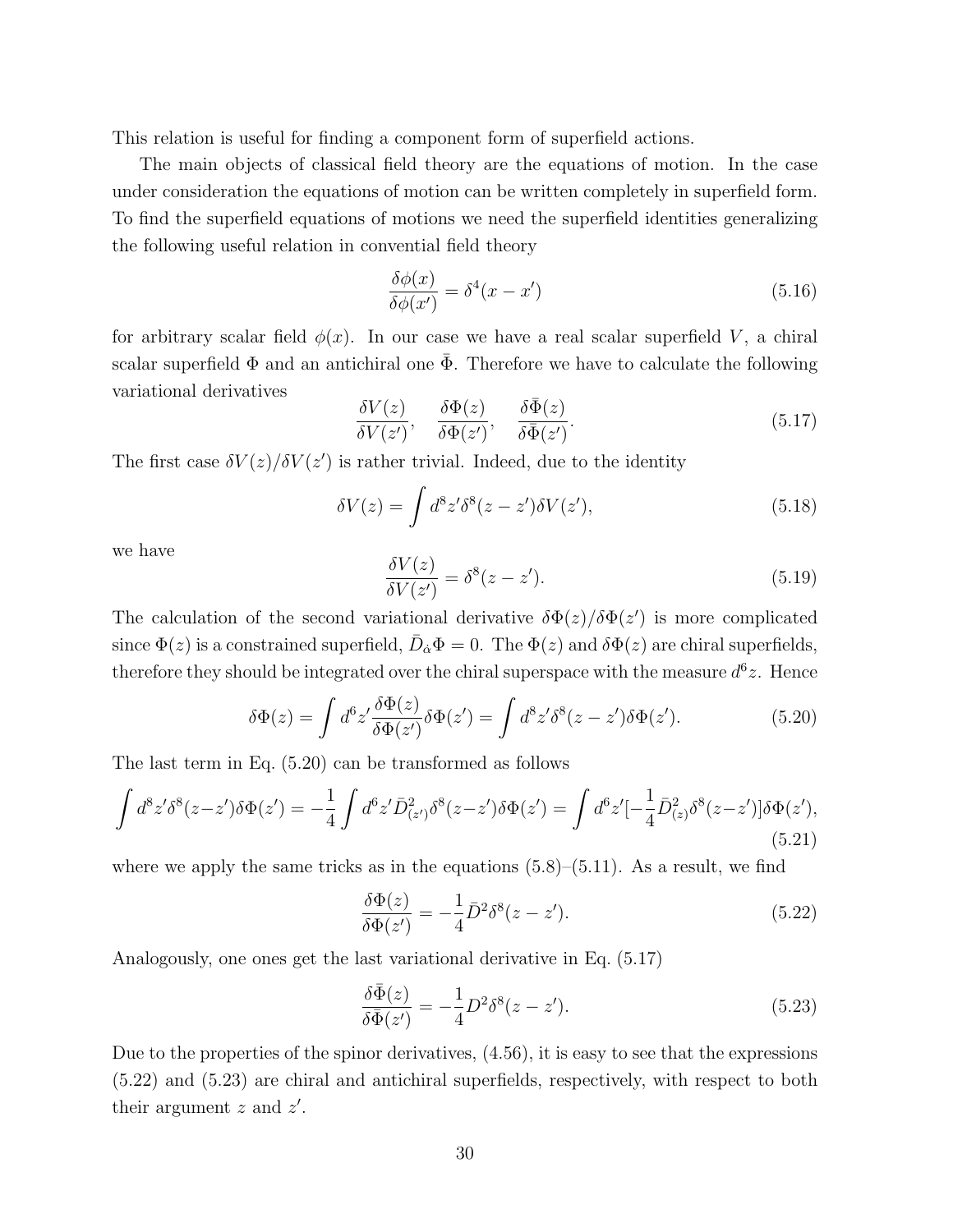To conclude this subsection ones point out that, in general, the explicit Lagrangian construction is an art rather then a formal technical procedure. Here we study only the Lagrangians for the simple enough supersymmetric theories such as Wess-Zumino model, supersymmetric sigma-model and super Yang-Mills model.

#### **5.2 Wess-Zumino model**

The Wess-Zumino model describes a dynamics of chiral and antichiral superfields. The most general action depending on these superfields without higher space-time derivatives looks like

$$
S[\Phi, \bar{\Phi}] = \int d^8 z K(\Phi, \bar{\Phi}) + \int d^6 z W(\Phi) + \int d^6 \bar{z} \bar{W}(\bar{\Phi}), \qquad (5.24)
$$

where  $K(\Phi, \bar{\Phi})$  is a real function of complex superfields  $\Phi$  and  $\bar{\Phi}$ ,  $W(\Phi)$  is a function of chiral superfield  $\Phi$  while  $\overline{W}(\overline{\Phi})$  is a function conjugated to  $W(\Phi)$ .

The inquiring readers can ask, where there are the derivatives in this action at all? To answer, we point out that the derivatives are encoded in the definitions of chiral and antichiral superfields, see Eqs. (4.64), (4.66). Therefore, the term in (5.24) with the function  $K(\Phi, \Phi)$  does contain the space-time derivatives and is responsible for the kinetic terms for the component fields. However, as to the expressions (4.64), (4.66), the terms with the functions  $W(\Phi)$ ,  $W(\Phi)$  do not contain the derivatives. Indeed, for any chiral superfield  $\Phi(z)$  we have

$$
\int d^6 z \Phi(z) = \int d^6 z e^{i(\theta \sigma^m \bar{\theta}) \partial_m} \Phi(x, \theta)
$$
  
= 
$$
\int d^6 z [\Phi(x, \theta) + \text{total space-time derivatives}] = \int d^6 z \Phi(x, \theta), (5.25)
$$

where Eq. (4.64) has been applied. On these grounds, the term  $\int d^8 z K(\Phi, \bar{\Phi})$  is usually called the *kinetic term* while  $W(\Phi)$  and  $\overline{W}(\overline{\Phi})$  are called *chiral* and *antichiral superpotentials*, respectively.

Historically, the Wess-Zumino model was the first supersymmetric field theory. It corresponds to the following particular choice of the functions  $K(\Phi, \Phi)$ ,  $W(\Phi)$ ,  $W(\Phi)$  in the action (5.24):

$$
K(\Phi, \bar{\Phi}) = \bar{\Phi}\Phi,
$$
  
\n
$$
W(\Phi) = \frac{m}{2}\Phi^2 + \frac{\lambda}{3!}\Phi^3,
$$
  
\n
$$
\bar{W}(\bar{\Phi}) = \frac{m}{2}\bar{\Phi}^2 + \frac{\lambda}{3!}\bar{\Phi}^3,
$$
\n(5.26)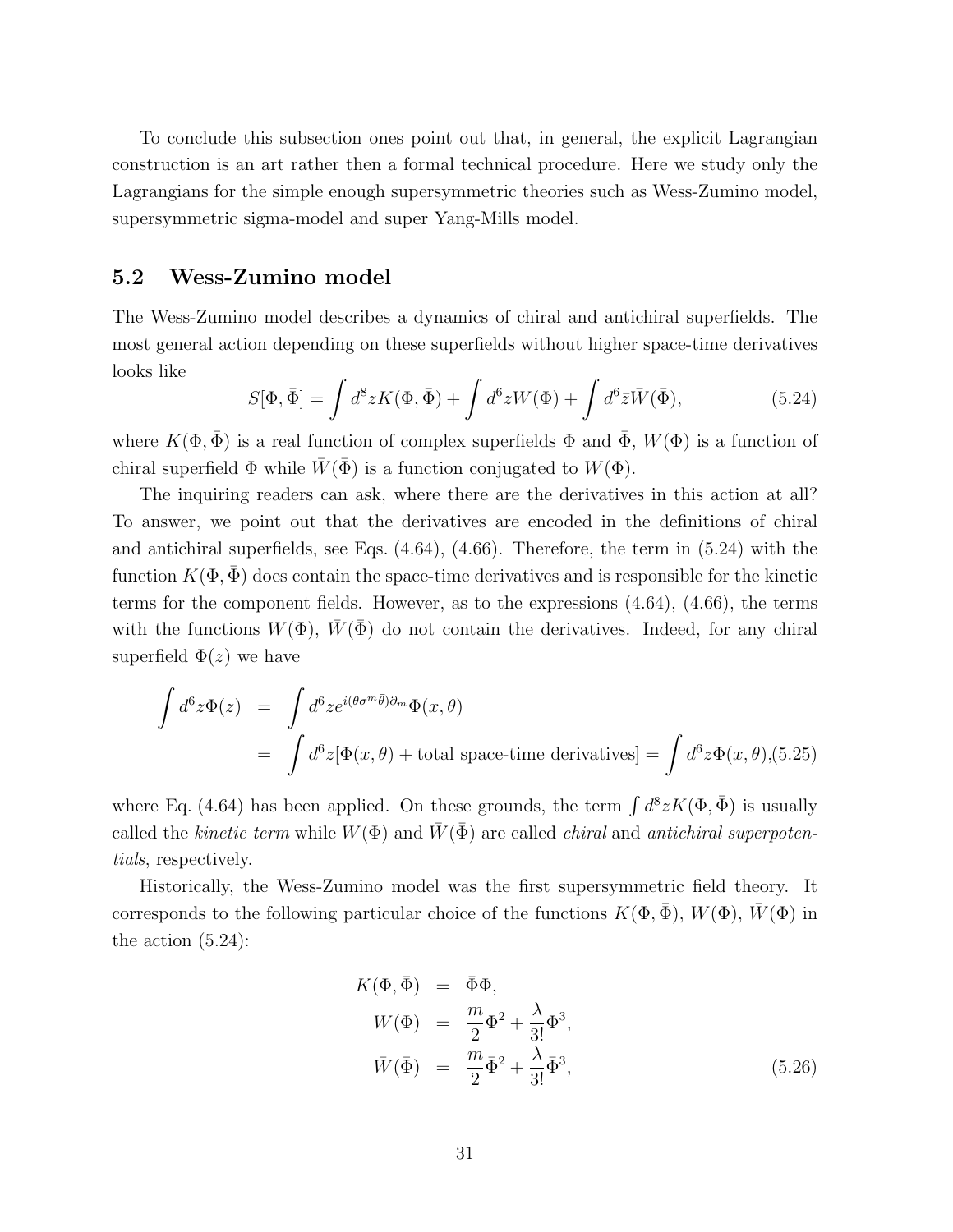where *m* is a mass and  $\lambda$  is a coupling constant. The action (5.24) now reads

$$
S_{WZ} = \int d^8 z \bar{\Phi} \Phi + \int d^6 z \left( \frac{m}{2} \Phi^2 + \frac{\lambda}{3!} \Phi^3 \right) + \int d^6 \bar{z} \left( \frac{m}{2} \bar{\Phi}^2 + \frac{\lambda}{3!} \bar{\Phi}^3 \right). \tag{5.27}
$$

At present, the models of chiral and antichiral superfields with the action like Eq. (5.24) emerge in the low-energy limit of a superstring theory. In this case the the functions  $K(\Phi, \overline{\Phi})$ ,  $W(\Phi)$ ,  $\overline{W}(\overline{\Phi})$  have the special, more complicated form than (5.26).

Let us consider now the derivation of equations of motion corresponding to the action (5.24). As follows from Eq. (4.66), the superfield  $\Phi(z)$  essentially depends only on  $(x, \theta)$ coordinates. Therefore, the variation of action *S* with respect to  $\bar{\Phi}(z)$  is defined as an integral over the antichiral superspace

$$
\delta_{\bar{\Phi}}S = \int d^6 \bar{z} \frac{\delta S}{\delta \bar{\Phi}(z)} \delta \bar{\Phi}(z). \tag{5.28}
$$

For the variation of the action (5.24) we have

$$
\delta_{\bar{\Phi}}S = \int d^8 z \frac{\partial K}{\partial \bar{\Phi}} \delta \bar{\Phi}(z) + \int d^6 \bar{z} \frac{\partial \bar{W}}{\partial \bar{\Phi}} \delta \bar{\Phi}(z). \tag{5.29}
$$

The integral over the full superspace in (5.29) can be transformed to the integral over the antichiral superspace,

$$
\int d^8 z \frac{\partial K}{\partial \bar{\Phi}} \delta \bar{\Phi}(z) = \int d^6 \bar{z} \left( -\frac{1}{4} D^2 \frac{\partial K}{\partial \bar{\Phi}} \right) \delta \bar{\Phi}(z). \tag{5.30}
$$

Note that the spinor derivatives  $D_{\alpha}$  in Eq. (5.30) do not act on the superfield  $\delta\bar{\Phi}$  sine it is antichiral,  $D_{\alpha}\delta\bar{\Phi} = 0$ . Therefore, the equation (5.28) can be rewritten as follows

$$
\delta_{\bar{\Phi}}S = \int d^6 \bar{z} \left( -\frac{1}{4} D^2 \frac{\partial K}{\partial \bar{\Phi}} + \frac{\partial \bar{W}}{\partial \bar{\Phi}} \right) \delta \bar{\Phi}(z). \tag{5.31}
$$

As a result, comparing (5.31) with the definition (5.28), we conclude

$$
\frac{\delta S}{\delta \bar{\Phi}} = -\frac{1}{4} D^2 \frac{\partial K}{\partial \bar{\Phi}} + \frac{\partial \bar{W}}{\partial \bar{\Phi}}.
$$
\n(5.32)

Analogously,

$$
\frac{\delta S}{\delta \Phi} = -\frac{1}{4} \bar{D}^2 \frac{\partial K}{\partial \Phi} + \frac{\partial W}{\partial \Phi}.
$$
\n(5.33)

Note that the expressions (5.32) and (5.33) are chiral and antichiral, respectively,

$$
D_{\alpha} \frac{\delta S}{\delta \bar{\Phi}} = 0, \qquad \bar{D}_{\dot{\alpha}} \frac{\delta S}{\delta \Phi} = 0.
$$
 (5.34)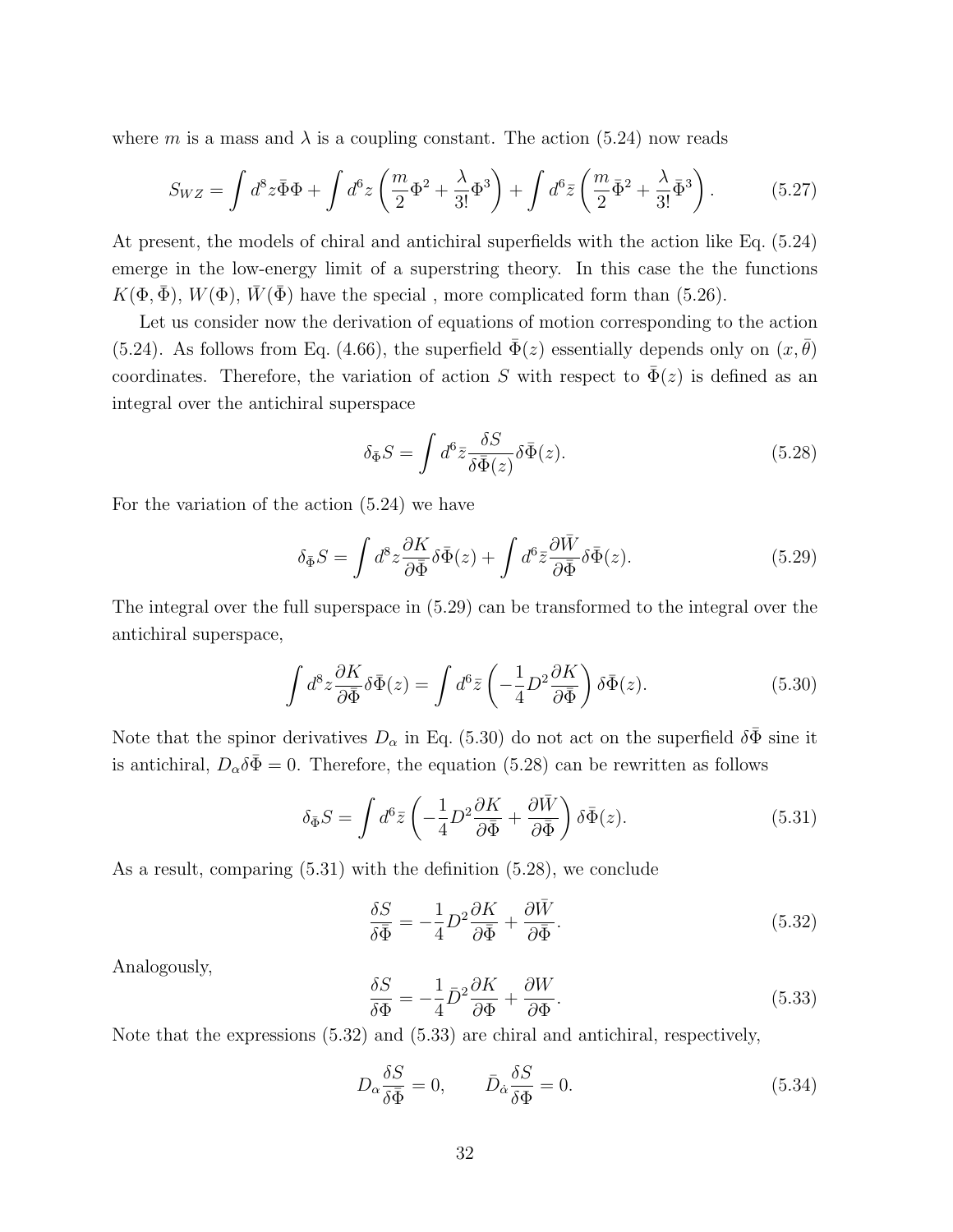From the Eqs. (5.32,5.33) we obtain the equations of motion in the model (5.24)

$$
-\frac{1}{4}D^2\frac{\partial K}{\partial \bar{\Phi}} + \frac{\partial \bar{W}}{\partial \bar{\Phi}} = 0, \qquad -\frac{1}{4}\bar{D}^2\frac{\partial K}{\partial \Phi} + \frac{\partial W}{\partial \Phi} = 0.
$$
 (5.35)

Further, we will consider only the Wess-Zumino model which is given by the conditions (5.26). In such a case the equations of motion (5.35) are written as follows

$$
-\frac{1}{4}D^2\Phi + m\bar{\Phi} + \frac{\lambda}{2}\bar{\Phi}^2 = 0, \qquad -\frac{1}{4}\bar{D}^2\bar{\Phi} + m\Phi + \frac{\lambda}{2}\Phi^2 = 0.
$$
 (5.36)

The next problem we will study is the component form of the Wess-Zumino model. For this purpose we represent the chiral and antichiral superfields in the form

$$
\begin{array}{rcl}\n\Phi(z) & = & e^{i(\theta \sigma^m \bar{\theta})\partial_m}(A + \theta^\alpha \psi_\alpha + \theta^2 F), \\
\bar{\Phi}(z) & = & e^{-i(\theta \sigma^m \bar{\theta})\partial_m}(\bar{A} + \bar{\theta}_\alpha \psi^\alpha + \bar{\theta}^2 \bar{F})\n\end{array} \tag{5.37}
$$

and substitute these expressions into the action (5.27)

$$
S_{WZ} = \int d^8 z \bar{\Phi}(x, \bar{\theta}) e^{2i(\theta \sigma^m \bar{\theta})\partial_m} \Phi(x, \theta)
$$
  
+ 
$$
\left\{ \int d^6 z \left( \frac{m}{2} \Phi(x, \theta) + \frac{\lambda}{3!} \Phi^3(x, \theta) \right) + \text{complex conjugate} \right\}.
$$
 (5.38)

Here we transferred the operator  $e^{-i(\theta \sigma^m \bar{\theta})\partial_m}$  from  $\bar{\Phi}$  to  $\Phi$  using the integration by parts. As to the integrals over chiral and antichiral superspaces, the factors  $e^{\pm i(\theta \sigma^m \bar{\theta})\partial_m}$  can be discarded here since we omit the total derivatives. The next step is to apply the identity (5.15) and calculate the spinor derivatives under the integrals. These calculations can be simplified if we take into account the following properties of a Berezin integral. The integral  $\int d^4\theta V$  singles out only the coefficient at  $\theta^2 \bar{\theta}^2$  in a superfield *V*. Analogously, the integral  $\int d^2\theta \Phi$  gives the coefficient at  $\theta^2$  in the expansion of a chiral superfield Φ. Therefore, to find the component form of  $\int d^8z \bar{\Phi} \Phi$  it is necessary to multiply  $\bar{\Phi}$ on  $\Phi$  and extract the only term proportional to  $\theta^2 \bar{\theta}^2$ . To find the component form of  $\int d^6z \left(\frac{m}{2}\Phi^2 + \frac{\lambda}{3!}\Phi^3\right)$  it is sufficient to extract only terms with  $\theta^2$  in the expression  $\frac{m}{2}\Phi^2 + \frac{\lambda}{3!}\Phi^3$ . The result of these computations has the form

$$
S_{WZ} = \int d^4x \left\{ -\partial^m \bar{A} \partial_m A - \frac{i}{2} \psi^\alpha \sigma^m{}_{\alpha \dot{\alpha}} \partial_m \bar{\psi}^{\dot{\alpha}} + \bar{F}F + F(mA + \frac{\lambda}{2}A^2) \right.+ \bar{F}(m\bar{A} + \frac{\lambda}{2}\bar{A}^2) - \frac{1}{4}(m + \lambda A) \psi^\alpha \psi_\alpha - \frac{1}{4}(m + \lambda \bar{A}) \bar{\psi}_{\dot{\alpha}} \bar{\psi}^{\dot{\alpha}} \right\}.
$$
(5.39)

In principle, the action (5.39) can be expressed in terms of standard four-component spinors instead of two-component ones. For this purpose we introduce the Dirac *γ*matrices

$$
\gamma^m = \begin{pmatrix} 0 & \sigma^m \\ \tilde{\sigma}^m & 0 \end{pmatrix}, \qquad \gamma_5 = -i\gamma_0\gamma_1\gamma_2\gamma_3 = \begin{pmatrix} \sigma_0 & 0 \\ 0 & -\sigma_0 \end{pmatrix}, \tag{5.40}
$$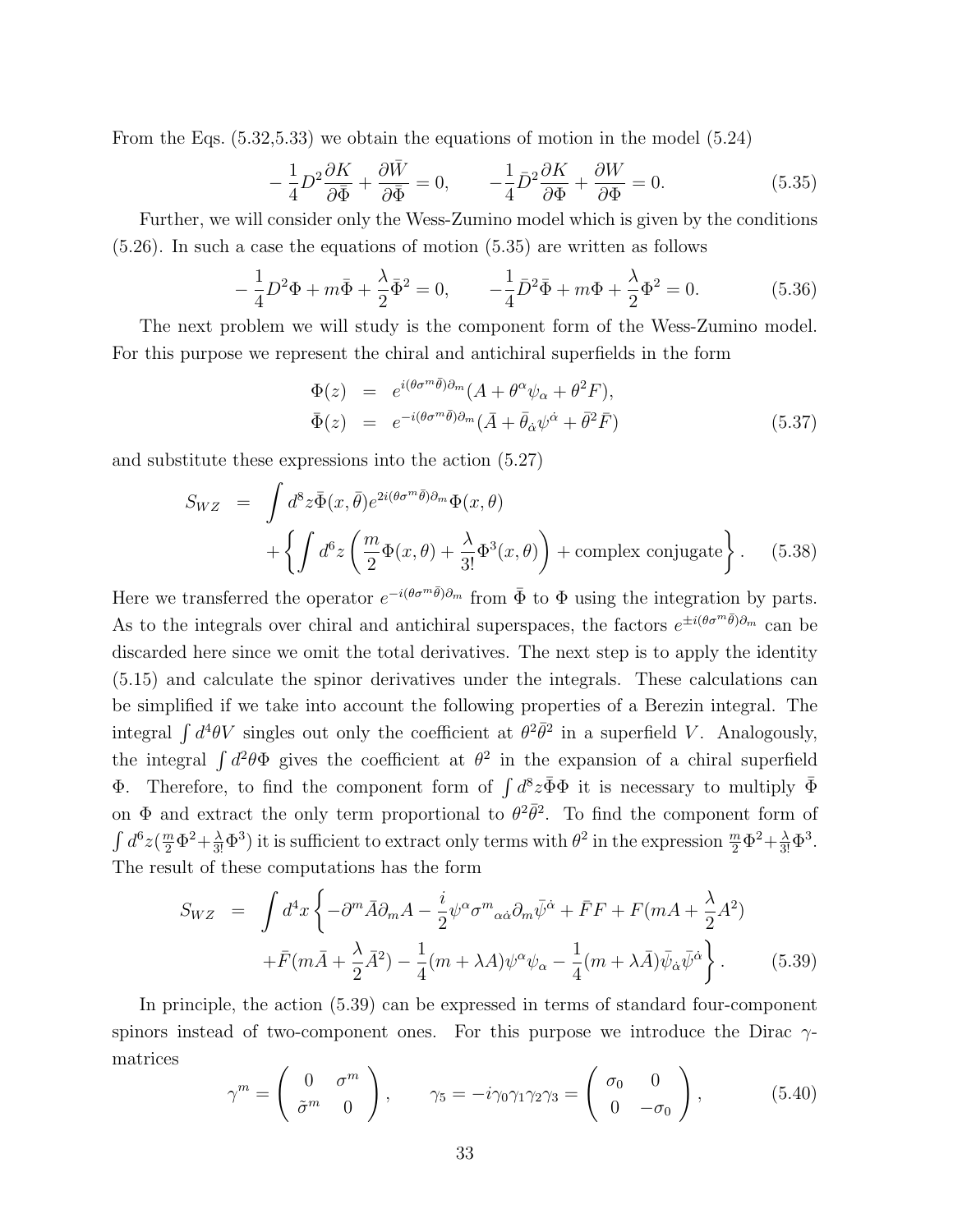and four-component Majorana spinors

$$
\Psi = \frac{1}{\sqrt{2}} \begin{pmatrix} \psi_{\alpha} \\ \bar{\psi}^{\dot{\alpha}} \end{pmatrix}, \qquad \bar{\Psi} = \Psi^{+} \gamma^{0} = \frac{1}{\sqrt{2}} \left( \psi^{\alpha}, \bar{\psi}_{\dot{\alpha}} \right). \tag{5.41}
$$

It is a technical exercise to check that the action (5.39) in term of spinors (5.41) can be rewritten as

$$
S_{WZ} = \int d^4x \left\{ -\partial^m \bar{A} \partial_m A + \bar{F}F + F(mA + \frac{\lambda}{2}A^2) + \bar{F}(m\bar{A} + \frac{\lambda}{2}\bar{A}^2) \right\}
$$

$$
-i\bar{\Psi}\gamma^m \partial_m \Psi - \frac{1}{2}(m + \lambda A)\bar{\Psi}(1 + \gamma_5)\Psi - \frac{1}{2}(m + \lambda \bar{A})\bar{\Psi}(1 - \gamma_5)\Psi \right\}.
$$
(5.42)

Let us consider now the equations of motion corresponding to the component action (5.39)

$$
\Box \bar{A} + F(m + \lambda A) - \frac{1}{4} \lambda \psi^{\alpha} \psi_{\alpha} = 0,
$$
  
\n
$$
i\sigma^{m}{}_{\alpha\dot{\alpha}} \partial_{m} \bar{\psi}^{\dot{\alpha}} - (m + \lambda A) \psi_{\alpha} = 0,
$$
  
\n
$$
\bar{F} + (mA + \frac{\lambda}{2} A^{2}) = 0.
$$
\n(5.43)

We see that the component fields  $F$  and  $\overline{F}$  enter the equations (5.43) without derivatives and, therefore, have no non-trivial dynamics. These fields can be expressed algebraically from the equations of motion

$$
F = -(m\bar{A} + \frac{\lambda}{2}\bar{A}^{2}), \qquad \bar{F} = -(m\bar{A} + \frac{\lambda}{2}A^{2}).
$$
 (5.44)

Such fields are called *auxiliary fields*. Substitute the auxiliary fields (5.44) back into the action (5.39) or (5.42)

$$
\tilde{S}_{WZ} = \int d^4x \{ \bar{A}(\Box + m^2)A + \bar{\Psi}(i\gamma^m \partial_m + m)\Psi
$$
  
 
$$
+ \frac{1}{2}m\lambda(A + \bar{A})\bar{A}A + \frac{1}{4}\lambda^2(\bar{A}A)^2 +
$$
  
 
$$
+ \frac{1}{2}\lambda(A + \bar{A})\bar{\Psi}\Psi + \frac{1}{2}\lambda(A - \bar{A})\bar{\Psi}\gamma_5\Psi \}.
$$
 (5.45)

As a result, we see that the model under consideration is one of complex scalar field *A* and Majorana spinor field  $\Psi$  with special cubic and quartic scalar self-interactions and special Yukawa coupling. Bosoic and fermionic fields have the same mass *m*.

To conclude this subsection we will discuss briefly the role of auxiliary fields. As we see, the theory under consideration can be formulated without these fields. The natural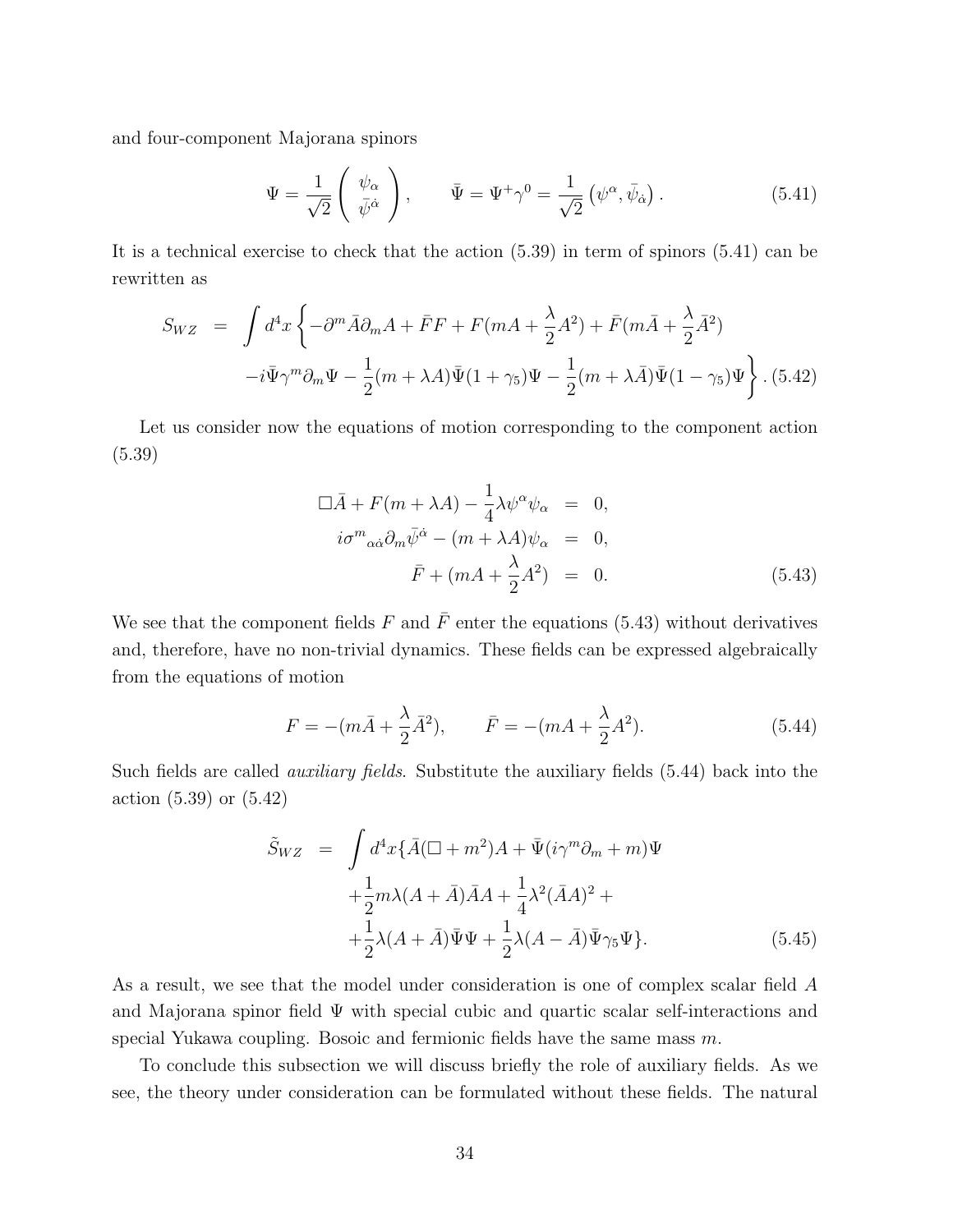question is why we need them? To clarify this question let us write the supersymmetry transformations of component fields (4.73), (4.74)

$$
\delta A(x) = -\epsilon^{\alpha} \psi_{\alpha}(x), \n\delta \psi_{\alpha}(x) = -2\epsilon_{\alpha} F(x) - 2i \bar{\epsilon}^{\dot{\alpha}} \partial_{\alpha \dot{\alpha}} A(x), \n\delta F(x) = -i \bar{\epsilon}_{\dot{\alpha}} (\tilde{\sigma}^{m})^{\dot{\alpha}\alpha} \partial_{m} \psi_{\alpha}, \n\delta \bar{A}(x) = -\bar{\epsilon}_{\dot{\alpha}} \bar{\psi}^{\dot{\alpha}}(x), \n\delta \bar{\psi}_{\dot{\alpha}}(x) = -2 \bar{\epsilon}_{\dot{\alpha}} \bar{F}(x) + 2i \epsilon^{\alpha} \partial_{\alpha \dot{\alpha}} \bar{A}(x), \n\delta \bar{F}(x) = i \epsilon^{\alpha} (\tilde{\sigma}^{m})_{\alpha \dot{\alpha}} \partial_{m} \bar{\psi}^{\dot{\alpha}}.
$$
\n(5.46)

Substituting the auxiliary fields from equations of motion (5.44) to the above relations, one gets

$$
\delta A = -\epsilon^{\alpha}\psi_{\alpha},
$$
  
\n
$$
\delta \bar{A} = -\bar{\epsilon}_{\dot{\alpha}}\bar{\psi}^{\dot{\alpha}},
$$
  
\n
$$
\delta \psi_{\alpha} = 2\epsilon_{\alpha}(m\bar{A} + \frac{\lambda}{2}\bar{A}^{2}) - 2i\bar{\epsilon}^{\dot{\alpha}}\partial_{\alpha\dot{\alpha}}A,
$$
  
\n
$$
\delta \bar{\psi}_{\dot{\alpha}} = 2\epsilon_{\dot{\alpha}}(m\bar{A} + \frac{\lambda}{2}\bar{A}^{2}) + 2i\epsilon^{\alpha}\partial_{\alpha\dot{\alpha}}\bar{A}.
$$
\n(5.47)

The action  $\tilde{S}_{WZ}$  (5.45) is automatically invariant under the transformations (5.47). However, let us calculate the commutators of the transformations (5.47) with two different parameters  $\epsilon_1$ ,  $\epsilon_2$ . The result has the form

$$
[\delta_{\epsilon_1}, \delta_{\epsilon_2}]A = a^m \partial_m A,\tag{5.48}
$$

$$
[\delta_{\epsilon_1}, \delta_{\epsilon_2}]\psi_\alpha = a^m \partial_m \psi_\alpha + i a_{\alpha \dot{\alpha}} \frac{\tilde{S}_{WZ}}{\delta \bar{\psi}_{\dot{\alpha}}},\tag{5.49}
$$

where  $a^m = 2i(\epsilon_1^{\alpha} \sigma^m{}_{\alpha \dot{\alpha}} \bar{\epsilon}_2^{\dot{\alpha}} - \epsilon_2^{\alpha} \sigma^m{}_{\alpha \dot{\alpha}} \epsilon_1^{\dot{\alpha}}), a_{\alpha \dot{\alpha}} = \sigma^m{}_{\alpha \dot{\alpha}} a_m$ . The equation (5.49) shows that the supersymmetry algebra is broken when the auxiliary fields are eliminated. This algebra is closed only on the equations of motion for spinor fields  $\tilde{S}_{WZ}/\delta \bar{\psi}_{\alpha} = 0$ . Hence, the supersymmetry algebra in the theory without auxiliary fields is closed only on-shell (on equations of motion). This explains the role of auxiliary fields: they are responsible for off-shell closure of the supersymmetry algebra.

Let us return back to the superfield formulation of the Wess-Zumino theory (5.27). It has two attractive points in comparison with the component formulation  $(5.39)$ :

- **i)** Using the superfield formulation we work with a single object  $\Phi(z)$  instead of dealing with set of component fields  $A, \psi_{\alpha}, F$  in the component formulation.
- **ii)** The supersymmetry algebra is automatically closed off-shell.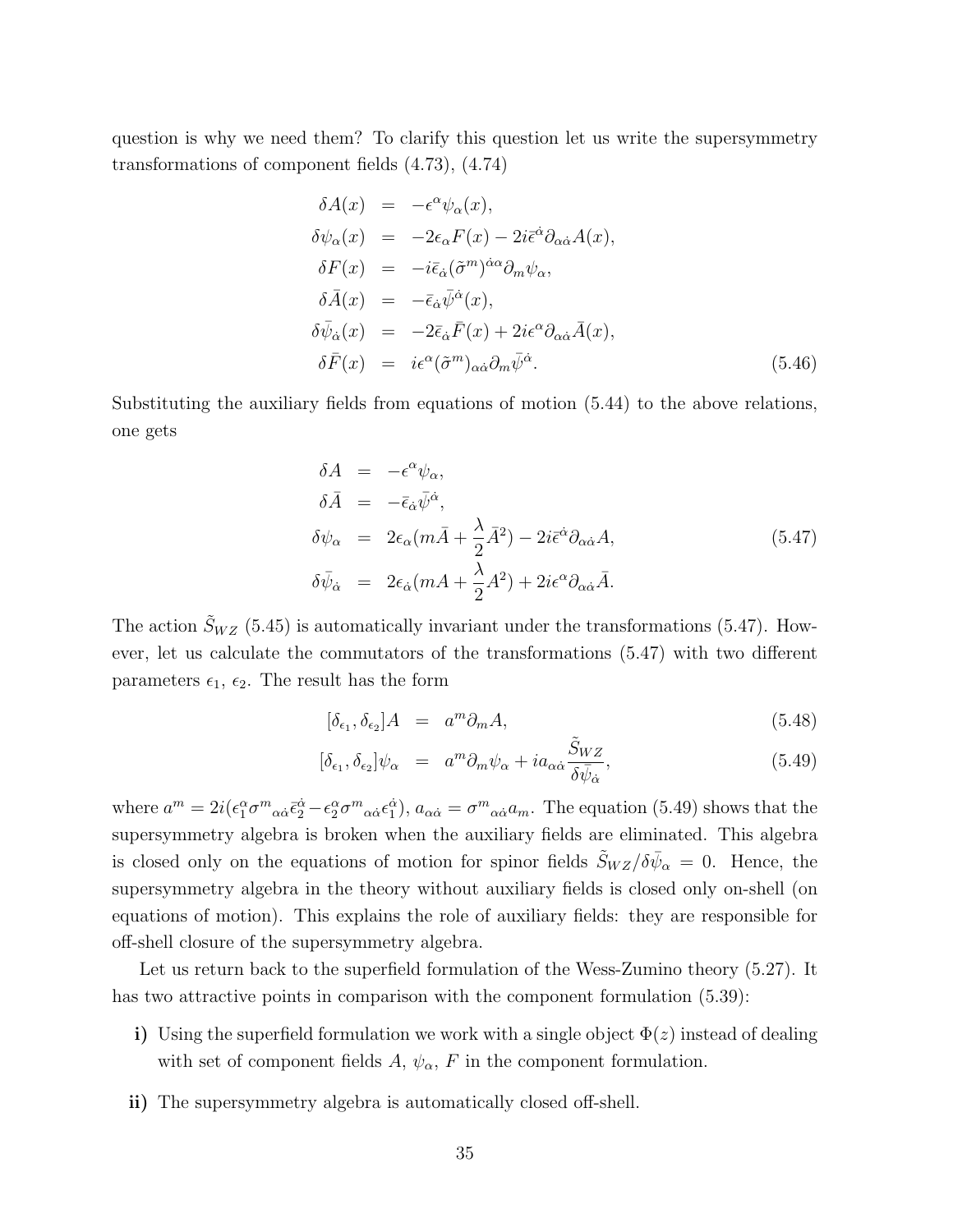### **5.3 Supersymmetric sigma-model**

Conventional (non-supersymmetric) sigma-model is defined as a scalar field theory with the action

$$
S[\varphi] = -\frac{1}{2} \int d^4x g_{ij}(\varphi) \partial_m \varphi^i \partial^m \varphi^j, \qquad (5.50)
$$

where  $\varphi^i$  is a set of scalar fields,  $i = 1, 2, \ldots, n$ . These fields are considered as the coordinates on a Riemann manifold with the metric  $g_{ij}(\varphi)$ . The action (5.50) is invariant under the following reparametrization transformations

$$
\varphi^i \to \varphi'^i = f^i(\varphi),
$$
  
\n
$$
g_{ij}(\varphi) \to g'_{ij}(\varphi') = \frac{\partial \varphi^k}{\partial \varphi'^i} \frac{\partial \varphi^l}{\partial \varphi'^j} g_{kl}(\varphi),
$$
\n(5.51)

where  $f^{i}(\varphi)$  are arbitrary smooth functions. We consider here a supersymmetric generalization of this model.

A supersymmetric sigma-model is a dynamical theory of a set a chiral and antichiral superfields  $\Phi^{i}(z)$   $\bar{\Phi}^{i}(z)$  numerated by the indices  $i, \underline{i} = 1, 2, \ldots, n$  with the action

$$
S_{\sigma}[\Phi, \bar{\Phi}] = \int d^8 z K(\Phi, \bar{\Phi}), \qquad (5.52)
$$

where  $K(\Phi, \bar{\Phi})$  is a real function of *n* complex variables  $\Phi^i$  and their conjugate  $\bar{\Phi}^i$ . The function  $K(\Phi, \bar{\Phi})$  is defined up to the following transformations

$$
K(\Phi, \bar{\Phi}) \to K(\Phi, \bar{\Phi}) + \Lambda(\Phi) + \bar{\Lambda}(\bar{\Phi}), \tag{5.53}
$$

where  $\Lambda(\Phi)$  is an arbitrary holomorphic function of *n* complex variables  $\Phi^i$ . Originally, the model (5.52) was suggested by B. Zumino. It can be treated as a generalization of the kinetic term in the Wess-Zumino model (5.27) since here we consider *n* chiral superfields  $\Phi^i$  instead one  $\Phi$  and the action (5.52) includes an arbitrary function *K* instead of the special one  $K = \Phi \overline{\Phi}$ .

To clarify the relation of the model (5.52) to the sigma-model (5.50), let us find the component form of the action (5.52). For this purpose we write the component form of superfields as

$$
\begin{aligned}\n\Phi^i &= A^i + \theta^\alpha \psi_\alpha{}^i + \theta^2 F^i + \dots, \\
\bar{\Phi}^i &= \bar{A}^i + \bar{\theta}_\alpha \bar{\psi}^{\dot{\alpha}i} + \bar{\theta}^2 \bar{F}^i + \dots,\n\end{aligned} \tag{5.54}
$$

where dots mean the terms with spatial derivatives of component fields. The general procedure of getting the component form of a superfield action is discussed in subsection 5.1. Following this procedure we represent the action (5.52) as

$$
S_{\sigma} = \int d^4x \frac{1}{16} D^2 \bar{D}^2 K(\Phi, \bar{\Phi}) = \int d^4x L. \tag{5.55}
$$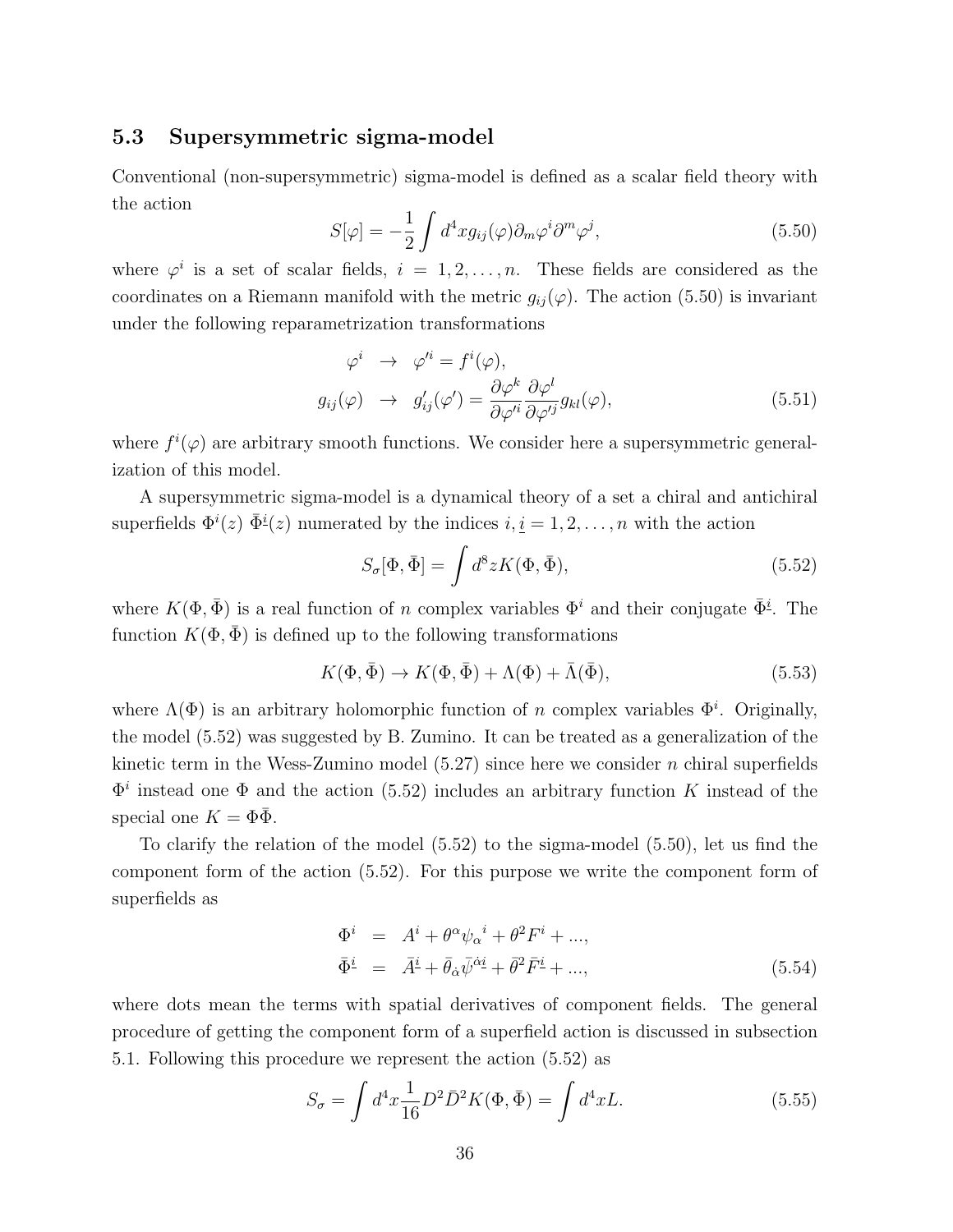To find the function *L* we have to fulfil the straightforward calculations according (5.15) taking into account that  $\bar{D}_{\dot{\alpha}}\Phi^i = 0$ ,  $D_{\alpha}\bar{\Phi}^i = 0$ . The final result is written as follows:

$$
L = -K_{ij}(\partial^m \bar{A}^j \partial_m A^i - \bar{F}^j F^i + \frac{i}{4} \psi^{i\alpha} \sigma^m{}_{\alpha\dot{\alpha}} \overleftrightarrow{\partial}_m \overline{\psi}^{j\dot{\alpha}})
$$
  

$$
- \frac{1}{4} K_{ij\underline{i}} (\bar{F}^i \psi^{i\alpha} \psi^j{}_{\alpha} - i \partial_m A^i \psi^{j\alpha} \sigma^m{}_{\alpha\dot{\alpha}} \overline{\psi}^{\dot{\alpha}i})
$$
  

$$
- \frac{1}{4} K_{i\underline{i}\underline{j}} (F^i \overline{\psi}^i{}_{\dot{\alpha}} \overline{\psi}^{j\dot{\alpha}} + i \partial_m \overline{A}^i \psi^{i\alpha} \sigma^m{}_{\alpha\dot{\alpha}} \overline{\psi}^{\dot{\alpha}j})
$$
  

$$
+ \frac{1}{16} K_{ij\underline{i}\underline{j}} (\psi^{i\alpha} \psi^j{}_{\alpha} \overline{\psi}^i{}_{\dot{\alpha}} \overline{\psi}^{\dot{\alpha}j}), \qquad (5.56)
$$

where we have used the notation

$$
K_{i_1\ldots i_p i_1\ldots i_q} = \frac{\partial^{p+q} K(A,\bar{A})}{\partial A^{i_1} \ldots \partial A^{i_p} \partial \bar{A}^{i_1} \ldots \partial \bar{A}^{i_q}}.
$$
\n(5.57)

Comparing Eq. (5.56) with (5.50), we see that in purely scalar sector we get a sigma-model of complex scalar fields *A<sup>i</sup>* with the metric

$$
g_{ij}(A,\bar{A}) = \frac{\partial^2 K(A,\bar{A})}{\partial A^i \partial \bar{A}^j}.
$$
\n(5.58)

The metric of the form (5.58) defines the so called Kähler geometry and the function  $K(A, \overline{A})$  is called *Kähler potential*.

The model (5.56) is described by complex scalar fields  $A^i$ , spinor fields  $\psi^i_\alpha$  and auxiliary fields  $F^i$ . It is convenient to rewrite the Lagrangian  $(5.56)$  in some another form. Let us introduce the fields

$$
\mathcal{F}^i = F^i - \frac{1}{4} \Gamma^i_{\ jk} \psi^{\alpha j} \psi^k_{\alpha},\tag{5.59}
$$

where  $\Gamma^{i}_{jk}$  are the Cristoffel symbols calculated for the metric  $g_{ij}$  (5.58) where all derivatives are taken with respect to  $A^i$  but not to  $\overline{A}^i$ . Then one gets

$$
L = -g_{i\underline{j}}(\partial_m \overline{A}^{\underline{j}} \partial_m A^i - \overline{\mathcal{F}}^{\underline{j}} \mathcal{F}^i + \frac{i}{4} \psi^{i\dot{\alpha}} \sigma^m{}_{\alpha\dot{\alpha}} \overleftrightarrow{\nabla}_m \psi^{\underline{j}\dot{\alpha}}) + \frac{1}{16} \mathcal{R}_{i\underline{j}k\underline{l}} \psi^{i\alpha} \psi^k_{\alpha} \overline{\psi}^{\underline{j}}_{\alpha} \overline{\psi}^{l\dot{\alpha}}, \qquad (5.60)
$$

where  $\mathcal{R}_{ijkl}$  is a curvature tensor

$$
\mathcal{R}_{ijkl} = \frac{\partial^2 g_{ij}}{\partial A^k \partial \bar{A}^l} - g^{pq} \frac{\partial g_{iq}}{\partial A^k} \frac{\partial g_{pj}}{\partial \bar{A}^l} = K_{ijkl} - g^{pq} K_{ikq} K_{pj}.
$$
 (5.61)

The symbol  $\nabla_m$  denotes a target-space covariant derivative

$$
\nabla_m \psi^i_{\alpha} = \partial_m \psi^i_{\alpha} + \Gamma^i_{\ jl} (\partial_m A^j) \psi^l_{\alpha},
$$
  

$$
\nabla_m \bar{\psi}^i_{\dot{\alpha}} = \partial_m \bar{\psi}^i_{\dot{\alpha}} + \Gamma^i_{\ jl} (\partial_m \bar{A}^i) \bar{\psi}^l_{\dot{\alpha}}.
$$
 (5.62)

The equation (5.89) shows that the supersymmetric sigma-model is expressed completely in terms of geometrical objects as well as the conventional sigma-model.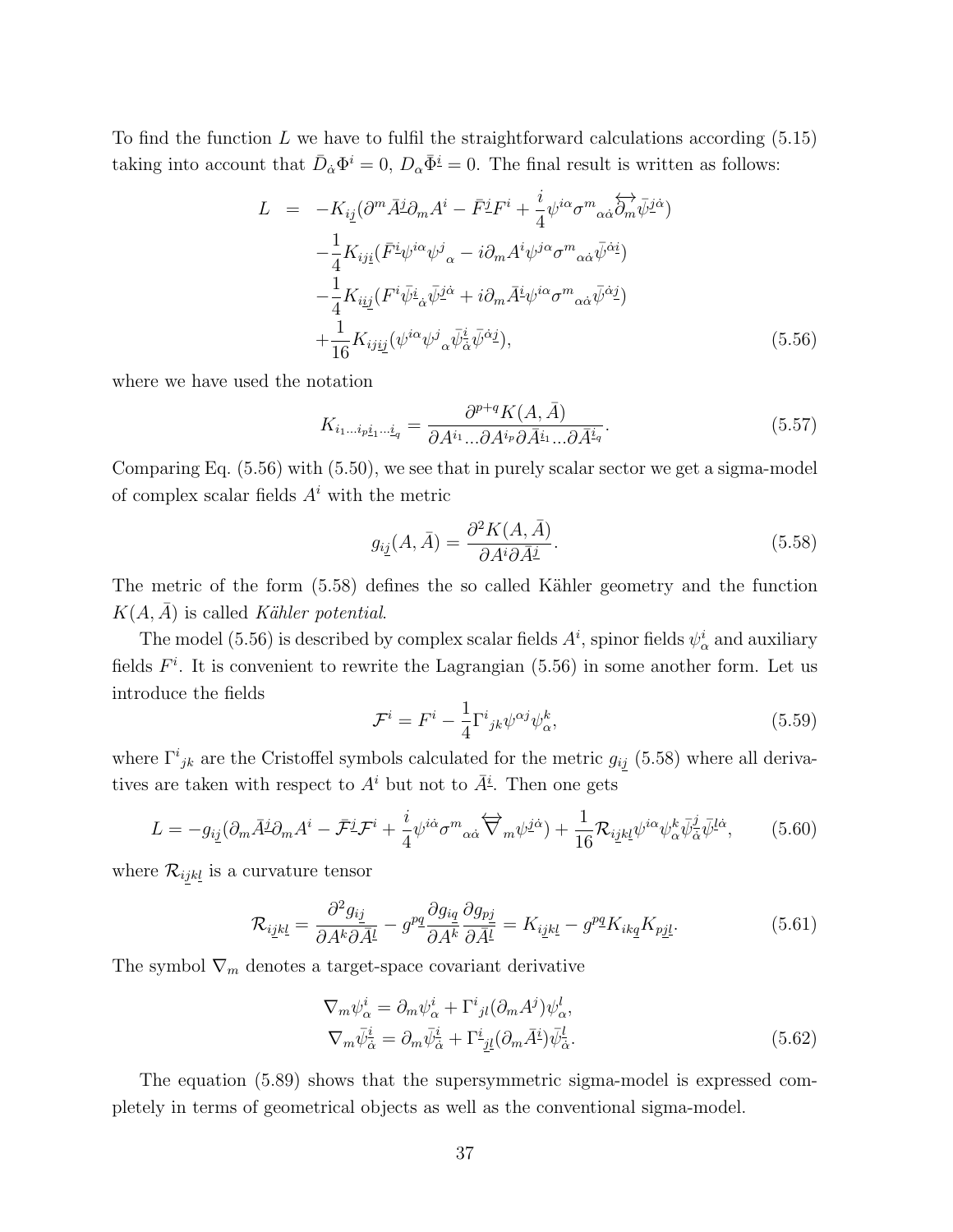#### **5.4 Supersymmetric Yang-Mills theories**

To formulate the supersymmetric Yang-Mills theory we begin with the model of chiral Φ*<sup>i</sup>* and antichiral  $\bar{\Phi}_i$  superfields  $(\bar{\Phi}_i = (\Phi^i)^*)$  with the action

$$
S = \int d^8 z \bar{\Phi}_i \Phi^i. \tag{5.63}
$$

We assume that these fields carry out a representation of some compact Lie group. This means that they transform as follows

$$
\Phi^i \to \Phi'^i = (e^{i\Lambda})^i{}_j \Phi^j, \qquad \bar{\Phi}_i \to \bar{\Phi}'_i = \bar{\Phi}_j (e^{-i\Lambda})^j{}_i,\tag{5.64}
$$

where  $\Lambda = \Lambda^I T^I$ ,  $\Lambda^I$  are some constant parameters and  $(T^I)^i_j$  are the Hermitian generators satisfying the commutation relation

$$
[T^I, T^J] = i f^{IJK} T^K \tag{5.65}
$$

with  $f^{IJK}$  being the structure constants. It is evident that the action  $(5.63)$  is invariant under the transformations of the type (5.64).

Now let us apply a standard trick of localizing the parameters  $\Lambda^I$ , i.e., we assume that they are some functions of *x*. Note that the superfields,  $\Phi$  and  $\bar{\Phi}$  are chiral and antichiral, respectively. To preserve this property we have to modify the transformations (5.64) considering their as local in superspace

$$
\Phi'^i = (e^{i\Lambda})^i{}_j \Phi^j, \qquad \bar{\Phi}'_i = \bar{\Phi}_j (e^{-i\bar{\Lambda}})^j{}_i,\tag{5.66}
$$

where  $\Lambda$  is a chiral superfield and  $\bar{\Lambda}$  is antichiral one,

$$
\Lambda = \Lambda^{I}(z)T^{I}, \qquad \qquad \bar{D}_{\dot{\alpha}}\Lambda^{I}(z) = 0, \n\bar{\Lambda} = \bar{\Lambda}^{I}(z)T^{I}, \qquad \qquad D_{\alpha}\bar{\Lambda}^{I}(z) = 0.
$$
\n(5.67)

In the matrix form the equations (5.66) are written as

$$
\Phi' = e^{i\Lambda}\Phi, \qquad \bar{\Phi}' = \bar{\Phi}e^{-i\bar{\Lambda}}.
$$
\n(5.68)

However, now the action (5.63) is not invariant under the transformations (5.68). Indeed,

$$
S' = \int d^8 z \bar{\Phi}' \Phi' = \int d^8 z \bar{\Phi} e^{-i\bar{\Lambda}} e^{i\Lambda} \Phi \neq \int d^8 z \bar{\Phi} \Phi.
$$
 (5.69)

To provide the invariance under the transformations (5.66), (5.67), we modify the action (5.63) by introduction of a gauge superfield. It means we consider the new action

$$
S = \int d^8 z \bar{\Phi}_i (e^{2V})^i{}_j \Phi^j \equiv \int d^8 z \bar{\Phi} e^{2V} \Phi,
$$
\n(5.70)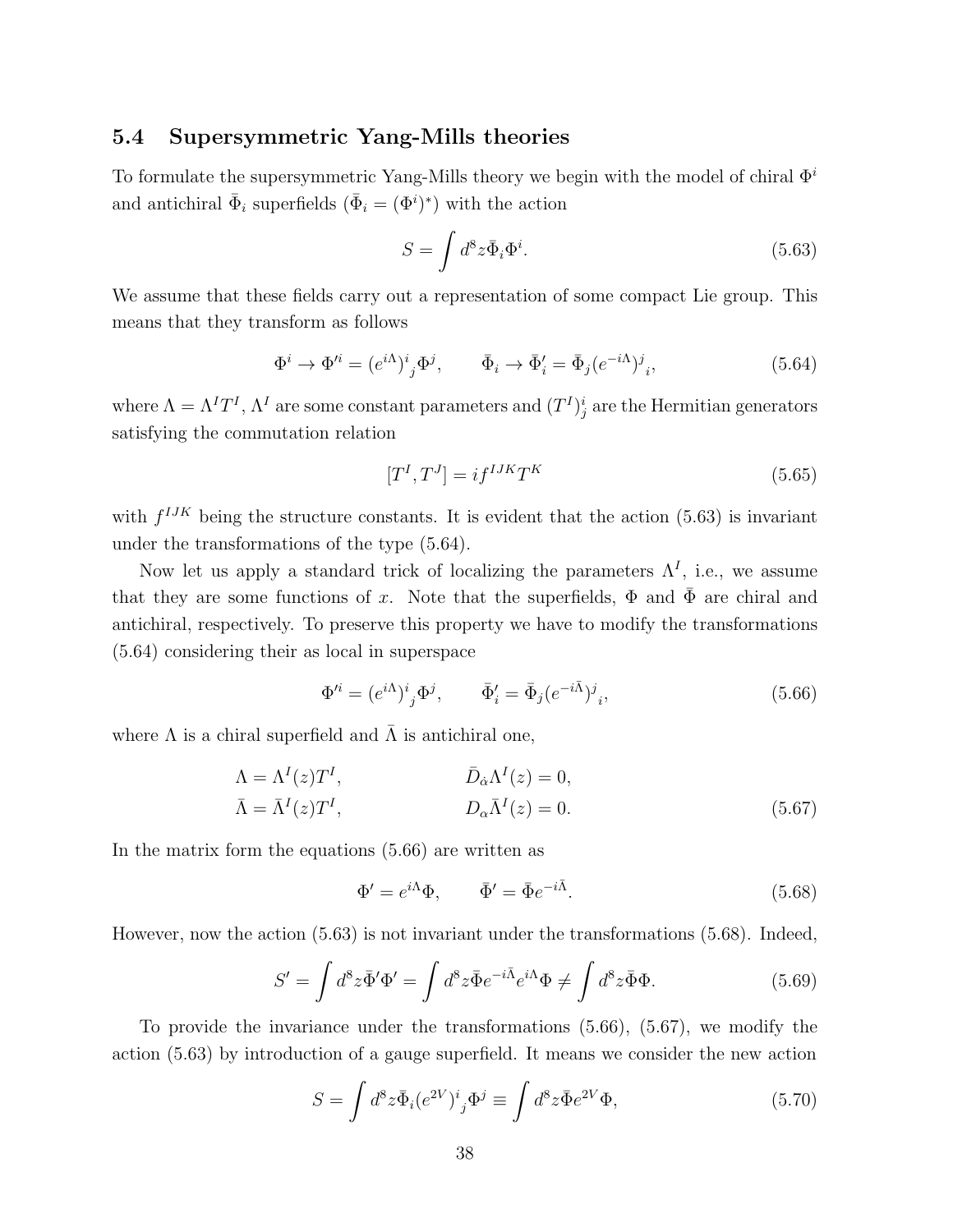where  $V = V^{I}(z)T^{I}$  and  $V^{I}(z)$  is a real scalar superfield. The transformation law of the superfield  $V$  is fixed by requirement that action  $(5.70)$  is invariant under  $(5.68)$ 

$$
\int d^8 z \bar{\Phi}' e^{2V'} \Phi' = \int d^8 z \bar{\Phi} e^{-i\bar{\Lambda}} e^{2V'} e^{i\Lambda} \Phi' = \int d^8 z \bar{\Phi} e^{2V} \Phi.
$$
 (5.71)

Hence, we conclude

$$
e^{-i\bar{\Lambda}}e^{2V'}e^{i\Lambda} = e^{2V}.\tag{5.72}
$$

Thus, if the superfield  $V(z)$  transforms by the rule (5.72) and the superfields  $\Phi(z)$ ,  $\bar{\Phi}(z)$ transform according to Eq. (5.68), the action (5.70) remains invariant. The superfield  $V(z)$  is called *gauge superfield* and the transformations (5.66), (5.67), (5.72) are called *supergauge transformations.* Also  $V(z)$  is called *Yang-Mills superfield*. The superfields  $\Lambda$ and  $\Lambda$  are called the gauge superfield parameters.

Since we have introduced a new field into the theory, we have to find the action for this field. Let us introduce the following superfields

$$
W_{\alpha} = -\frac{1}{8}\bar{D}^2(e^{-2V}D_{\alpha}e^{2V}), \qquad \bar{W}_{\dot{\alpha}} = -\frac{1}{8}D^2(e^{2V}\bar{D}_{\dot{\alpha}}e^{-2V}). \tag{5.73}
$$

It is clear that  $W_{\alpha}$  and  $\bar{W}_{\dot{\alpha}}$  are chiral and antichiral superfields, respectively,

$$
\bar{D}_{\dot{\alpha}}W_{\alpha} = 0, \qquad D_{\alpha}\bar{W}_{\dot{\alpha}} = 0. \tag{5.74}
$$

One can prove that they are the Lie-algebra-valued superfields

$$
W_{\alpha} = W_{\alpha}^{I} T^{I}, \qquad \bar{W}_{\dot{\alpha}} = \bar{W}_{\dot{\alpha}}^{I} T^{I}.
$$
\n(5.75)

It is easy to see that  $W_{\alpha}$ ,  $\bar{W}_{\dot{\alpha}}$  transform covariantly under the supergauge transformations (5.72). Indeed,

$$
W'_{\alpha} = -\frac{1}{8}\bar{D}^2(e^{-2V'}D_{\alpha}e^{2V}) = e^{i\Lambda}W_{\alpha}e^{-i\Lambda} - \frac{1}{8}e^{i\Lambda}\bar{D}^2D_{\alpha}e^{-i\Lambda} = e^{i\Lambda}W_{\alpha}e^{-i\Lambda},\tag{5.76}
$$

where we have used the relation (4.58e) and the chirality of  $e^{-i\Lambda}$ . Analogously,

$$
\bar{W}'_{\dot{\alpha}} = e^{i\bar{\Lambda}} \bar{W}_{\dot{\alpha}} e^{-i\bar{\Lambda}}.
$$
\n(5.77)

As a consequence of Eqs. (5.76), (5.77), the following quantities

$$
\operatorname{tr}(W^{\alpha}W_{\alpha}), \qquad \operatorname{tr}(\bar{W}_{\dot{\alpha}}\bar{W}^{\dot{\alpha}}) \tag{5.78}
$$

are invariant under the supergauge transformations. Here "tr" denotes the trace over the matrix indices of the generators. Therefore, we can define the action for the gauge superfield in the form

$$
S_{SYM} = \frac{1}{4g^2} \int d^6 z \operatorname{tr}(W^\alpha W_\alpha) + \frac{1}{4g^2} \int d^6 \bar{z} \operatorname{tr}(\bar{W}_{\dot{\alpha}} \bar{W}^{\dot{\alpha}}), \tag{5.79}
$$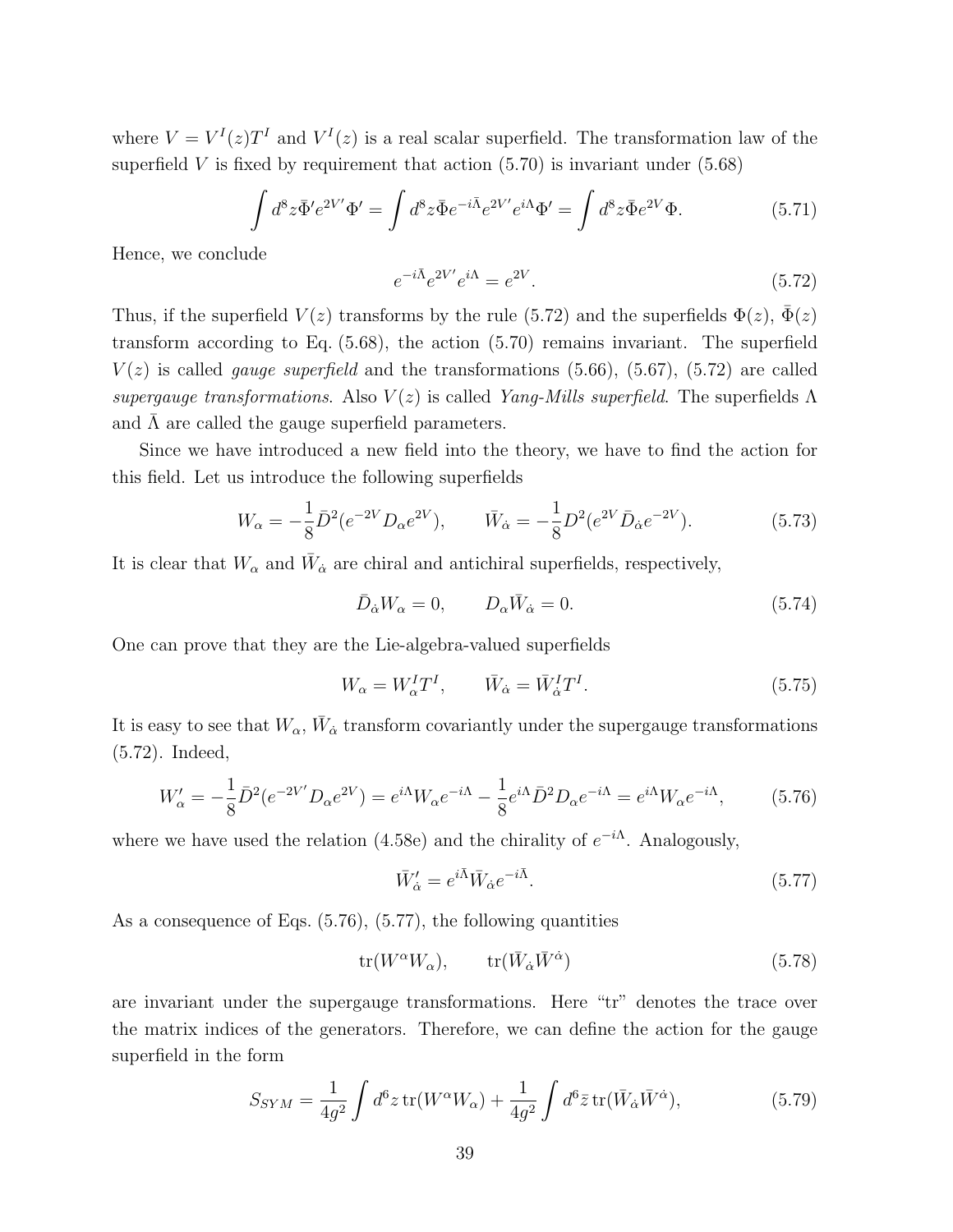where *g* is a coupling constant. The superfields (5.76), (5.77) are called the *superfield strengths*. The action (5.79) is considered as action of supersymmetric Yang-Mills theory. Moreover, one can show that (up to total divergence)

$$
\int d^6 z \,\text{tr}(W^\alpha W_\alpha) = \int d^6 \bar{z} \,\text{tr}(\bar{W}_{\dot{\alpha}} \bar{W}^{\dot{\alpha}}). \tag{5.80}
$$

Therefore, the final form of the action of super Yang-Mills theory is

$$
S_{SYM}[V] = \frac{1}{2g^2} \int d^6 z \operatorname{tr}(W^\alpha W_\alpha). \tag{5.81}
$$

As a result, the action of super Yang-Mills theory coupled to supersymmetric matter is written as

$$
S[V, \Phi, \bar{\Phi}] = \frac{1}{2g^2} \int d^6 z \operatorname{tr}(W^\alpha W_\alpha) + \int d^8 z \bar{\Phi} e^{2V} \Phi.
$$
 (5.82)

Further we will discuss two aspects. First, we will find the superfield equations of motion for the theory (5.82) and, second, the component form of the action (5.82).

To derive the superfield equations of motion, we consider the variation of (5.81)

$$
\delta S_{SYM}[V] = \frac{1}{g^2} \int d^6 z \operatorname{tr}(\delta W^{\alpha} W_{\alpha})
$$
  
= 
$$
-\frac{1}{8g^2} \int d^6 z \, \bar{D}^2 \operatorname{tr}(\delta(e^{-2V} D_{\alpha} e^{2V}) W^{\alpha})
$$
  
= 
$$
\frac{1}{2g^2} \int d^8 z \operatorname{tr}(\delta(e^{-2V} D_{\alpha} e^{2V}) W^{\alpha}).
$$
 (5.83)

Here we have used Eq.  $(5.73)$  at the second line and equations  $(5.8)$ ,  $(5.11)$  at the third one. Due to the identity  $e^{-2V}e^{2V} = 1$ , one gets

$$
\delta e^{-2V} = -e^{-2V} (\delta e^{2V}) e^{-2V}.
$$
\n(5.84)

Applying Eq. (5.84), the variation (5.83) reads

$$
\delta S_{SYM}[V] = \frac{1}{2g^2} \int d^8 z \, \text{tr} \left\{ -e^{-2V} (\delta e^{2V}) e^{-2V} D^{\alpha} e^{2V} + e^{-2V} (D^{\alpha} \delta e^{2V}) \right\} W_{\alpha}.
$$
 (5.85)

Now, using the property  $tr[e^{-2V}(D^{\alpha}\delta e^{2V})W_{\alpha}] = tr[(D^{\alpha}e^{2V})W_{\alpha}e^{-2V}]$  and integration by parts, after some calculations one gets

$$
\delta S_{SYM}[V] = -\frac{1}{2g^2} \int d^8 z \, \text{tr}(e^{-2V} \delta e^{2V}) [D^\alpha W_\alpha + (e^{-2V} D^\alpha e^{2V}) W_\alpha + W_\alpha (e^{-2V} D^\alpha e^{2V})]. \tag{5.86}
$$

From the variation (5.86) we see that the superfield equation of motion for gauge superfield is given by

$$
[D^{\alpha}W_{\alpha} + (e^{-2V}D^{\alpha}e^{2V})W_{\alpha} + W_{\alpha}(e^{-2V}D^{\alpha}e^{2V})] = 0.
$$
 (5.87)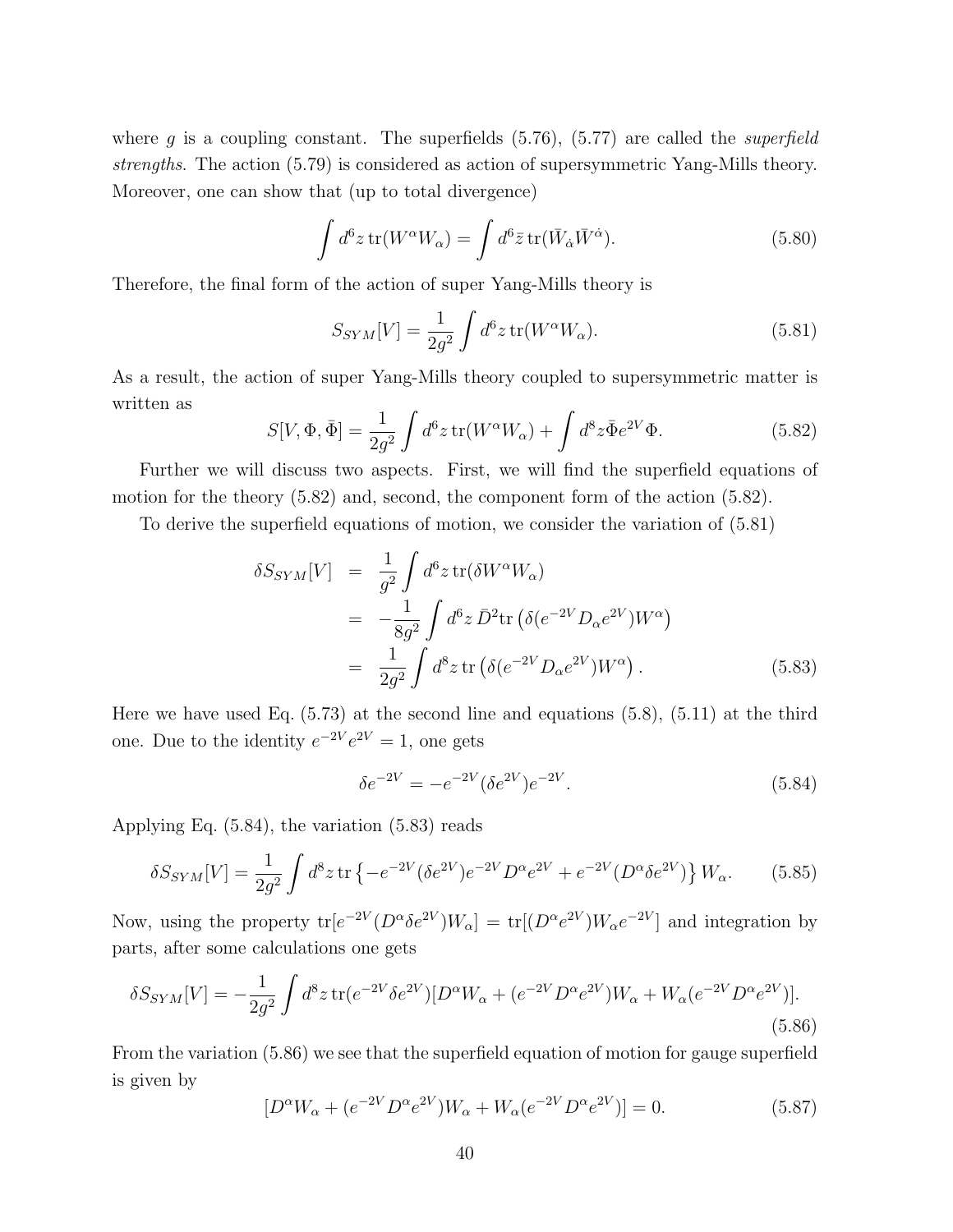Let us introduce the operator  $\mathcal{D}^{\alpha}$ 

$$
\mathcal{D}_{\alpha} = D_{\alpha} + i\Gamma_{\alpha},\tag{5.88}
$$

where

$$
i\Gamma_{\alpha} = e^{-2V} (D_{\alpha} e^{2V}), \qquad (5.89)
$$

which acts on the superfield  $W_{\alpha}$  by the rule

$$
\mathcal{D}^{\alpha}W_{\alpha} = D^{\alpha}W_{\alpha} + i\{\Gamma^{\alpha}, W_{\alpha}\}.
$$
\n(5.90)

Using this operator (5.88), the equation of motion of super Yang-Mills theory (5.87) is written in compact form

$$
\mathcal{D}^{\alpha}W_{\alpha} = 0. \tag{5.91}
$$

Now it is a good exercise to show that this equation (5.91) is invariant under supergauge transformations.

$$
\mathcal{D}'^{\alpha}W'_{\alpha} = e^{i\Lambda}(\mathcal{D}^{\alpha}W_{\alpha})e^{-i\Lambda} = 0.
$$
\n(5.92)

Indeed,

$$
\mathcal{D}'^{\alpha}W'_{\alpha} = D^{\alpha}W'_{\alpha} + e^{-2V'}(D^{\alpha}e^{2V'})W'_{\alpha} + W'_{\alpha}e^{-2V}(D^{\alpha}e^{2V'})
$$
  
\n
$$
= W^{\alpha}(e^{i\Lambda}W_{\alpha}e^{-i\Lambda}) + e^{i\Lambda}e^{-2V}e^{-i\bar{\Lambda}}D^{\alpha}(e^{i\bar{\Lambda}}e^{2V}e^{-i\Lambda})e^{i\Lambda}W_{\alpha}e^{-i\Lambda}
$$
  
\n
$$
+e^{i\Lambda}W_{\alpha}e^{-i\Lambda}e^{i\Lambda}e^{-2V}e^{-i\bar{\Lambda}}D^{\alpha}(e^{i\bar{\Lambda}}e^{2V}e^{-i\Lambda})
$$
  
\n
$$
= (D^{\alpha}e^{i\Lambda})W_{\alpha}e^{-i\Lambda} + e^{i\Lambda}(D^{\alpha}W_{\alpha})e^{-i\Lambda} - e^{i\Lambda}W_{\alpha}(D^{\alpha}e^{-i\Lambda})
$$
  
\n
$$
+e^{i\Lambda}e^{-2V}D^{\alpha}(e^{2V}e^{-i\Lambda})e^{i\Lambda}W_{\alpha}e^{-i\Lambda} + e^{i\Lambda}W_{\alpha}e^{-2V}D^{\alpha}(e^{2V}e^{-i\Lambda})
$$
  
\n
$$
= (D^{\alpha}e^{i\Lambda})W_{\alpha}e^{-i\Lambda} + e^{i\Lambda}(D^{\alpha}W_{\alpha})e^{-i\Lambda} - e^{i\Lambda}W_{\alpha}(D^{\alpha}e^{-i\Lambda}) + e^{i\Lambda}e^{-2V}(D^{\alpha}e^{2V})W_{\alpha}e^{-i\Lambda}
$$
  
\n
$$
+e^{i\Lambda}(D^{\alpha}e^{-i\Lambda})e^{i\Lambda}W_{\alpha}e^{-i\Lambda} + e^{i\Lambda}W_{\alpha}e^{-2V}(D^{\alpha}e^{2V})e^{-i\Lambda} + e^{i\Lambda}W_{\alpha}(D^{\alpha}e^{-i\Lambda})
$$
  
\n
$$
= e^{i\Lambda}[D^{\alpha}W_{\alpha} + e^{-2V}(D^{\alpha}e^{2V})W_{\alpha} + W_{\alpha}e^{-2V}(D^{\alpha}e^{2V})]e^{-i\Lambda}
$$
  
\n
$$
+ (D^{\alpha}e^{i\Lambda})W_{\alpha}e^{-i\Lambda} + e^{i\Lambda}(D^{\alpha}e^{-i\Lambda
$$

Due to the identity

$$
e^{i\Lambda}(D^{\alpha}e^{-i\Lambda})e^{i\Lambda}W_{\alpha}e^{-i\Lambda} = -(D^{\alpha}e^{i\Lambda})W_{\alpha}e^{-i\Lambda},\tag{5.94}
$$

the two terms in the last line of Eq. (5.93) cancel and we arrive at Eq. (5.92). As a result, if  $\mathcal{D}^{\alpha}W_{\alpha} = 0$  then  $\mathcal{D}'^{\alpha}W'_{\alpha} = 0$ , that means the gauge invariance of the equations of motion  $(5.91).$ 

The last aspect we discuss in this subsection is a component form of the action  $S_{SYM}$  $(5.81)$ . We start with the component expansion of a gauge superfield  $V(z)$  which was derived in sect. 4.3

$$
V(z) = A + \theta^{\alpha}\psi_{\alpha} + \bar{\theta}_{\dot{\alpha}}\bar{\psi}^{\dot{\alpha}} + \theta^2 F + \bar{\theta}^2 \bar{F} + (\theta \sigma^m \bar{\theta})A_m + \bar{\theta}^2 \theta^{\alpha}\lambda_{\alpha} + \theta^2 \bar{\theta}_{\dot{\alpha}}\bar{\lambda}^{\dot{\alpha}} + \theta^2 \bar{\theta}^2 D. (5.95)
$$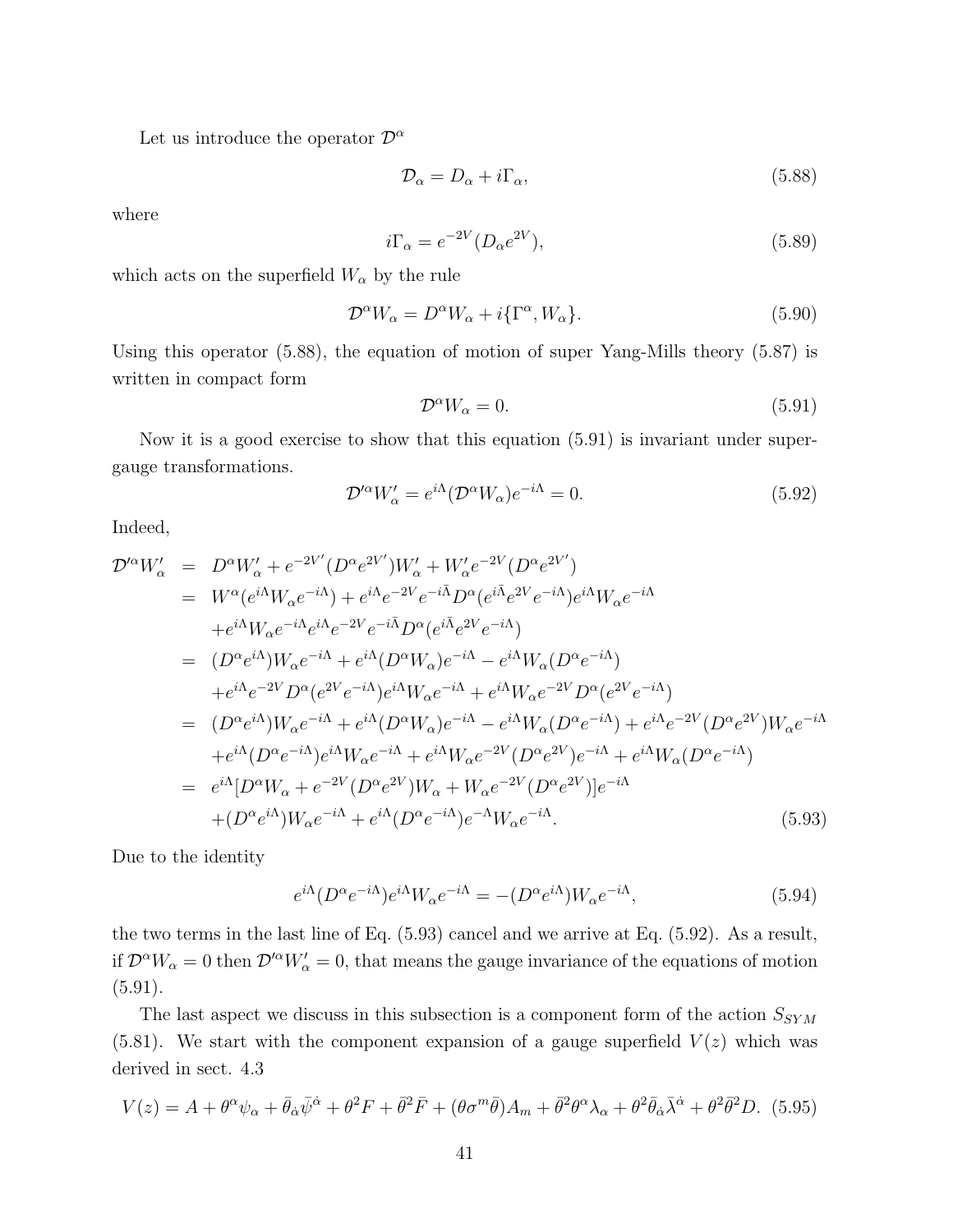All components here take the values in Lie algebra. First of all, we will show that the component form (5.95) can be simplified with the help of gauge transformations. The gauge transformation (5.72) in the infinitesimal form reads

$$
e^{V+\delta V} = e^{2V} + i\bar{\Lambda}e^{2V} - e^{2V}i\Lambda.
$$
\n(5.96)

Expanding all exponentials in  $(5.96)$  up to the first order in *V*, we have

$$
\delta V = \frac{i}{2}(\bar{\Lambda} - \Lambda) + O(V). \tag{5.97}
$$

Since the gauge parameter  $\Lambda$  is a chiral superfield, it can be written as

$$
\Lambda = e^{i\theta\sigma^m \bar{\theta}\partial_m}(u(x) + \theta^\alpha \rho_\alpha(x) + \theta^2 f(x)),\tag{5.98}
$$

where  $u(x)$ ,  $\rho_{\alpha}(x)$ ,  $f(x)$  are component fields. Then, the equation (5.97) reads

$$
\delta V = \frac{i}{2}(\bar{u} - u) - \frac{i}{2}\theta^{\alpha}\rho_{\alpha} + \frac{i}{2}\bar{\theta}_{\dot{\alpha}}\bar{\rho}^{\dot{\alpha}} - \frac{i}{2}\theta^2 f + \frac{i}{2}\bar{\theta}^2 \bar{f} + \frac{i}{2}(\theta\sigma^m\bar{\theta})\partial_m(u+\bar{u}) + \dots, \quad (5.99)
$$

where dots stand for terms with higher space-time derivatives. Comparison of Eq. (5.95) with (5.99) shows that the components *A*,  $\psi_{\alpha}$ ,  $\bar{\psi}^{\dot{\alpha}}$ , *F* and *F* in the expansion (5.95) can be done arbitrary and hence they can be gauged away. In the other words, there exists a gauge where these components are equal to zero. As a result, the component form of the superfield  $V(z)$  is reduced to

$$
V = (\theta \sigma^m \bar{\theta})A_m + \bar{\theta}^2 \theta^\alpha \lambda_\alpha + \theta^2 \bar{\theta}_{\dot{\alpha}} \bar{\lambda}^{\dot{\alpha}} + \theta^2 \bar{\theta}^2 D. \tag{5.100}
$$

The gauge where the superfield *V* has the form (5.100) is called *the Wess-Zumino gauge*. This gauge can also be fixed by equations

$$
V| = 0, \quad D_{\alpha}V| = 0, \quad D^{2}V| = 0, \quad \bar{D}^{2}V| = 0.
$$
 (5.101)

It is important to emphasize that in the Wess-Zumino gauge the series for the exponential  $e^{2V}$  is reduced to a finite-order polynomial. This allows us to write  $W_{\alpha}$  in the form

$$
W_{\alpha} = -\frac{1}{4}\bar{D}^2 D_{\alpha}V + \frac{1}{4}\bar{D}^2[V, D_{\alpha}V].
$$
\n(5.102)

Next, we apply the general rule

$$
\int d^6 \mathcal{L}_c = \int d^4 x \left(-\frac{1}{4}D^2\right) \mathcal{L}_c,\tag{5.103}
$$

where  $\mathcal{L}_c = \frac{1}{2a}$  $\frac{1}{2g^2}W^{\alpha}W_{\alpha}$  in the case under consideration and  $W_{\alpha}$  is given by Eq. (5.102). To find the component action it is necessary to substitute Eqs. (5.100), (5.102) into (5.103) and compute all the spinor derivatives. The final result is

$$
S_{SYM} = \frac{1}{g^2} \int d^4x \,\text{tr}\left\{-\frac{1}{4}G^{mn}G_{mn} - i\lambda^\alpha \sigma^m{}_{\alpha\dot{\alpha}}\nabla_m\bar{\lambda}^{\dot{\alpha}} + 2D^2\right\},\tag{5.104}
$$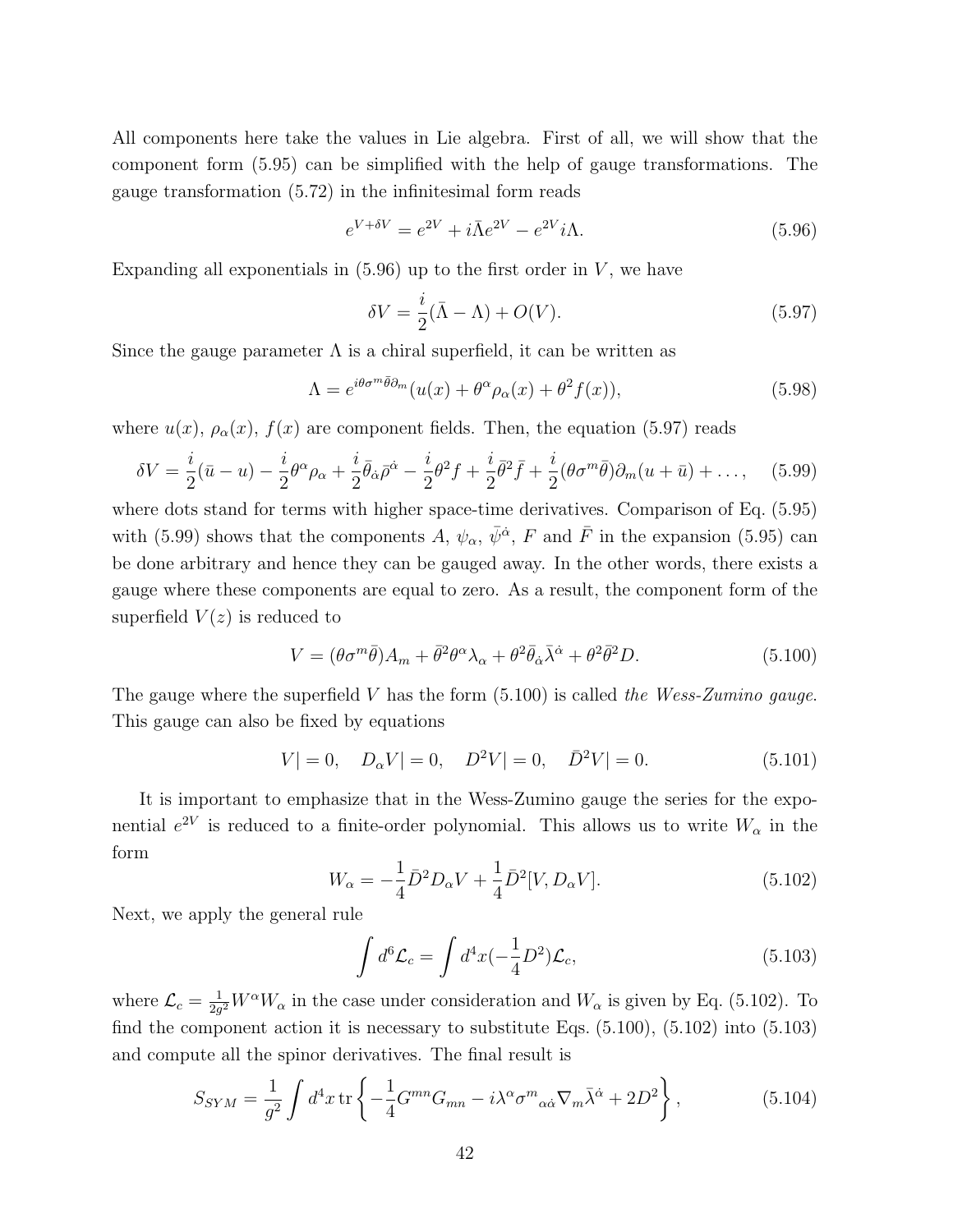where

$$
G_{mn} = \partial_m A_n - \partial_n A_m - i[A_m, A_n],
$$
  
\n
$$
\nabla_m \bar{\lambda}^{\dot{\alpha}} = \partial_m \bar{\lambda}^{\dot{\alpha}} + i[\bar{\lambda}^{\dot{\alpha}}, A_m].
$$
\n(5.105)

As a result, we see that the super Yang-Mills theory includes vector field *Am*, Majorana spinor  $\Psi = \begin{pmatrix} \lambda_{\alpha} \\ \bar{\lambda} \dot{\alpha} \end{pmatrix}$ *λ*¯*α*˙  $\setminus$ and auxiliary field *D*. It is worth pointing out that the Wess-Zumino gauge (5.101) does not fix completely a gauge freedom of the theory. The residual gauge symmetry corresponds to gauge freedom in conventional Yang-Mills theory coupled to Majorana spinor.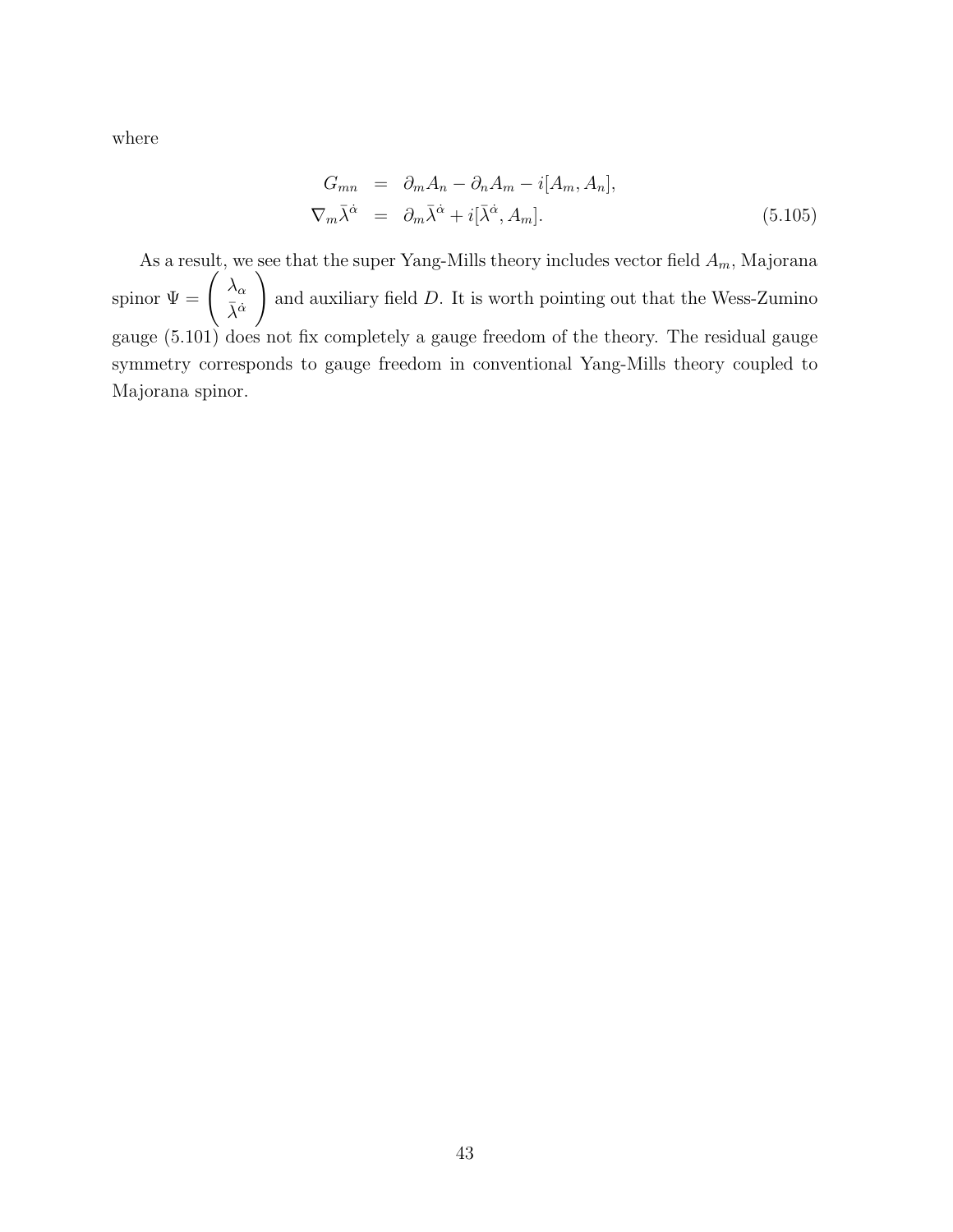### **6 Superfield perturbation theory**

### **6.1 A scheme of perturbation expansion in quantum field theory**

The purpose of this subsection is to remaind a scheme of perturbation expansion in quantum field theory. The basic notion of such a construction is the generating functional of Green functions given in terms of path integral.

Let  $\phi$  be a set of fields in the model with action  $S[\phi]$ . The generating functional of Green functions is defined as the following path integral

$$
Z[J] = \int \mathcal{D}\phi e^{i(S[\phi] + \int dx J(x)\phi(x))}.\tag{6.1}
$$

The external field  $J(x)$  is called a source. The Green functions are expressed on the base of  $Z|J|$  by the rule

$$
G_n(x_1,\ldots,x_n) = \left. \frac{1}{Z[J]} \frac{\delta^n Z[J]}{\delta i J(x_1)\ldots\delta i J(x_n)} \right|_{J=0}.
$$
\n(6.2)

To develop the perturbation expansion of Green functions one writes the action as a sum of quadratic part  $S_0[\phi]$ , which corresponds to the free action, and interaction  $S_{int}[\phi]$ which includes higher powers of fields. The generating functional  $(6.1)$  is represented as

$$
Z[J] = e^{iS_{int}[\frac{\delta}{\delta i J}]} Z_0[J], \qquad (6.3)
$$

where

$$
Z_0[J] = \int \mathcal{D}\phi e^{i(S_0 + \int dx \phi(x)J(x))} = e^{\frac{i}{2}\int dx dx' J(x)D(x,x')J(x')} \tag{6.4}
$$

and  $D(x, x')$  in (6.4) is the Feynman propagator.

The perturbation series for Green functions arise when the equations (6.3), (6.4) are substituted into Eq. (6.2)and  $e^{iS_{int}[\frac{\delta}{\delta J}]}$  is expanded in power series in  $S_{int}[\frac{\delta}{\delta J}]$  and the differentiation with respect to source  $J(x)$  is fulfilled. The result is described by Feynman diagrams where the propagator is defined by the quadratic part of the action and the vertices are created by  $S_{int}[\phi]$ .

There is a simple rule illustrating how to find the Feynman propagator. Consider the following action

$$
S_0[\phi] = \frac{1}{2} \int d^4x \phi(x) F_x \phi(x), \qquad (6.5)
$$

where  $F_x$  is some differential operator acting on space-time coordinate  $x^m$ , and introduce the source field  $J(x)$  by adding an extra term to  $(6.5)$ . Then ones get the action

$$
S_0[\phi] + \int d^4x J(x)\phi(x). \tag{6.6}
$$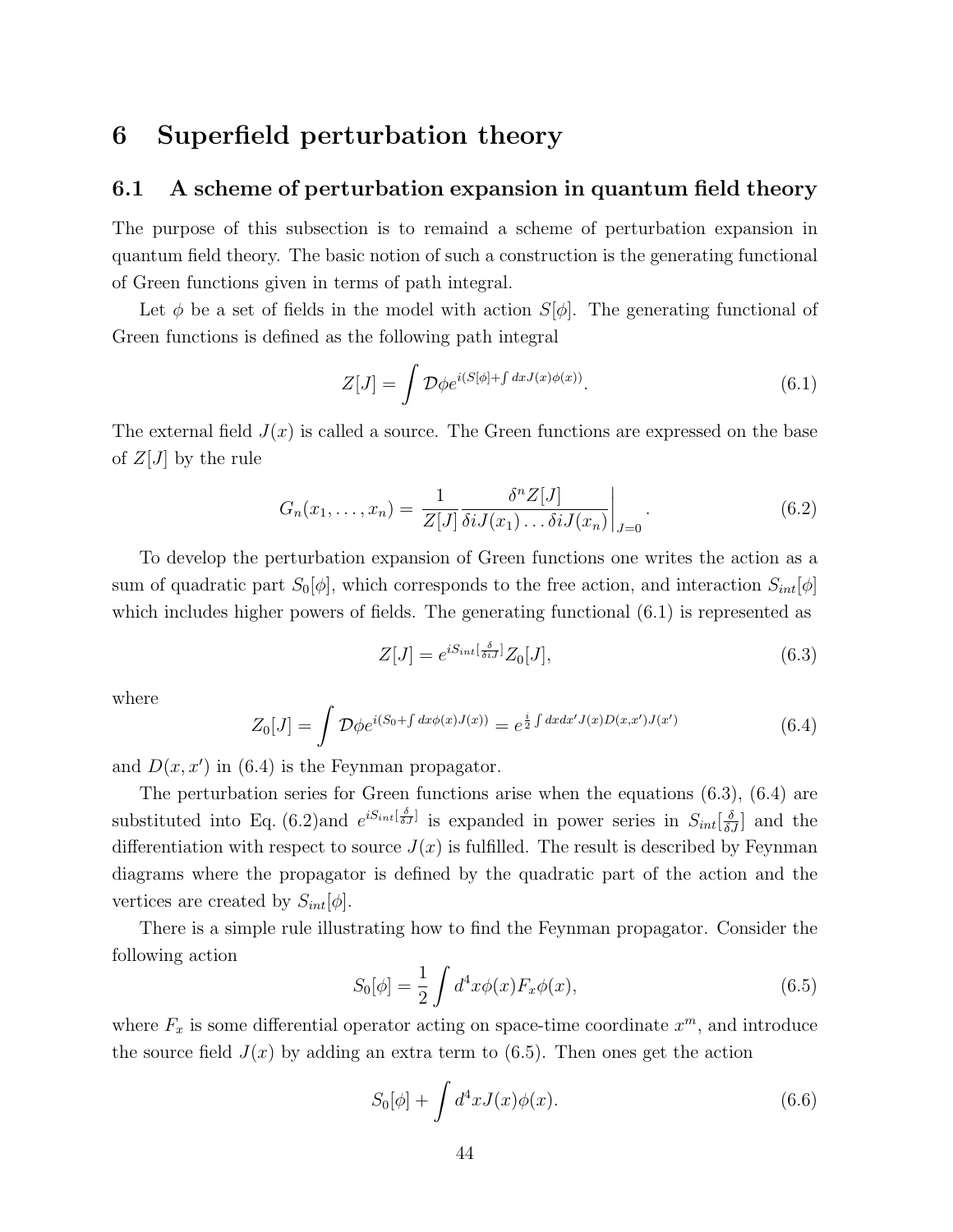The equation of motion in the model (6.6) is

$$
F_x \phi_J(x) + J(x) = 0,
$$
\n(6.7)

where  $\phi_J(x)$  is the field in the theory with source  $J(x)$ . The Feynman propagator is defined by the rule

$$
D(x, x') = \frac{\delta \phi_J(x)}{\delta i J(x')}.
$$
\n(6.8)

Then, Eq. (6.7) leads to

$$
F_x D(x, x') = i\delta^4 (x - x'). \tag{6.9}
$$

As a result, we see that the Feynman propagator can be defined as a solution of the equation (6.9).

#### **6.2 Superpropagators in the Wess-Zumino model**

Now we turn to the Wess-Zumino model with the action

$$
S = \int d^8 z \bar{\Phi} \Phi + \int d^6 z \left( \frac{m}{2} \Phi^2 + \frac{\lambda}{3!} \Phi^3 \right) + \int d^6 \bar{z} \left( \frac{m}{2} \bar{\Phi}^2 + \frac{\lambda}{3!} \bar{\Phi}^3 \right)
$$
  
=  $S_0[\Phi, \bar{\Phi}] + S_{int}[\Phi, \bar{\Phi}],$  (6.10)

where

$$
S_0[\Phi, \bar{\Phi}] = \int d^8 z \bar{\Phi} \Phi + \int d^6 z \frac{m}{2} \Phi^2 + \int d^6 \bar{z} \frac{m}{2} \bar{\Phi}^2,
$$
  
\n
$$
S_{int}[\Phi, \bar{\Phi}] = \frac{\lambda}{3!} \int d^6 z \Phi^3 + \frac{\lambda}{3!} \int d^6 \bar{z} \bar{\Phi}^3.
$$
\n(6.11)

To find the propagators in this theory we will follow the procedure sketched in the previous subsection. For this purpose we introduce the sources as new external superfields. Since there are two superfields,  $\Phi(z)$  and  $\bar{\Phi}(z)$ , which are chiral and antichiral the corresponding sources  $J(z)$  and  $\overline{J}(z)$  should also be chiral and antichiral, respectively. The free action in the theory with sources has the form

$$
\int d^8 z \bar{\Phi} \Phi + \int d^6 z \frac{m}{2} \Phi^2 + \int d^6 \bar{z} \frac{m}{2} \bar{\Phi}^2 + \int d^6 z \Phi J + \int d^6 \bar{z} \bar{\Phi} \bar{J}.
$$
 (6.12)

The equations of motion corresponding to the action (6.12) are

$$
-\frac{1}{4}D^2\Phi_J + m\bar{\Phi}_J + \bar{J} = 0,
$$
  

$$
-\frac{1}{4}\bar{D}^2\bar{\Phi}_J + m\Phi_J + J = 0.
$$
 (6.13)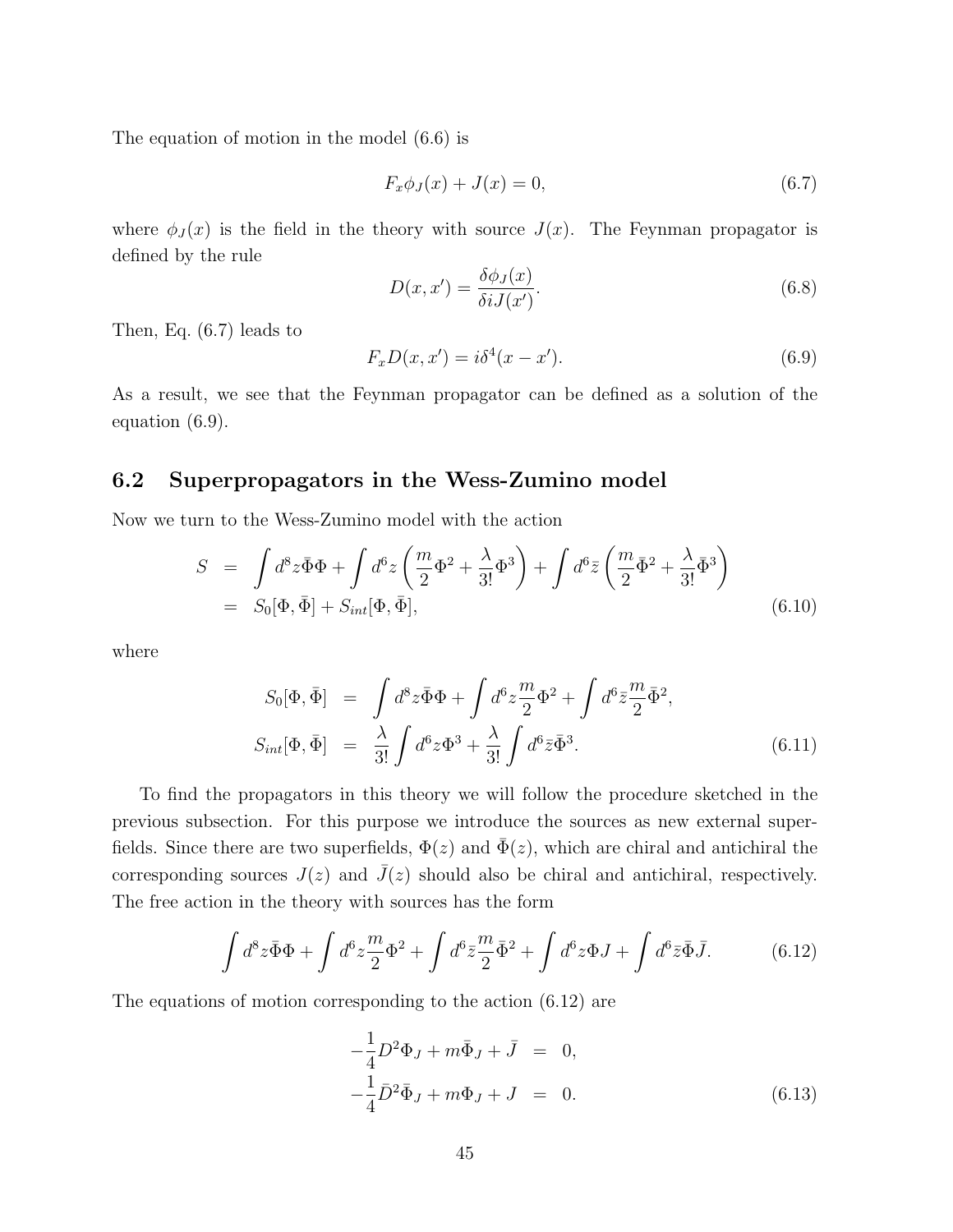The theory under consideration is characterized by the matrix propagator with the following elements

$$
G_{++}(z, z') = \frac{\delta \Phi_J(z)}{i \delta J(z')}, \qquad G_{+-}(z, z') = \frac{\delta \Phi_J(z)}{i \delta \bar{J}(z')}, G_{-+}(z, z') = \frac{\delta \bar{\Phi}_J(z)}{i \delta J(z')}, \qquad G_{--}(z, z') = \frac{\delta \bar{\Phi}_J(z)}{i \delta \bar{J}(z')}.
$$
(6.14)

The indices "+" and "*−*" mean that the propagator is chiral or antichiral with respect to the corresponding argument. For example,

$$
\bar{D}_{\dot{\alpha}(z)}G_{++}(z,z') = 0, \qquad D_{\alpha(z')}G_{--}(z,z') = 0.
$$
\n(6.15)

Next, we calculate the variational derivatives of Eqs.  $(6.13)$  over the sources  $J(z)$  and  $\bar{J}(z)$ 

$$
-\frac{1}{4}D^2G_{++} + mG_{-+} = 0,
$$
  
\n
$$
-\frac{1}{4}D^2G_{+-} + mG_{--} = i\delta_{-}(z, z'),
$$
  
\n
$$
-\frac{1}{4}\bar{D}^2G_{-+} + mG_{++} = i\delta_{+}(z, z'),
$$
  
\n
$$
-\frac{1}{4}\bar{D}^2G_{--} + mG_{+-} = 0.
$$
\n(6.16)

Here  $\delta_+$  and  $\delta_-$  are chiral and antichiral delta-functions defined as follows

$$
\delta_+(z,z') = -\frac{1}{4}\bar{D}^2\delta^4(x-x')\delta^4(\theta-\theta') = -\frac{1}{4}\bar{D}^2\delta^8(z-z'),\tag{6.17}
$$

$$
\delta_{-}(z, z') = -\frac{1}{4}D^2\delta^4(x - x')\delta^4(\theta - \theta') = -\frac{1}{4}D^2\delta^8(z - z')
$$
(6.18)

Satisfying the (anti)chirality conditions

$$
\bar{D}_{\dot{\alpha}}\delta_{+}(z,z') = 0, \qquad D_{\alpha}\delta_{-}(z,z') = 0.
$$
\n(6.19)

Eqs. (6.16) allow us to express the propagators *G−*<sup>+</sup> ,*G*<sup>+</sup>*<sup>−</sup>* through *G*++, *G−−* as follows

$$
G_{-+} = \frac{1}{4m} D^2 G_{++}, \qquad G_{+-} = \frac{1}{4m} \bar{D}^2 G_{--}.
$$
 (6.20)

Substituting Eqs, (6.20) into other equations (6.16), one gets

$$
-\frac{1}{16m}D^2\bar{D}^2G_{--} + mG_{--} = i\delta_-, \n-\frac{1}{16m}\bar{D}^2D^2G_{++} + mG_{++} = i\delta_+.
$$
\n(6.21)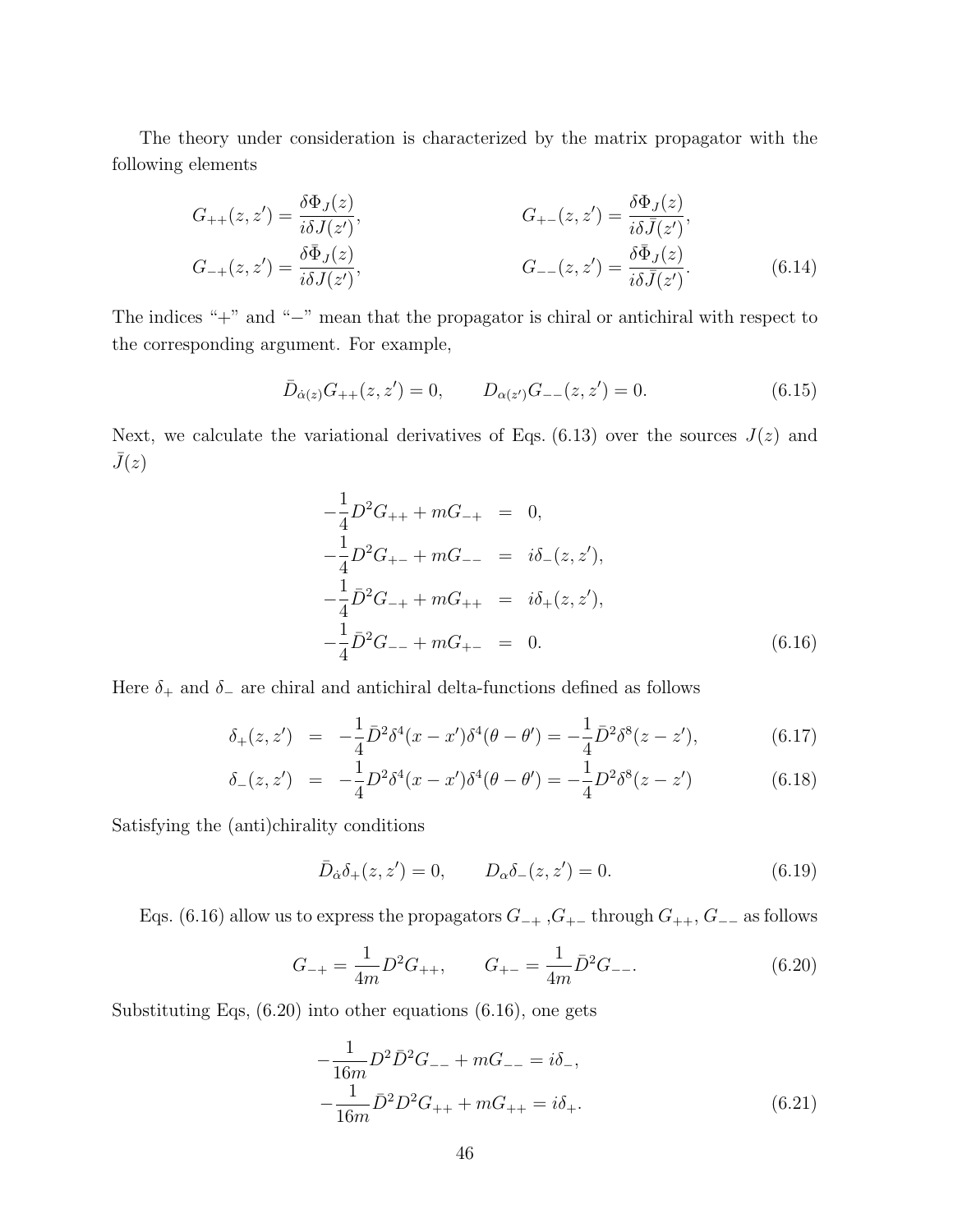Next, we apply the identities (4.58) for chiral and antichiral superfields

$$
\frac{1}{16}D^2\bar{D}^2G_{--} = \Box G_{--}, \qquad \frac{1}{16}\bar{D}^2D^2G_{++} = \Box G_{++} \tag{6.22}
$$

and arrive at the following equations for the propagators

$$
(\Box - m^2)G_{--} = -im\delta_{-},
$$
  
\n
$$
(\Box - m^2)G_{++} = -im\delta_{+}.
$$
\n(6.23)

The solutions of the equations (6.23) are written as

$$
G_{--} = \frac{-im}{\Box - m^2 + i\varepsilon} \delta_+, \qquad G_{++} = \frac{-im}{\Box - m^2 + i\varepsilon} \delta_-. \tag{6.24}
$$

Here we have used the Feyman prescription defying the causal Green function. Now we have to substitute Eqs. (6.24) into (6.20) and find  $G_{-+}, G_{+-}$ . As a result, the matrix propagator in the model under consideration is

$$
G = \frac{-i}{\Box - m^2 + i\varepsilon} \left( \begin{array}{cc} m\delta_+ & \frac{1}{4}\bar{D}^2\delta_-\\ \frac{1}{4}D^2\delta_+ & m\delta_- \end{array} \right). \tag{6.25}
$$

The matrix (6.25) is called the *superpropagator* in the Wess-Zumino model.

The superpropagator (6.21) can be transformed to a more useful form. Note that the superpropagator contains the delta-functions of different chiralities. Therefore we have to consider separately the chiral vertex  $\frac{\lambda}{3!} \int d^6 z \Phi^3$  and the antichiral one  $\frac{\lambda}{3!} \int d^6 \bar{z} \bar{\Phi}^3$ . However, it is possible to rewrite the superpropagator in such a form where all its matrix elements contain the only delta-function  $\delta^{8}(z-z')$  and, moreover, the superpropagator will have extra  $D^2$ ,  $\bar{D}^2$  factors which help to transform the integrals over chiral or antichiral subspaces to the integrals over the full superspace. For this purpose we substitute the explicit expressions for (anti)chiral delta-functions  $(6.17)$ ,  $(6.18)$  into the matrix  $(6.25)$ 

$$
G = \frac{-i}{\Box - m^2 + i\varepsilon} \begin{pmatrix} -\frac{m}{4} \bar{D}^2 \delta^8 & -\frac{1}{16} \bar{D}^2 D^2 \delta^8\\ -\frac{1}{16} D^2 \bar{D}^2 \delta^8 & -\frac{m}{4} D^2 \delta^8 \end{pmatrix} . \tag{6.26}
$$

Next, we apply the identities (4.58d) in the form

$$
\bar{D}^2 = \frac{\bar{D}^2 D^2 \bar{D}^2}{16\Box}, \qquad D^2 = \frac{D^2 \bar{D}^2 D^2}{16\Box}.
$$
 (6.27)

As a result, the expression for the superpropagator (6.26) is written in the form

$$
G = \frac{-i}{\Box - m^2 + i\varepsilon} \left( \begin{array}{cc} -\frac{m}{4} \frac{\bar{D}^2 D^2 \bar{D}^2}{16\Box} \delta^8 & -\frac{\bar{D}^2 D^2}{16} \delta^8\\ -\frac{D^2 \bar{D}^2}{16} \delta^8 & -\frac{m}{4} \frac{D^2 \bar{D}^2 D^2}{16\Box} \delta^8 \end{array} \right), \tag{6.28}
$$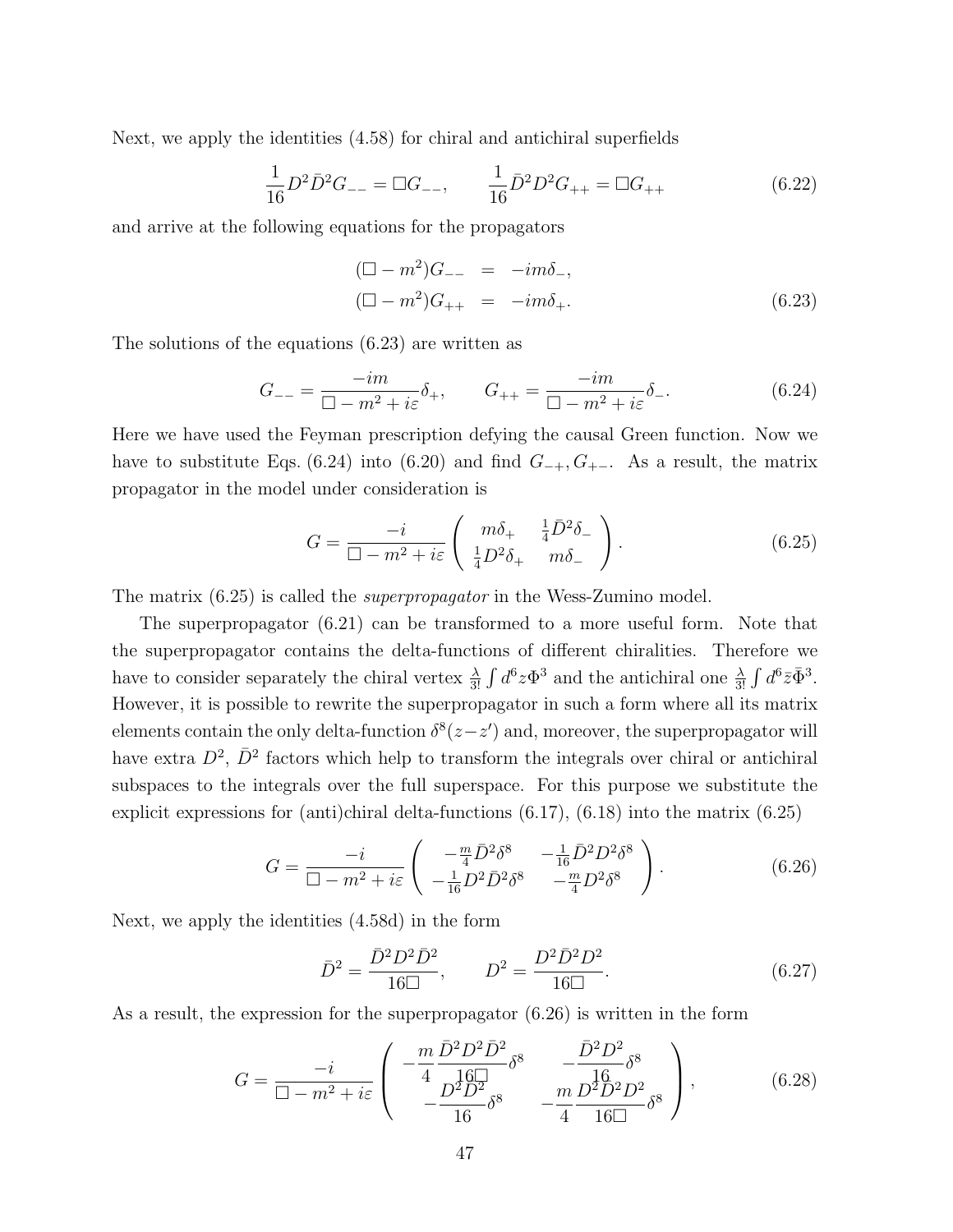or

$$
G(z, z') = \frac{1}{16} \begin{pmatrix} \frac{m}{4} \frac{\bar{D}^2 D^2 \bar{D}^2}{\Box} & \bar{D}^2 D^2 \\ D^2 \bar{D}^2 & \frac{m}{4} \frac{D^2 \bar{D}^2 D^2}{\Box} \end{pmatrix} \frac{i}{\Box - m^2 + i\varepsilon} \delta^8(z - z'). \tag{6.29}
$$

The expression (6.29) contains a single delta-function  $\delta^{8}(z - z')$  and some number of *D*- and *D*-factors. Although the form (6.29) of the superpropagator looks complicated in comparison with form (6.25) it actually much more convenient for constructing the perturbation theory.

### **6.3 Supergraphs**

The Feynman diagrams in the theory under consideration are constructed on the basis of standard prescriptions. The matrix elements of the superpropagator (6.26) correspond to lines in the diagrams and the integrations  $\frac{\lambda}{3!} \int d^6 z$ ,  $\frac{\lambda}{3!}$  $\frac{\lambda}{3!} \int d^6 \bar{z}$  are associated with the corresponding vertices. The only point we have to control is the consistency of chirality and antichirality of propagators with the chirality or antichirality of vertices. It is worth emphasizing that the diagrams are completely formulated in superfield terms. Therefore they are called *supergraphs*.

Let us consider some chiral vertex within a supergraph



There are three internal lines attached to the chiral vertex, therefore the corresponding contribution to the Feynman graph looks like

$$
\int d^6 z G_{A+}(z',z) G_{+B}(z,z_1) G_{+C}(z,z_2),\tag{6.31}
$$

where  $A, B, C = +, -$  are the signs (chiralities) of nearest vertices. The propagators  $G_{AB}$ are given by Eq. (6.29). The equation (6.29) shows that each propagator  $G_{A+}(z',z)$  has the structure  $(...)_{z'}(-\frac{1}{4}\overline{D}_z^2)\delta^8(z'-z)$ . Therefore, the factor  $\overline{D}_z^2$  can be used under the integral (6.31) to form the full measure  $d^8z$ .

Let one of the lines in (6.30) is external one of the whole diagram. In this case we have the contribution

$$
\int d^6 z \Phi(z) G_{+A}(z, z_1) G_{+B}(z, z_2). \tag{6.32}
$$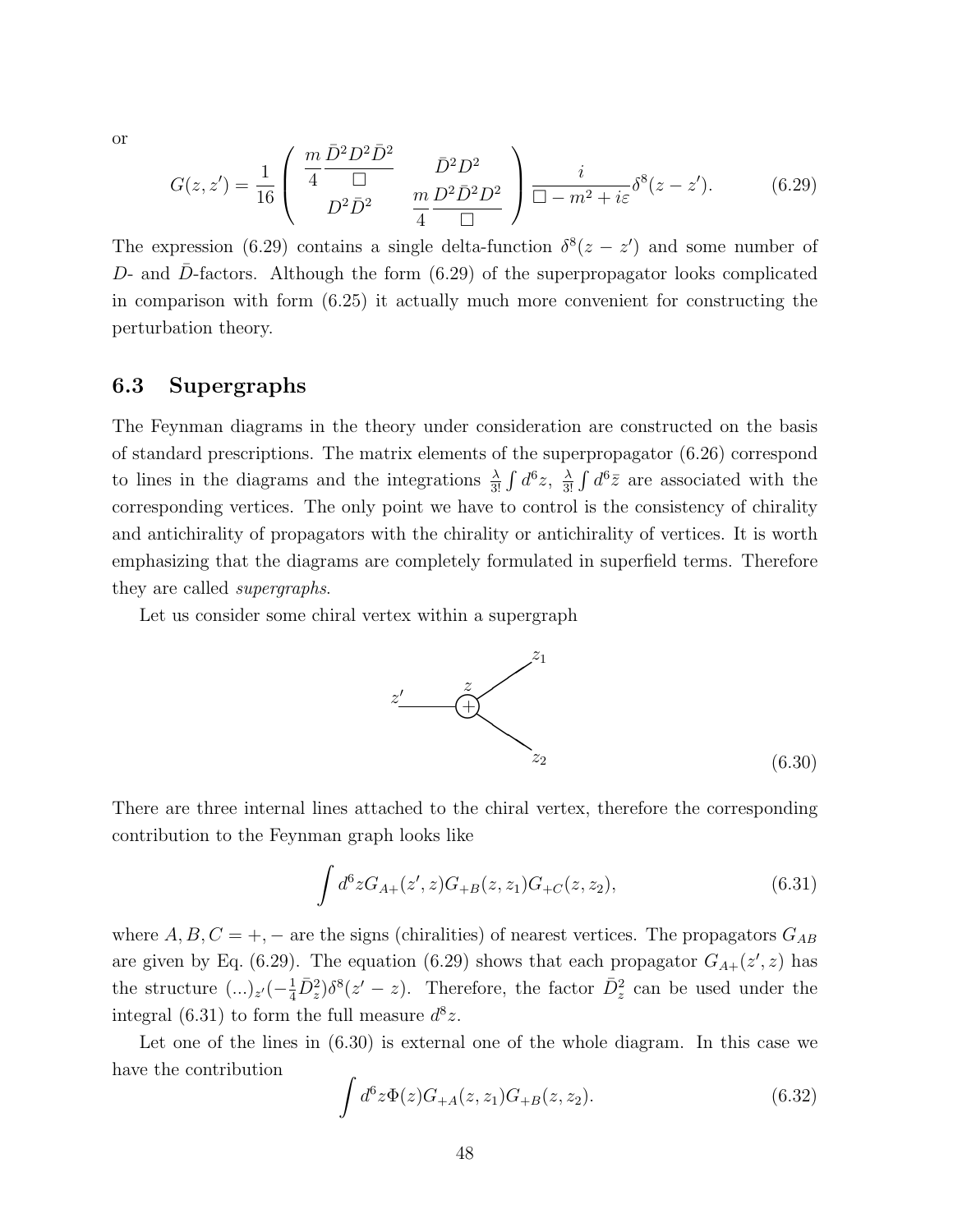From Eq. (6.29) we see that any propagator  $G_{+A}(z, z_1)$  has the factor  $-\frac{1}{4}\overline{D}_z^2(...)$ . Due to chirality of the superfield  $\Phi(z)$ , one can use the factor  $-\frac{1}{4}\overline{D}_z^2$  to obtain the integral over the full superspace  $\int d^6z \, (-\frac{1}{4}\bar{D}^2)(...) = \int d^8z \, (...).$ 

Analogous consideration is also valid for antichiral vertex. The factors  $-\frac{1}{4}D_z^2$  can be used to restore the full superspace measure  $d^8z$  in the correspong vertices. As a result, we see that all vertices in supergraphs correspond to the integrals over full superspace only.

We would like to note also that each matrix element of (6.29) contains the operator  $D_{\alpha}$ and  $\bar{D}_{\bar{\alpha}}$ . Some of them are used to form the full superspace measure, other will treated as the operators in vertices acting on the lines. It corresponds to the following rules for the lines in supergraphs

$$
\Phi \bar{\Phi}\text{-line:} \qquad \frac{z}{z} - \frac{i}{\Box - m^2} \delta^8(z - z') = K_{+-},
$$
\n
$$
\Phi \Phi\text{-line:} \qquad \frac{mD^2}{z} - K_{++} = \frac{1}{4} D^2 \frac{im}{\Box(\Box - m^2)} \delta^8(z - z') = \frac{mD^2}{4\Box} K_{+-},
$$
\n
$$
\bar{\Phi} \bar{\Phi}\text{-line:} \qquad \frac{m\bar{D}^2}{z} - K_{--} = \frac{1}{4} \bar{D}^2 \frac{im}{\Box(\Box - m^2)} \delta^8(z - z') = \frac{m\bar{D}^2}{4\Box} K_{+-}. \quad (6.33)
$$

As a result, the lines can bear the factors  $D_{\alpha}$ ,  $\bar{D}_{\dot{\alpha}}$  acting on the function  $K_{+-}$ . The matrix with the elements  $K_{++}$ ,  $K_{+-}$ ,  $K_{-+}$ ,  $K_{--}$  is called the improved superpropagator.

The factors  $D_{\alpha}$ ,  $\bar{D}_{\dot{\alpha}}$  can be transferred from one line to another with the help of integration by parts. For example,



This manipulation allows us to remove all *D*-factor from at least one Grassmann *δ*-function and integrate over one of  $d^4\theta$ . Since each of the propagators contains the delta-function *δ*<sup>4</sup>( $θ$  −  $θ'$ ), we can decrease a number of integrations over  $d<sup>4</sup>θ$ .

As usual, one can make transformation from coordinate to the momentum space with the help of standard Fourier transform. In the momentum picture all spatial derivatives *∂<sup>m</sup>* become the operators of multiplication on *−ip<sup>m</sup>*

$$
\partial_m \to -ip_m,
$$
  
\n
$$
D_{\alpha} \to D_{\alpha}(p) = \partial_{\alpha} + (\sigma^m)_{\alpha\dot{\alpha}} \bar{\theta}^{\dot{\alpha}} p_m,
$$
  
\n
$$
\bar{D}_{\dot{\alpha}} \to \bar{D}_{\dot{\alpha}}(p) = -\bar{\partial}_{\dot{\alpha}} - \theta^{\alpha} \sigma^m{}_{\alpha\dot{\alpha}} p_m.
$$
\n(6.34)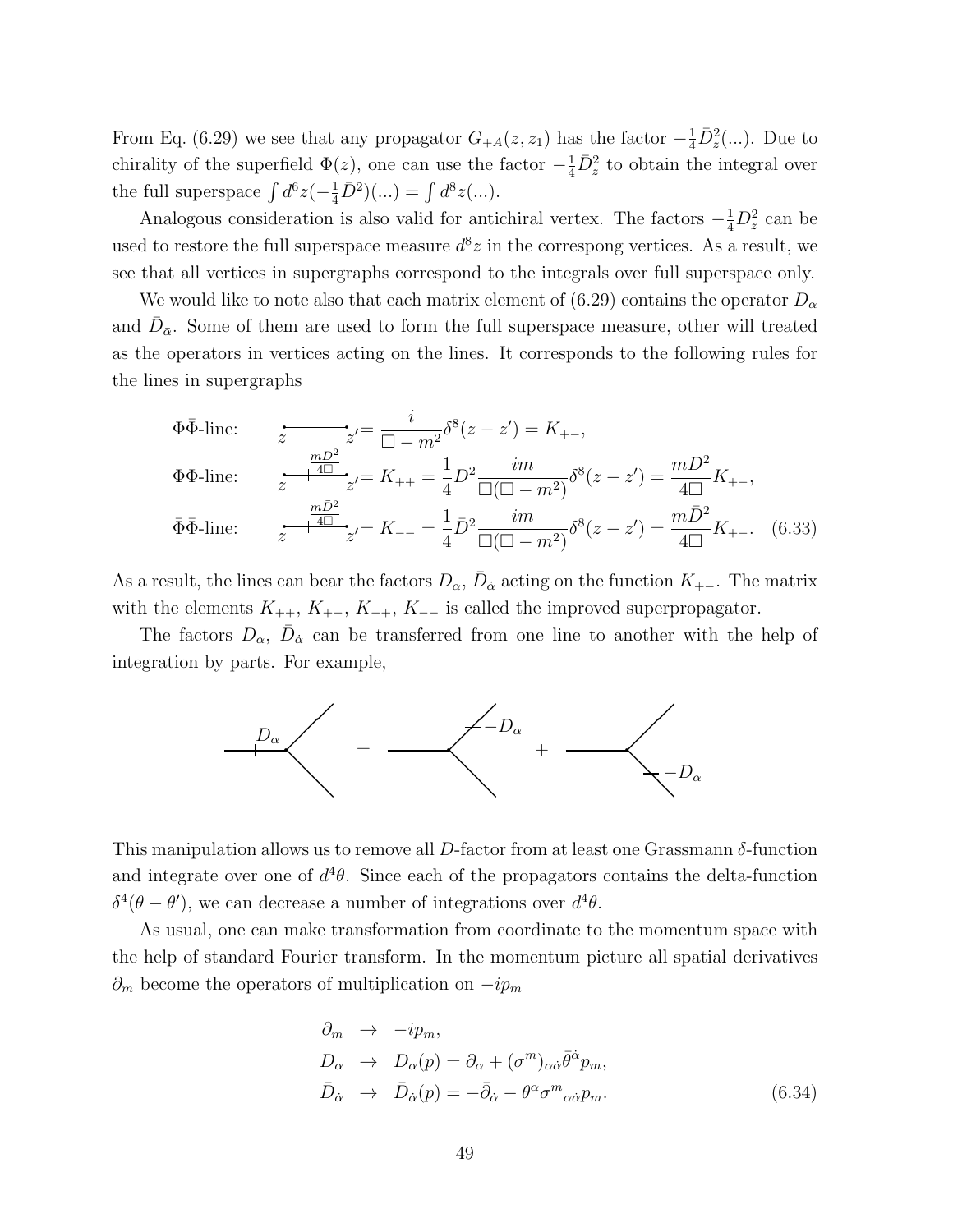It is easy to check the following anticommutation relations for the operators (6.34)

$$
\{D_{\alpha}, D_{\beta}\} = 0, \qquad \{\bar{D}_{\dot{\alpha}}, \bar{D}_{\dot{\beta}}\} = 0,
$$
  

$$
\{D_{\alpha}(p), \bar{D}_{\dot{\alpha}}(p)\} = -2\sigma^{m}{}_{\alpha\dot{\alpha}}p_{m}.
$$
 (6.35)

All further considerations are analogous to the ones in the conventional quantum field theory and we do not discuss that. Here we emphasized only these aspects which are specific just to superfield theories.

#### **6.4 Non-renormalization theorem**

A non-renormalization theorem in supersymmetric quantum field theory concerns superfiled structure of the effective action and, as a consequence, explains the specific features of quantum corrections in component form. In particular, this theorem explains the cancelations of divergences in such theories.

By definition, the effective action is a generating functional of connected one particle irreducible amputated Green functions. In conventional quantum field theory it has the following general form

$$
\Gamma[\phi] = \sum_{n=2}^{\infty} \frac{1}{n!} \int dx_1 \dots dx_n \Gamma^{(n)}(x_1, \dots, x_n) \phi(x_1) \dots \phi(x_n), \tag{6.36}
$$

where  $\Gamma^{(n)}(x_1,\ldots,x_n)$  are connected one-particle irreducible amputated Green functions and  $\phi(x)$  denotes all fields entering the theory.

*The non-renormalization theorem* in  $\mathcal{N} = 1$  supersymmetric quantum field theory states that each term in the effective action can be expressed as an integral over a single  $d^4\theta$ . In the other words, any supergraph contributing to effective action can be presented in the form with a single integral over full superspace. It means that the superfield effective action is always local in anticommuting coordinates.

The general idea of the proof is based on the observation that the superpropagator (6.29) contains the Grassmann delta-function  $\delta^4(\theta - \theta')$  allowing to fulfil all integrals over anticommuting variables except one<sup>2</sup>.

*Proof.* Consider arbitrary one-particle irreducible *L*-loop supergraph. As we know, at each vertex there is the integration over  $d^4\theta$  and each line includes  $\delta^4(\theta - \theta')$  with some

<sup>2</sup>We consider the non-renormalization theorem only for Wess-Zumino model. General consideration is given e.g. in the books S.J. Gates, M.T. Grisaru, M. Rocek, W. Siegel, *Superspace or One Thousand and One Lessons in Supersymmetry*, Addison-Wisley, 1983; hep-th/0108200 and I.L. Buchbinder, S.M. Kuzenko, *Ideas and Methods of Supersymmetry and Supergravity or a Walk Throught Superspace*, Bristol, IOP Publ., 1998.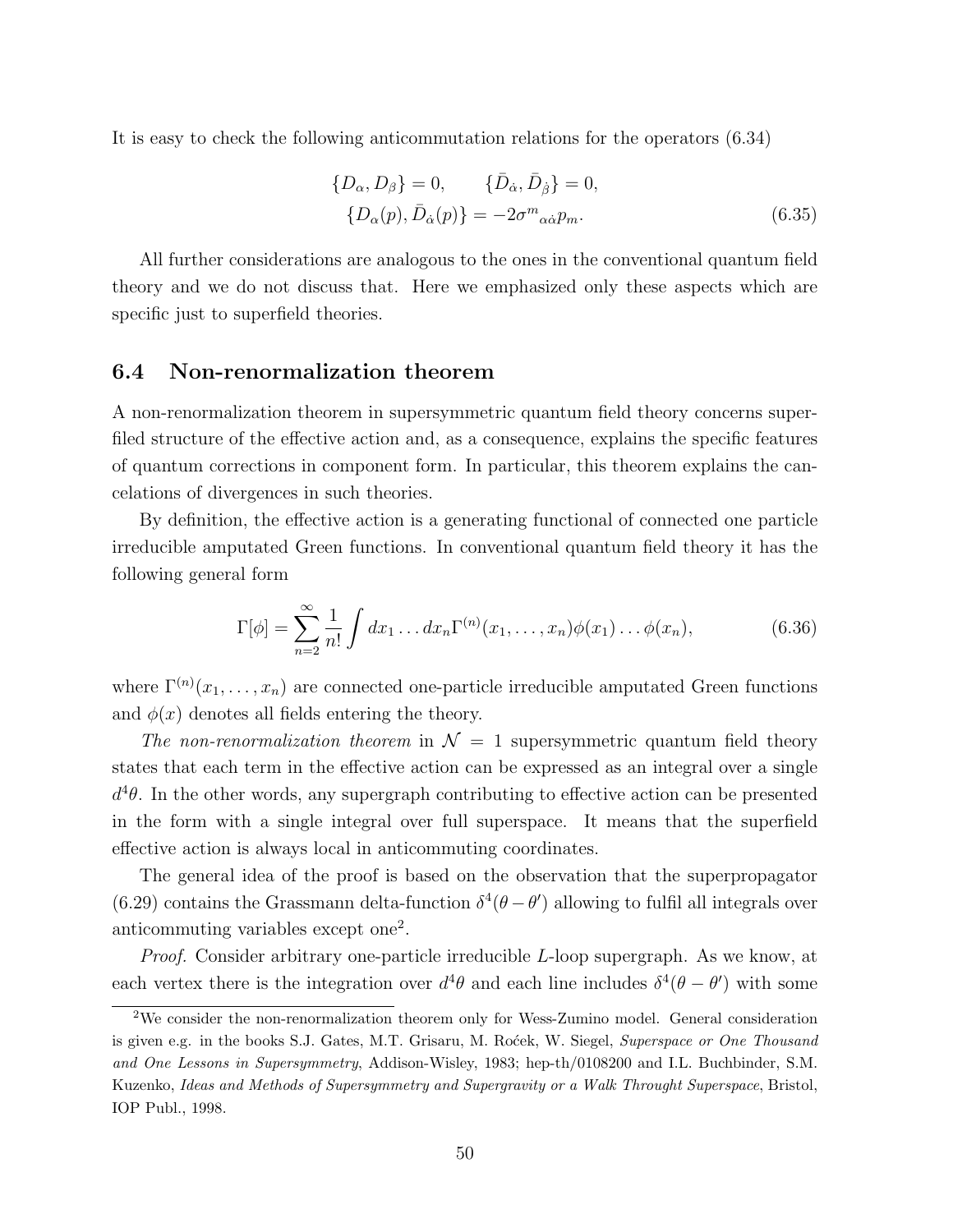number of factors  $D_{\alpha}$ ,  $\bar{D}_{\dot{\alpha}}$  acting on this delta-function. We omit here the dependence of a supergraph on the internal and external momenta since it has no relation to the problem under discussion. Consider in the supergraph a fixed loop involving, say, *n* vertices. It is clear that there will be a cycle of Grassmann delta-functions associated with propagators

$$
\delta^4(\theta_1 - \theta_2)\delta^4(\theta_2 - \theta_3)\dots\delta^4(\theta_n - \theta_1)
$$
\n(6.37)

with some number of derivatives  $D_{\alpha}$ ,  $\bar{D}_{\dot{\alpha}}$  acting on *δ*-functions. Integrating by parts, we can transfer all the spinor derivatives acting on  $\delta^4(\theta_1 - \theta_2)$  to the delta functions  $\delta^4(\theta_2 - \theta_3)$ or  $\delta^4(\theta_n - \theta_1)$  or to the external lines of the loop supergraph. Then, one integrates over  $\theta_2$ and uses  $\delta^4(\theta_1 - \theta_2)$  to replace  $\theta_2$  by  $\theta_1$  everywhere. After that, we continue this process *n* − 3 times with the remaining delta-functions. As a result, the cycle is reduced to a single delta-function. The expression for the supergraph takes the following schematic form

$$
\int d^4\theta_1 \prod_A \int d^4\theta_A f(\theta_1, \theta_A) [D \dots D\bar{D} \dots \bar{D}\delta^4(\theta_n - \theta_1)]|_{\theta_n = \theta_1}.
$$
 (6.38)

Here the index *A* enumerates the vertices external to the given loop which appear with some factors  $f(\theta_1, \theta_A)$ . The expression  $[D \dots D\overline{D} \dots \overline{D} \delta^4(\theta_n - \theta_1)]|_{\theta_n = \theta_1}$  in (6.38) can be easily evaluated. First, using the anticommutation relations among the spinor derivatives  $D_{\alpha}$ ,  $\bar{D}_{\dot{\alpha}}$ , (4.54), any product of them is reduced to an expression involving no more than four such factors. Since  $\delta^4(\theta_n - \theta_1) = (\theta_n - \theta_1)^2(\bar{\theta}_n - \bar{\theta}_1)^2$ , we need exactly two derivatives  $D_{\alpha}$  and two  $\bar{D}_{\dot{\alpha}}$  ones, otherwise the expression  $[D \dots D\bar{D} \dots \bar{D}\delta^4(\theta_n - \theta_1)]|_{\theta_n = \theta_1}$  is zero. Then we use the identity

$$
\frac{1}{16}D^2\bar{D}^2\delta^4(\theta_n - \theta_1)|_{\theta_n = \theta_1} = 1.
$$
\n(6.39)

As a result, the loop is shrunk into a point with respect to the anticommuting variables.

Continuing the above procedure loop-by-loop one reduces the whole supergraph to a point in  $\theta$ -space and the total contribution takes the form

$$
\int d^4p_1 \dots d^4p_L \int d^4\theta \mathcal{F}(p_1, \dots, p_L, \theta, \bar{\theta}), \tag{6.40}
$$

where  $p_i$  are the internal momenta associated with the loops. This finalizes the proof of the theorem.

Let us discuss the consequences of this theorem.

**1.** According to the non-renormalization theorem, the effective action is represented in the form with single integration over  $d^4\theta$ . For example, in the Wess-Zumino model it has the following general structure

$$
\Gamma[\Phi,\bar{\Phi}] = \sum_{n=2}^{\infty} \int d^4x_1 \dots d^4x_n \int d^4\theta \mathcal{G}_n(x_1,\dots,x_n) F_1(x_1,\theta) \dots F_n(x_n,\theta), \tag{6.41}
$$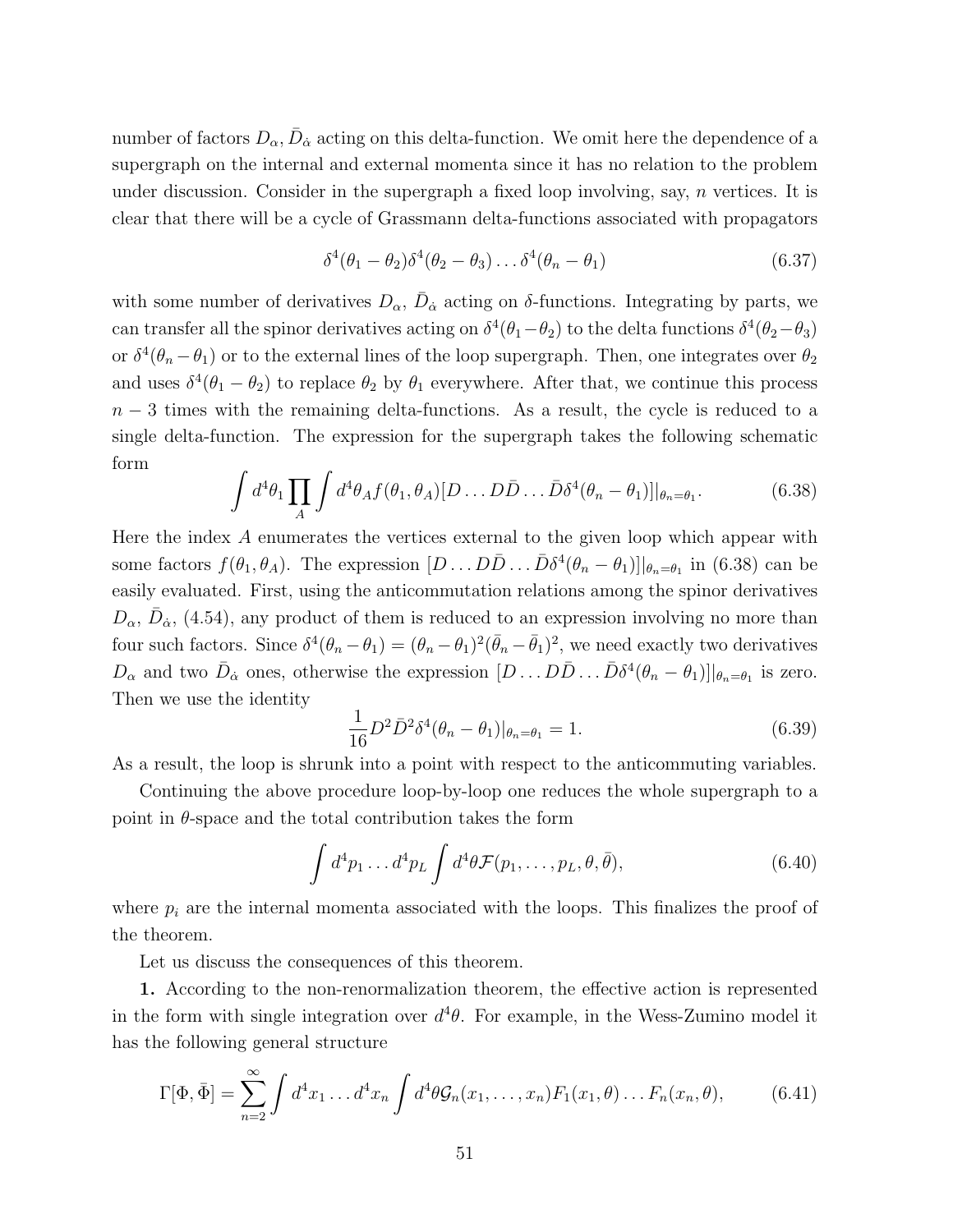where  $\mathcal{G}_n$  are the translationally invariant functions of the Minkowski space coordinates and  $F_1, F_2, \ldots, F_n$  are the local functions of superfields  $\Phi$ ,  $\bar{\Phi}$  and their covariant derivatives

$$
F_i = F_i(\Phi_i, \bar{\Phi}_i, D_M \Phi_i, D_M \bar{\Phi}_i, \ldots), \quad \Phi_i = \Phi(x_i, \theta, \bar{\theta}), \quad \bar{\Phi}_i = \bar{\Phi}(x_i, \theta, \bar{\theta}). \tag{6.42}
$$

**2.** All vacuum supergraphs vanish. Indeed, according to the non-renormalization theorem, any vacuum supergraph is written as

$$
A \int d^4 \theta \cdot 1,\tag{6.43}
$$

where *A* is a  $\theta$ -independent loop momentum integral. But  $\int d^4\theta \, 1 \equiv 0$ .

**3.** There are no (anti)chiral divergences in the Wess-Zumino model. Indeed, the divergences are (quasi)local in space-time, therefore in given case any (anti)chiral divergent supergraph contribution to effective action must be local in Minkowski space and hence is written as

$$
\int d^4x d^2\theta \mathcal{W}(\Phi) + \int d^4x d^2\bar{\theta} \bar{\mathcal{W}}(\bar{\Phi}).
$$
\n(6.44)

But all expressions of the form (6.44) are forbidden by the non-renormalization theorem, since the general structure of the effective action is given by (6.41) with the integration over  $d^4\theta$ , not over  $d^2\theta$  or  $d^2\bar{\theta}$ .

At first sight, the renormalization theorem prohibits any contributions to the (anti)chiral potentials. In fact, it is not true and the finite corrections are possible. For example, let us consider the identity

$$
-\frac{1}{4}\int d^8z \frac{D^2}{\Box}G = \int d^6z G,\tag{6.45}
$$

where *G* is a chiral superfield. Therefore, a finite term of the type  $\int d^8z(-\frac{1}{4})$ 4 *D*<sup>2</sup>  $\frac{D^2}{\Box}$ ) is unprohibited in  $(6.41)$  and can give rise to the purely chiral quantum corrections. We emphasize that this finite term is non-local in  $x$ -space while the divergent terms are always  $\text{local}^3$ .

**4.** Non-renormalization theorem immediately shows that there is the only renormalization constant in the Wess-Zumino model.

The standard arguments tell us that the renormalization of the Wess-Zumino model is described by the transformation

$$
\Phi = z_1^{1/2} \Phi_R, \quad \bar{\Phi} = z_1^{1/2} \bar{\Phi}_R, \quad m = z_m m_R, \quad \lambda = z_\lambda \lambda_R,\tag{6.46}
$$

<sup>3</sup>The calculations of chiral quantum corrections to effective action is considered in the book I.L. Buchbinder, S.M. Kuzenko, *Ideas and Methods of Supersymmetry and Supergravity or a Walk Throught Superspace*, Bristol, IOP Publ., 1998.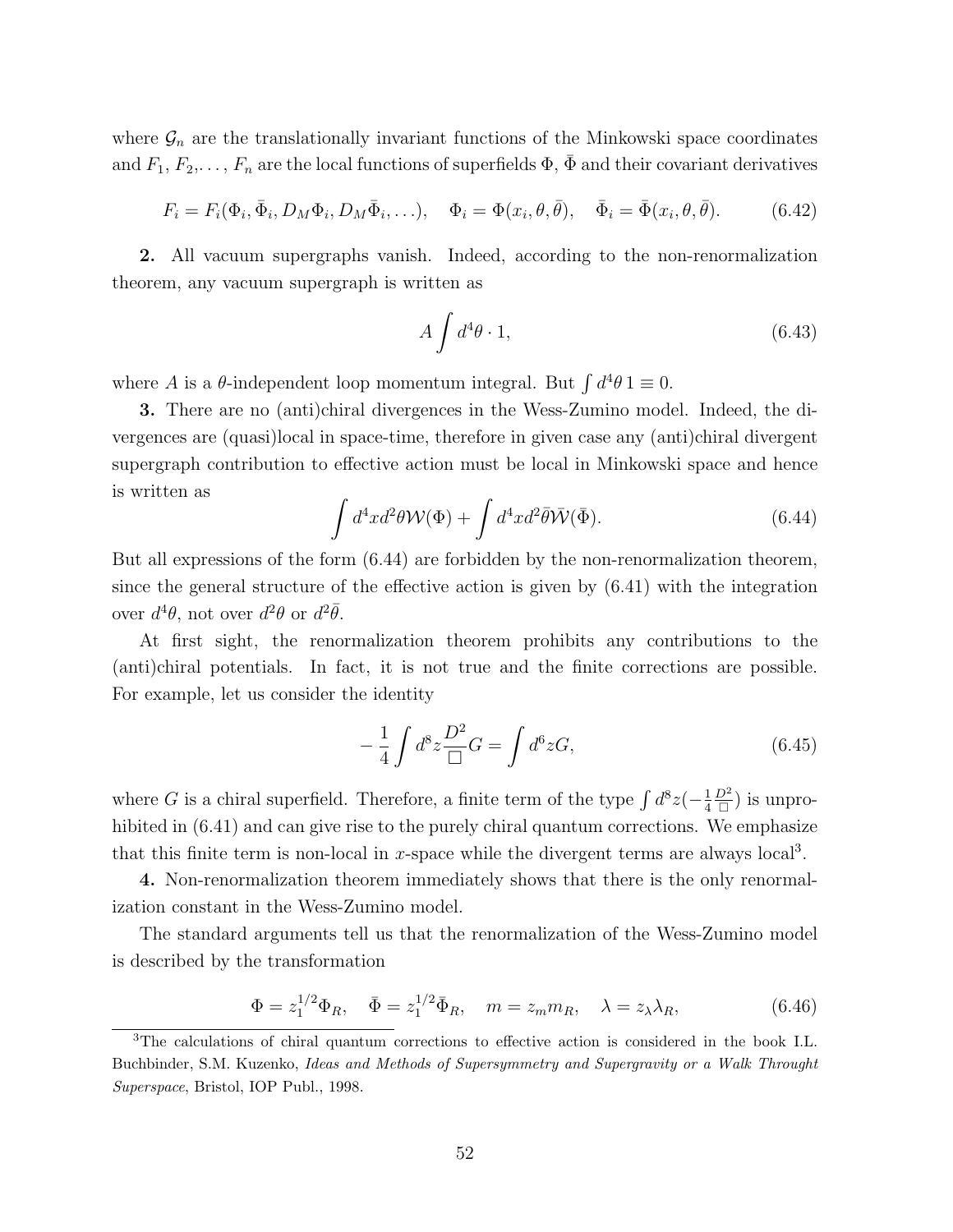where the label *R* means the renormalized quantity and  $z_1$ ,  $z_m$ ,  $z_\lambda$  are renormalization constants. Substituting Eqs. (6.46) into the Wess-Zumino action (5.27), we obtain the corresponding renormalized action

$$
S_R = \int d^8 z \, z_1 \bar{\Phi}_R \Phi_R + \left[ \int d^6 z (\frac{1}{2} z_1 z_m m_R \Phi_R^2 + \frac{1}{3!} z_\lambda z_1^{3/2} \lambda_R \Phi_R^3) + \text{complex conjugate} \right],\tag{6.47}
$$

But, according to the non-renormalization theorem, there are no divergent contributions to the (anti)chiral potentials, i.e.,

$$
\frac{1}{2}m\Phi^2 + \frac{\lambda}{3!}\Phi^3 = \frac{1}{2}m_R\Phi_R^2 + \frac{\lambda_R}{3!}\Phi_R^3.
$$
\n(6.48)

Hence,

$$
z_1 z_m = 1, \qquad z_1^{3/2} z_\lambda = 1,\tag{6.49}
$$

and we conclude that the model is characterized by the only independent renormalization constant *z*1.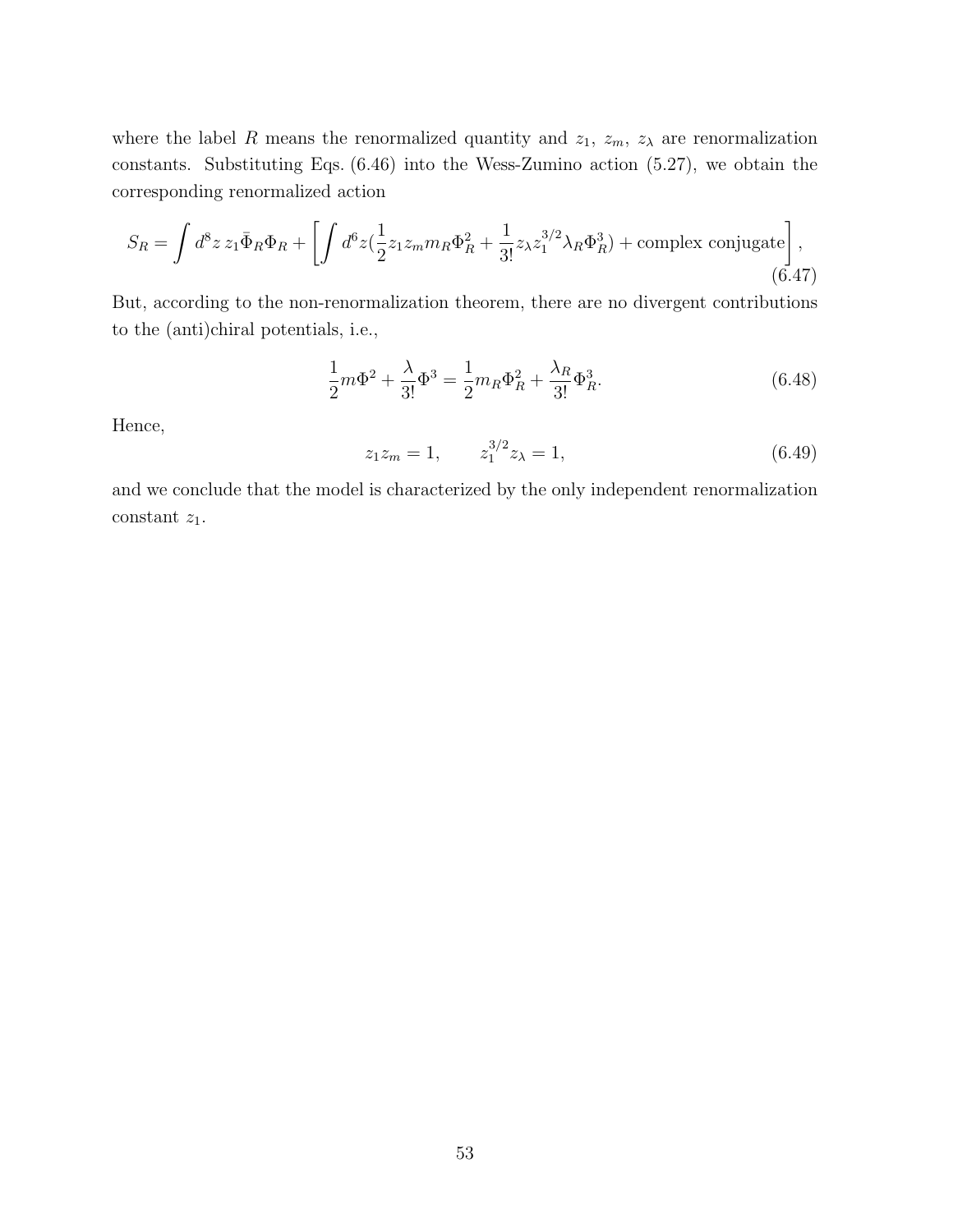# **7 Problems**

#### **7.1 Lorentz and Poincare groups**

**Problem 1.1.** Let the matrices  $\Lambda_1$  and  $\Lambda_2$  satisfy the relation

$$
\Lambda^{\mathrm{T}} \eta \Lambda = \eta,\tag{P1}
$$

where  $\eta = \text{diag}(-1, 1, 1, 1)$ . Show that the matrix  $\Lambda_2 \Lambda_1$  satisfies the relation (P1) as well.

**Problem 1.2.** Let (*a,*Λ) be some non-homogeneous Lorentz transformation. Show that the set of such transformations forms a group with the following multiplication low

$$
(a_2, \Lambda_2)(a_1, \Lambda_1) = (\Lambda_2 a_1 + a_2, \Lambda_2 \Lambda_1).
$$
 (P2)

**Problem 1.3.** Prove the identities

$$
N\varepsilon N^{\mathrm{T}} = \varepsilon, \qquad N^{\mathrm{T}}\varepsilon^{-1}N = \varepsilon^{-1}, \tag{P3}
$$

where  $\varepsilon =$  $\left(\begin{array}{cc} 0 & -1 \\ 1 & 0 \end{array}\right)$ and *N* is a complex  $2 \times 2$  matrix with the unit determinant,  $\det N = 1$ .

**Problem 1.4.** Prove the equality

$$
\varphi_1^{\prime \alpha} \varphi_{2\alpha}^{\prime} = \varphi_1^{\alpha} \varphi_{2\alpha}, \tag{P4}
$$

where  $\varphi'_{\alpha} = N_{\alpha}{}^{\beta} \varphi_{\beta}$  and  $\varphi^{\alpha} = \varepsilon^{\alpha \beta} \varphi_{\beta}$ .

**Problem 1.5.** Prove the relations

$$
\varphi_1^{\alpha}\varphi_{2\alpha} = -\varphi_2^{\alpha}\varphi_{1\alpha}, \qquad \chi_{1\dot{\alpha}}\chi_2^{\dot{\alpha}} = -\chi_{2\dot{\alpha}}\chi_1^{\dot{\alpha}}.
$$
 (P5)

**Problem 1.6.** Let  $(\sigma_m)_{\alpha\dot{\alpha}} = (\sigma_0, \sigma_1, \sigma_2, \sigma_3)$  are the following matrices

$$
\sigma_0 = \begin{pmatrix} 1 & 0 \\ 0 & 1 \end{pmatrix}, \quad \sigma_1 = \begin{pmatrix} 0 & 1 \\ 1 & 0 \end{pmatrix}, \quad \sigma_2 = \begin{pmatrix} 0 & -i \\ i & 0 \end{pmatrix}, \quad \sigma_3 = \begin{pmatrix} 1 & 0 \\ 0 & -1 \end{pmatrix}.
$$
 (P6)

Introduce also the matrices  $\tilde{\sigma}_m$  by the rules

$$
(\tilde{\sigma}_m)^{\dot{\alpha}\alpha} = \varepsilon^{\dot{\alpha}\dot{\beta}} \varepsilon^{\alpha\beta} (\sigma_m)_{\beta\dot{\beta}}, \quad \tilde{\sigma}_m = (\sigma_0, -\sigma_1, -\sigma_2, -\sigma_3). \tag{P7}
$$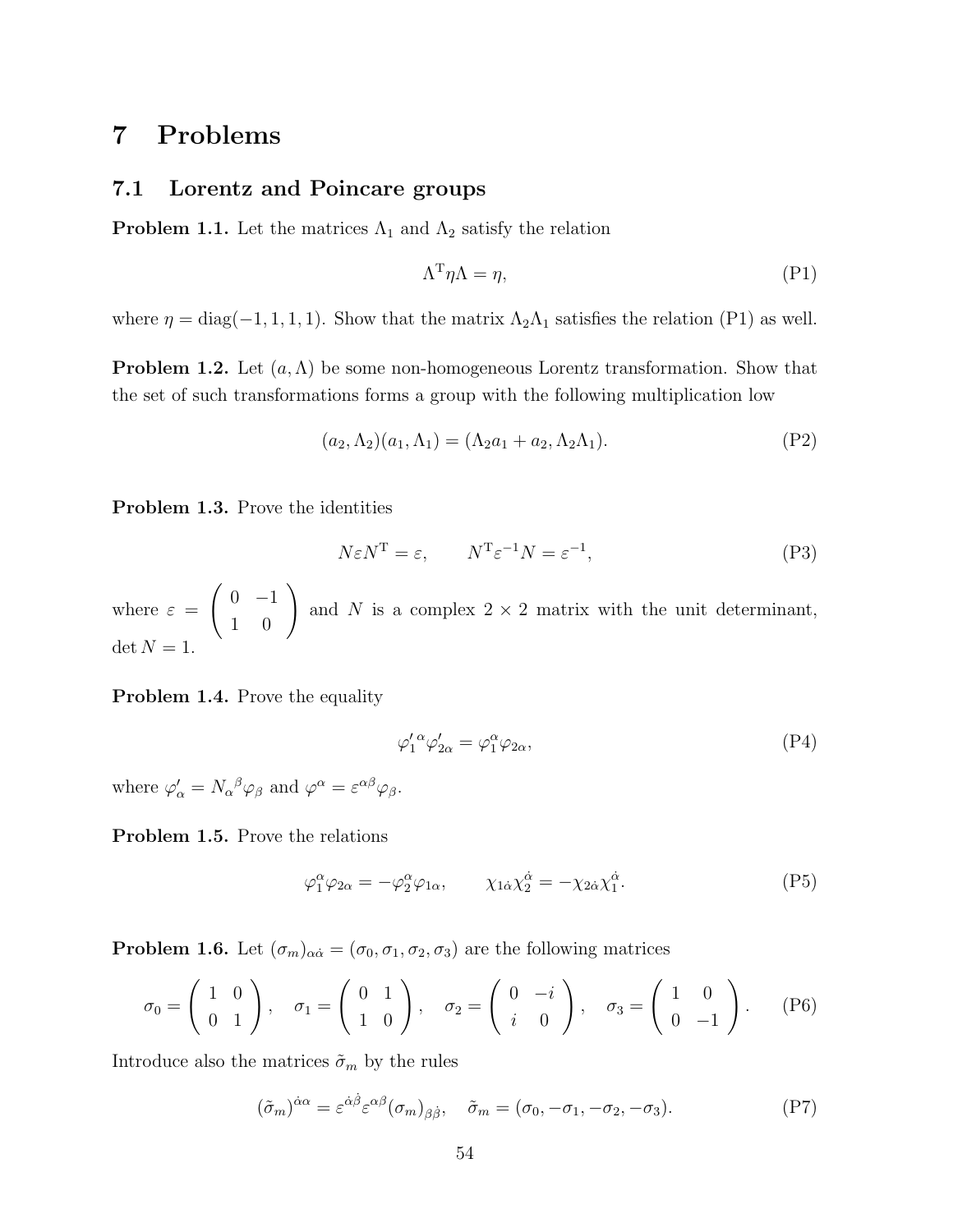Prove the identities

$$
(\sigma_m \tilde{\sigma}_n + \sigma_n \tilde{\sigma}_m)_{\alpha}{}^{\beta} = -2\eta_{mn} \delta_{\alpha}^{\beta},
$$
  
\n
$$
(\tilde{\sigma}_m \sigma_n + \tilde{\sigma}_n \sigma_m)^{\dot{\alpha}}_{\dot{\beta}} = -2\eta_{mn} \delta_{\dot{\beta}}^{\dot{\alpha}},
$$
  
\n
$$
\text{tr}(\sigma_m \tilde{\sigma}_n) = -2\eta_{mn},
$$
  
\n
$$
(\sigma^m)_{\alpha \dot{\alpha}} (\tilde{\sigma}_m)^{\dot{\beta}\beta} = -2\delta_{\alpha}^{\beta} \delta_{\dot{\alpha}}^{\dot{\beta}}.
$$
 (P8)

**Problem 1.7.** Any vector index  $m$  can be transformed to a couple of spinor ones  $\alpha \dot{\alpha}$  by the rules

$$
V_{\alpha\dot{\alpha}} = (\sigma^m)_{\alpha\dot{\alpha}} V_m, \qquad V_m = -\frac{1}{2} (\tilde{\sigma}_m)^{\dot{\alpha}\alpha} V_{\alpha\dot{\alpha}}
$$

$$
W_{\alpha\dot{\alpha}} = (\sigma^m)_{\alpha\dot{\alpha}} W_m, \qquad W_m = -\frac{1}{2} (\tilde{\sigma}_m)^{\dot{\alpha}\alpha} W_{\alpha\dot{\alpha}}.
$$
(P9)

Check the identity

$$
V_m W^m = -\frac{1}{2} V_{\alpha \dot{\alpha}} W^{\alpha \dot{\alpha}}.
$$
 (P10)

**Problem 1.8.** Consider the matrices

$$
(\sigma_{mn})_{\alpha}{}^{\beta} = -\frac{1}{4} (\sigma_m \tilde{\sigma}_n - \sigma_n \tilde{\sigma}_m)_{\alpha}{}^{\beta}, \qquad (\tilde{\sigma}_{mn})^{\dot{\alpha}}{}_{\dot{\beta}} = -\frac{1}{4} (\tilde{\sigma}_m \sigma_n - \tilde{\sigma}_n \sigma_m)^{\dot{\alpha}}{}_{\dot{\beta}}, \qquad (P11)
$$

where the matrices  $\sigma_m$  are given by (P6). Show that any antisymmetric tensor  $H_{mn}$  = *−H*<sub>nm</sub> is equivalent to a pair of two symmetric spin-tensors  $h_{\alpha\beta}$ ,  $h_{\dot{\alpha}\dot{\beta}}$  and they are related as follows

$$
H_{mn} = (\sigma_{mn})_{\alpha\beta} h^{\alpha\beta} - (\tilde{\sigma}_{mn})_{\dot{\alpha}\dot{\beta}} h^{\dot{\alpha}\dot{\beta}},
$$
  
\n
$$
h_{\alpha\beta} = \frac{1}{2} (\sigma^{mn})_{\alpha\beta} H_{mn}, \qquad h_{\dot{\alpha}\dot{\beta}} = -\frac{1}{2} (\tilde{\sigma}^{mn})_{\dot{\alpha}\dot{\beta}} H_{mn}.
$$
\n(P12)

**Problem 1.9.** Let  $F_{mn} = \partial_m A_n - \partial_n A_m$  be an electromagnetic strength tensor. Consider the corresponding spin-tensor components of the strength tensor

$$
F_{\alpha\beta} = \frac{1}{2} (\sigma^{mn})_{\alpha\beta} F_{mn}, \qquad F_{\dot{\alpha}\dot{\beta}} = -\frac{1}{2} (\tilde{\sigma}^{mn})_{\dot{\alpha}\dot{\beta}} F_{mn}.
$$
 (P13)

**a.** Express the spin-tensors  $F_{\alpha\beta}$ ,  $F_{\dot{\alpha}\dot{\beta}}$  through the following objects

$$
A_{\alpha\dot{\alpha}} = (\sigma^m)_{\alpha\dot{\alpha}} A_m, \qquad \partial_{\alpha\dot{\alpha}} = (\sigma^m)_{\alpha\dot{\alpha}} \partial_m.
$$
 (P14)

Answer:

$$
F_{\alpha\beta} = -\frac{1}{4}(\partial_{\alpha\dot{\alpha}}A^{\dot{\alpha}}_{\beta} + \partial_{\beta\dot{\alpha}}A^{\dot{\alpha}}_{\alpha}), \qquad F_{\dot{\alpha}\dot{\beta}} = \frac{1}{4}(\partial^{\alpha}_{\dot{\alpha}}A_{\alpha\dot{\beta}} + \partial^{\alpha}_{\dot{\beta}}A_{\alpha\dot{\alpha}}). \tag{P15}
$$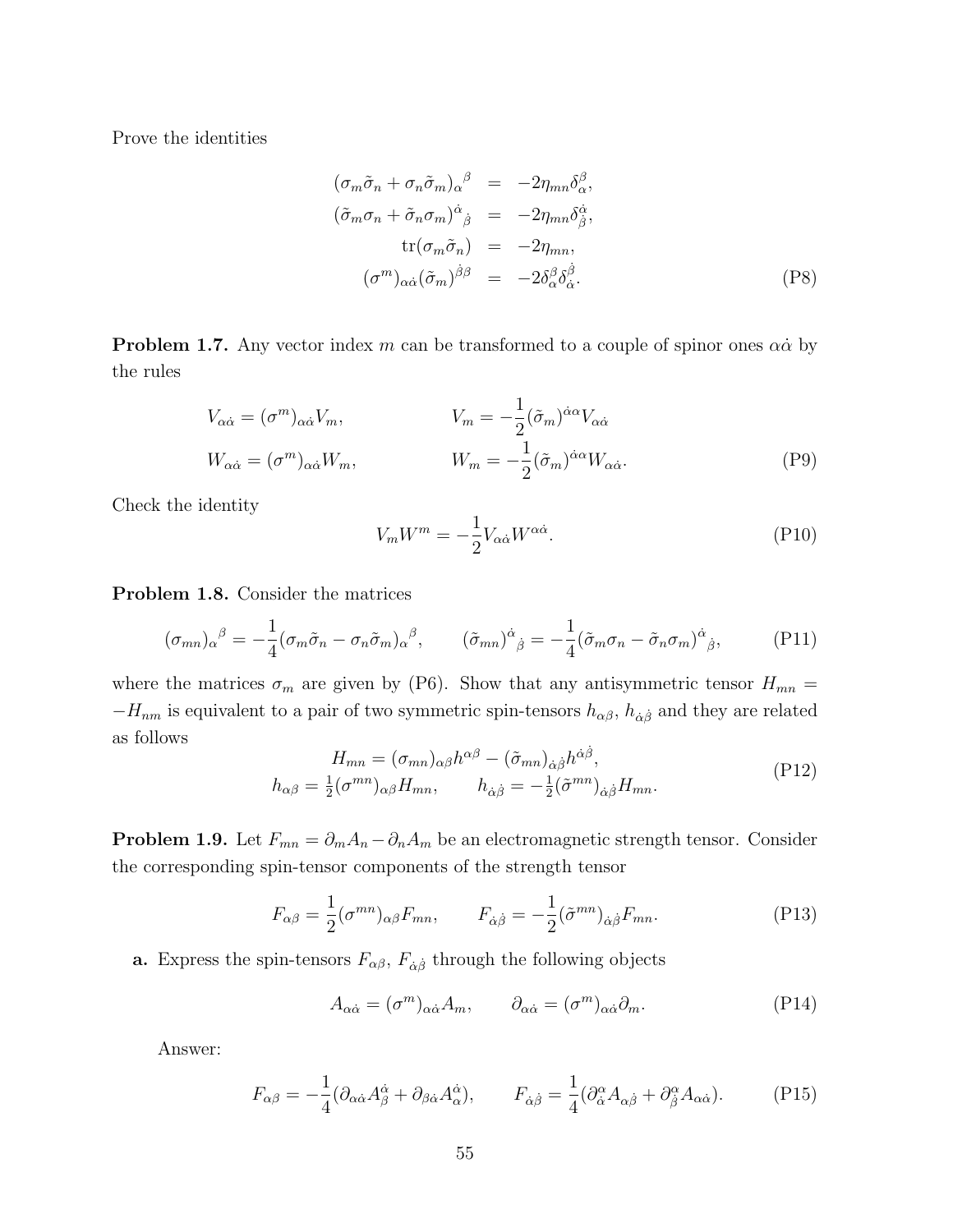**b.** Express  $F^{mn}F_{mn}$  through the spin-tensors  $F_{\alpha\beta}$ ,  $F_{\dot{\alpha}\dot{\beta}}$ . Answer:

$$
F^{mn}F_{mn} = 2F^{\alpha\beta}F_{\alpha\beta} + 2F^{\dot{\alpha}\dot{\beta}}F_{\dot{\alpha}\dot{\beta}}.
$$
 (P16)

**Problem 1.10.** Show that the expression  $u^m = \varphi^{\alpha}(\sigma^m)_{\alpha\dot{\alpha}}\chi^{\dot{\alpha}}$  is a four-vector with respect to the Lorentz rotations.

**Problem 1.11.** Prove that under the non-homogeneous Lorentz transformations a vector field  $t^m(x)$  transforms by the rule

$$
\delta t^{m}(x) = -a^{n}\partial_{n}t^{m}(x) + \omega^{m}{}_{n}t^{n}(x) - \omega^{n}{}_{k}x^{k}\partial_{n}t^{m}(x).
$$
 (P17)

Check that the transformations (P17) can be written as

$$
\delta t^{m}(x) = -ia^{r}(P_{r})^{m}{}_{n}t^{n}(x) + \frac{i}{2}\omega^{rs}(J_{rs})^{m}{}_{n}t^{n}(x), \qquad (P18)
$$

where the operators  $P_r$ ,  $J_{rs}$  are given by

$$
(P_r)^m{}_n = \delta_n^m(-i\partial_r),
$$
  
\n
$$
(J_{rs})^m{}_n = \eta_{rk} x^k (P_s)^m{}_n - \eta_{sk} x^k (P_r)^m{}_n + (M_{rs})^m{}_n,
$$
  
\n
$$
(M_{rs})^m{}_n = i(\delta_s^m \eta_{rn} - \delta_r^m \eta_{sn}).
$$
\n(P19)

**Problem 1.12.** Show that the operators  $P_r$ ,  $J_{rs}$  given by Eqs. (P19) satisfy the following commutation relations

$$
[P_r, P_s] = 0,\n[J_{rs}, P_m] = i(\eta_{rm} P_s - \eta_{sm} P_r),\n[J_{mn}, J_{rs}] = i(\eta_{mr} J_{ns} - \eta_{ms} J_{nr} + \eta_{ns} J_{mr} - \eta_{nr} J_{ms}).
$$
\n(P20)

**Problem 1.13.** Consider the operators <sup>4</sup>

$$
C_1 = P^m P_m \equiv P^2, \qquad C_2 = W^m W_m \equiv W^2,
$$
 (P21)

where  $W^m = \frac{1}{2}$  $\frac{1}{2} \varepsilon^{mnrs} P_n J_{rs}$ . Prove the following relations

$$
[P_m, W_n] = 0, \tag{P22a}
$$

$$
[J_{mn}, W_r] = i(\eta_{nr}W_m - \eta_{mr}W_n), \qquad (P22b)
$$

$$
[W_m, W_n] = i\varepsilon_{mnrs} W^r P^s, \tag{P22c}
$$

$$
[C_1, P_m] = 0, \t [C_1, J_{mn}] = 0,
$$
\t(P22d)

$$
[C_2, P_m] = 0, \t[C_2, J_{mn}] = 0.
$$
 (P22e)

<sup>&</sup>lt;sup>4</sup>The operators  $C_1$  and  $C_2$  given by Eq. (P21) are called Casimir operators of the Poincare group.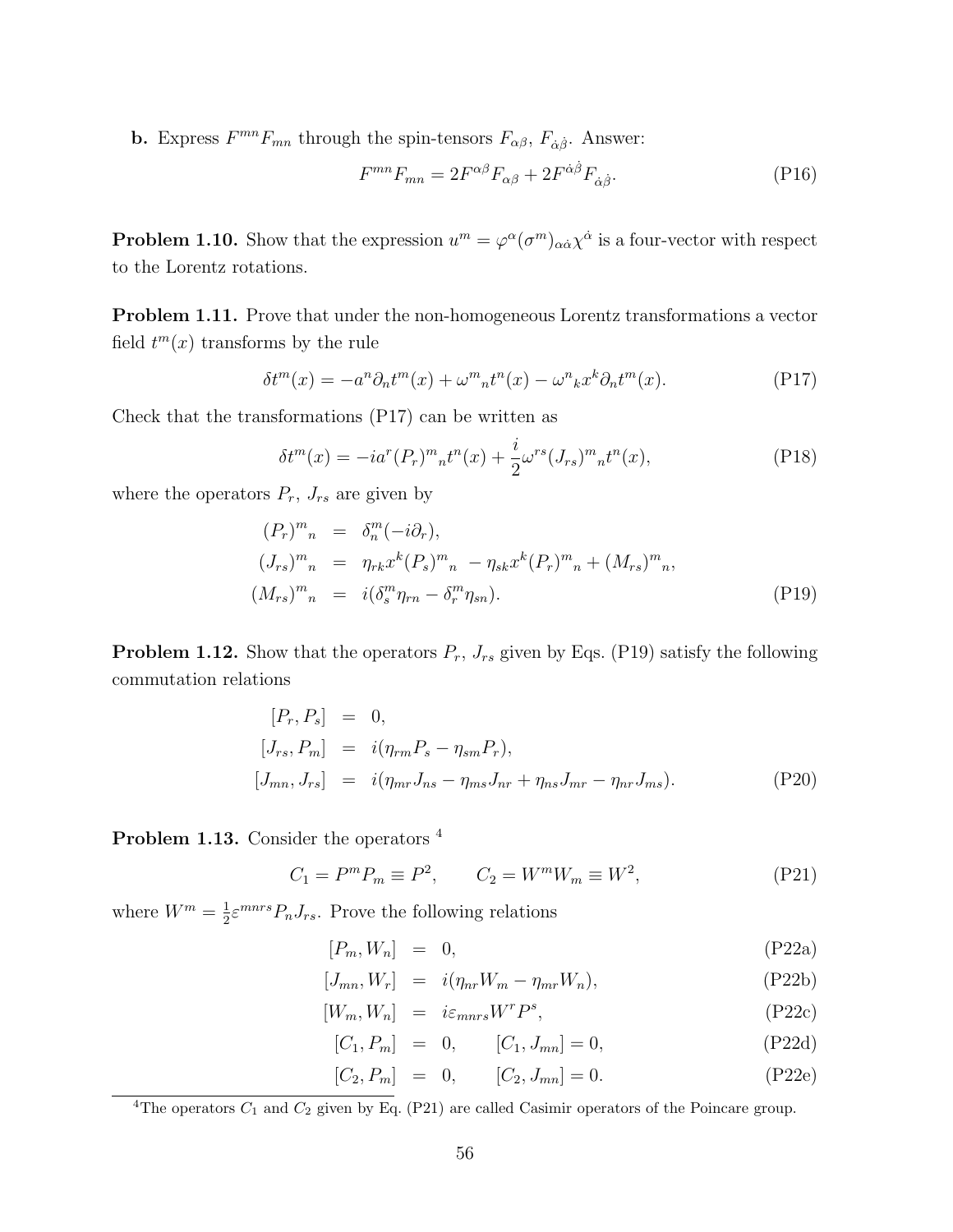### **7.2 Superspace and superfields**

**Problem 2.1.** Prove the relations

$$
\theta_{\alpha}\theta_{\beta} = \frac{1}{2}\varepsilon_{\alpha\beta}\theta^{2}, \qquad \bar{\theta}_{\dot{\alpha}}\bar{\theta}_{\dot{\beta}} = -\frac{1}{2}\varepsilon_{\dot{\alpha}\dot{\beta}}\bar{\theta}^{2}, \n\theta^{\alpha}\theta^{\beta} = -\frac{1}{2}\varepsilon^{\alpha\beta}\theta^{2}, \qquad \bar{\theta}^{\dot{\alpha}}\bar{\theta}^{\dot{\beta}} = \frac{1}{2}\varepsilon^{\dot{\alpha}\dot{\beta}}\bar{\theta}^{2},
$$
\n(P23)

where  $\theta^2 \equiv \theta^{\alpha} \theta_{\alpha} = \varepsilon^{\alpha \beta} \theta_{\beta} \theta_{\alpha}, \bar{\theta}^2 \equiv \bar{\theta}_{\dot{\alpha}} \bar{\theta}^{\dot{\alpha}} = \varepsilon_{\dot{\alpha} \dot{\beta}} \bar{\theta}^{\dot{\beta}} \bar{\theta}^{\dot{\alpha}}.$ 

**Problem 2.2.** Let the supercharges are given by

$$
Q_{\alpha} = i\partial_{\alpha} + \sigma_{\alpha\dot{\alpha}}^{m} \bar{\theta}^{\dot{\alpha}} \partial_{m}, \qquad \bar{Q}_{\dot{\alpha}} = -i\bar{\partial}_{\dot{\alpha}} - \theta^{\alpha} \sigma_{\alpha\dot{\alpha}}^{m} \partial_{m}. \tag{P24}
$$

Let the covariant spinor derivatives are searched in the form

$$
D_{\alpha} = c_1 \partial_{\alpha} + c_2 \sigma_{\alpha \dot{\alpha}}^m \bar{\theta}^{\dot{\alpha}} \partial_m, \qquad \bar{D}_{\dot{\alpha}} = c_3 \bar{\partial}_{\dot{\alpha}} + c_4 \theta^{\alpha} \sigma_{\alpha \dot{\alpha}}^m \partial_m \tag{P25}
$$

with some unknown coefficients  $c_1$ ,  $c_2$ ,  $c_3$ ,  $c_4$ . Find these coefficients from the following anticommutation relations of spinor derivatives (P25) with the supercharges (P24)

$$
\{D_{\alpha}, Q_{\beta}\} = 0, \qquad \{D_{\alpha}, \bar{Q}_{\dot{\beta}}\} = 0, \{\bar{D}_{\dot{\alpha}}, Q_{\beta}\} = 0, \qquad \{\bar{D}_{\dot{\alpha}}, \bar{Q}_{\dot{\beta}}\} = 0.
$$
\n(P26)

**Problem 2.3.** Show that the covariant spinor derivatives

$$
D_{\alpha} = \partial_{\alpha} + i\sigma^{m}_{\alpha\dot{\alpha}}\bar{\theta}^{\dot{\alpha}}\partial_{m} = \partial_{\alpha} + i\bar{\theta}^{\dot{\alpha}}\partial_{\alpha\dot{\alpha}},
$$
  
\n
$$
\bar{D}_{\dot{\alpha}} = -\bar{\partial}_{\dot{\alpha}} - i\theta^{\alpha}\sigma^{m}_{\alpha\dot{\alpha}}\partial_{m} = -\bar{\partial}_{\dot{\alpha}} - i\theta^{\alpha}\partial_{\alpha\dot{\alpha}}
$$
\n(P27)

satisfy the following (anti)commutation relations

$$
\begin{aligned}\n\{D_{\alpha}, D_{\beta}\} &= 0, & \{\bar{D}_{\dot{\alpha}}, \bar{D}_{\dot{\beta}}\} &= 0, \\
[D_{\alpha}, \partial_{m}] &= 0, & [\bar{D}_{\dot{\alpha}}, \partial_{m}] &= 0, \\
\{D_{\alpha}, \bar{D}_{\dot{\alpha}}\} &= -2i\partial_{\alpha\dot{\alpha}} &= 2P_{\alpha\dot{\alpha}}.\n\end{aligned} \tag{P28}
$$

**Problem 2.4.** Prove the following identities with the covariant derivatives

$$
D^2 \bar{D}_{\dot{\alpha}} D^2 = 0, \qquad \bar{D}^2 D_{\alpha} \bar{D}^2 = 0,
$$
  
\n
$$
D^{\alpha} \bar{D}^2 D_{\alpha} = \bar{D}_{\dot{\alpha}} D^2 \bar{D}^{\dot{\alpha}},
$$
  
\n
$$
D^2 \bar{D}^2 + \bar{D}^2 D^2 - 2D^{\alpha} \bar{D}^2 D_{\alpha} = 16 \Box,
$$
  
\n
$$
D^2 \bar{D}^2 D^2 = 16D^2 \Box, \qquad \bar{D}^2 D^2 \bar{D}^2 = 16\bar{D}^2 \Box,
$$
  
\n
$$
[D^2, \bar{D}_{\dot{\alpha}}] = -4i \partial_{\alpha \dot{\alpha}} D^{\alpha}, \qquad [\bar{D}^2, D_{\alpha}] = 4i \partial_{\alpha \dot{\alpha}} \bar{D}^{\dot{\alpha}}.
$$
 (P29)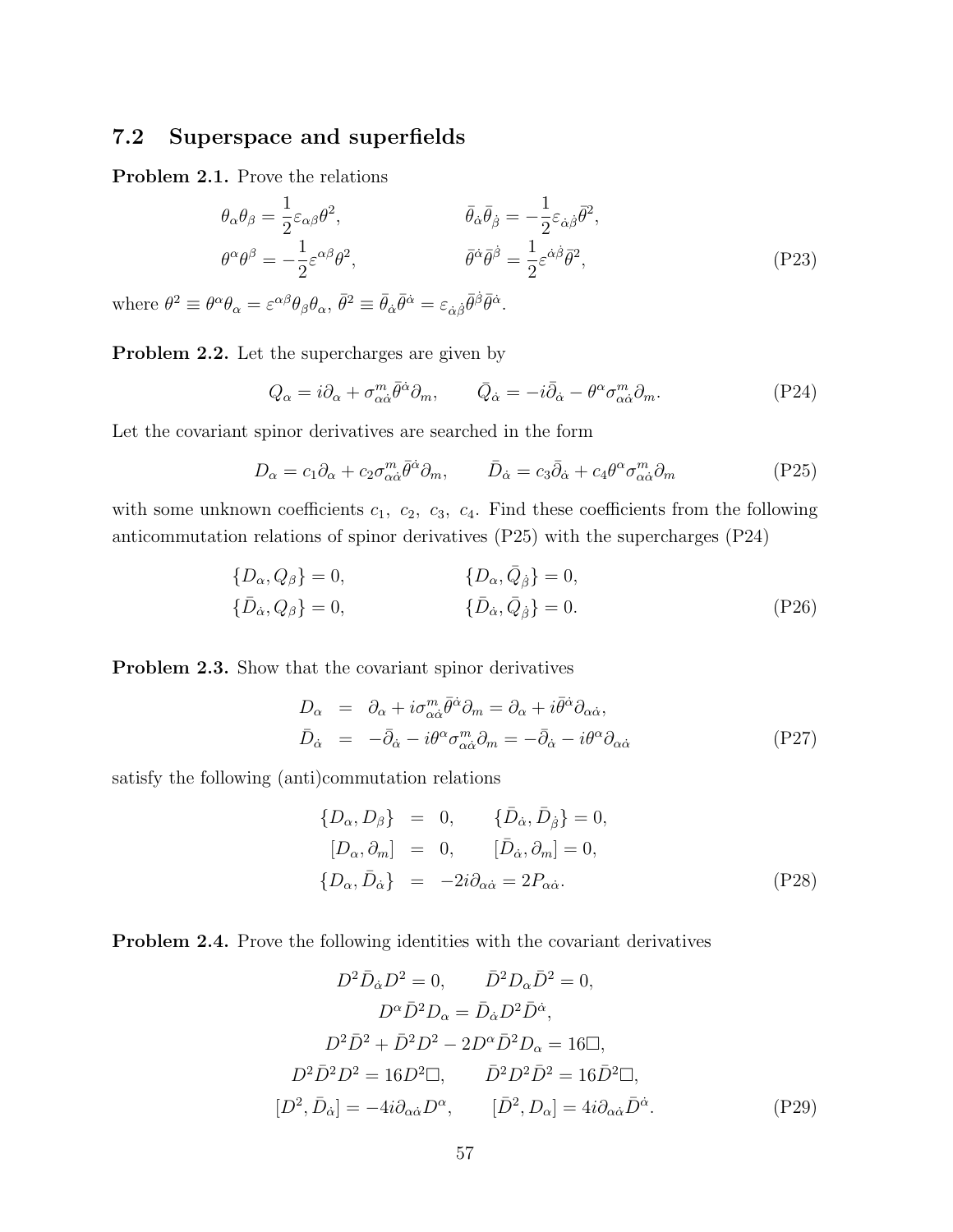**Problem 2.5.** Show that the operators

$$
\mathcal{P}_{(+)} = \frac{1}{16\Box} \bar{D}^2 D^2, \quad \mathcal{P}_{(-)} = \frac{1}{16\Box} D^2 \bar{D}^2, \quad \mathcal{P}_{(0)} = -\frac{1}{8\Box} D^{\alpha} \bar{D}^2 D_{\alpha}
$$
(P30)

satisfy the following conditions for projection operators

$$
\mathcal{P}_{(+)} + \mathcal{P}_{(-)} + \mathcal{P}_{(0)} = 1, \quad \mathcal{P}_{(i)}\mathcal{P}_{(j)} = \delta_{ij}\mathcal{P}_{(i)}, \quad i, j = +, -, 0.
$$
 (P31)

**Problem 2.6.** Consider the operators

$$
P_m = -i\partial_m,
$$
  
\n
$$
J_{mn} = i(x_n\partial_m - x_m\partial_n + (\sigma_{mn})^{\alpha\beta}\theta_\alpha\partial_\beta - (\tilde{\sigma}_{mn})^{\dot{\alpha}\dot{\beta}}\bar{\theta}_{\dot{\alpha}}\bar{\partial}_{\dot{\beta}}),
$$
  
\n
$$
Q_\alpha = i\partial_\alpha + (\sigma^m)_{\alpha\dot{\alpha}}\bar{\theta}^{\dot{\alpha}}\partial_m,
$$
  
\n
$$
\bar{Q}_{\dot{\alpha}} = -i\bar{\partial}_{\dot{\alpha}} - \theta^\alpha(\sigma^m)_{\alpha\dot{\alpha}}\partial_m.
$$
\n(P32)

Show that the operators (P32) obey the (anti)commutation relations of Poincare superalgebra

$$
[P_m, P_n] = 0, \t [J_{mn}, P_r] = i\eta_{mr} P_n - i\eta_{nr} P_m,
$$
  
\n
$$
[J_{mn}, J_{rs}] = i\eta_{mr} J_{ns} - i\eta_{ms} J_{nr} + i\eta_{ns} J_{mr} - i\eta_{nr} J_{ms},
$$
  
\n
$$
[J_{mn}, Q_\alpha] = i(\sigma_{mn})_\alpha{}^\beta Q_\beta, \t [P_m, Q_\alpha] = 0,
$$
  
\n
$$
[J_{mn}, \bar{Q}^{\dot{\alpha}}] = i(\tilde{\sigma}_{mn})^{\dot{\alpha}}{}_{\dot{\beta}} \bar{Q}^{\dot{\beta}}, \t [P_m, \bar{Q}^{\dot{\alpha}}] = 0,
$$
  
\n
$$
\{Q_\alpha, Q_\beta\} = 0, \t \{\bar{Q}_{\dot{\alpha}}, \bar{Q}_{\dot{\beta}}\} = 0,
$$
  
\n
$$
\{Q_\alpha, \bar{Q}_{\dot{\beta}}\} = 2(\sigma^m)_{\alpha\dot{\alpha}} P_m.
$$
\n(P33)

**Problem 2.7.** Consider a superfield

$$
\Phi(y,\theta) = A(y) + \theta^{\alpha}\psi_{\alpha}(y) + \theta^{2}F(y),\tag{P34}
$$

where  $y^m = x^m + i\theta^{\alpha}(\sigma^m)_{\alpha\dot{\alpha}}\bar{\theta}^{\dot{\alpha}} = x^m + i(\theta\sigma^m\bar{\theta})$ . Prove the identity

$$
\Phi(x,\theta,\bar{\theta}) = \Phi(x + i(\theta\sigma\bar{\theta}),\theta) = A(x) + \theta^{\alpha}\psi_{\alpha}(x) + \theta^{2}F(x) \n+ i(\theta\sigma^{m}\bar{\theta})\partial_{m}A(x) + \frac{i}{2}\theta^{2}\bar{\theta}_{\dot{\alpha}}(\tilde{\sigma}^{m})^{\dot{\alpha}\alpha}\partial_{m}\psi_{\alpha}(x) - \frac{1}{4}\theta^{2}\bar{\theta}^{2}\Box A(x).
$$
 (P35)

**Problem 2.8.** Prove the identities

$$
e^{-i(\theta\sigma^{m}\bar{\theta})\partial_{m}}D_{\alpha}e^{i(\theta\sigma^{m}\bar{\theta})\partial_{m}} = \partial_{\alpha} + 2i\bar{\theta}^{\dot{\alpha}}\partial_{\alpha\dot{\alpha}},
$$
  
\n
$$
e^{-i(\theta\sigma^{m}\bar{\theta})\partial_{m}}\bar{D}_{\dot{\alpha}}e^{i(\theta\sigma^{m}\bar{\theta})\partial_{m}} = -\bar{\partial}_{\dot{\alpha}},
$$
  
\n
$$
e^{i(\theta\sigma^{m}\bar{\theta})\partial_{m}}D_{\alpha}e^{-i(\theta\sigma^{m}\bar{\theta})\partial_{m}} = \partial_{\alpha},
$$
  
\n
$$
e^{i(\theta\sigma^{m}\bar{\theta})\partial_{m}}\bar{D}_{\dot{\alpha}}e^{-i(\theta\sigma^{m}\bar{\theta})\partial_{m}} = -\bar{\partial}_{\dot{\alpha}} - 2i\theta^{\alpha}\partial_{\alpha\dot{\alpha}}.
$$
\n(P36)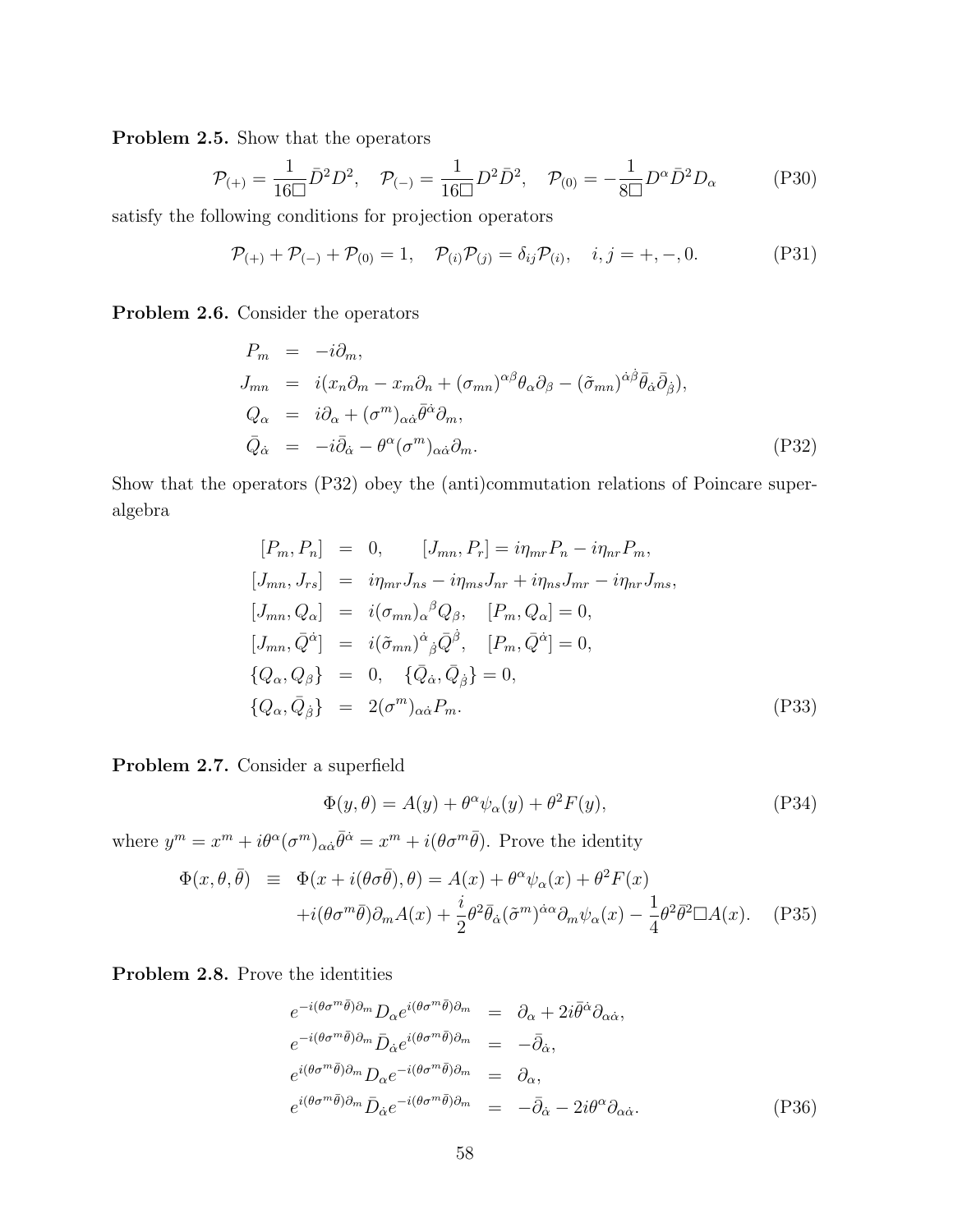**Problem 2.9.** Let  $\Phi(x, \theta, \bar{\theta})$  be a chiral superfield with the component decomposition (P35). Show that under the supersymmetry translations

$$
\delta\Phi = i(\epsilon^{\alpha}Q_{\alpha} + \bar{\epsilon}_{\dot{\alpha}}\bar{Q}^{\dot{\alpha}})\Phi \tag{P37}
$$

the component fields  $A(x)$ ,  $\psi_{\alpha}(x)$ ,  $F(x)$  transform by the rules

$$
\delta A(x) = -\epsilon^{\alpha} \psi_{\alpha}(x), \n\delta \psi_{\alpha}(x) = -2\epsilon_{\alpha} F(x) - 2i \bar{\epsilon}^{\dot{\alpha}} \partial_{\alpha \dot{\alpha}} A(x), \n\delta F(x) = -i \bar{\epsilon}_{\dot{\alpha}} (\tilde{\sigma}^{m})^{\alpha \dot{\alpha}} \partial_{m} \psi_{\alpha}(x).
$$
\n(P38)

**Problem 2.10.** Show that the expression

$$
\delta^2(\theta - \theta') \equiv (\theta - \theta')^2 = (\theta - \theta')^{\alpha}(\theta - \theta')_{\alpha}
$$
 (P39)

satisfy the definition of delta-function with respect to the anticommuting variables

$$
\int d^2\theta' \delta^2(\theta - \theta') F(\theta') = F(\theta), \tag{P40}
$$

where  $F(\theta)$  is an arbitrary superfunction and  $d^2\theta = \frac{1}{4}$  $\frac{1}{4}\varepsilon^{\alpha\beta}d\theta_{\alpha}d\theta_{\beta}, \int d\theta_{\alpha}\theta^{\beta} = \delta_{\alpha}^{\beta}.$ 

# **7.3 Superfield models**

**Problem 3.1.** Prove the identity

$$
\int d^4x d^2\bar{\theta}\bar{\mathcal{L}}_c = \int d^4x \left(-\frac{1}{4}\bar{D}^2\right)\bar{\mathcal{L}}_c\tag{P41}
$$

for arbitrary antichiral superfield  $\bar{\mathcal{L}}_c$ .

**Problem 3.2.** Let  $V(x, \theta, \bar{\theta})$  be a real scalar superfield with the following classical action

$$
S[V] = \frac{1}{8} \int d^8 z V D^\alpha \bar{D}^2 D_\alpha V + m^2 \int d^8 z V^2.
$$
 (P42)

Prove the following statements.

**a.** The action (P42) can be represented in the form

$$
S[V] = \frac{1}{2} \int d^6 z W^\alpha W_\alpha + m^2 \int d^8 z V^2,
$$
 (P43)

where  $W_{\alpha} = -\frac{1}{4}\bar{D}^2D_{\alpha}V$ .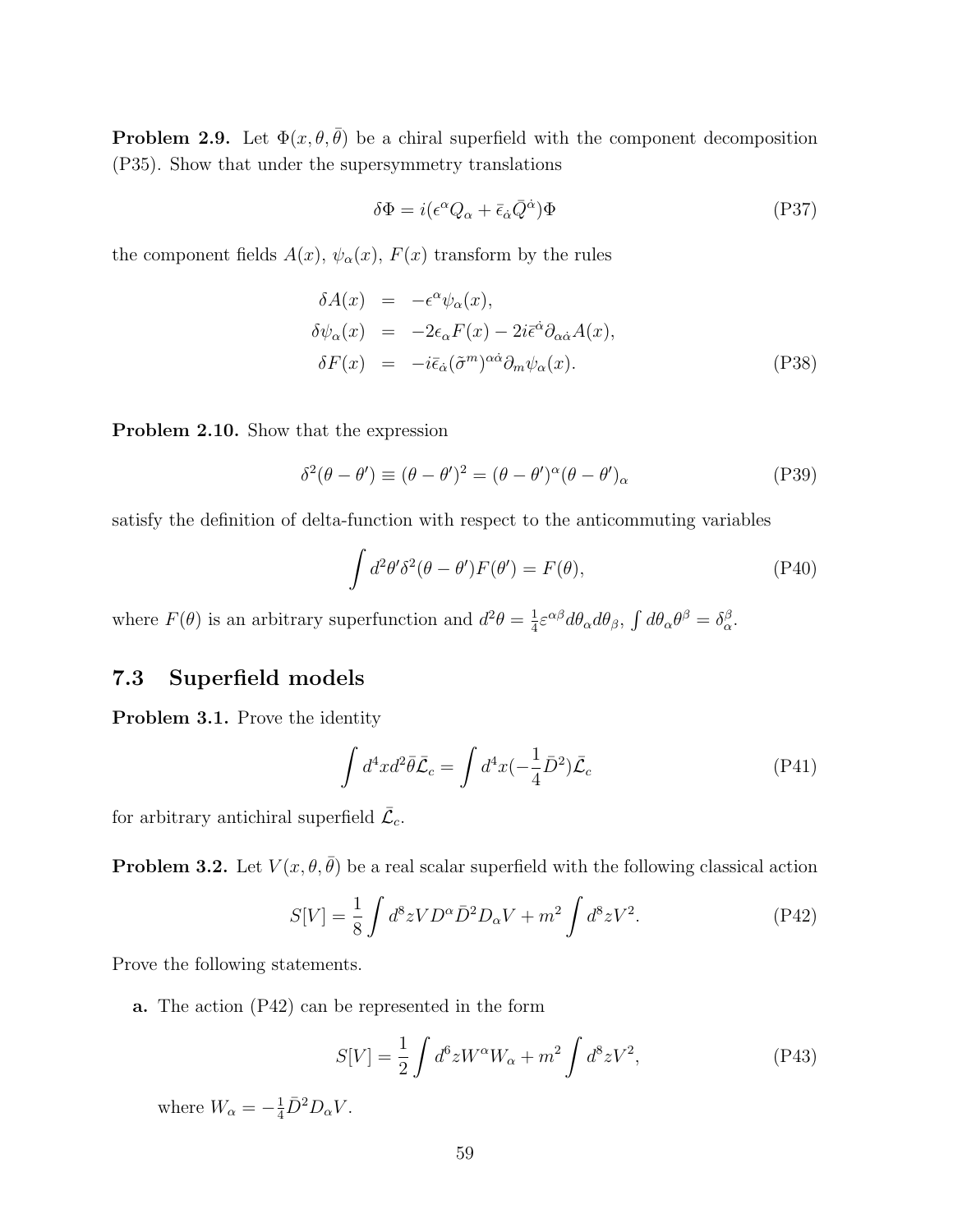**b.** The action (P42) leads to the following equation of motion for the field *V*

$$
\frac{1}{8}D^{\alpha}\bar{D}^{2}D_{\alpha}V + m^{2}V = 0.
$$
 (P44)

**c.** The equation (P44) has the following differential consequences

$$
D^2V = 0, \qquad \bar{D}^2V = 0.
$$
 (P45)

Hint: use the identities  $D^2 \bar{D}_{\dot{\alpha}} D^2 = 0$ ,  $\bar{D}^2 D_{\alpha} \bar{D}^2 = 0$ .

**d.** The equation of motion (P44) leads to the mass-shell condition for the superfield *V*

$$
(\Box - m^2)V = 0.\t\t(P46)
$$

Hint: apply the identity  $D^2 \bar{D}^2 + \bar{D}^2 D^2 - 2D^{\alpha} \bar{D}^2 D_{\alpha} = 16 \Box$ .

**Problem 3.3.** Consider the following operators

$$
\mathcal{D}_{\alpha} = e^{-2V} D_{\alpha} e^{2V}, \qquad \bar{\mathcal{D}}_{\dot{\alpha}} = \bar{D}_{\dot{\alpha}}, \n\mathcal{D}_{\alpha \dot{\alpha}} = \frac{i}{2} \{ \mathcal{D}_{\alpha}, \mathcal{D}_{\dot{\alpha}} \},
$$
\n(P47)

where *V* is a real scalar superfield.

**a.** Check that under the gauge transformations

$$
e^{2V'} = e^{i\bar{\Lambda}}e^{2V}e^{-i\Lambda}, \qquad \bar{D}_{\dot{\alpha}}\Lambda = 0, \tag{P48}
$$

the operators (P47) transform by the rules

$$
\mathcal{D}'_A = e^{i\Lambda} \mathcal{D}_A e^{-i\Lambda},\tag{P49}
$$

where  $A = \alpha$ ,  $\dot{\alpha}$ ,  $\alpha \dot{\alpha}$ .

**b.** Let us introduce the superfields  $\Gamma_A$  by the following relations

$$
\mathcal{D}_A = D_A + i\Gamma_A,\tag{P50}
$$

where  $D_A = (D_\alpha, \bar{D}_{\dot{\alpha}}, \partial_{\alpha \dot{\alpha}})$ . Show that

$$
i\Gamma_{\alpha} = e^{-2V} (D_{\alpha} e^{2V}), \qquad \Gamma_{\alpha\dot{\alpha}} = \frac{i}{2} \bar{D}_{\dot{\alpha}} \Gamma_{\alpha}.
$$
 (P51)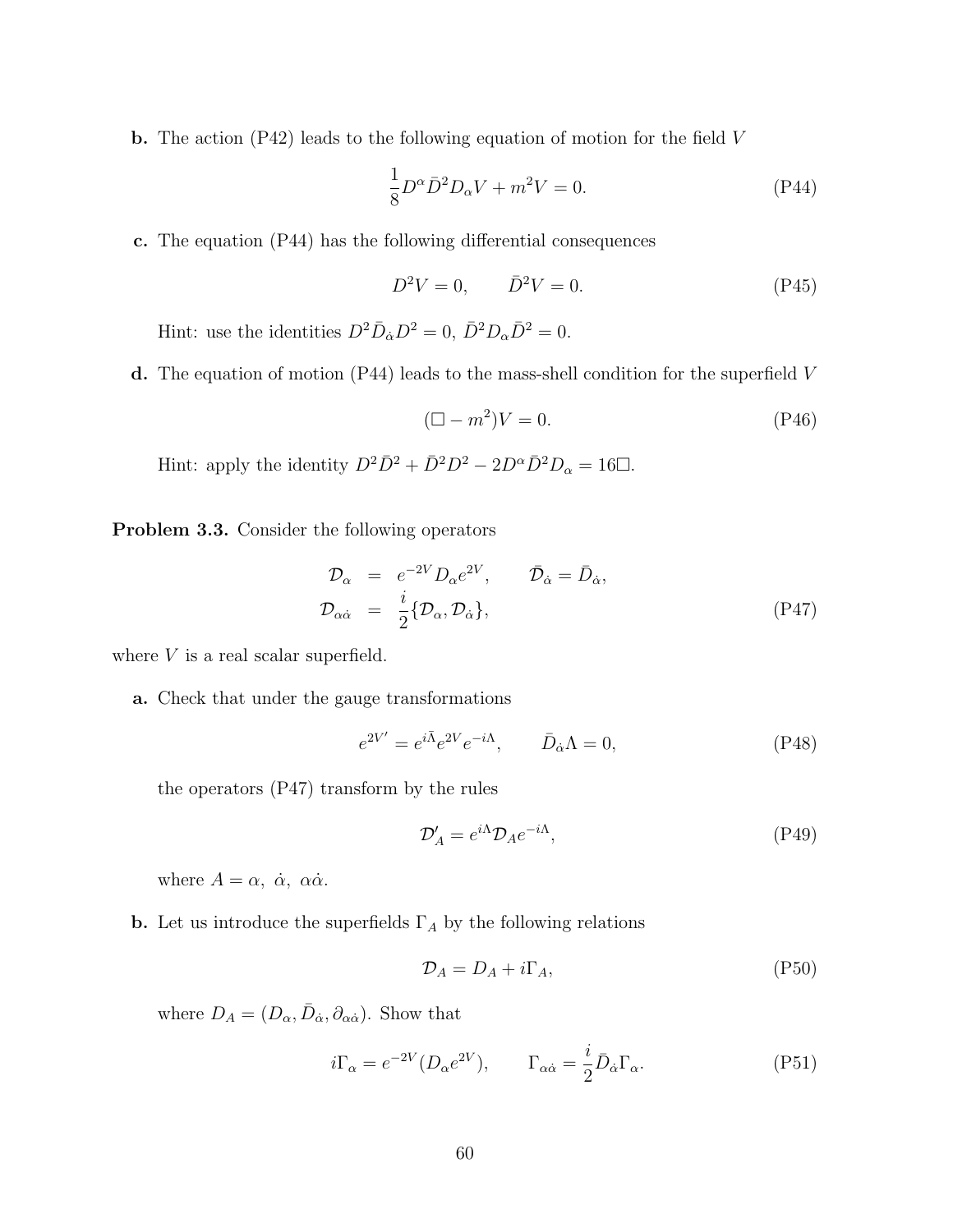**c.** Prove the relations

$$
\{\mathcal{D}_{\alpha}, \mathcal{D}_{\beta}\} = 0, \qquad [\bar{\mathcal{D}}_{\dot{\alpha}}, \mathcal{D}_{\beta \dot{\beta}}] = 2i\varepsilon_{\dot{\alpha}\dot{\beta}}W_{\beta}, \qquad (P52)
$$

where  $W_{\beta} = -\frac{1}{8}\bar{D}^2 e^{-2V} (D_{\beta}e^{2V}).$ 

**Problem 3.4.** Consider the model of chiral and antichiral superfields with the action

$$
S[\Phi, \bar{\Phi}, V] = \int d^8 z \bar{\Phi} e^{2V} \Phi,
$$
\n<sup>(P53)</sup>

where *V* is an external abelian superfield.

**a.** Show that the equation of motion for the field  $\Phi$  in the model (P53) is

$$
-\frac{1}{4}D^2e^{2V}\Phi = 0.
$$
 (P54)

**b.** Using the relations (P52) show that the equation of motion (P54) can be rewritten as

$$
[\mathcal{D}^m \mathcal{D}_m - W^\alpha \mathcal{D}_\alpha - \frac{1}{2} (\mathcal{D}^\alpha W_\alpha)] \Phi = 0, \tag{P55}
$$

where  $\mathcal{D}_m = -\frac{1}{2}$  $\frac{1}{2}(\sigma_m)_{\alpha\dot{\alpha}}\mathcal{D}^{\alpha\dot{\alpha}}.$ 

**Problem 3.5.** Let  $\chi_{\alpha}$ ,  $\bar{\chi}_{\dot{\alpha}}$  be some spinor (anticommuting) superfields satisfying the (anti)chirality conditions  $\bar{D}_{\dot{\alpha}} \chi_{\alpha} = 0$ ,  $D_{\alpha} \bar{\chi}_{\dot{\alpha}} = 0$ . Let the action is given by

$$
S[\chi, \bar{\chi}] = -\int d^8 z G^2 - m^2 \int d^6 z \chi^2 - m^2 \int d^6 \bar{z} \bar{\chi}^2,
$$
 (P56)

where  $G = \frac{1}{2}$  $\frac{1}{2}(D^{\alpha}\chi_{\alpha} + \bar{D}_{\dot{\alpha}}\bar{\chi}^{\dot{\alpha}}) = \bar{G}.$ 

**a.** Prove the relations

$$
D^2 G = 0, \qquad \bar{D}^2 G = 0. \tag{P57}
$$

**b.** Show that the action (P56) leads to the following equations of motion

$$
\frac{1}{8}\bar{D}^2 D_\alpha G + m^2 \chi_\alpha = 0, \qquad \frac{1}{8}D^2 \bar{D}_{\dot{\alpha}} G + m^2 \bar{\chi}_{\dot{\alpha}} = 0.
$$
 (P58)

**c.** Show that on the equations of motion (P58) the superfields  $\chi_{\alpha}$ ,  $\bar{\chi}_{\dot{\alpha}}$  satisfy the constraint

$$
D^{\alpha} \chi_{\alpha} = \bar{D}_{\dot{\alpha}} \bar{\chi}^{\dot{\alpha}}.
$$
 (P59)

Hint: apply the identity  $D^{\alpha} \bar{D}^2 D_{\alpha} = \bar{D}_{\dot{\alpha}} D^2 \bar{D}^{\dot{\alpha}}$ .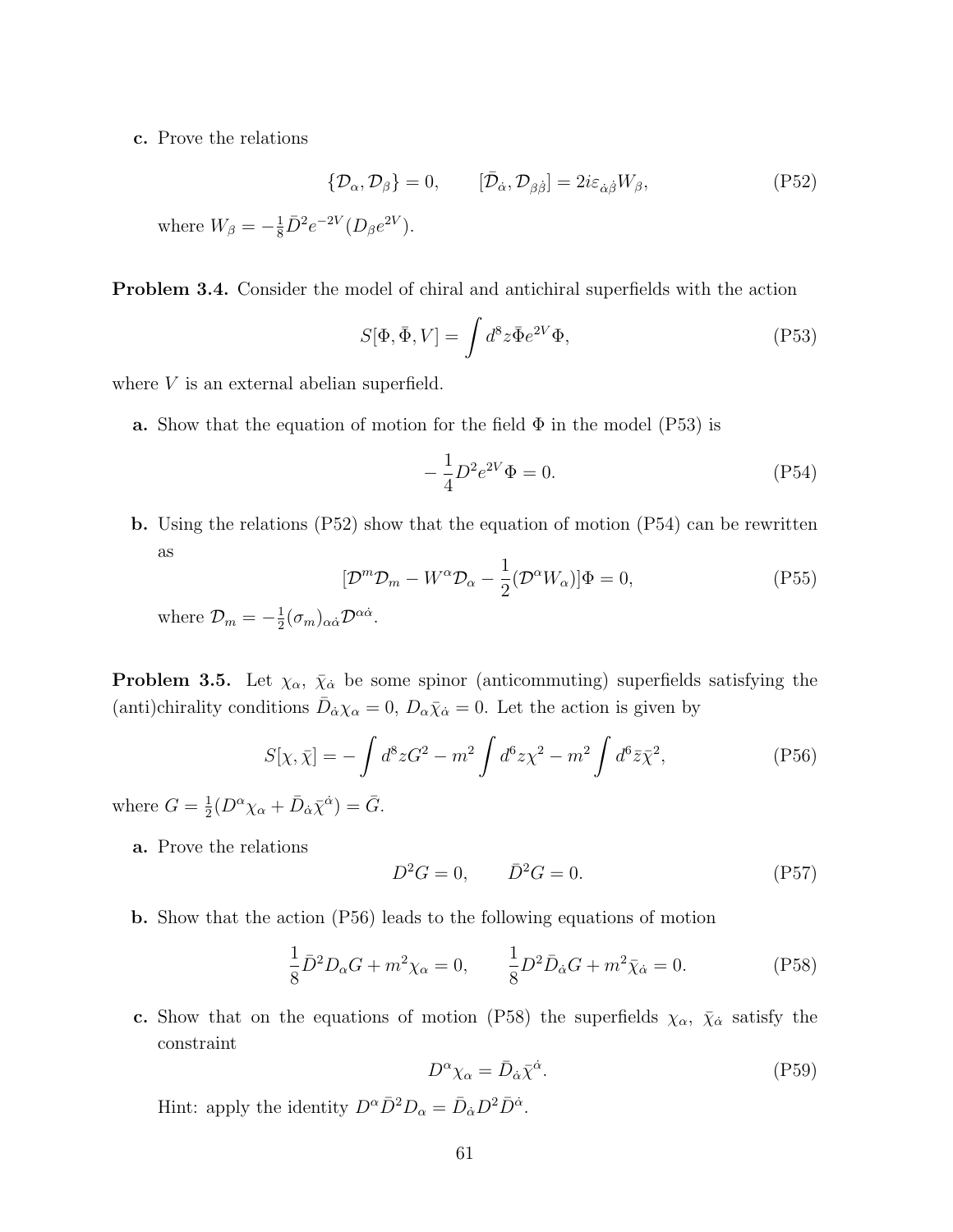**d.** Show that the equations of motion (P58) are equivalent to the equations

$$
(\Box - m^2)\chi_{\alpha} = 0, \qquad \bar{\chi}_{\dot{\alpha}} = -\frac{i}{4m^2} \partial_{\alpha\dot{\alpha}} D^2 \chi^{\alpha}.
$$
 (P60)

Hint: use the following identity for the chiral superfield  $\chi_{\alpha}$ 

$$
\bar{D}^2 D^2 \chi_{\alpha} = 16 \Box \chi_{\alpha}.
$$
 (P61)